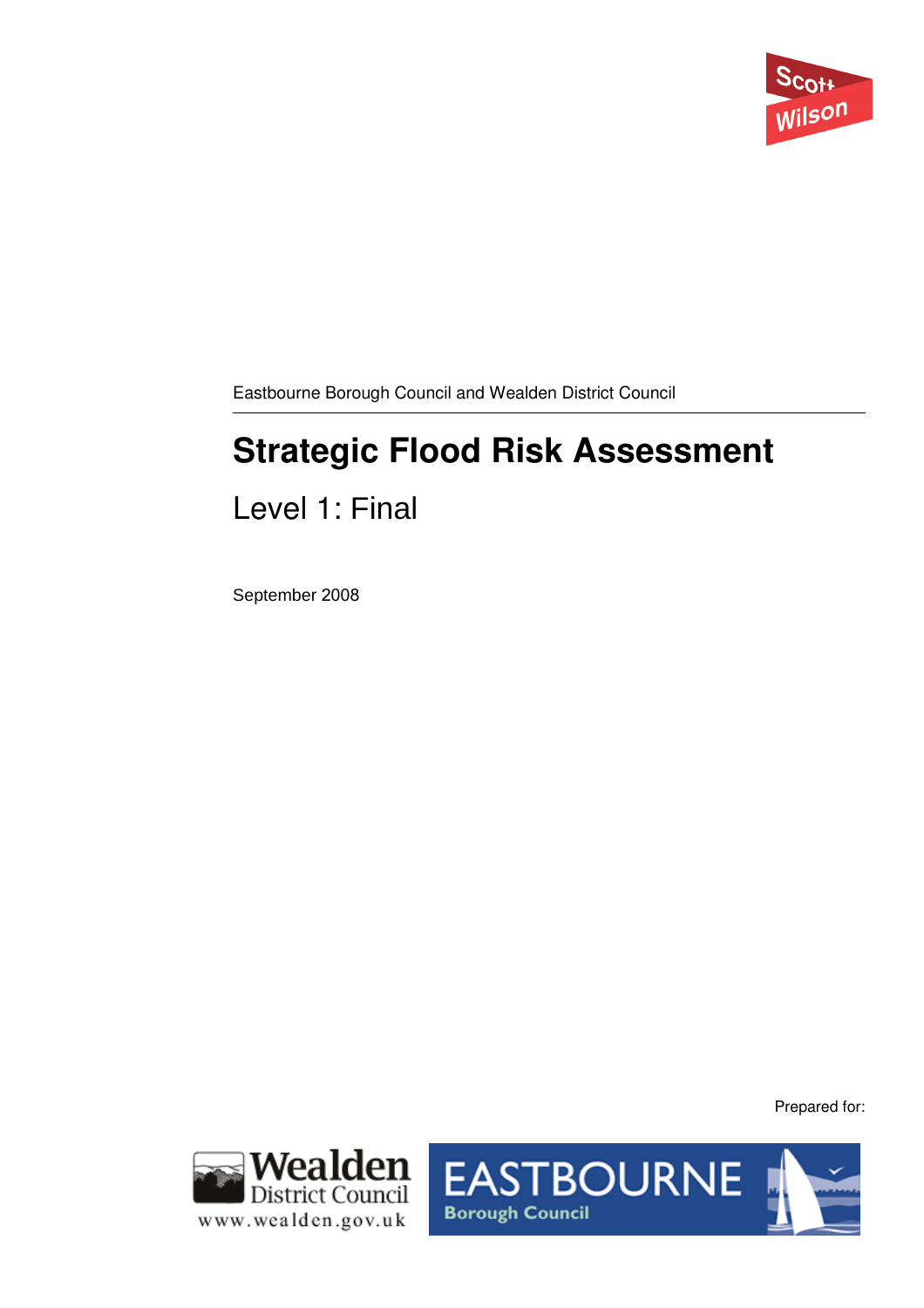## **ERRATA**

The Eastbourne Borough Council and Wealden District Council Level 1 Strategic Flood Risk Assessment (SFRA) contains references to the circumstances when a Flood Risk Assessment is required, which exceed the guidance contained in Planning Policy Statement 25: *Development and Flood Risk*. In response to the letter from the Environment Agency dated 23rd June 2008, Eastbourne Borough Council and Wealden District Council amend the text of the SFRA as follows:

#### **Paragraph 3.2.2 (page 8)**

3. Flood Risk Assessments are required for all development proposals of 1 ha or greater in Flood Zone 1.

#### **Paragraph 11.1 (page 70)**

11.1 When are Flood Risk Assessments Required?

When informing developers of the requirements of a flood risk assessment for a development site, consideration should be given to the position of the development relative to flood sources, the vulnerability of the proposed development and its scale. In the following situations a Flood Risk Assessment should always be provided with a planning application:

- The development site is located in Flood Zone 2 or 3;
- The proposed development is greater than 1 hectare;
- The development site is located in an area known to have experienced flooding problems from any flood source; and
- The development is located within 20m of any watercourse regardless of Flood Zone classification.

#### **Table 11-1 (page 74) 1st column 7th row**

Sites greater than 1 hectare

#### **Table 11-1 (page 74) 1st column 8th Row**

The Environment Agency are statutory consultees for all major developments in Flood Zones 1.

Any developer proposing development greater than 1 hectare in Flood Zone 1 should contact the Environment Agency to determine the precise requirements of a FRA.

The FRA should be prepared in accordance with Annex E of PPS25 and the Practice Guide Companion and should include but not limited to the minimum requirements set out in column 2.

The FRA should be prepared through consultation with the Environment Agency and the Local Planning Authority.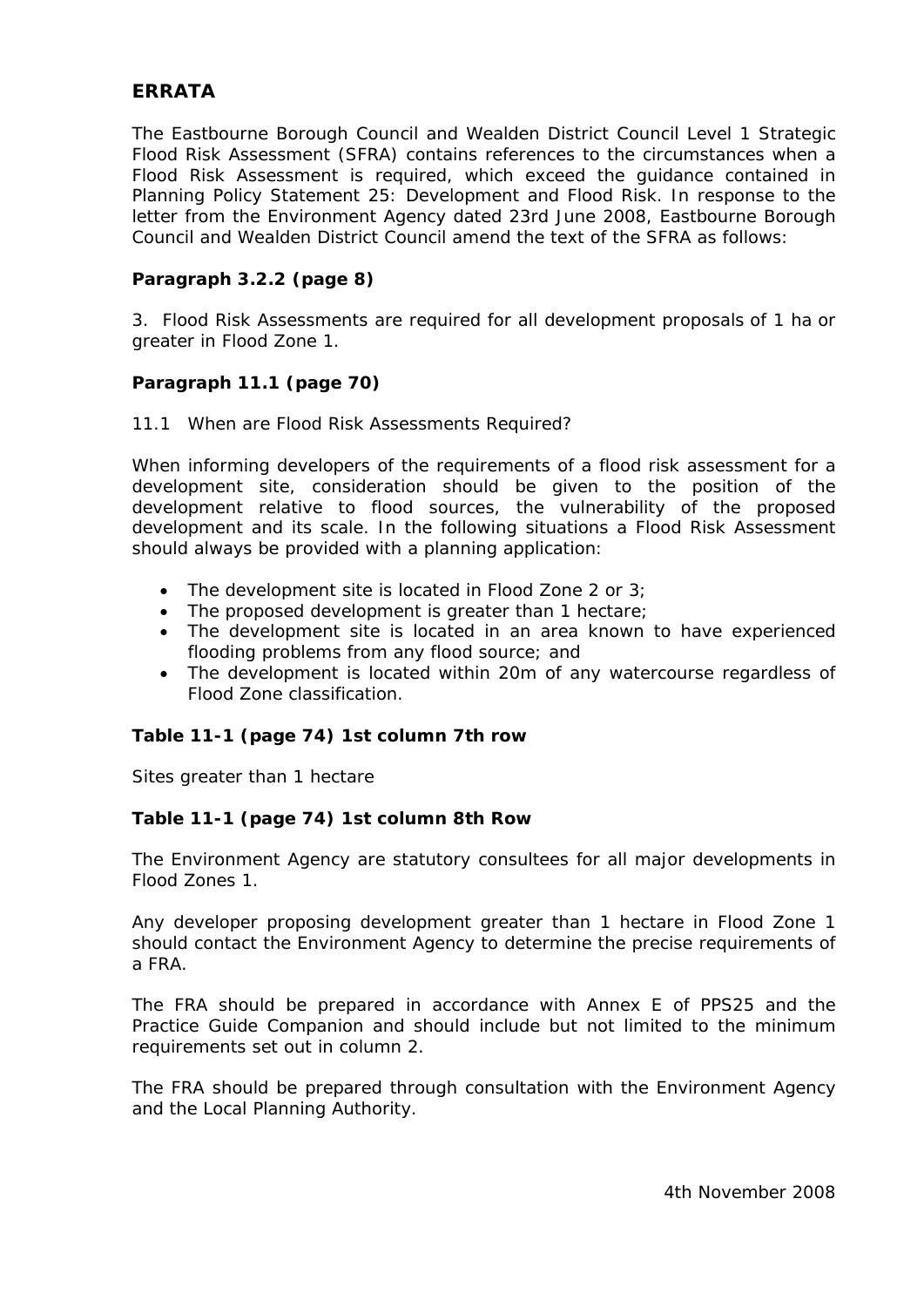

### Revision Schedule

#### **Eastbourne and Wealden Strategic Flood Risk Assessment**

September 2008

| <b>Rev</b> | <b>Date</b> | <b>Details</b>                                         | <b>Prepared by</b>                                | <b>Reviewed by</b>                                    | <b>Approved by</b>                         |
|------------|-------------|--------------------------------------------------------|---------------------------------------------------|-------------------------------------------------------|--------------------------------------------|
| 01         | 22/02/2007  | Draft D114040                                          | Anna Samuel<br><b>Hydrology Specialist</b>        | <b>Stephen Riley</b><br>Senior Consultant             | Damon O'Brien<br><b>Technical Director</b> |
| 02         | 24/05/2007  | Eastbourne and<br>Wealden Final<br>Level 1 SFRA<br>1.0 | Anna Samuel<br><b>Hydrology Specialist</b>        | <b>Stephen Riley</b><br>Senior Consultant             | <b>David Dales</b><br>Director             |
| 03         | 26/09/2007  | <b>EBC WDC Level</b><br>1 SFRA FINAL<br>Rev03          | <b>Anna Samuel</b><br><b>Hydrology Specialist</b> | <b>Michael Timmins</b><br><b>Principal Consultant</b> | Damon O'Brien<br><b>Technical Director</b> |
| 04         | 22/04/2008  | <b>EBC WDC Level</b><br>1 SFRA FINAL<br><b>Rev 4.1</b> | Anna Samuel<br>Hydrology specialist               | <b>Stephen Riley</b><br>Senior Consultant             | Jon Robinson<br>Associate Director         |
| 05         | 15/09/2008  | <b>EBC WDC Level</b><br>1 SFRA FINAL<br>Rev 4.2.doc    | <b>Stephen Riley</b><br>Senior Consultant         | Jon Robinson<br>Associate Director                    | Jon Robinson<br>Associate Director         |

This document has been prepared in accordance with the scope of Scott Wilson's<br>appointment with its client and is subject to the terms of that appointment. It is addressed<br>to and for the sole and confidential use and relia or tax advice or opinion.

© Scott Wilson Ltd 2008

**Scott Wilson** 

Scott House Alencon Link Basingstoke Hampshire RG21 7PP

**Tel. 01256 310200 Fax. 01256 310201**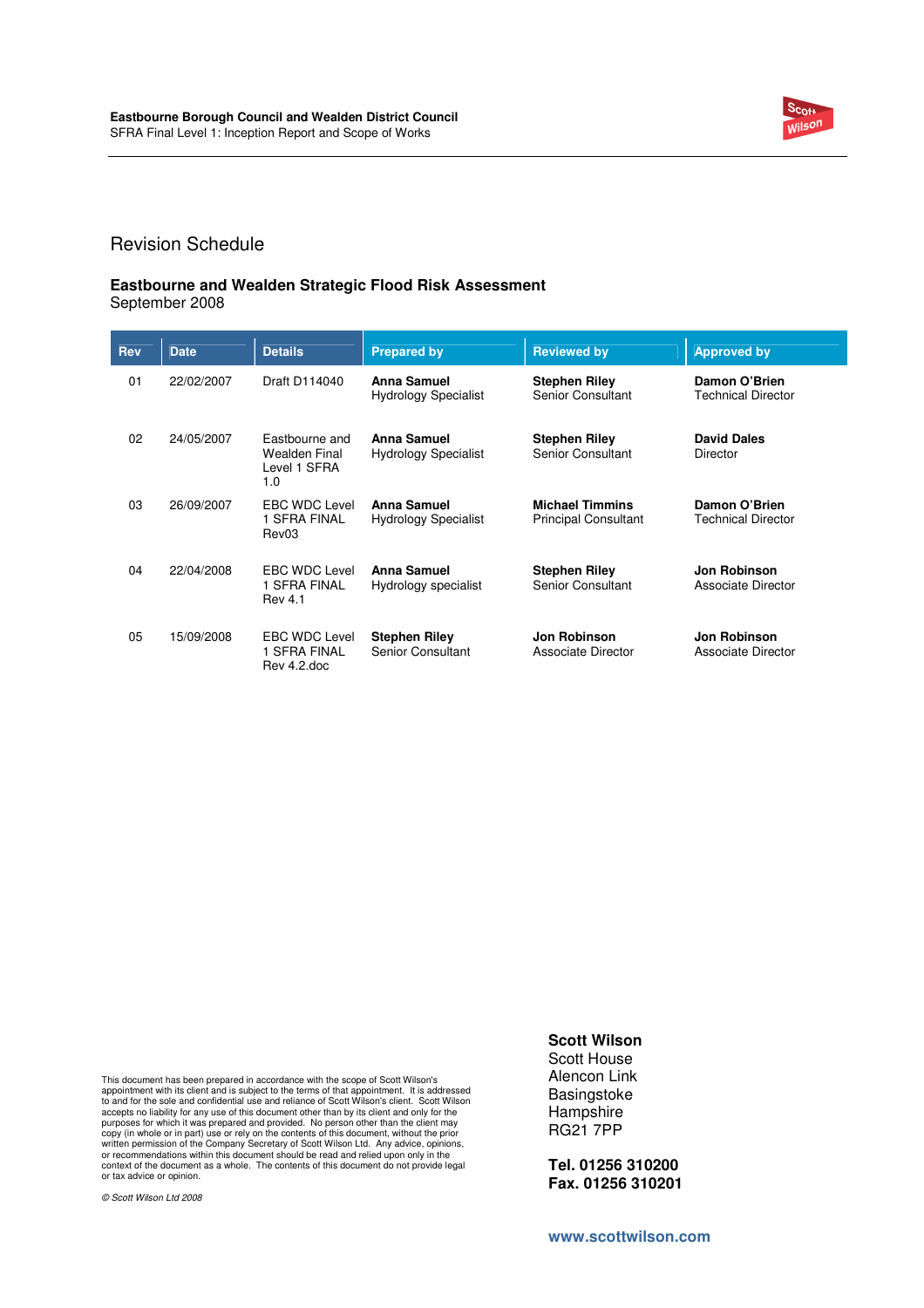

## **Table of Contents**

| 1<br>1.1<br>1.2<br>1.3<br>1.4                                                            |                                                     |     |
|------------------------------------------------------------------------------------------|-----------------------------------------------------|-----|
| 2                                                                                        | The Eastbourne Borough Council and Wealden District |     |
| 3<br>3.1<br>3.2<br>3.3<br>3.4<br>3.5<br>3.6                                              |                                                     |     |
| 4<br>4.1<br>4.2<br>4.3<br>4.4<br>4.5<br>4.6<br>4.7<br>4.8<br>4.9<br>4.10<br>4.11<br>4.12 |                                                     | .28 |
| 5                                                                                        |                                                     | 30  |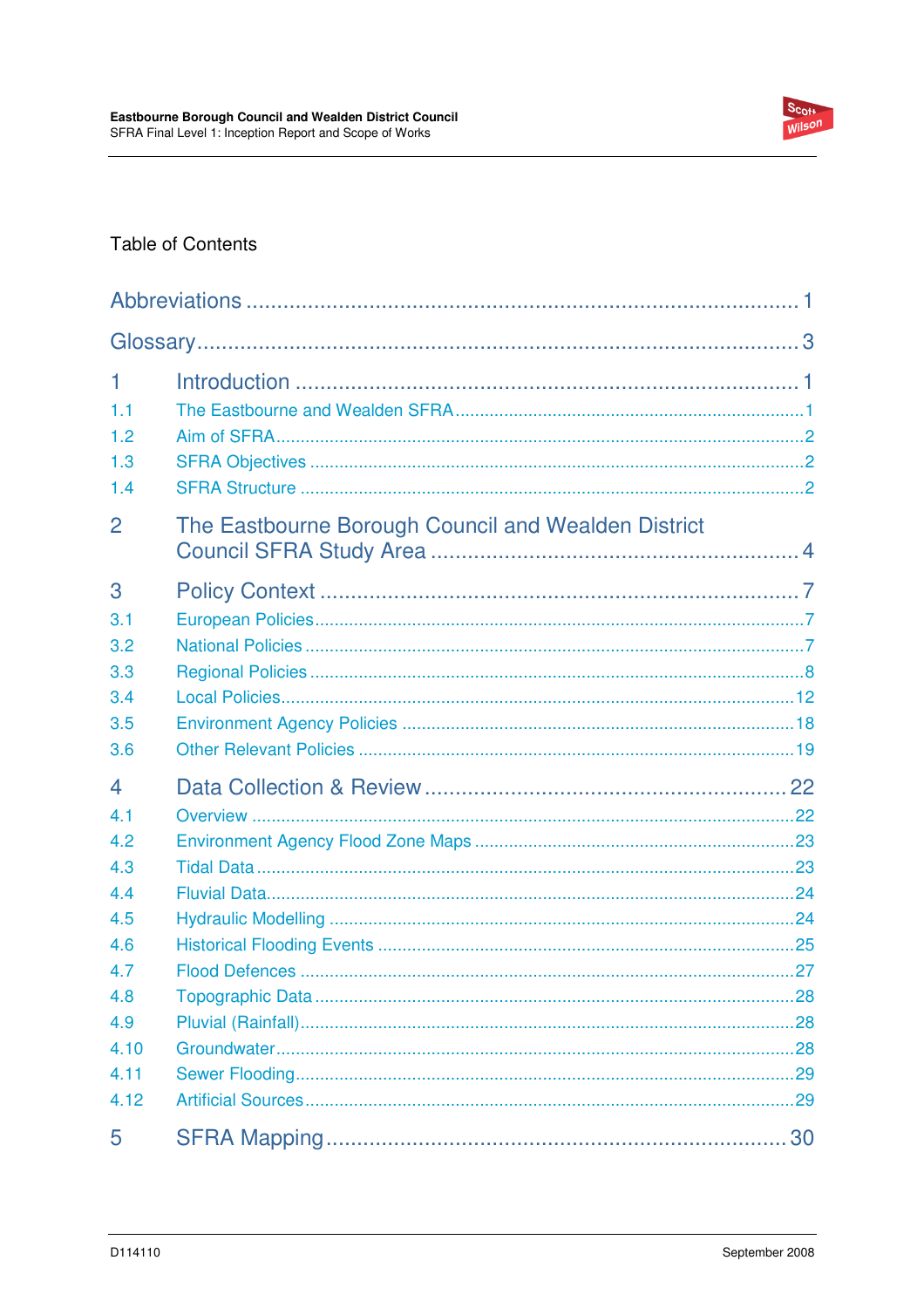

| 5.1  |                                                   |  |
|------|---------------------------------------------------|--|
| 5.2  |                                                   |  |
| 5.3  |                                                   |  |
| 5.4  |                                                   |  |
| 5.5  |                                                   |  |
| 5.6  |                                                   |  |
| 5.7  |                                                   |  |
| 5.8  |                                                   |  |
| 5.9  |                                                   |  |
| 5.10 |                                                   |  |
| 6    | Guidance on Applying the PPS25 Sequential Test 41 |  |
| 6.1  |                                                   |  |
| 6.2  |                                                   |  |
| 6.3  |                                                   |  |
| 7    |                                                   |  |
| 7.1  |                                                   |  |
| 7.2  |                                                   |  |
| 7.3  |                                                   |  |
| 8    |                                                   |  |
| 8.1  |                                                   |  |
| 8.2  |                                                   |  |
| 8.3  |                                                   |  |
| 9    |                                                   |  |
| 9.1  |                                                   |  |
| 9.2  | What are SuDS?                                    |  |
| 9.3  |                                                   |  |
| 9.4  |                                                   |  |
| 9.5  |                                                   |  |
| 9.6  |                                                   |  |
| 10   |                                                   |  |
| 10.1 |                                                   |  |
| 10.2 |                                                   |  |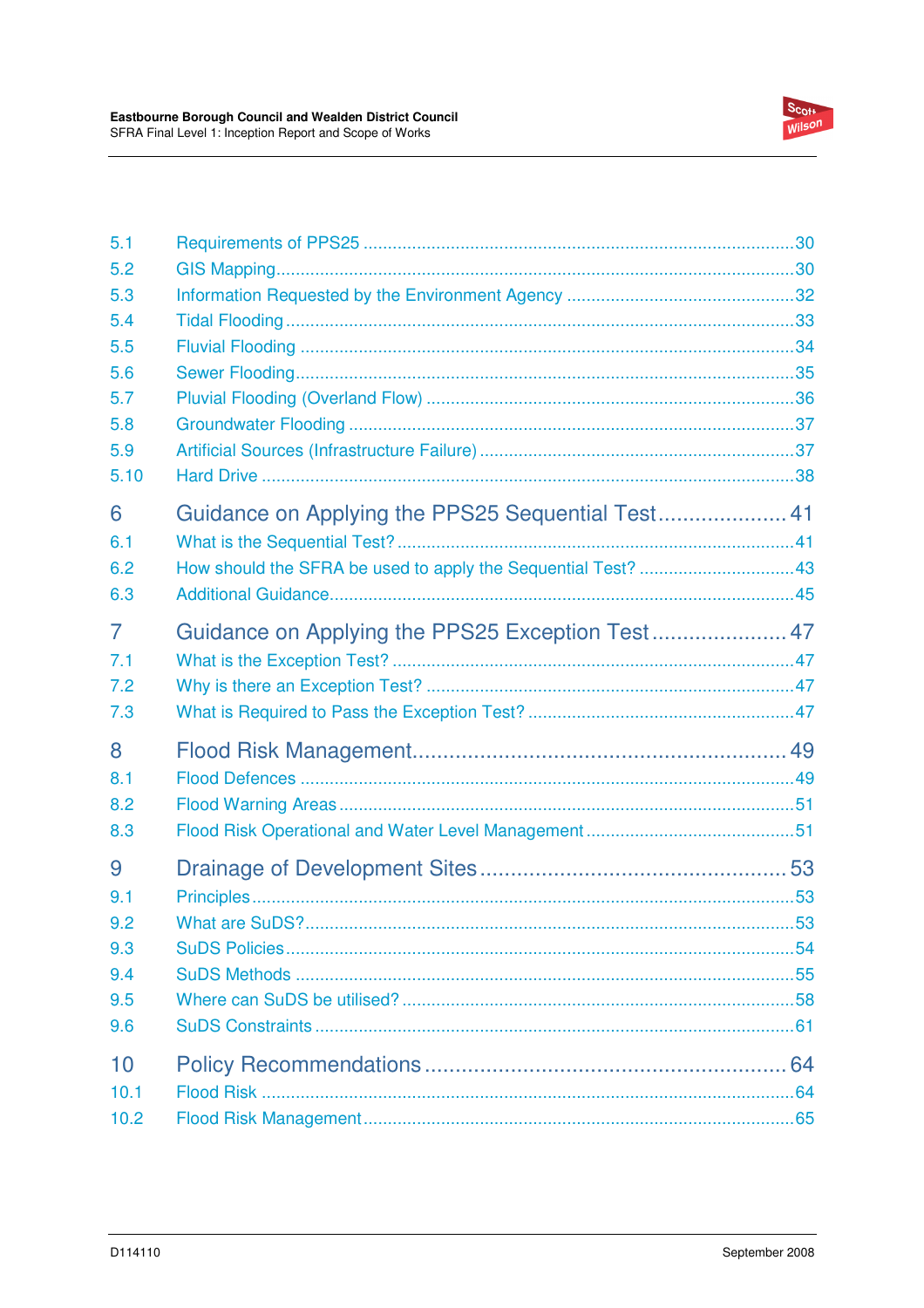

| 10.3<br>10.4                       |                                                  |  |  |  |  |
|------------------------------------|--------------------------------------------------|--|--|--|--|
| 11<br>11.1<br>11.2<br>11.3         | Site Specific Flood Risk Assessment Guidance  69 |  |  |  |  |
| 12                                 |                                                  |  |  |  |  |
| 13<br>13.1<br>13.2<br>13.3<br>13.4 |                                                  |  |  |  |  |
| 14                                 |                                                  |  |  |  |  |
|                                    |                                                  |  |  |  |  |
|                                    |                                                  |  |  |  |  |
|                                    |                                                  |  |  |  |  |
|                                    |                                                  |  |  |  |  |
|                                    |                                                  |  |  |  |  |
|                                    |                                                  |  |  |  |  |
|                                    |                                                  |  |  |  |  |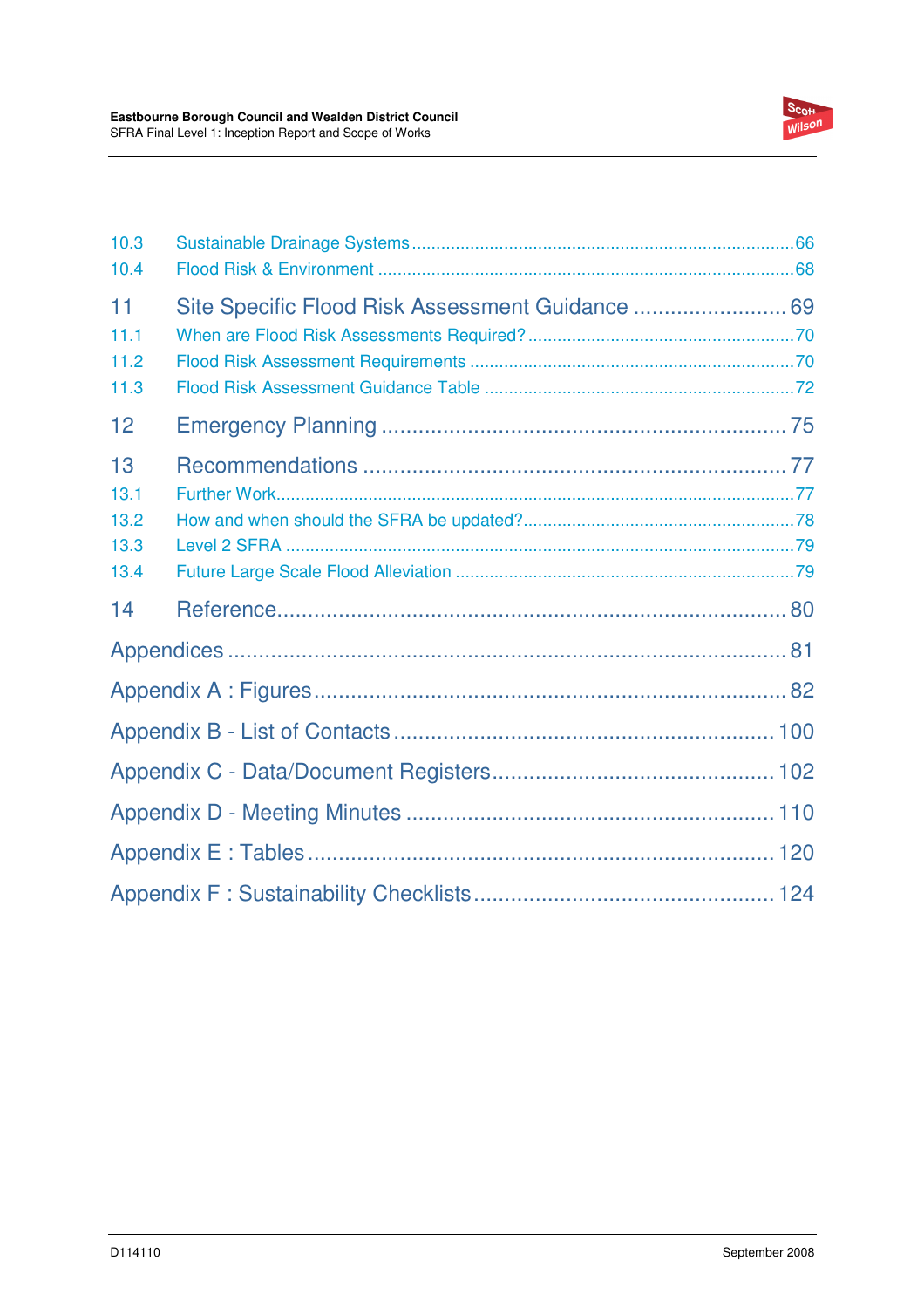

# Abbreviations

| <b>ACRONYM</b>    | <b>DEFINITION</b>                                            |  |
|-------------------|--------------------------------------------------------------|--|
| <b>AONB</b>       | Area of Outstanding Natural Beauty                           |  |
| <b>AOD</b>        | Above Ordnance Datum                                         |  |
| BREEAM2           | <b>BRE Environmental Assessment Method 2</b>                 |  |
| <b>CFMP</b>       | Catchment Flood Management Plan                              |  |
| <b>DEM</b>        | <b>Digital Elevation Model</b>                               |  |
| <b>DPD</b>        | Development Plan Documents                                   |  |
| EA                | <b>Environment Agency</b>                                    |  |
| <b>EBC</b>        | Eastbourne Borough Council                                   |  |
| EP                | <b>English Partnerships</b>                                  |  |
| <b>FRA</b>        | <b>Flood Risk Assessment</b>                                 |  |
| <b>GIS</b>        | Geographical Information Systems                             |  |
| <b>IDB</b>        | Internal Drainage Board                                      |  |
| <b>LDDs</b>       | <b>Local Development Documents</b>                           |  |
| <b>LDF</b>        | Local Development Framework                                  |  |
| <b>LDS</b>        | <b>Local Development Scheme</b>                              |  |
| <b>LiDAR</b>      | <b>Light Detection and Ranging</b>                           |  |
| <b>LPA</b>        | <b>Local Planning Authority</b>                              |  |
| <b>MDSF</b>       | Modelling and Decision Support Framework                     |  |
| <b>ODPM</b>       | Office of the Deputy Prime Minister                          |  |
| <b>PCPA</b>       | Planning and Compulsory Purchase Act 2004                    |  |
| PPG <sub>25</sub> | Planning Policy Guidance Note 25: Development and Flood Risk |  |
| PPS <sub>25</sub> | Planning Policy Statement 25: Development and Flood Risk     |  |
| <b>RFRA</b>       | Regional Flood Risk Assessment                               |  |
| <b>RPG</b>        | <b>Regional Planning Guidance</b>                            |  |
| <b>RSS</b>        | <b>Regional Spatial Strategy</b>                             |  |
| <b>SAR</b>        | Synthetic Aperture Radar                                     |  |
| <b>SA</b>         | <b>Sustainability Assessment</b>                             |  |
| <b>SFRA</b>       | <b>Strategic Flood Risk Assessment</b>                       |  |
| <b>SPG</b>        | Supplementary Planning Guidance                              |  |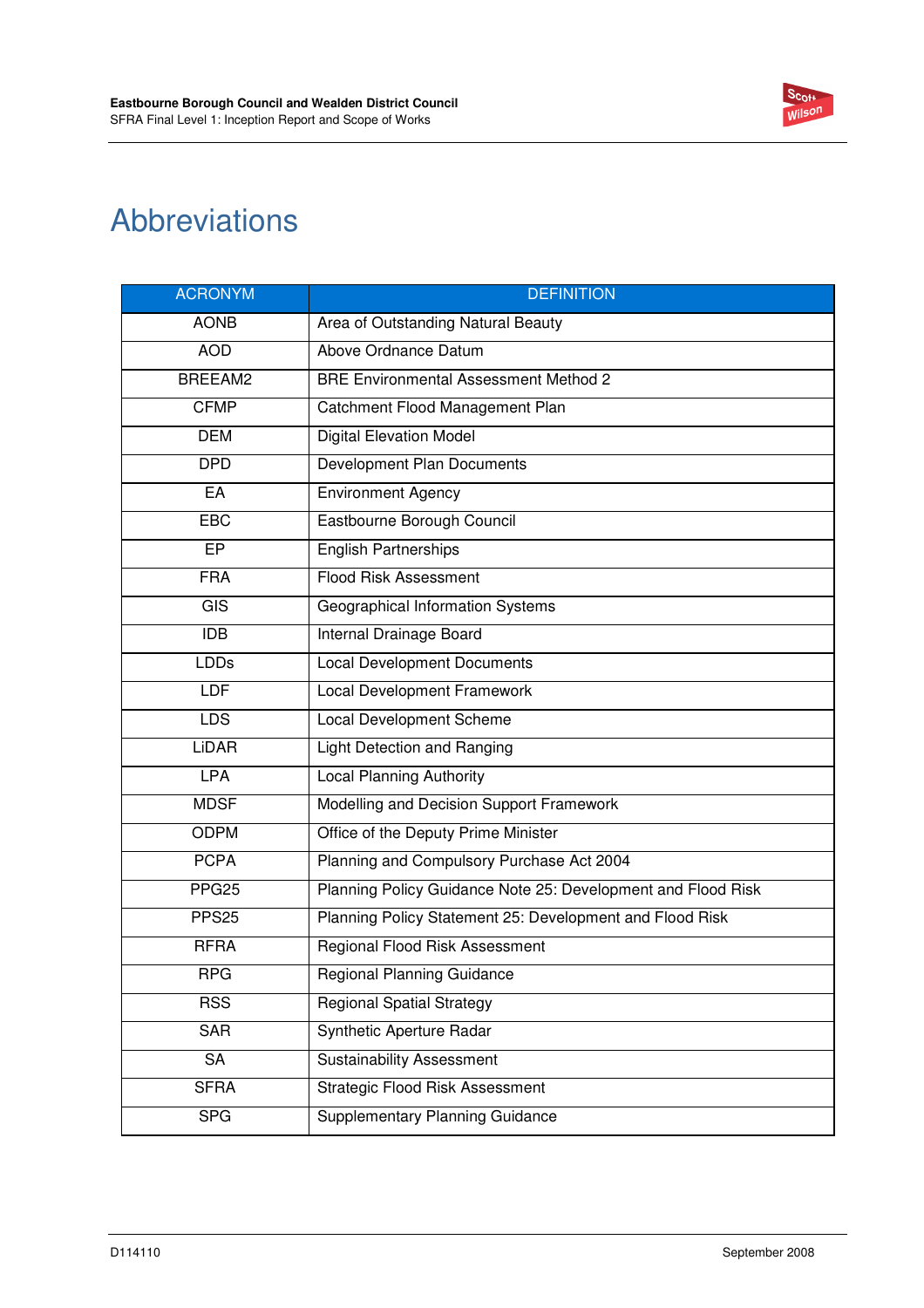

| <b>RAMSAR</b> | Location where the Convention on Wetlands was signed in 1971. This is<br>an intergovernmental treaty which provides the framework for national<br>action and international cooperation for the conservation and wise use of<br>wetlands and their resources. |
|---------------|--------------------------------------------------------------------------------------------------------------------------------------------------------------------------------------------------------------------------------------------------------------|
| SSSI          | Site of Special Scientific Interest                                                                                                                                                                                                                          |
| <b>SuDS</b>   | Sustainable Drainage Systems                                                                                                                                                                                                                                 |
| WDC.          | <b>Wealden District Council</b>                                                                                                                                                                                                                              |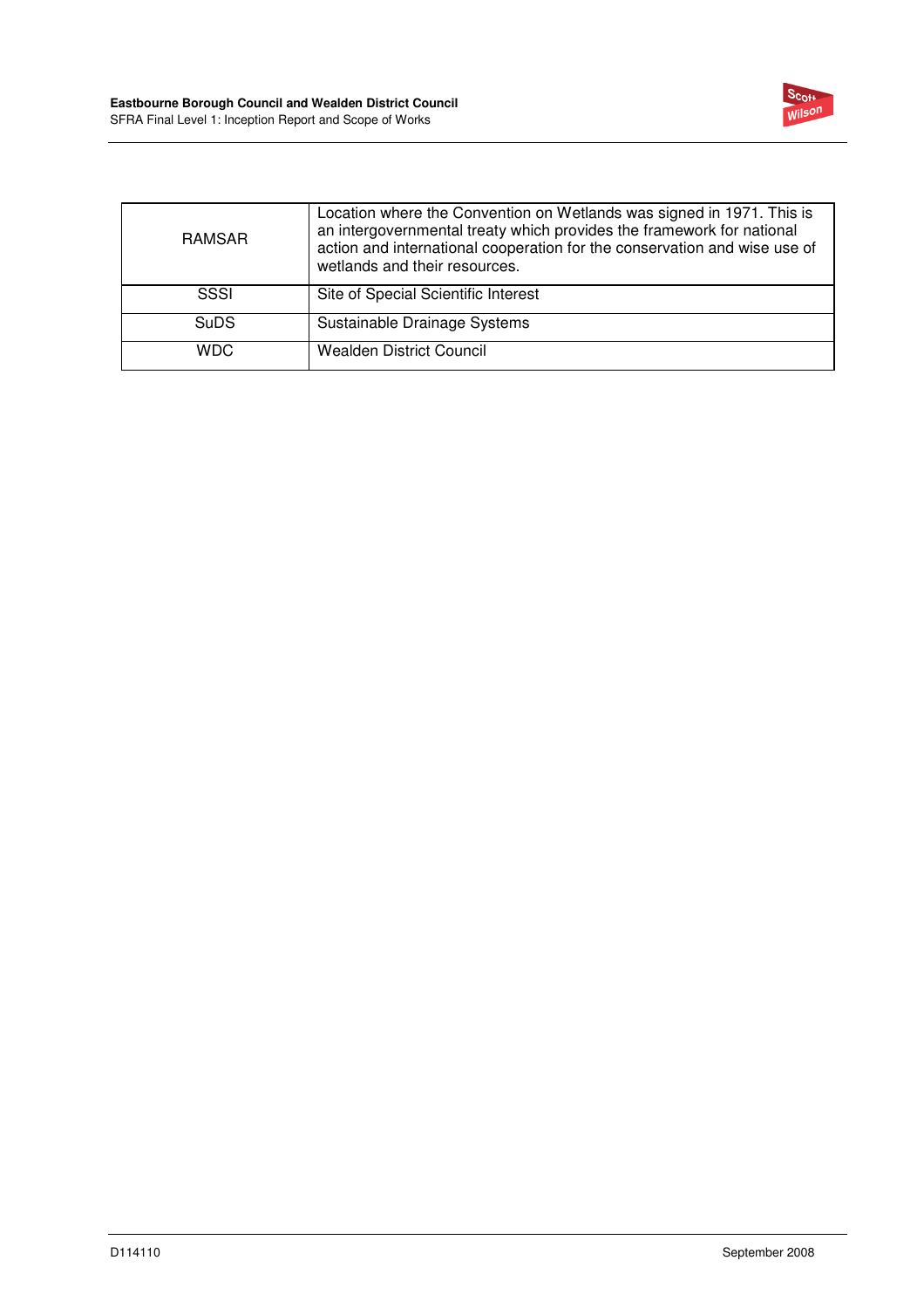

# **Glossary**

| <b>TERM</b>                                | <b>DEFINITION</b>                                                                                                                                                                                                                                                                                                                                       |
|--------------------------------------------|---------------------------------------------------------------------------------------------------------------------------------------------------------------------------------------------------------------------------------------------------------------------------------------------------------------------------------------------------------|
| Aquifer                                    | A source of groundwater comprising water-bearing rock, sand or gravel capable of<br>yielding significant quantities of water.                                                                                                                                                                                                                           |
| Catchment<br>Flood<br>Management<br>Plan   | A high-level planning strategy through which the Environment Agency works with<br>their key decision makers within a river catchment to identify and agree policies to<br>secure the long-term sustainable management of flood risk.                                                                                                                    |
| Climate Change                             | Both natural and human actions causing long term variations in global temperature<br>and weather patterns.                                                                                                                                                                                                                                              |
| Culvert                                    | A channel or pipe that carries water below the level of the ground.                                                                                                                                                                                                                                                                                     |
| Flood defence                              | Infrastructure used to protect an area against floods as floodwalls and<br>embankments; they are designed to a specific standard of protection (design<br>standard).                                                                                                                                                                                    |
| Flood plain                                | Area adjacent to river, coast or estuary that is naturally susceptible to flooding.                                                                                                                                                                                                                                                                     |
| Flood storage                              | A temporary area that stores excess runoff or river flow often ponds or reservoirs.                                                                                                                                                                                                                                                                     |
| <b>Fluvial flooding</b>                    | Flooding by a river or a watercourse.                                                                                                                                                                                                                                                                                                                   |
| Groundwater                                | Water that is in the ground, this is usually referring to water in the saturated zone<br>below the water table.                                                                                                                                                                                                                                         |
| Indicative flood<br>plain map              | A map that delineates the areas that have been predicted to be at risk of being<br>flooded during an event of specified probability.                                                                                                                                                                                                                    |
| Internal<br>Drainage Board                 | Independent bodies with responsibility of ordinary watercourses within a specified<br>district.                                                                                                                                                                                                                                                         |
| Inundation                                 | Flooding.                                                                                                                                                                                                                                                                                                                                               |
| Local<br>Development<br>Framework<br>(LDF) | The core of the updated planning system (introduced by the Planning and<br>Compulsory Purchase Act 2004). The LDF comprises the Local Development<br>Documents, including the development plan documents that expand on policies<br>and provide greater detail. The development plan includes a core strategy, site<br>allocations and a proposals map. |
| Local Planning<br>Authority                | Body that is responsible for controlling planning and development through the<br>planning system.                                                                                                                                                                                                                                                       |
| Mitigation<br>measure                      | An element of development design which may be used to manage flood risk or<br>avoid an increase in flood risk elsewhere.                                                                                                                                                                                                                                |
| Risk                                       | The probability or likelihood of an event occurring.                                                                                                                                                                                                                                                                                                    |
| Scour                                      | Degenerative weathering process often caused by wave action.                                                                                                                                                                                                                                                                                            |
| <b>Sequential Test</b>                     | A risk based approach in to assessing flood risk, which gives priority in ascending<br>order of flood risk, i.e. lowest risk first.                                                                                                                                                                                                                     |
| Sewer flooding                             | Flooding caused by a blockage or overflowing in a sewer or urban drainage<br>system.                                                                                                                                                                                                                                                                    |
| Stakeholder                                | A person or organisation that has an interest in, or affected by the decisions made<br>within a site.                                                                                                                                                                                                                                                   |
| Sustainability<br>Appraisal                | A process used to identify if policies, strategies or plans promote sustainable<br>development and further used for improving policies. It is a requirement for<br>Regional Spatial Strategies under the Planning and Compulsory Purchase Act<br>2004.                                                                                                  |
| Sustainable<br>drainage system             | Methods of management practices and control structures that are designed to<br>drain surface water in a more sustainable manner than some conventional                                                                                                                                                                                                  |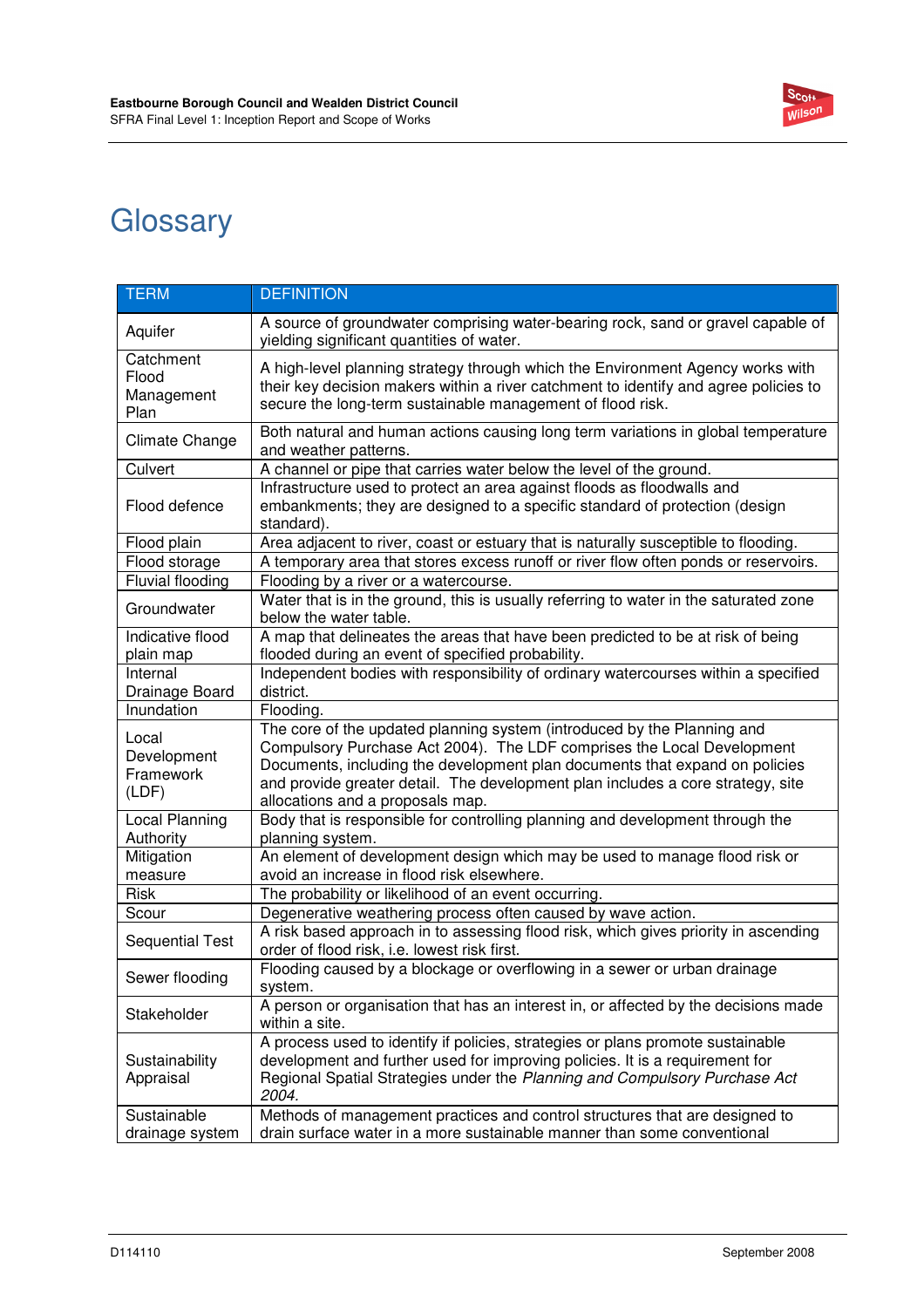

| <b>TERM</b>                                                                                  | <b>DEFINITION</b>                                                                |
|----------------------------------------------------------------------------------------------|----------------------------------------------------------------------------------|
|                                                                                              | techniques.                                                                      |
| Sustainable                                                                                  | Development that meets the needs of the present without compromising the ability |
| development                                                                                  | of future generations meeting their own needs.                                   |
| Tuflow                                                                                       | A 1D and 2D hydrodynamic modelling package                                       |
| Event that on average will occur once every 100 years. Also expressed as an<br>1 in 100 year |                                                                                  |
| event                                                                                        | event, which has a 1% probability of occurring in any one year.                  |
| 1 in 100 year                                                                                | Flood defence that is designed for an event, which has an annual probability of  |
| design standard                                                                              | 1%. In events more severe than this the defence would be expected to fail or to  |
|                                                                                              | allow flooding.                                                                  |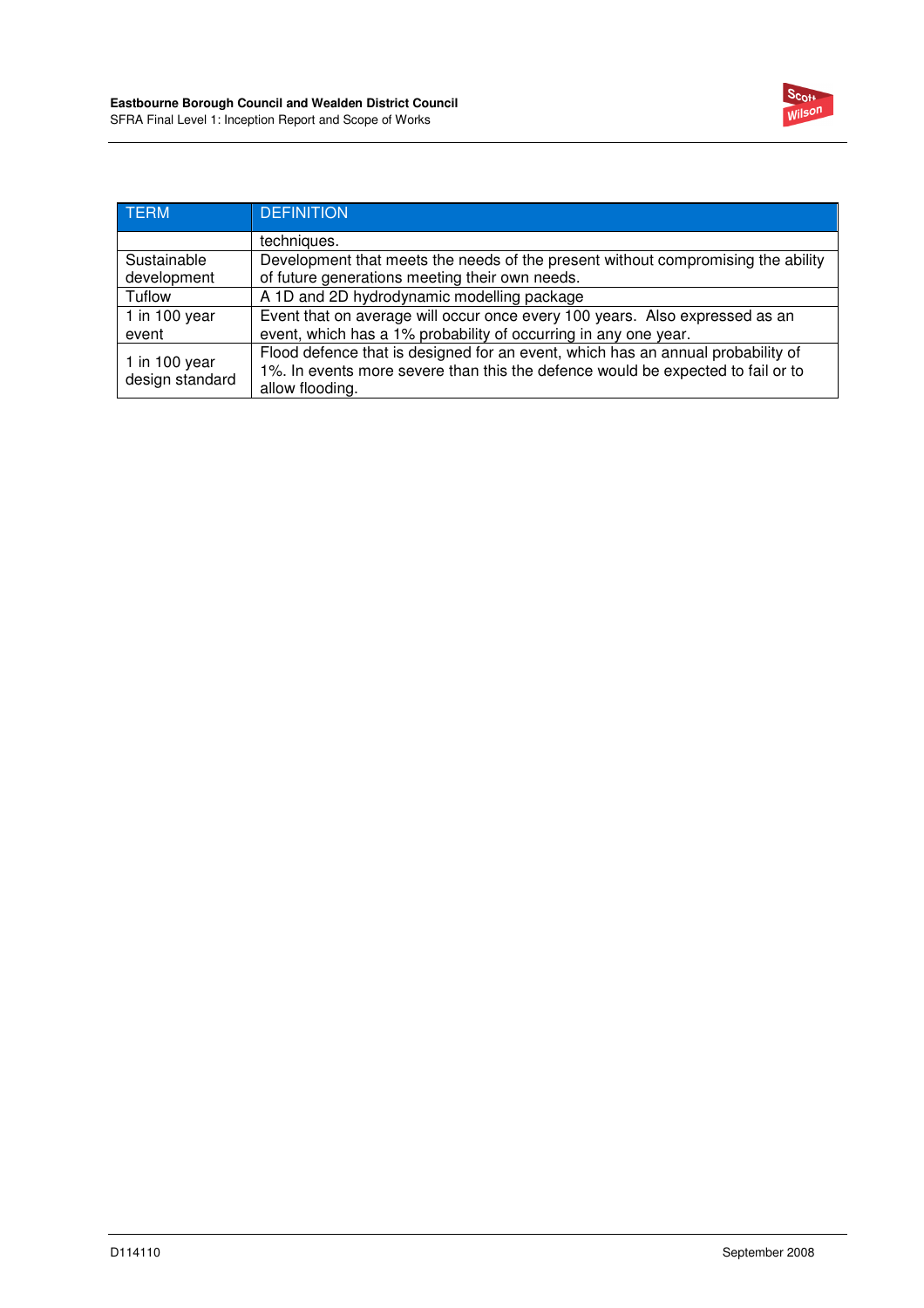

# 1 Introduction

The Planning and Compulsory Purchase Act 2004 (PCPA) (Reference 1) requires Local Planning Authorities to produce Local Development Frameworks (LDFs) to replace the system of Local, Structure and Unitary Development Plans. Local Development Frameworks are a portfolio of documents (Local Development Documents (LDDs)) that collectively deliver the spatial planning strategy for the authority area. The PCPA 2004 requires LDDs to undergo a Sustainability Appraisal (SA) which assists Planning Authorities in ensuring their policies fulfil the principles of sustainability. Strategic Flood Risk Assessments (SFRAs) are one of the documents to be used as the evidence base for planning decisions; they are also a component of the SA process and should be used in the review of LDDs or in their production.

The release of Planning Policy Guidance Note 25: Development and Flood Risk in July 2001 (PPG25)(DTLR, 2001) introduced the responsibility that Local Authorities have to ensure that flood risk is understood and managed effectively using a risk-based approach as an integral part of the planning process.

PPG25 was superseded by Planning Policy Statement 25: Development and Flood Risk (PPS25) in December 2006 (Reference 2). PPS25 re-emphasises the active role Local Authorities should have in ensuring flood risk is considered in strategic land use planning. PPS25 encourages Local Planning Authorities to undertake SFRAs and to use their findings to inform land use planning.

To assist local Authorities in their strategic land use planning SFRAs should present sufficient information to enable Local Authorities to apply the Sequential Test to their proposed development sites. The Sequential Test seeks to guide development to areas of low flood risk or where necessary to ensure development vulnerability is appropriate to the flooding probability of an area. To achieve this, the SFRA should have regard to river catchment wide flood issues and also involve a process which allows the Local Planning Authority to determine the variations in flood risk across and from their area as the basis for preparing appropriate policies for flood risk management for these areas.

In addition where, the Sequential Test identifies that it is necessary to undertake the Exception Test then the scope of the SFRA should be increased to provide the necessary information for the application of the Exception Test.

## 1.1 The Eastbourne and Wealden SFRA

The Non Statutory Wealden Local Plan (Reference 3) and the emerging Eastbourne Local Development Framework (Reference 4) have identified several growth areas in the area administered by Eastbourne Borough Council (EBC) and Wealden District Council (WDC). The growth areas are principally focused on the towns of Eastbourne, Hailsham, Hellingly, Polegate and Heathfield.

The spatial planning of these growth areas must be considered with regard to the current and future risk of flooding from a number of sources, including fluvial, tidal, stormwater management and groundwater. It is therefore vitally important that flood risk is considered at a strategic scale to inform land allocations and future developments proposed by the emerging Local Development Frameworks.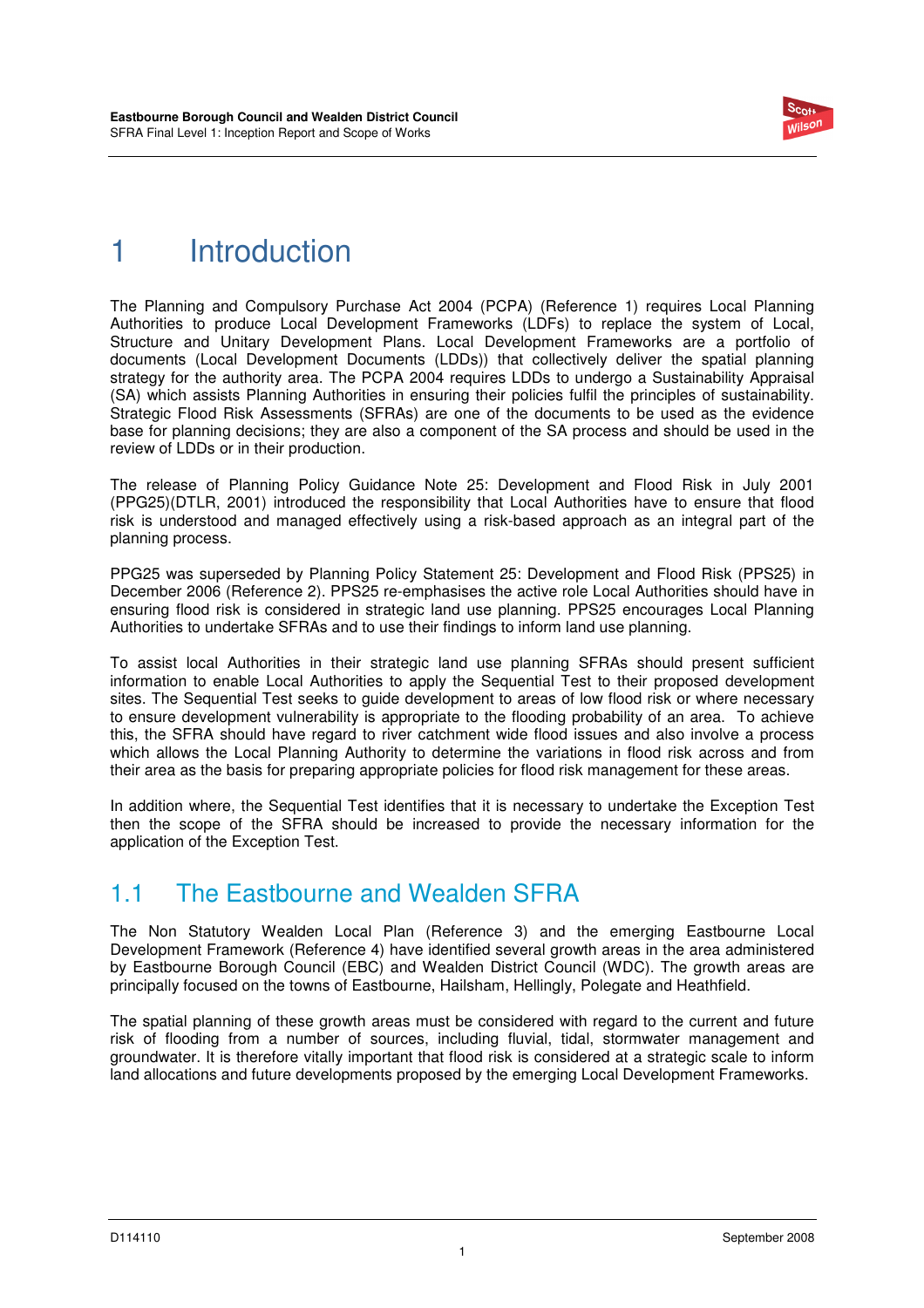

## 1.2 Aim of SFRA

A suitable SFRA should present sufficient information to enable the Local Planning Authority to apply the Sequential Test (Section 6) to potential development sites and to assist in identifying if application of the Exception Test (Section 7) will be necessary and can be satisfied. Where the Exception Test is required the SFRA should present sufficient information to demonstrate that development will be safe from the risks of flooding for the lifetime of the development.

## 1.3 SFRA Objectives

To achieve the aim of the SFRA, a staged approach is proposed, in keeping with guidance presented in the Practice Guide companion to PPS25 (Reference 5). The objectives of the EBC and WDC SFRA are:

- Identify the extent of all PPS25 Flood Zones but focus on areas within Flood Zone 3 and areas where new development is likely to be concentrated;
- Provide evidence-based reports to inform each Authority's Local Development Framework and other Development Plan Documents about managing potential flood risk and suitable to inform the Sustainability Appraisal of related documents;
- Advise Eastbourne and Wealden Councils on suitable polices to address flood risk management in a consistent manner across both their administrative areas;
- Advise the Councils on the requirements of site specific flood risk assessments based on local conditions and policy recommendations;
- Advise the Councils on the applicability of Sustainable Drainage Systems (SuDS) throughout the study area;
- **Present sufficient information to inform the Councils of the flood considerations necessary in** emergency planning; and
- Produce sub-area profiles on flood risk and development sites.

## 1.4 SFRA Structure

Since this study was commissioned, the Department of Communities and Local Government has released a "Living Draft" of the Practice Guide Companion to accompany PPS25 (Reference 5). The Practice Guide Companion to PPS25 recommends SFRA's are completed in two consecutive stages. This provides local planning authorities with tools throughout the LDF and SFRA process sufficient to inform decisions regarding development sites. The two stages are:

- Level 1 SFRA Study Area Flood Source Review & Data Review
- Level 2 SFRA Main SFRA and development sites assessments.

The results of the Level 1 SFRA will enable a prompt start to the commencement of Level 2 (where required). The data review element of Level 1 also enables a robust specification and program to be developed for Level 2.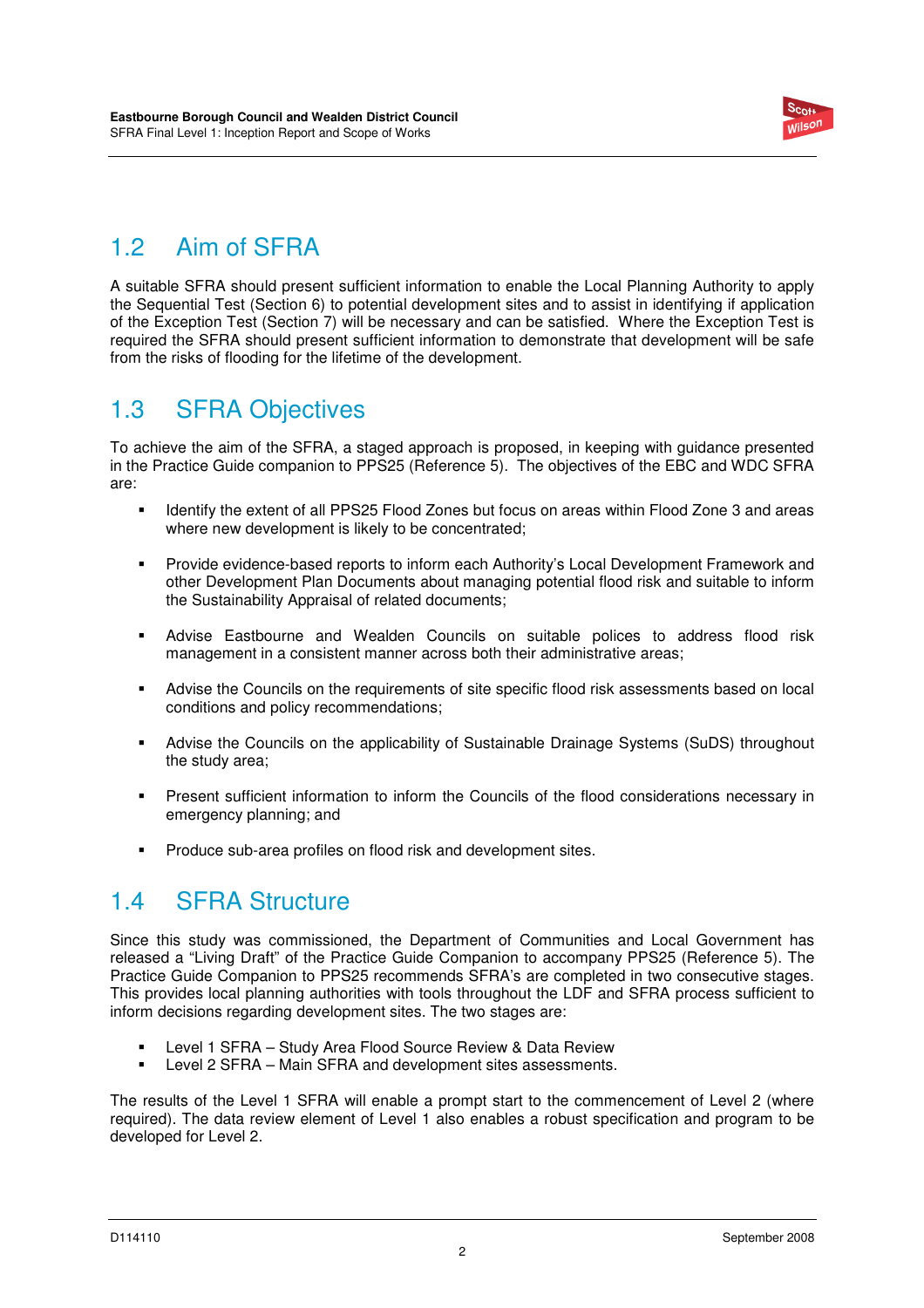

In addition, the Level 1 SFRA provides background information and a preliminary review of available data, sufficient to scope the type of assessments necessary should a Level 2 SFRA be required. The Level 1 assessment should be used by the local planning authority to apply the Sequential Test (as defined in PPS25). This will identify sites that cannot be located in Flood Zone 1 and therefore require further investigation through a Level 2 SFRA. This report presents the information generated during Level 1 of the SFRA.

Due to the absence of the Practice Guide Companion, the commission of this SFRA did not originally include a Level 1 assessment procedure, however, this document has been created to conform to the recently released guidance.

## **1.4.1 Level 1 - Area Flood Source Review & Sequential Test**

A Level 1 SFRA should present sufficient information to enable the Local Planning Authorities to apply the Sequential Test to potential development sites and to assist in identifying if application of the Exception Test will be necessary. The Level 1 SFRA also provides background information and a review of local policies and the potential for application of Sustainable Drainage Systems (SuDS). The review of polices is allied to guidance on the requirements for site-specific flood risk assessments throughout the study area. In addition, a preliminary review of the available data has also been undertaken to inform Eastbourne BC and Wealden DC of the works necessary under the Level 2 SFRA.

The deliverables from Level 1 should be used by the local planning authority to identify the most suitable locations for development (in-line with PPS25 and other relevant planning policy). Where sites cannot be located in line with the principles of PPS25 further investigation may be required through a Level 2 SFRA. This report presents the information generated during Level 1 of the SFRA.

One of the objectives of the Level 1 SFRA is to collate and review available information on flood risk for the study area. The information has been sourced from a variety of stakeholders including the Environment Agency, Eastbourne Borough Council, Wealden District Council, East Sussex County Council, and Southern Water.

The information presented in this Level 1 report should not be considered as an exhaustive list of all available flood related data for the study area. The Level 1 report is a presentation of the data collected following consultation with and input from the partnering Local Authorities and agencies within the timeframe available. It is hoped that throughout Level 2, the contacts and relationships developed in Level 1 will continue to assist in providing data and information for the SFRA.

## **1.4.2 Level 2 - Development Site Assessments for Exception Testing**

The objective of Stage 2 is to use information obtained in Stage 1, where suitable, (and additional works where necessary) to reduce uncertainty regarding flood risk to those developments/development sites that could not be located in a lower flood risk zone (therefore requiring application of the Exception test). The information presented for each development site should be sufficient to demonstrate a development site is 'safe', in line with the requirements of the Exception Test.

Due to the challenging growth targets faced by Eastbourne and Wealden Councils some of the growth will potentially need to be accommodated in flood risk areas. The Level 2 SFRA should present sufficient information to guide development in these areas away from flood risk areas.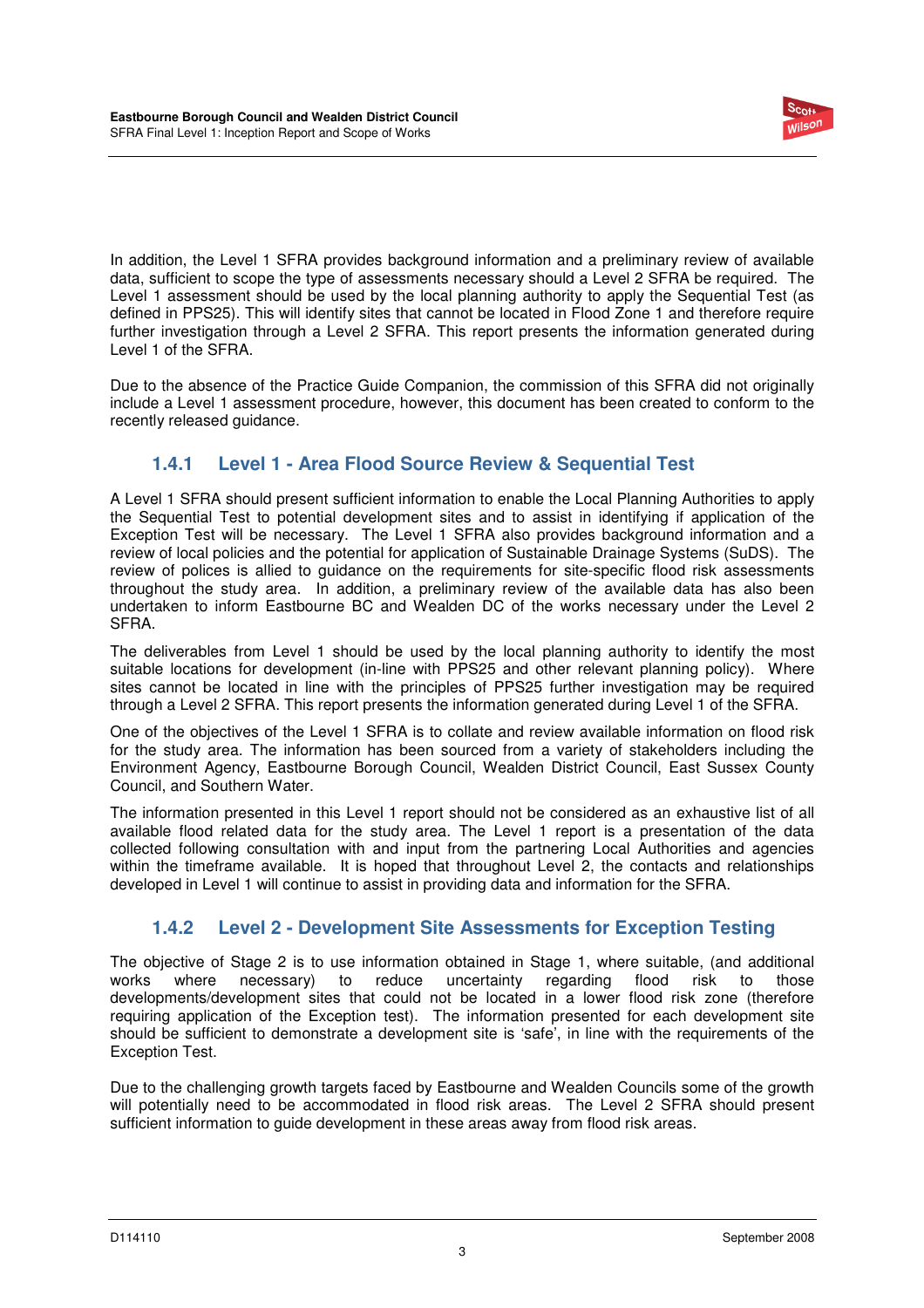

# 2 The Eastbourne Borough Council and Wealden District Council SFRA Study Area

The SFRA study area lies within the administrative boundaries of EBC and WDC and the Cuckmere River catchment (Figure 1). This results in a study area of 365km².

## **2.1.1 Eastbourne Borough Council**

The EBC administrative area is predominantly urban, and includes the town of Eastbourne, the majority of the Willingdon Levels and the southeast section of the Cuckmere catchment (excluding the river channel itself) (Figure 1). Under the Draft South East Plan (Reference 6) EBC are required to make provision for 4800 dwellings between 2006 and 2026, this works out on average as 240 dwellings per year. The development within Eastbourne is constrained by physical factors such as the coast to the south, Pevensey Levels to the East and the South Downs Area of Outstanding Natural Beauty (ANOB) to the West (Figure 1).

## **2.1.2 Wealden District Council**

The area administered by WDC covers the majority of the study area including the Pevensey Levels, Cuckmere River and Wallers Haven. (Figure 1) It contains the urban centres of Hailsham, Heathfield, Pevensey Bay, Polegate and East Dean but is primarily rural incorporating Sites of Special Scientific Interest (SSSIs), Areas of Outstanding Natural Beauty (AONB), National Nature Reserves (NNRs) and a RAMSAR site (Figure 2). Under the Draft South East Plan (Reference 6) WDC has to make provision for 8000 dwellings between 2006 and 2026, which equates to on average 400 dwellings per year.

## **2.1.3 Local Watercourses**

The main river catchments within the study area are:

- The Cuckmere River;
- **Watercourses on the Pevensey Levels;**
- **Watercourses on the Willingdon Levels; and,**
- Wallers Haven.

The locations of the watercourses and their river catchments are illustrated in Figure 3.

### 2.1.3.1 Cuckmere River

The Cuckmere River rises from tributaries around Heathfield in the north of the study area, and flows south through the chalk landscape of the South Downs to its outfall into the English Channel west of Eastbourne. It has an approximate catchment area of 134.7km<sup>2</sup>, which for administrative purposes, is often split into two catchments, the lower being tidal and the upper being fluvial. The river has many tributaries in the fluvial section, whereas the lower section (south of Exceat) has no tributaries. The tidal section was straightened in 1846 to allow fluvial flows to discharge quickly to the sea, and prevent natural meandering. The catchment is predominately rural with only a few urban areas within the study area namely Heathfield, Hailsham and Alfriston (Reference 7).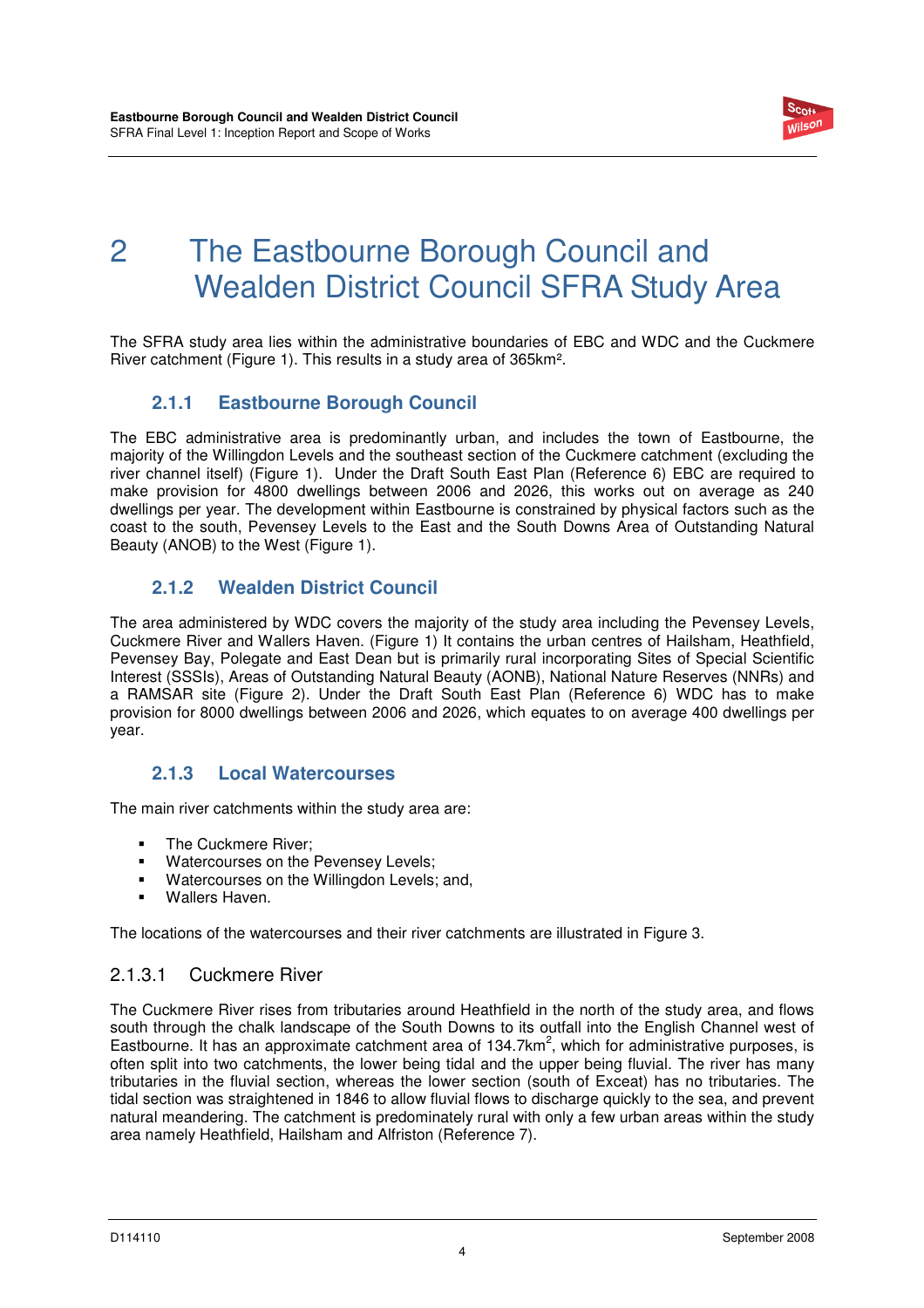

## 2.1.3.2 Watercourses on the Pevensey Levels

The Pevensey Levels covers an area of approximately 40km<sup>2</sup> and consists of a network of artificially drained channels to reclaim land from salt marshes in the early Middle Ages. There are a number of Levels within the Pevensey Levels: Glynleigh Level; Down Level; and Horse Eye Level that constitute some of the most low-lying topography in the study area. They are bounded to the north by the foothills of the Weald and to the south by the Crumbles shingle ridge which separates the Levels from the sea. Water levels throughout the Pevensey Levels are managed by the use of weirs, sluices and pumps. This system was installed in the 1960s and 1970s. The Pevensey Levels also contain a National Nature Reserve (NNR) as well as a RAMSAR site, owing to it being an important habitat for wetland flora and fauna. Pevensey, Pevensey Bay and a part of Hailsham are the only urban areas within Pevensey Levels (Reference 7).

## 2.1.3.3 Watercourses on the Willingdon Levels

Willingdon Levels is the flat area between the South Downs (Cuckmere River catchment) to the west and Pevensey Levels to the east. This catchment is heavily urbanised and includes Eastbourne, Willingdon and Polegate.

### 2.1.3.4 Wallers Haven

Wallers Haven is the eastern most catchment within the SFRA study area. It drains an upland catchment of 6km² and 3.2km² of grazing marsh into the Pevensey Levels.

## **2.1.4 Geology**

The geology of the study area is varied. The High Weald to the north of the study area consists of sandstones and mudstones whilst the Low Weald to the south is comprised of softer sandstones and mudstones. This geology is present under the majority of the study area and also underlies the majority of Pevensey Levels and the middle section of the Cuckmere River. The South Downs are located to the south-western boundary of the study area and is comprised mainly of chalk. The drift deposit in the study areas varies greatly and comprises of deposits such as Terrace deposits, Greensands, Alluvium and clays.

### **2.1.5 Hydrogeology**

The Ashdown Formation, Wadhurst Clay Formation and Tunbridge Wells Sands Formation that comprise the Lower Weald are classified as minor aquifers by the Environment Agency. The chalk of the South Downs is classed as a major aquifer and is a significant water resource for the surrounding towns and villages (Reference 7). The study area incorporates a range of aquifer types, ranging from non-aquifers to highly vulnerable major aquifers. Consideration should be given to the aquifer types during site assessments as not all areas would be deemed appropriate for certain types of SuDS techniques.

### **2.1.6 Tidal Areas**

The southern extent of the study area is bounded by the English Channel. This presents a tidal flood risk to the town of Eastbourne, the Pevensey Levels and the Cuckmere Estuary. The Cuckmere River has the only Estuary in the study area. All the other watercourses are "closed" to the sea and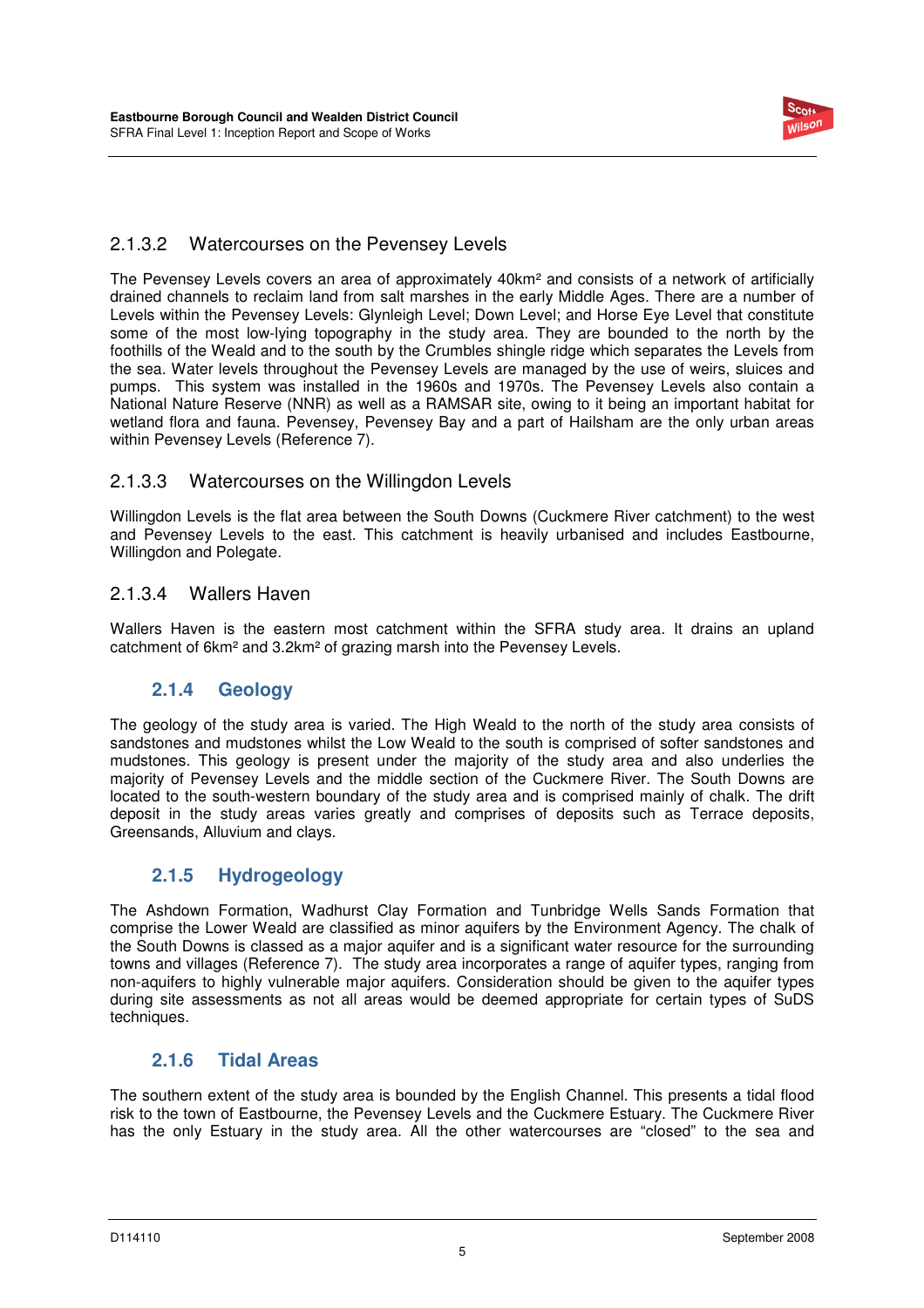

discharge river water through a series of tide flaps and pumps. These watercourses will therefore become tide locked during periods of high tide, which could result in fluvial flooding if channel capacity is exceeded. The areas identified as at risk from tidal flooding in the Catchment Flood Management Plan include the Cuckmere Estuary, the eastern half of Eastbourne and the section of the Pevensey Levels that borders the sea.

## **2.1.7 Sewers**

The majority of sewers built in the last 30 years are designed to the guidelines within "sewers for adoption" (Reference 8). These sewers have a design standard of the 1 in 30 year flood event and therefore it is likely that the majority of sewer systems will surcharge during rainstorm events with a return period greater than 30 years (e.g. 100 years). Any sewers built before 1977 are likely to be of an unknown size, condition and capacity. Southern Water has provided point locations of sewer flooding incidents that have occurred in the last 10 years.

## **2.1.8 Groundwater**

There are several dry valleys located on the chalk outcrop between Eastbourne and the Cuckmere River which would have the potential for spring resurgence if groundwater levels rise. There is one record of groundwater flooding within the study area, located in Langney.

## **2.1.9 Pluvial**

Overland flow can occur on any slope once the top layers of soil or ground have become fully saturated. Overland flow is also likely to occur at the base of an escarpment. Locations have been identified that have a historical record of flooding in the Willingdon area. Recorded incidents are located at the base of the South Downs Escarpment and could therefore have resulted through overland flow during a pluvial event.

## **2.1.10 Artificial Sources**

Artificial sources include any water bodies not covered by the previous categories. This typically includes canals, lakes, reservoirs etc. There are relatively few artificial sources in the study area, however those present include:

- Alfriston Reservoir;
- Eastbourne Park Compensatory Flood Storage Scheme;
- **Folkington Service; and**
- Possingworth Park Lake.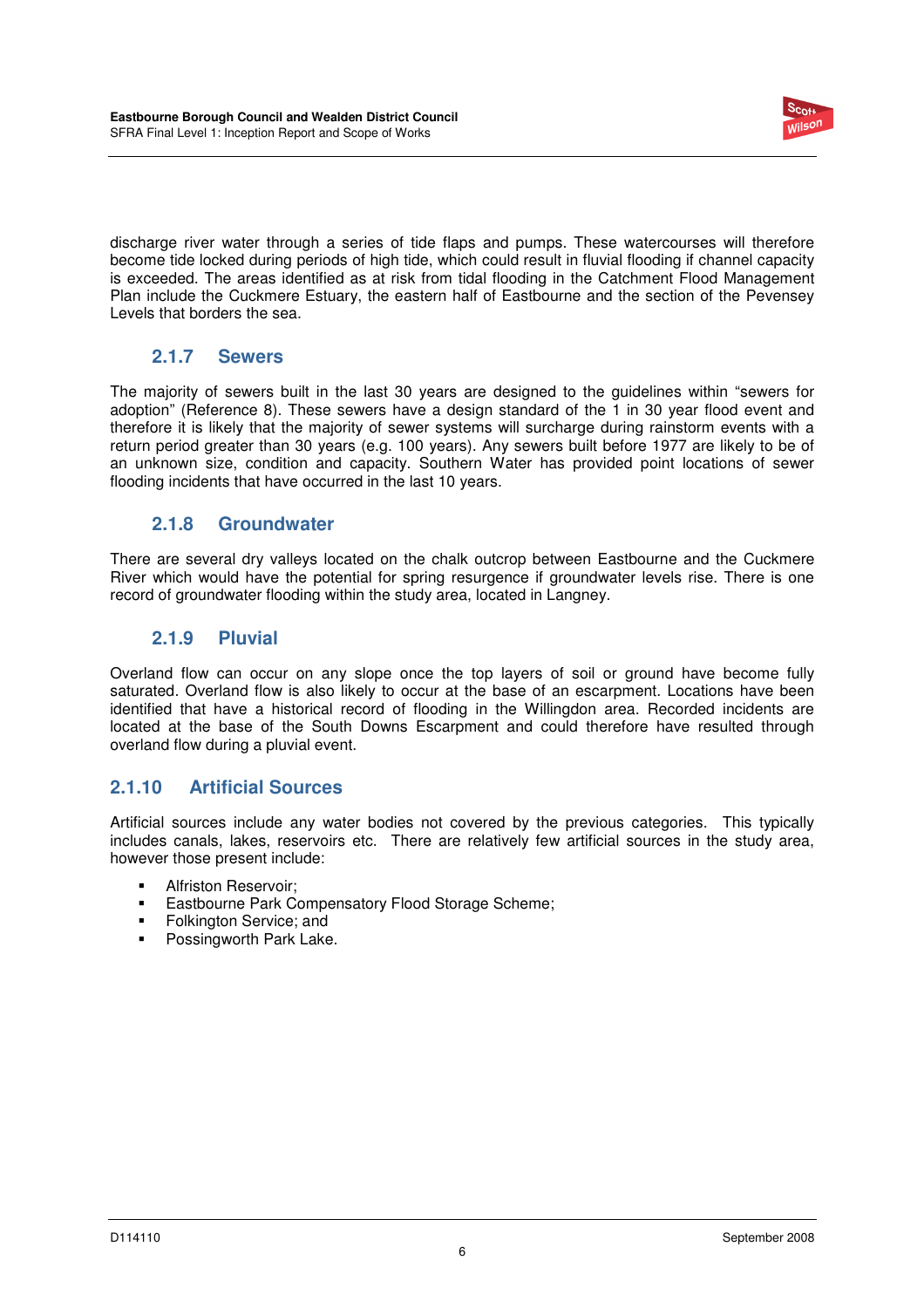

# 3 Policy Context

This section provides an overview of the planning policy framework relevant to the Strategic Flood Risk Assessment for EBC and WDC. Information contained in the SFRA on flooding and flood risk will enable the preparation of sustainable policies for flood risk management. The SFRA should be used to inform the Sustainability Appraisal of Local Development Documents (LDDs) and will facilitate informed decision-making relating to land use and development allocation within the respective Development Plan Documents (DPDs).

Under the draft South East Plan (Reference 6) EBC and WDC must accommodate 4800 and 8000 new homes respectively by 2026. Although developments are encouraged to be located in and around urban centres, the challenging growth targets will require a review of local greenbelt areas.

In satisfying these growth targets, EBC and WDC must consider a raft of planning policies (of which flooding is one) to ensure developments are sustainable. In consideration of these polices the Councils must decide on the 'weight' to attribute to each policy in determining the suitability of development in their areas.

## 3.1 European Policies

## **3.1.1 EU Water Framework Directive**

The EU Water Framework Directive (WFD) followed a review of EU water policy. It seeks to restore and improve water quality in rivers, coastal water and groundwater in an integrated way. It seeks to achieve good ecological status of water bodies through integrated river basin management. This is a method of ensuring all requirements and pressures on the water environment are taken into account within a river basin. River Basin Management Plans are required to be undertaken for each river basin district. These plans are required to include information on both surface waters and groundwater.

## 3.2 National Policies

## **3.2.1 Making Space for Water (Reference 9)**

Making Space for Water was released after consultation in March 2005. Its intention is to inform the development of a new strategy on the management of issues surrounding flood risk and coastal erosion for the next 20 years. It does not state specific policies but presents the Governments objectives on:-

- 1. Land use planning strongly encourages Flood Risk Assessments to be prepared at all levels of the planning process;
- 2. Rural Issues promote the environmental pillar of sustainable development through the use of wetlands and washlands, and managed realignment of coasts and rivers;
- 3. Integrated urban drainage management committed to ensuring that SuDS techniques are incorporated in new developments;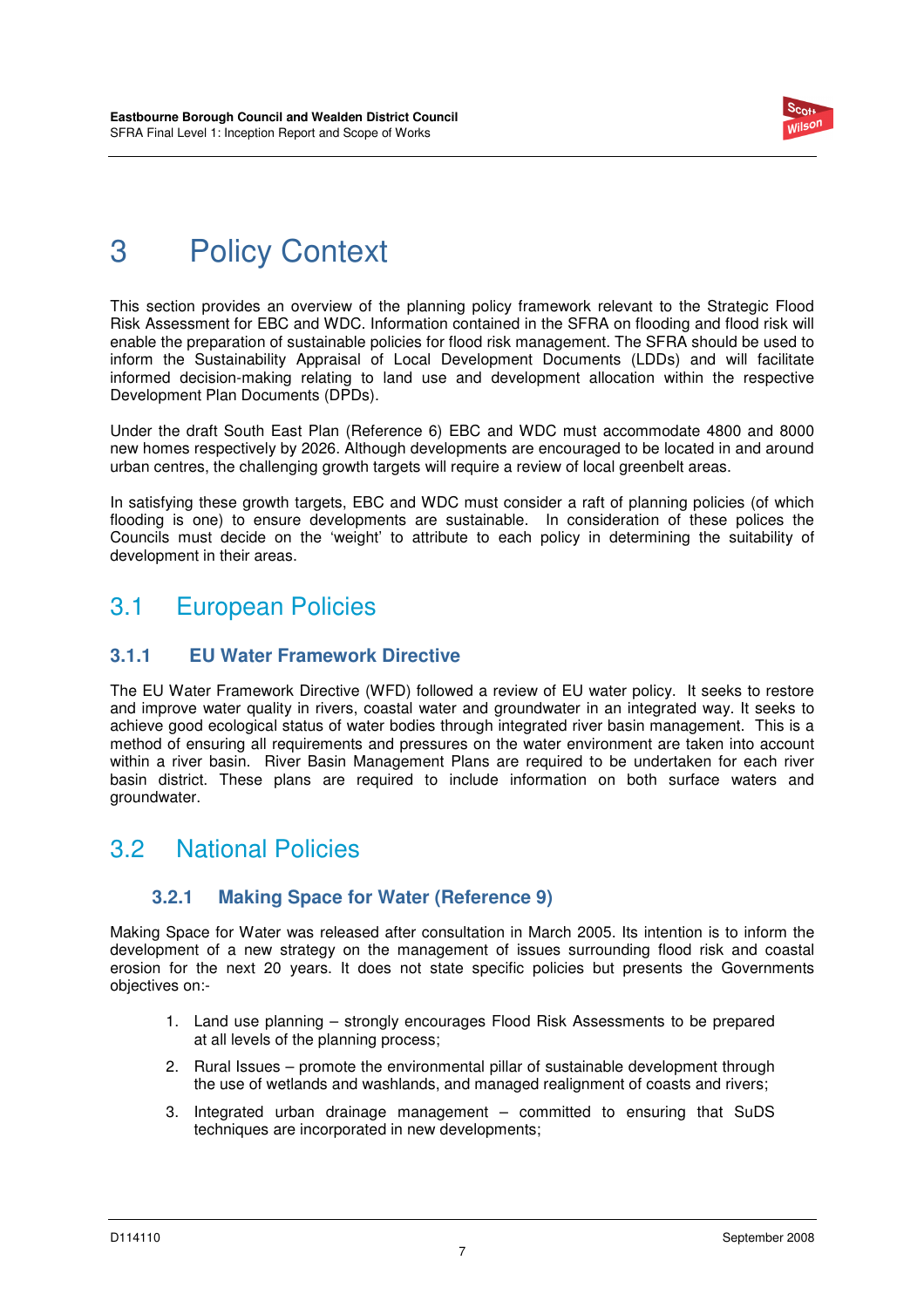

- 4. Coastal issues seeks to develop a more strategic and integrated approach to managing coastal flooding and erosion risks; and,
- 5. Living with flood risk identified that there is a need to raise awareness and preparation in local communities for the changing flood and erosion risks resulting from climate change.

## **3.2.2 Planning Policy Statement 25: Development & Flood Risk (Reference 2)**

PPS25 requires that local Councils must when preparing the Local Development Framework:

- 1. Allocate all sites in accordance with the Sequential Test to reduce the flood risk and ensure that the vulnerability classification of the proposed development is appropriate to the flood zone classification;
- 2. Flood Risk Assessments (FRAs) should be undertaken for all developments within Flood Zones 2 and 3 and sites with identified flood sources to assess the risk of flooding to the development and identify options to mitigate the flood risk to the development, site users and surrounding area;
- 3. Flood Risk Assessments are required for all major developments in Flood Zone 1. These are residential developments consisting of sites greater than 1 ha or greater than 10 dwellings and commercial developments that are greater than 1 ha or have a floor area greater than 1000  $m^2$ .
- 4. Flood Risk to development should be assessed for all forms of flooding;
- 5. Where floodplain storage is removed, the development should provide compensatory storage on a level for level and volume for volume basis to ensure that there is no loss in flood storage capacity; and,
- 6. The promotion of SuDS as the preferred option for the surface water disposal.

## 3.3 Regional Policies

## **3.3.1 Regional Spatial Strategies (RSS)**

#### 3.3.1.1 Regional Planning Guidance for the South East (RPG9) (Reference 10)

#### **Policy INF1**

**Development should be guided away from areas at risk or likely to be at risk in future from flooding, or where it would increase the risk of flooding damage elsewhere. Existing flood defences should be protected where they continue to be relevant.** 

- (a) Development plans should:
	- i. include policies to protect flood plains and to protect land liable to tidal or coastal flooding from development, based on Environment Agency's indicative maps, supplemented where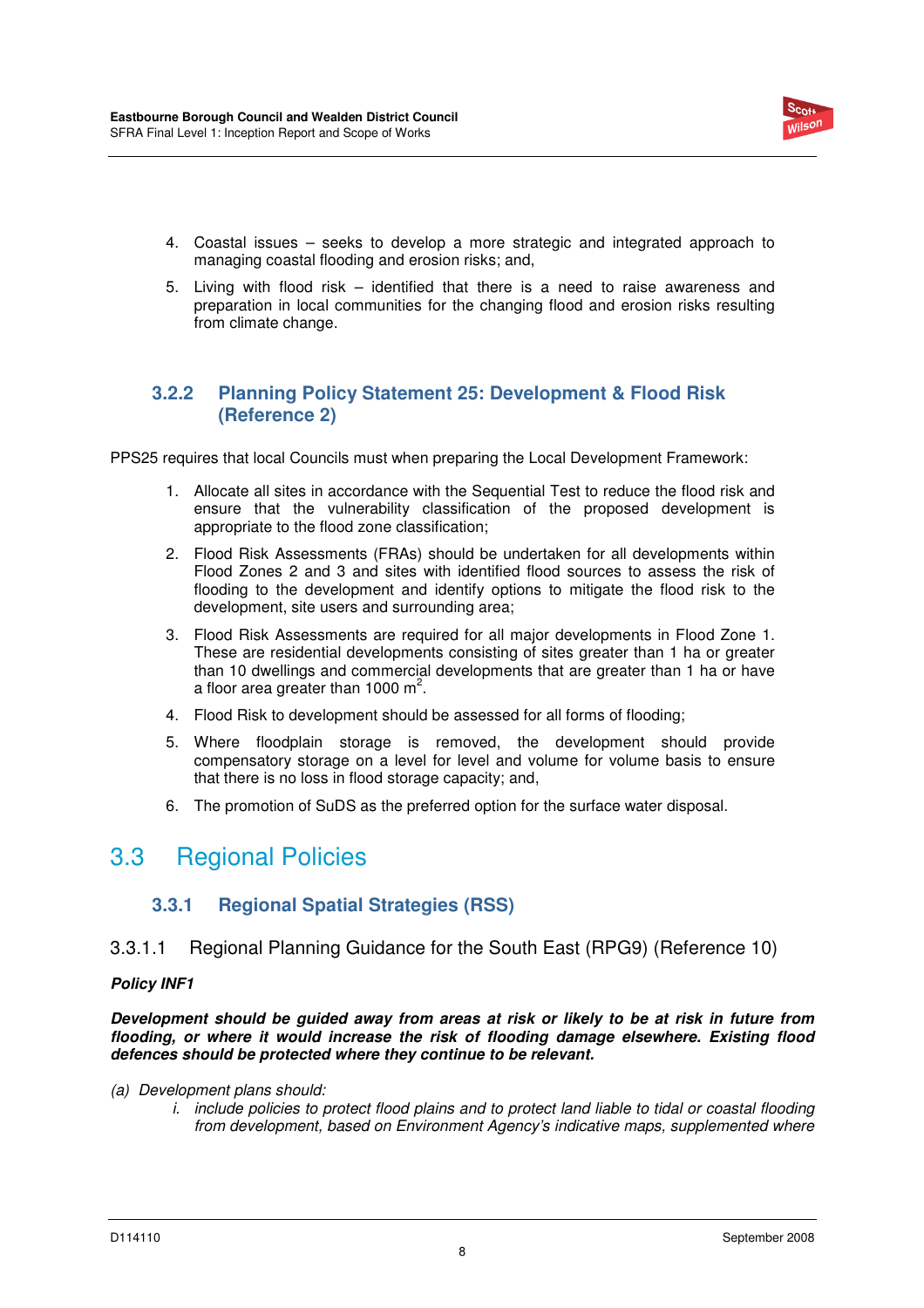

necessary by historical and modelled flood data and indications as to other areas that could be at risk in the future;

- ii. provide criteria for redevelopment proposals in river flood plains, in order to minimise their cumulative adverse impact and secure enhancements of the flood water storage and ecological role of flood plains;
- iii. take account of emerging thinking on the need for 'managed retreat' from selected coastal defence; and
- iv. encourage the adoption of sustainable urban drainage practices
- (b) In addition:
	- i. the Environment Agency plays an important role in identifying the nature and extent of flood risk and in determining priorities for flood studies and the need for flood management measures. Measures may be identified in Local Environment Agency Plans (LEAPs); and
	- ii. collaboration between a range of organisations in the preparation and implementation of Biodiversity Actions Plans (BAPs) can also make a contribution, for example, in enhancing the role of rivers and flood plains as important wetland habitats for wildlife.

#### **Policy INF2**

**New development should be located and its implementation planned in such a way as to allow for sustainable provision of water services and enable timely investment in sewage treatment and discharge systems to maintain the appropriate standard of water quality. Techniques which improve water efficiency and minimise adverse impacts on water resources, on the quality, regime, and ecology of rivers, and on groundwater, should be encouraged. Redevelopment should identify and make provision for rectification of any legacy of contamination and drainage problems.** 

- (a) Development plans should:
	- i. take water related issues into account from an early stage in the process of identifying land for development and redevelopment, to encourage the use of sites where past problems can be solved and seek to avoid sites where water supply and/or drainage provision is likely to be unsustainable;
	- ii. co-ordinate the timing of new development with the provision of sustainable water supplies, sewage treatment and discharge systems in accordance with advice in PPG12 (Development Plans); and
	- iii. promote the introduction of water conservation measures and sustainable urban drainage solutions. Detailed supplementary planning guidance or site specific development briefs can help to facilitate the adoption of these measures.
- (b) In addition:
	- i. local authorities should establish or maintain ongoing liaisons with the Environment Agency, water companies and sewage statutory undertakers in order to ensure timely and sustainable provision of infrastructure for the supply of water and sewage treatment and discharge systems, particularly in connection with major new development; and
	- ii. all relevant agencies and developers should encourage the incorporation of water conservation measures in new development, and promote public awareness of the need to reduce consumption.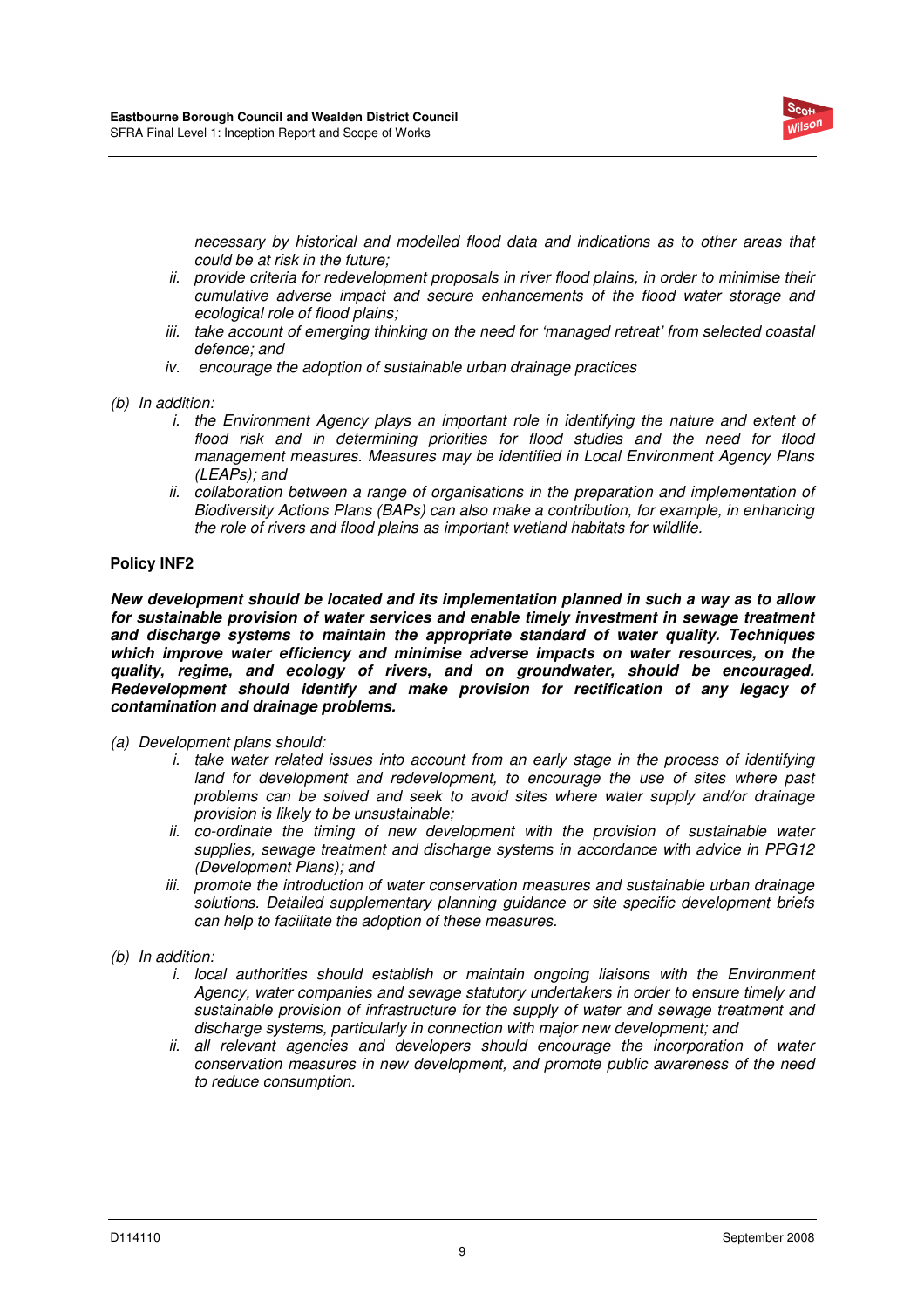

## **3.3.2 Draft South East Plan (2006) (Reference 6)**

#### **POLICY NRM 1: SUSTAINABLE WATER RESOURCES, GROUNDWATER AND RIVER QUALITY MANAGEMENT**

Water supply, ground water and river water quality will be maintained and enhanced through avoiding adverse effects of development on the water environment. A twin-track approach of demand management and water resource development will be pursued, together with development of sewerage and waste water treatment infrastructure.

In preparing Local Development Documents, and determining planning applications, local authorities should:

- I. Ensure compatibility with River Basin Management Plans and take account of other plans and strategies including water and sewerage company asset management plans, the Environment Agency's Regional Water Resources Strategy, Catchment Abstraction Management Strategies, groundwater vulnerability maps and groundwater source protection zone maps;
- II. Ensure that the rate and location of development does not lead to unacceptable deterioration of water quality and is in step with current and planned provision of adequate water supply, sewerage and waste water treatment infrastructure capacity;
- III. Require development that would use significant quantities of water to incorporate measures to achieve high levels of water efficiency, and reflect current best practice including BREEAM2 (BRE Environmental Assessment Method 2) "very good" and increasingly "excellent" standards and, where appropriate, sustainable drainage solutions where these are consistent with protection of groundwater quality;
- IV. Work with water and sewerage companies and the Environment Agency to identify infrastructure needs, allocate areas and safeguard these for infrastructure development;
- V. Encourage winter water storage reservoirs and other sustainable farming practices which reduce summer abstraction, diffuse pollution and runoff, increase flood storage capacity and benefit wildlife and recreation; and
- VI. Not permit development that presents a risk of pollution or where satisfactory pollution prevention measures are not provided in areas of high groundwater vulnerability (in consultation with the Environment Agency).

#### **POLICY NRM 3: SUSTAINABLE FLOOD RISK MANAGAMENT**

The sequential approach to development in flood risk areas set out in PPG25 (to be superseded by PPS25) will be followed. Inappropriate development should not be allocated or permitted in zones 2 and 3 of the floodplain (Map NRM2) or areas with a history of groundwater flooding, or where it would increase flood risk elsewhere, unless there is over-riding need and absence of suitable alternatives.

Where development is proposed for parts of zones 2 and 3, local authorities (in the case of plan allocations) and developers (in the case of specific proposals) with advice from the Environment Agency should undertake a Strategic Flood Risk Assessment (SFRA) to provide a comprehensive understanding of the flood risk and options for managing that risk in a cost effective manner. This should have regard to climate change and identify appropriate types of development and suitable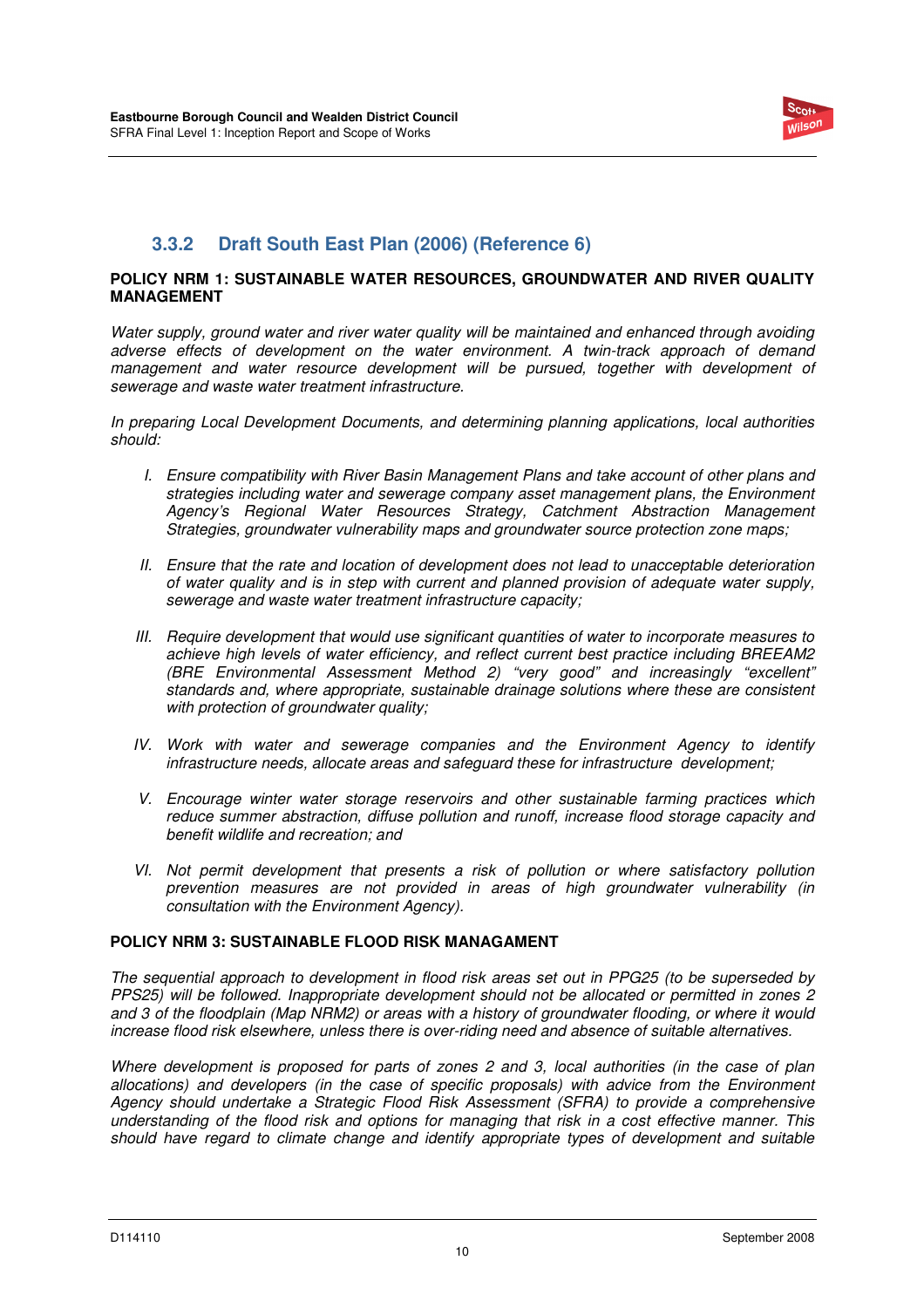

mitigation and adaptation measures in scheme design and layout. Existing flood defences will be protected from development. Where development is permitted in appropriately defended floodplains it must be designed to be resilient to flooding (to minimise potential damage) and to allow for the future maintenance, realignment or management of the defences to be undertaken.

In the preparation of Local Development Documents and considering planning applications, local authorities in conjunction with the Environment Agency should also:

- I. Take account of River Basin Management Plans, Catchment Flood Management Plans and Shoreline Management Plans in developing Local Development Documents and other strategies. Where locationally specific flood risk and land management options such as flood storage, managed realignment and set back from coastal defences are identified, land should be safeguarded for these purposes and appropriate land management practices should be encouraged.
- II. Require incorporation and management of Sustainable Drainage Systems (SuDS), other water retention and flood storage measures to minimise direct surface run–off, unless there are practical or environmental reasons for not doing so.
- III. Take account of increased sewage effluent flows on fluvial flood risk.

#### **POLICY NRM 6: COASTAL MANAGEMENT**

An integrated approach to coastal zone planning and management should be pursued, where the dynamic nature and character of the coast is managed through enhanced collaboration between organisations and across administrative boundaries.

In the development and implementation of the Local Development Documents and other strategies, local authorities and other agencies should:

- I. Take account of climate change and forecast effects on the costal zone;
- II. Promote and establish cross-border and cross-sectoral arrangements to facilitate an integrated approach to implementation of Shoreline Management Plans, Estuary Management Plans and Coastal Habitat Management Plans (ChaMPs);
- III. Ensure that development does not prejudice options for managed realignment, significantly affect sediment inputs and transport, lead to an increase in flood risk or preclude the delivery of sustainable flood risk management solutions in the future;
- IV. Restrict development on the undeveloped coastline unless it specifically requires a rural coastal location and does not adversely affect environmental, cultural and recreational resources;
- V. Prevent development on unstable land or areas at risk of erosion, as identified in Shoreline Management Plans; and
- VI. Realise opportunities for sustainable coastal defences which enhance the region's wildlife, and fisheries, especially where this will contribute to the achievement of regional and national biodiversity targets.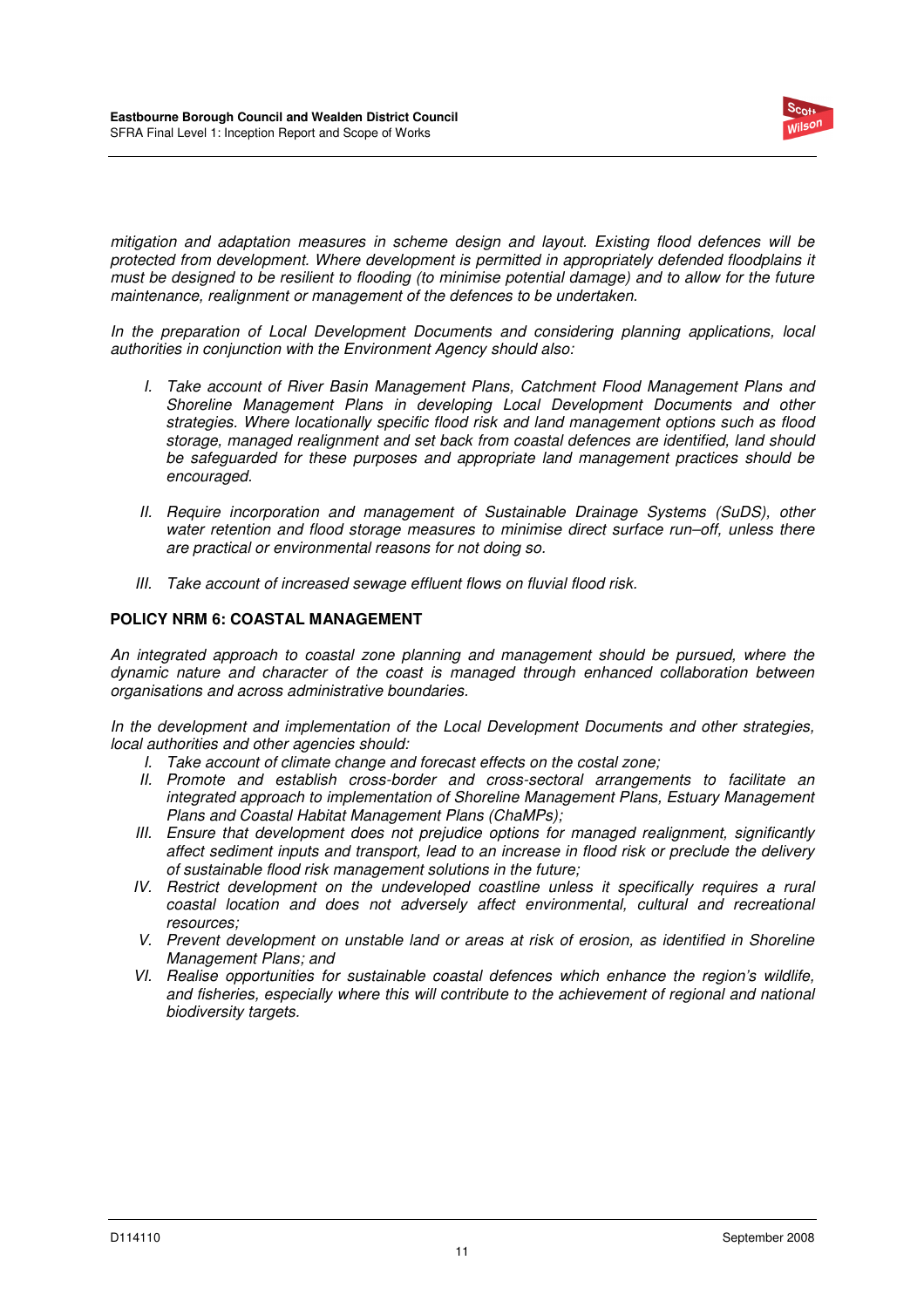

## **3.3.3 Regional Flood Risk Appraisal (RFRA)**

### 3.3.3.1 Regional Flood Risk Appraisal for the Draft South East Plan 2006 (Reference 11)

The RFRA identifies areas within the South East where predicted high growth coincides with flood risk, and demonstrates how the South East Plan has considered these risks.

Only broad assessments of growth areas at flood risk have been undertaken with a view to SFRA's providing more detailed information on the risks.

## 3.4 Local Policies

### **3.4.1 Local Plans**

#### 3.4.1.1 Eastbourne Borough Plan 2001-2011 (Reference 2) (adopted September 2003)

#### **Policy NE3 - Conserving Water Resources**

Planning permission will not be granted for development schemes which do not incorporate measures to conserve and make the best use of existing water resources including reducing wastage.

#### **Policy NE4 – Sustainable Drainage Systems**

Sustainable drainage systems, for the management of surface water both in terms of quantity and quality of runoff and which ensure that land drainage water does not enter the public sewerage system, will be required where appropriate. Proposals for the long term management of such works must be included in any scheme submitted.

#### **Policy NE14 – Source Protection Zone**

Within the Source Protection Zone shown on the Proposals Map planning permission will be refused for developments that pose an unacceptable risk of pollution to the aquifer

#### **Policy US4 – Flood Protection and Surface Water Disposal**

All development should make adequate provision for floodplain protection and surface water drainage in order to ensure that:

- (a) no overall reduction in flood storage capacity and flood waterway area occurs
- (b) measures are provided to manage increased surface water runoff to minimise the risk from flooding, whilst not increasing the risk of flooding elsewhere.

Within the Willingdon Levels planning permission will be contingent upon satisfactorily demonstrating that:

(c) appropriate compensatory flood waterway and flood storage measures will be provided on site or a commuted sum will be paid to the Eastbourne Park scheme in lieu of on site provision;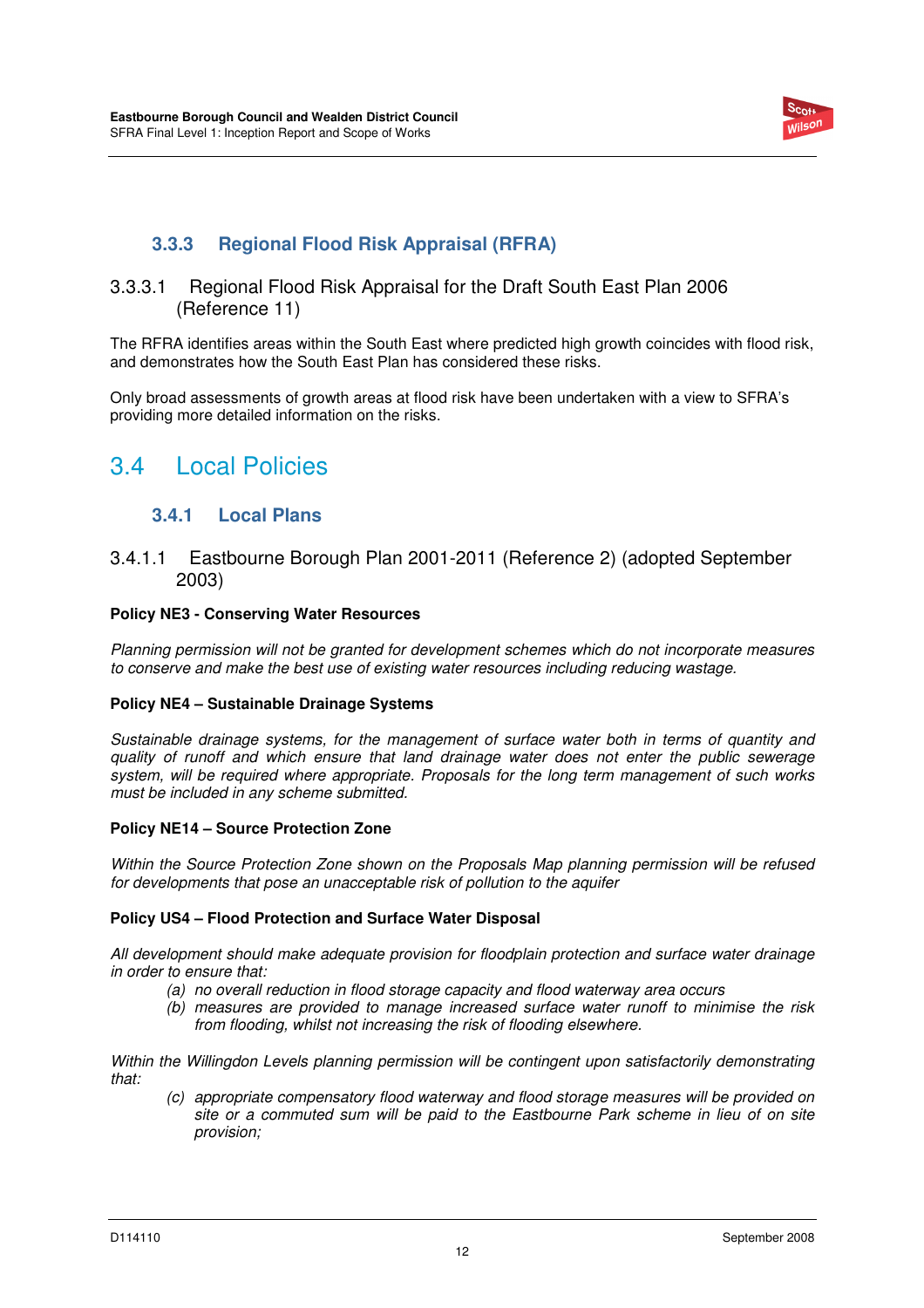

- (d) where a development involves the raising of land, flood storage provision will be made and completed before any development begins on site;
- (e) ground floor levels for new buildings are to be a minimum of 2.9 metres AOD with garden levels at 2.3 metres AOD.

#### **Policy US5 – Tidal Flood Risk**

Development will not be permitted in areas considered to be in consultation with the Environment Agency, at an unacceptable risk of flooding from the sea.

In areas which are at risk from flooding, where, in consultation with the Environment Agency, planning permission is granted, development will be required to comply with construction standards and minimum floor levels.

#### **Policy US6 – Integrity of Flood Defences**

Development which would be detrimental to the integrity of fluvial, tidal and sea defences will not be permitted.

### 3.4.1.2 Non Statutory Wealden Local Plan (2005) (Reference 3)

#### **Policy NE1 – Water Resources**

Development will not be permitted if it would cause an unacceptable risk to:

- (a) the quality of groundwater, surface water or coastal water; or
- (b) the potential yield of groundwater or surface water resources.

#### **Policy NE2 – Coastal Erosion**

Where there are no coastal protection defences in place, or planned by the authority responsible, new development or the intensification of development will not be permitted where:

- (a) there would be an increase in risk to life or property from coastal erosion;
- (b) new coastal protection defences would be required solely to protect life and property in the proposed development.

#### **Policy CS2 – Water Resources**

New development will only be permitted where adequate water resources are available and where it would not present an unacceptable risk to such resources.

#### **Policy CS3 – Flood Risk**

Development within areas at risk of flooding will not be permitted unless mitigation and/or alleviation measures are incorporated and constructed prior to development commencing. This is subject to there being:

- (a) No increased flood risk elsewhere;
- (b) No risk to life in the event of a breach or overtopping of a flood defence;
- (c) No requirement for new artificial flood defence in undeveloped high risk areas solely to protect the new development;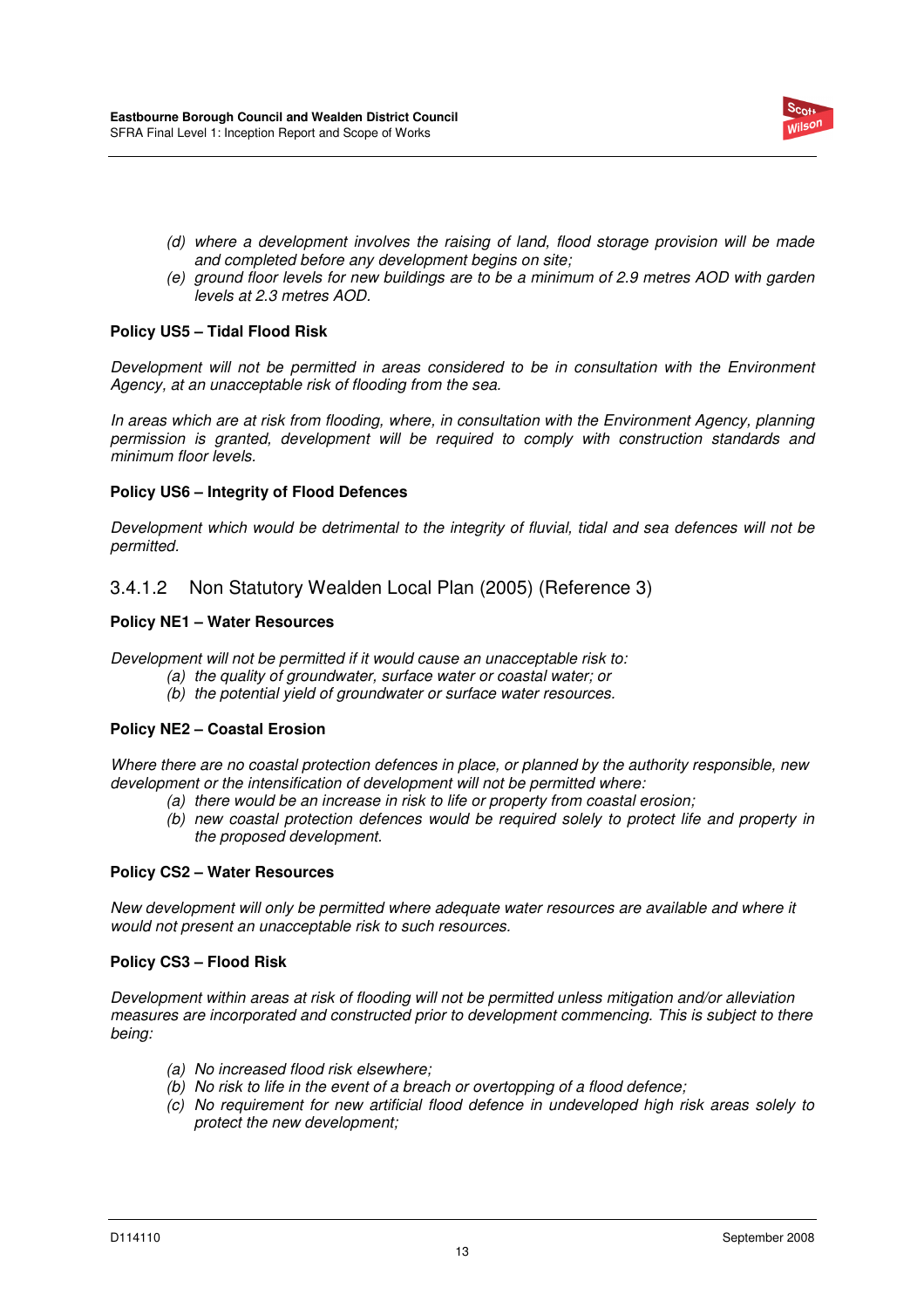

(d) No detriment to the conservation and recreation value of the natural environment, including river corridors and wetlands.

#### **Policy CS4 – Integrity of Defences**

Development will not be permitted where it would be detrimental to the integrity of flood defences or watercourse channels, or would impede access to and along these for future maintenance and improvement work.

#### **Policy CS5 – Surface Water**

Development will only be permitted where the following criteria are met:

- (a) adequate means of surface water drainage, including all appropriate alleviation and mitigation works, have been investigated, designed, and will be constructed by the developer prior to the commencement of development;
- (b) sustainable drainage systems are utilised, where appropriate;
- (c) adequate proposals for the long-term management, of such works are included in any scheme submitted; and
- (d) flood risk will not be exacerbated elsewhere.

## **3.4.2 Water Level Management Plan (WLMP)**

### 3.4.2.1 Draft Eastbourne Park Management Plan (Incorporating Water Level Management Plan) (2006) (Reference 12)

WLMPs are written statements that provide objectives for the water levels in a specific area. They take into consideration the activities that take place in the area such as agriculture as well as the conservation requirements. The Draft Eastbourne Park WLMP was completed in 2006 (Reference 12).

#### **Policy - Flood**

Eastbourne Park is designed as a flood storage area. In order to function correctly water levels need to be kept low prior to a significant storm event. If, due to other considerations, the water level in the lakes and washlands was artificially high then flood water levels would exceed the design level. The consequences however are unlikely to be severe, but may exacerbate local flooding around the Park area.

## **3.4.3 Local Development Framework (LDF)**

The respective LDFs for Eastbourne Borough and Wealden District are underway and include Local Development Documents. This document will contribute towards their completion.

### **3.4.4 South Foreland to Beachy Head Shoreline Management Plan (April 2006) (Reference 13)**

- "Present day policy" is broadly representative of the next 20 years;
- "Medium term policy" 20 to 50 years; and
- "Long term policy" 50 to 100 years.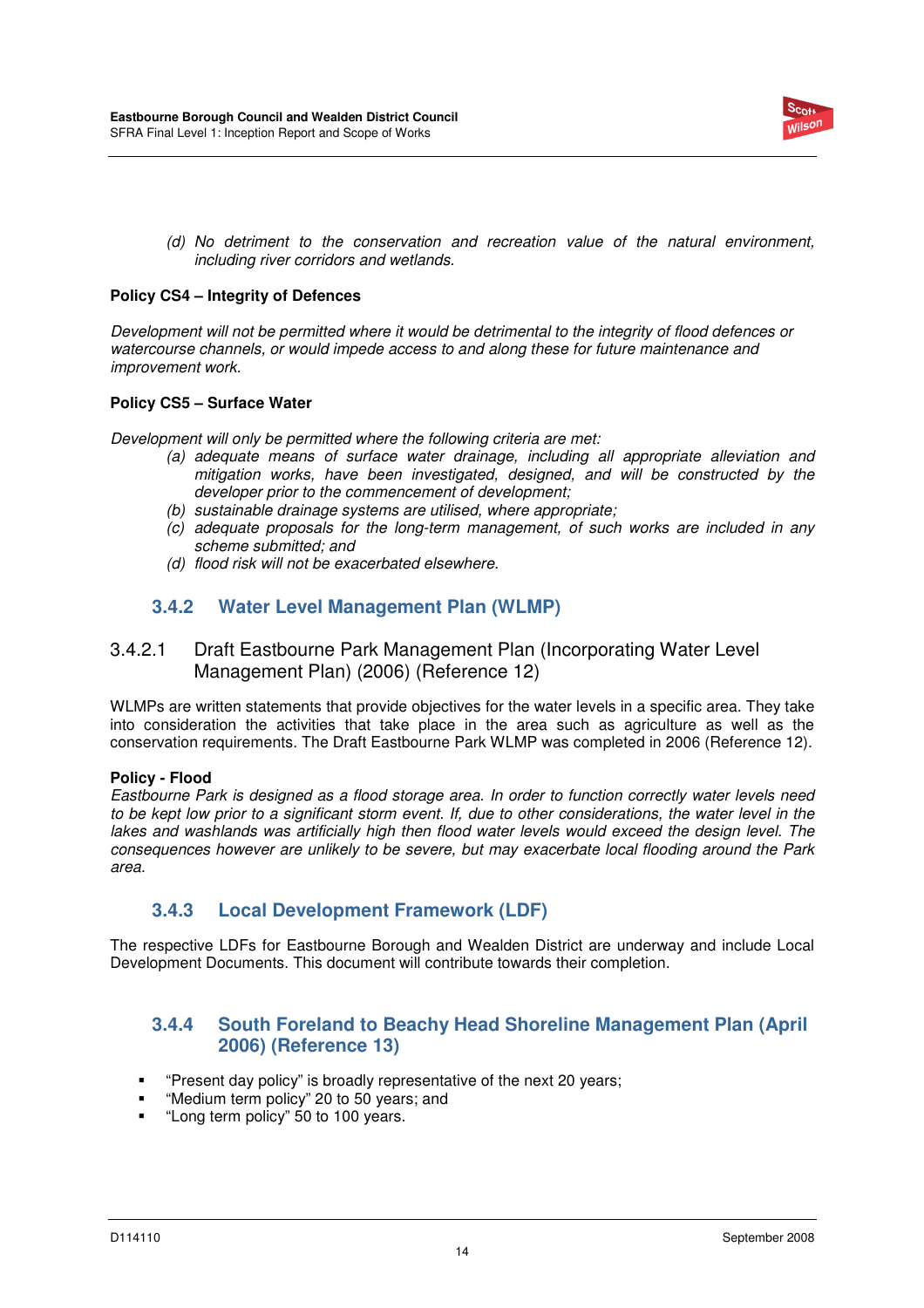

### **LOCATION REFERENCE: HOOE AND PEVENSEY LEVELS POLICY UNIT REFERENCE: 4C027**

#### **Preferred policies to implement Plan:**

**From present day:** The present day policy for Hooe and Pevensey Levels is to hold the line and continue protecting the low lying hinterland and shoreline settlements by maintaining the seawall, groynes and shingle recycling. Presently the shoreline is retreating, thus without ongoing beach recharge and maintenance of these defence structures all foreshore sediments would be lost very quickly. This situation will be exacerbated in the future; with sea level rise it will become increasingly probable that hard defences will be required to provide the adequate standard of protection in the long term.

**Medium-term:** The medium term policy for Hooe and Pevensey Levels is to continue to hold the line, although the position at which this is achieved will become increasingly difficult with sea level rise and a continually diminishing sediment supply. To accomplish this, management practices may need to change to a more heavily engineered frontage at some point during this epoch.

**Long-term:** The long-term policy for Hooe and Pevensey Levels is to continue protecting the assets through a hold the line policy which may require substantial engineering structures. With numerous socio-economic, environmental and heritage assets at risk and the need to protect them, the character of this frontage will change, from one that offers a beach and associated amenities to one that does not, due to sea level rise and a lack of contemporary sediment entering the system.

#### **LOCATION REFERENCE: SOVEREIGN HARBOUR POLICY UNIT REFERENCE: 4C028**

#### **Preferred policies to implement Plan:**

**From present day:** The present day policy for Sovereign Harbour is to continue to hold the line by maintaining and improving the existing defences (shingle ridges and groynes form the defences to the west, whilst harbour arms and a seawall protect the assets to the east) to protect the significant assets from flooding and coastal erosion. With rates of sediment feed and transportation along this frontage being low, very little change in coastal processes or impacts on evolution are likely to occur within this epoch or indeed the confines of the SMP. In maintaining the defences the release of the Crumbles shingle source is prevented, alongshore coastal processes are interrupted and the shoreline is held seaward of its natural alignment. Despite these impacts there are benefits in holding the line i.e. this frontage and the frontage updrift retains a certain degree of protection. The shingle source at the Crumbles although substantial is not sufficient to truly benefit frontages down drift beyond the long term and once released, would result in increased pressure for this frontage.

**Medium-term:** The medium term policy for Sovereign Harbour is to continue protecting the marina complex and hold the line, by maintaining and upgrading, the existing seawall, harbour arms and groyned shingle beach, to provide adequate protection against sea level rise.

**Long-term:** The long-term plan for Sovereign Harbour is to continue protecting the substantial built assets by holding the shore-line in its current position. The character of Sovereign Harbour is unlikely to change too significantly, as this section of the coast is already heavily defended but retaining a beach in front of the significant defence structures will become increasingly difficult with sea level rise. Thus changes in management approach may need to be sought or an acceptance that amenities along the shoreline will be lost. For the SMP this recommendation is deemed sustainable, for although a 'store' of shingle is being held up, this arrested material provides protection to this frontage and its substantial assets as well as the immediate frontage updrift.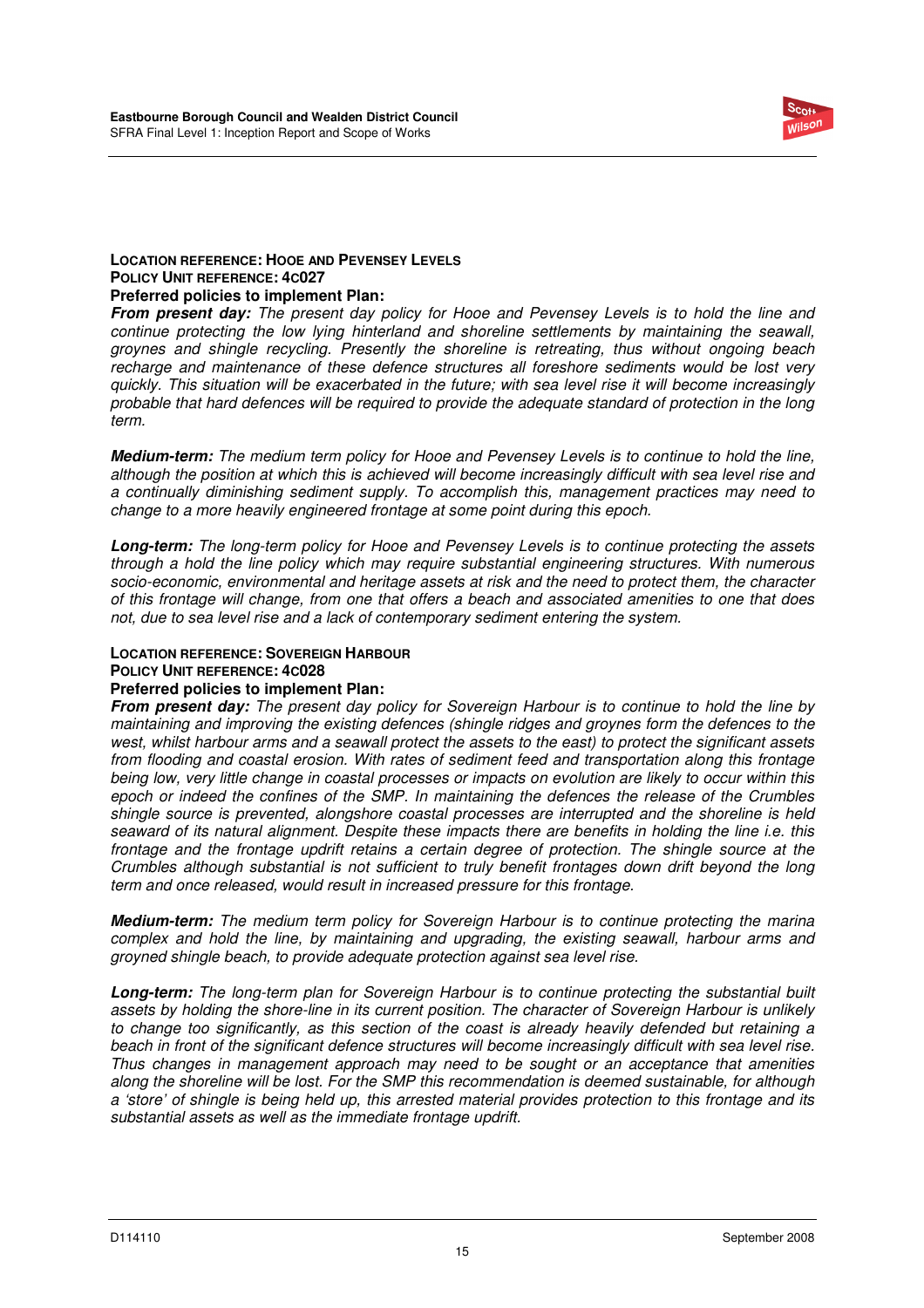

#### **LOCATION REFERENCE: EASTBOURNE POLICY UNIT REFERENCE: 4C029 Preferred policies to implement Plan:**

**From present day:** The present day policy for Eastbourne is to hold the line, continuing to protect the densely populated town and the substantial assets by maintaining and improving the existing seawall, groynes and supplementing this with a recharged shingle beach. With rates of sediment feed and transportation along this frontage being low, very little change in coastal processes or impacts on evolution are likely to occur within this epoch or indeed the confines of the SMP. In maintaining the defences the shoreline is held seaward of its natural alignment and the coast is prevented from functioning freely, whilst the groynes along this frontage interrupt alongshore sediment transport.

**Medium-term:** The medium term policy for Eastbourne is to continue to hold the line. In response to sea level rise it is anticipated that the defence structures will increase at some point during this period.

**Long-term:** Continue to hold the line, which will be achieved by maintaining and upgrading the present defence structures. This will continue to protect assets from predicted sea level rise but will probably induce increased scour. Beaches along this section of the coast are anticipated to denude substantially during this epoch and additional maintenance will be necessary to sustain an amenity driven frontage. If this becomes technically challenging then alternative (hard engineering) options may need to be sought. If this were to be the case then the character of the frontage would change, this recommendation is deemed sustainable over the SMP timescale although this may not be technically viable in the much longer term.

## **LOCATION REFERENCE: BEACHY HEAD POLICY UNIT REFERENCE: 4C030**

### **Preferred policies to implement Plan:**

**From present day:** The present day policy for Beachy Head is to continue allowing natural processes i.e. erosion of the chalk cliffs, the rock platform and the cliff toe, under a no active intervention policy. This will maintain the landscape, an AONB, the designated biological and geological assets (SSSI), as well as a free functioning shoreline. Although some cliff top agricultural land will be lost, rates of cliff erosion are low and the number of assets at risk is none. Debris from erosion / cliff falls along with the fronting rock platform provides some natural shoreline protection to the cliffs making the implementation of defence works unnecessary

**Medium-term:** The medium term policy for Beachy Head is to continue allowing natural processes to take place i.e. erosion of the chalk cliffs and erosion of the shoreline under a no active intervention scenario. In response to sea level rise and with the continuation of no defences it is anticipated that cliff erosion may increase slightly during this period.

**Long-term:** The long-term policy for Beachy Head is no active intervention; allow natural processes to continue, with the erosion of the chalk cliffs, the rock platform and the shoreline. Despite ongoing sea level rise, erosion and transportation rates along this frontage will remain low. Thus the general character of this frontage i.e. one of outstanding natural beauty, will not alter significantly. The coastal footpath (the South Downs Way) may need re-routing over time, but no built assets are threatened. Narrowing of the intertidal chalk platform will occur due to sea level rise. However, this is a natural process which will be partially offset by the creation of a higher platform as the cliffs retreat. It is recognised that the sustainable shoreline at Beachy Head is the eroding one and as downdrift impacts are nominal this policy is recommended.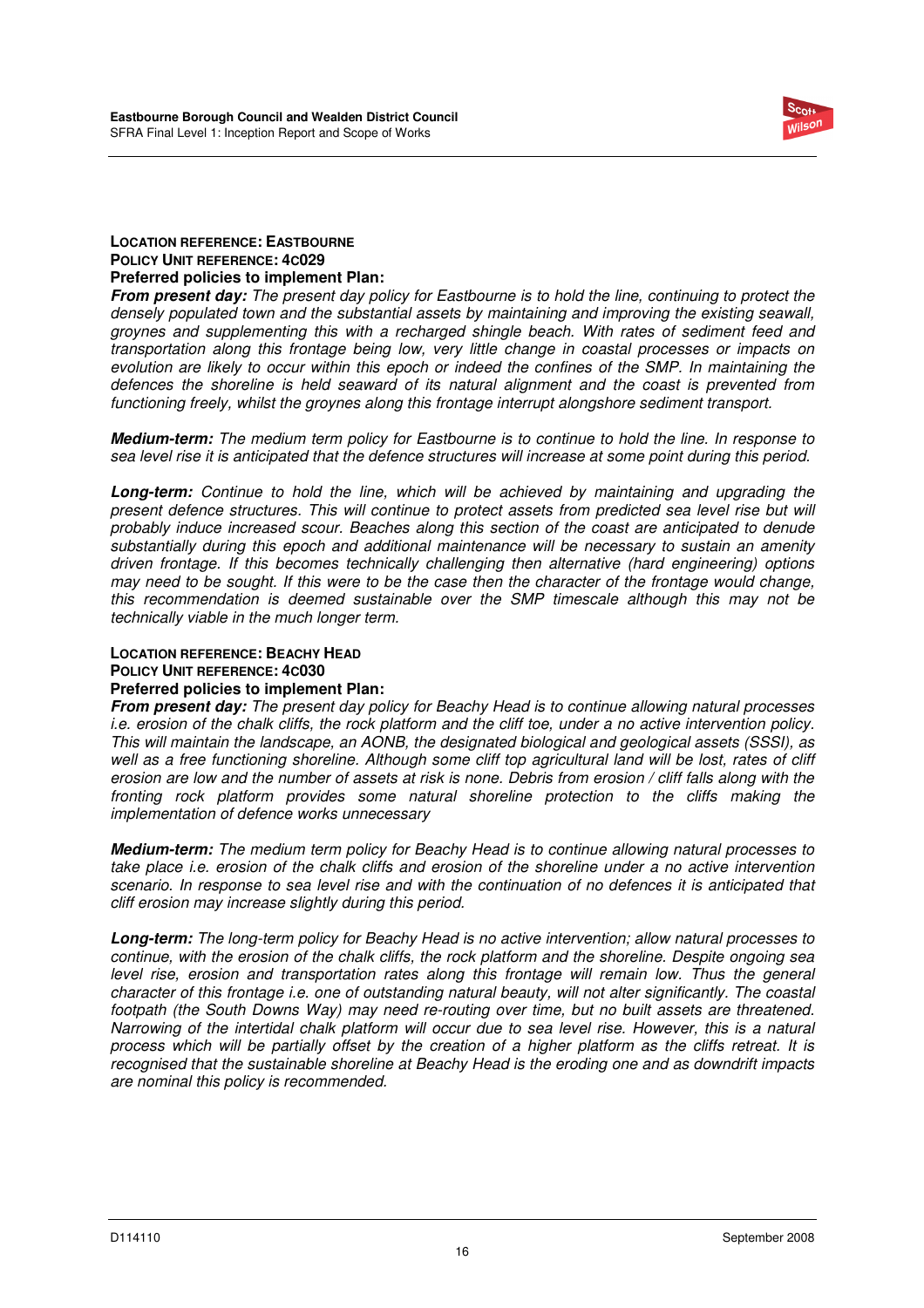

## **3.4.5 Beachy Head to Selsey Bill Shoreline Management Plan (January 2005) (Reference 14)**

- "Immediate policy" is broadly representative of the next 20 years;
- "Medium term policy" 20 to 50 years; and
- "Long term policy" 50 to 100 years.

#### **LOCATION REFERENCE: BEACHY HEAD TO CUCKMERE HAVEN POLICY UNIT REFERENCE: 4D01**

### **Preferred policies to implement Plan:**

**Immediate:** The short term policy for Beachy Head is to allow the cliffs to erode and natural processes to take place. There are currently no defences along the frontage, so the cliffs and wave-cut platform will be free to erode at their present rate. This policy is consistent with the medium and long term policies and is not deemed as being detrimental to the long term implementation.

**Medium-term:** The medium term policy is to continue to allow the cliffs and wave-cut platform to erode, which will continue in the long term. It is expected that the rate of cliff erosion will increase as sea levels rise. Sediment released via erosion will be trapped within the local pocket beaches and coves. This policy is consistent with the long-term aim and is not deemed as being detrimental to the long term implementation of the policy.

**Long-term:** The long-term policy is to continue to allow the chalk cliffs to erode, and the wave-cut platform to widen and lower. Sediment supplied via erosion will continue to feed the local pocket beaches and bays, with no unnatural impact on the coastal processes or sections of coastline downdrift.

This policy is sustainable in the long term, and ensures that this section of coastline will remain free functioning. The coastline position is expected to erode parallel to its present alignment, with little change to the existing character and frontage.

### **LOCATION REFERENCE: CUCKMERE HAVEN POLICY UNIT REFERENCE: 4D02**

#### **Preferred policies to implement Plan:**

**Immediate:** The short term policy for this area is to continue managing this frontage, with decreasing investment over the first epoch and begin to realign the coastline in preparation for the medium and long term policy of no active intervention. Recycling of beach material and maintenance of the training walls in the intermediate term (5 years) should be continued whilst further studies for implementing this policy are undertaken.

**Medium-term:** The coastal defences will be allowed to fail and it is expected that during this period, the spits will begin to realign to their pre-trained form. Any intertidal habitat will be opened to inundation by the sea and new habitat will be established. By not intervening with the coastline, the Cuckmere coastline will be free to continually evolve as a self sustaining system.

During this epoch, it is likely that the shingle spits would continue to roll back and the beaches would widen and lower. The entrance to the inlet would follow a cycle of breaching and resealing; and the river mouth will return to its pre-trained/managed form. The growth and renewal of intertidal habitat would continue through the medium-term.

**Long-term:** The long-term policy is to continue to allow natural cyclic processes to take place. The formation of the tidal inlet is expected to change, although this policy is sustainable in the long term. It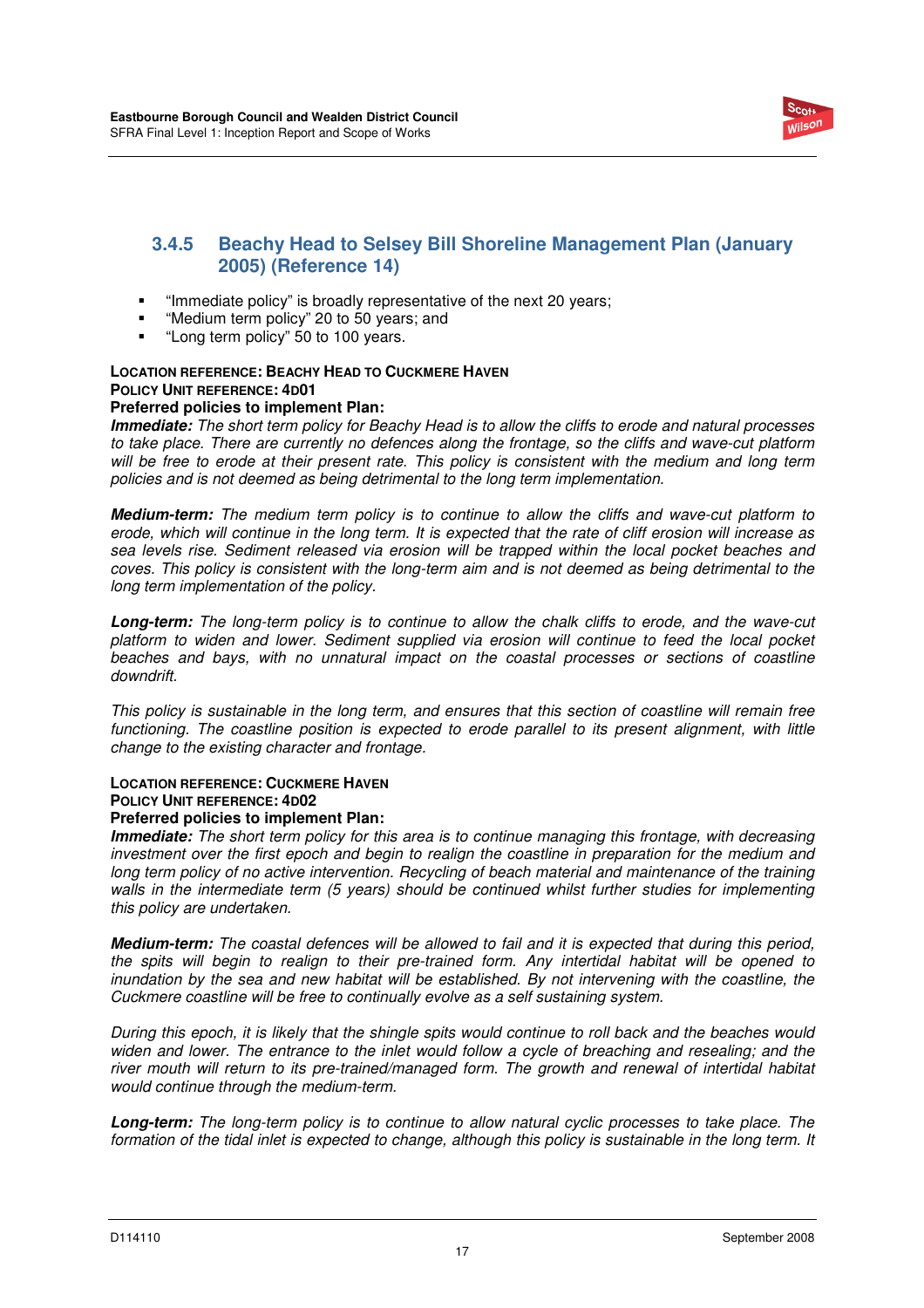

ensures that Cuckmere Haven will be a free functioning system, with a wide distribution of well developed intertidal habitats.

## 3.5 Environment Agency Policies

## **3.5.1 Catchment Flood Management Plans (CFMP)**

CFMPs are primary Environment Agency documents. They are not classed as policy documents but are becoming increasingly influential in planning policy as they inform River Basin Management Plans and SFRAs.

### 3.5.1.1 Cuckmere and Sussex Havens Catchment Flood Management Plan (Reference 7)

The CFMP covers the whole of the SFRA study area. The aim of CFMPs is to 'provide a usable, policy-level document that summarises all major catchment wide fluvial flood management issues concerns, opportunities and constraints'. It seeks to influence the flood risk management policies of the catchment for the next one hundred years.

The document infers that the key drivers to future policies will be climate change, land management and urban development. The study area falls entirely within the Cuckmere and Sussex Havens and the following policies are applicable:

- P1 No active intervention (including flood warning and maintenance). Continue to monitor and advise;
- P2 Reduce existing flood risk management actions (accepting that flood risk will increase over time);
- P3 Continue with existing or alternative actions to manage flood risk from the current level (accepting that flood risk will increase over time from this baseline);
- P4 Take further action to sustain the current scale of flood risk into the future (responding to the potential increases in flood risk from urban development, land use change, and climate change);
- P5 Take further action to reduce flood risk (now and/or in the future);
- **P6** Take action to increase the frequency of flooding to deliver benefits locally or elsewhere, which may constitute an overall flood risk reduction (e.g. for habitat inundation).

## **3.5.2 Strategic Flood Risk Mapping (SFRM) (Reference 15)**

The Environment Agency (EA) has adopted a strategic approach to flood risk mapping. A report on the Polegate and Willingdon Levels has been produced for SFRM to accompany the modelling that was undertaken. The model has been used to define Flood Risk maps on floodplains with flooding return periods between 1 in 2 year and 1 in 200 year. The blockage analysis demonstrated that blockages in the upper part of the catchment could lead to more extensive flooding. The June 1995 National Rivers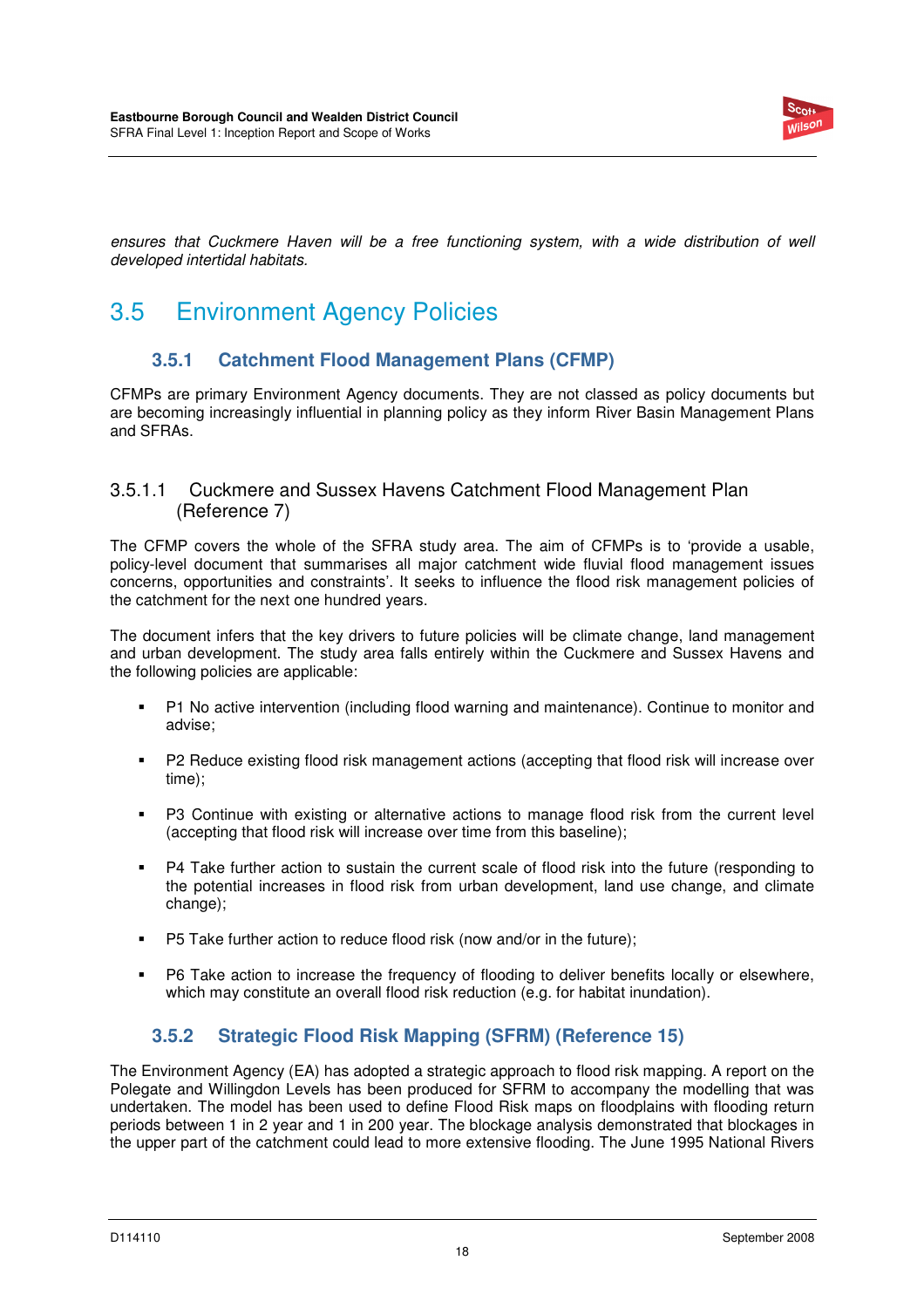

Authority (NRA) flood investigations, suggested a number of areas within Polegate where culvert capacity is an issue and options for improvements. A review of this study is suggested with further blockage analysis at key locations.

## 3.6 Other Relevant Policies

## **3.6.1 British Waterways**

British Waterways are responsible for the maintenance of some inland waterways. However they are not responsible for any in the Eastbourne and Wealden SFRA study area.

## **3.6.2 Water Utility Policies**

Southern Water treats foul water in EBC and WDC. One of their objectives is to achieve sustainable development through the policy below:

#### **Sustainable Development Policy**

Sustainable development at Southern Water means an increasing focus on the balanced consideration of economic, social and environmental aspects in making business decisions. Within and beyond the regulatory framework of the water industry, Southern Water believes adopting Sustainable Development principles will:

- **Ensure the continued supply of quality drinking water and the provision of wastewater services** in line with European standards;
- Safeguard water supplies and enable the effective management of water resources;
- **Ensure the safe recycling of wastewater and sludge to the environment;**
- Improve services by providing them in a sustainable and cost-effective way; and,
- Involve our communities and influence our business partners in working towards more sustainable futures.

**Table 3-1: Planning document policies by subject area**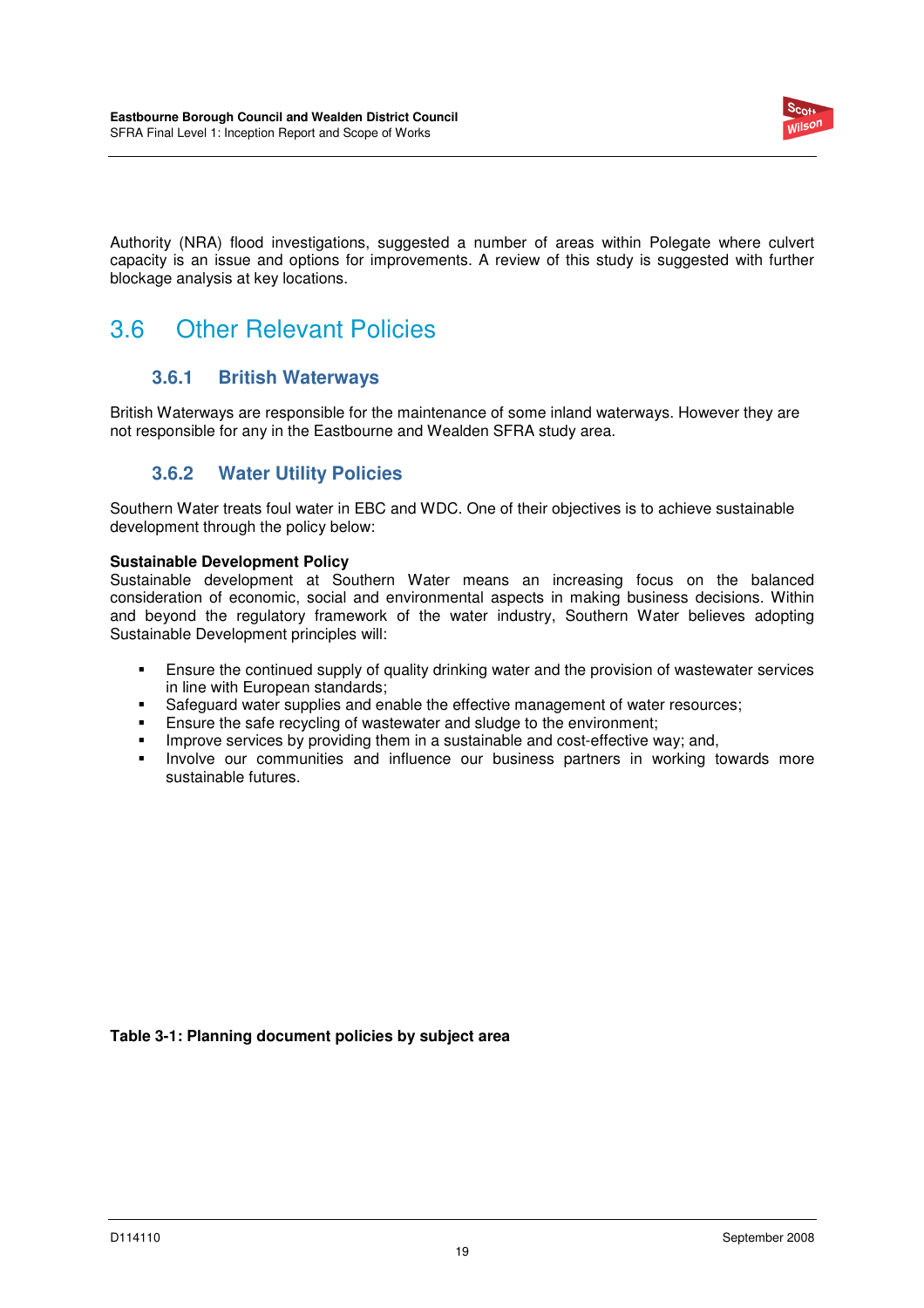

| <b>Policy Document</b>                                      | <b>Policy</b>              | Flood Risk | management<br>Flood Risk | <b>Sustainable</b><br><b>Drainage</b> | <b>Water Resources</b><br>Environment<br>ઌ |
|-------------------------------------------------------------|----------------------------|------------|--------------------------|---------------------------------------|--------------------------------------------|
|                                                             | $INF1 - a1$                |            | $\checkmark$             |                                       |                                            |
|                                                             | $INF1 - a2$                |            | $\overline{\checkmark}$  |                                       |                                            |
|                                                             | $INF1 - a3$                |            |                          |                                       |                                            |
|                                                             | $INF1 - a4$                |            |                          |                                       |                                            |
| Regional Planning<br>Guidance for the South                 | $INF1 - b1$                |            | ✔                        |                                       |                                            |
| East RPG9                                                   | $INF1 - b2$<br>$INF2 - a1$ |            |                          |                                       |                                            |
|                                                             | $INF2 - a2$                |            |                          |                                       |                                            |
|                                                             | $INF2 - a3$                |            |                          |                                       |                                            |
|                                                             | $INF2 - b1$                |            |                          |                                       | $\blacktriangledown$                       |
|                                                             | $INF2 - b2$                |            |                          |                                       | $\blacktriangledown$                       |
| Draft South East Plan                                       | Policy NRM1                |            | ✔                        |                                       |                                            |
| (2006)                                                      | Policy NRM2                |            |                          |                                       |                                            |
|                                                             | Policy NRM3                | ✔          | $\checkmark$             |                                       |                                            |
|                                                             | Policy CS2                 |            | $\checkmark$             | ✔                                     |                                            |
| Wealden Local Plan (Non-                                    | Policy CS3                 |            |                          |                                       |                                            |
| Statutory 2005)                                             | Policy CS4<br>Policy NE1   |            |                          |                                       |                                            |
|                                                             | Policy NE2                 |            | ✔                        |                                       |                                            |
|                                                             | Policy NE3                 |            |                          |                                       | ✓                                          |
|                                                             | Policy NE4                 |            |                          |                                       |                                            |
|                                                             | Policy NE5                 |            |                          |                                       | ✔                                          |
|                                                             | Policy NE14                |            |                          |                                       | ✓                                          |
| Eastbourne Borough Plan                                     | Policy NE15                |            |                          |                                       | $\checkmark$                               |
| (adopted 2003)                                              | Policy NE22                |            |                          |                                       | $\checkmark$                               |
|                                                             | Policy US2                 |            |                          |                                       | $\checkmark$                               |
|                                                             | Policy US4                 | ✓          | ✓                        |                                       |                                            |
|                                                             | Policy US5                 | ✓          |                          |                                       |                                            |
|                                                             | Policy US6                 |            | ✓                        |                                       |                                            |
| <b>Cuckmere and Sussex</b><br><b>Havens Catchment Flood</b> | Objective A (Table<br>5.2) | ✓          | $\checkmark$             |                                       |                                            |
| Management Plan                                             | Objective B(Table<br>5.2)  |            |                          |                                       |                                            |
|                                                             | Objective C (Table<br>5.2) |            | ✓                        |                                       |                                            |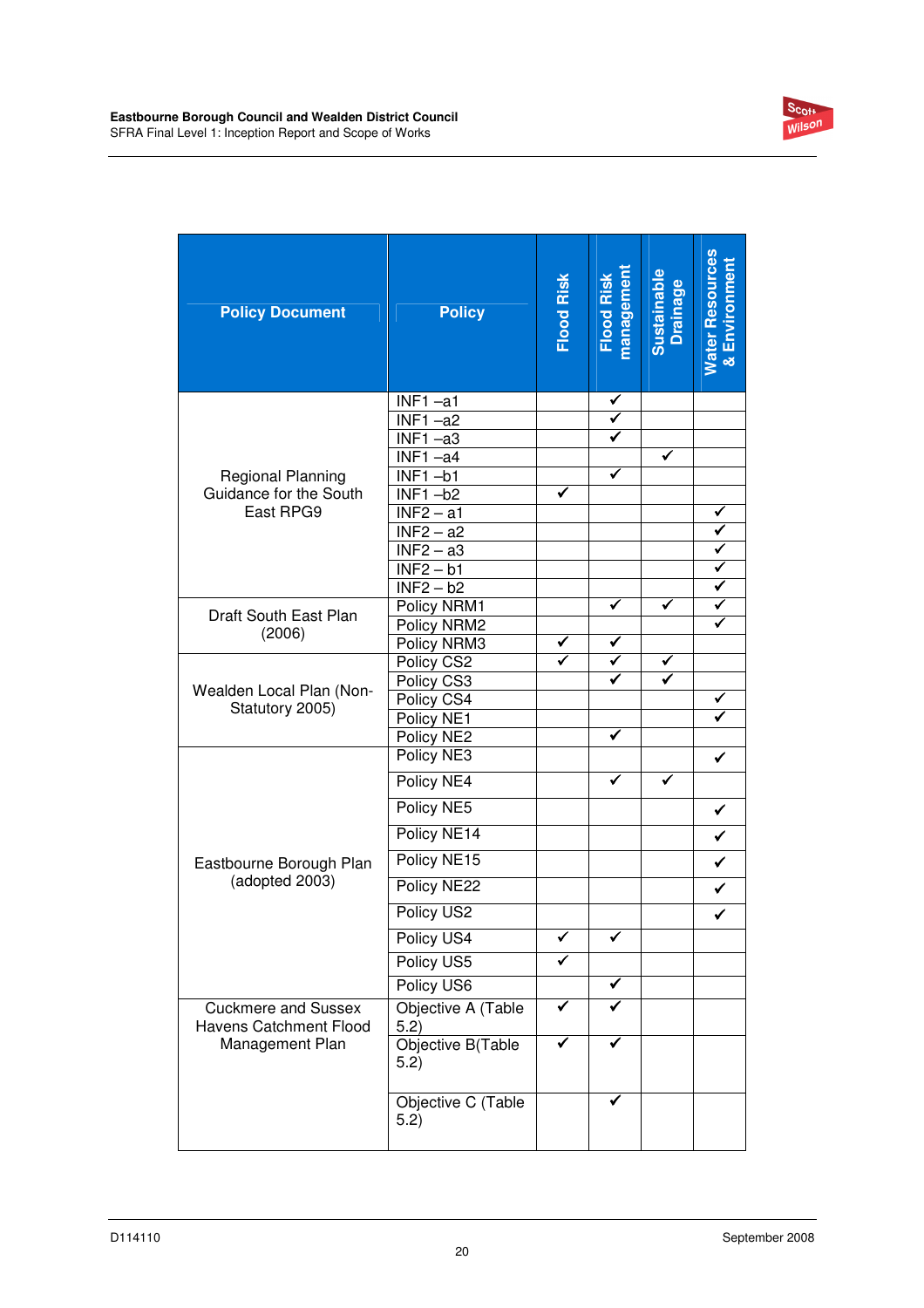

| <b>Policy Document</b> | <b>Policy</b>              | <b>Flood Risk</b> | management<br><b>Flood Risk</b> | <b>Sustainable</b><br><b>Drainage</b> | Water Resources<br>& Environment |
|------------------------|----------------------------|-------------------|---------------------------------|---------------------------------------|----------------------------------|
|                        | Objective D (Table<br>5.2) |                   |                                 |                                       |                                  |
|                        | Objective E (Table<br>5.2) |                   |                                 |                                       |                                  |
|                        | Objective F (Table<br>5.2) |                   |                                 |                                       |                                  |
|                        | Objective G (Table<br>5.2) |                   |                                 |                                       |                                  |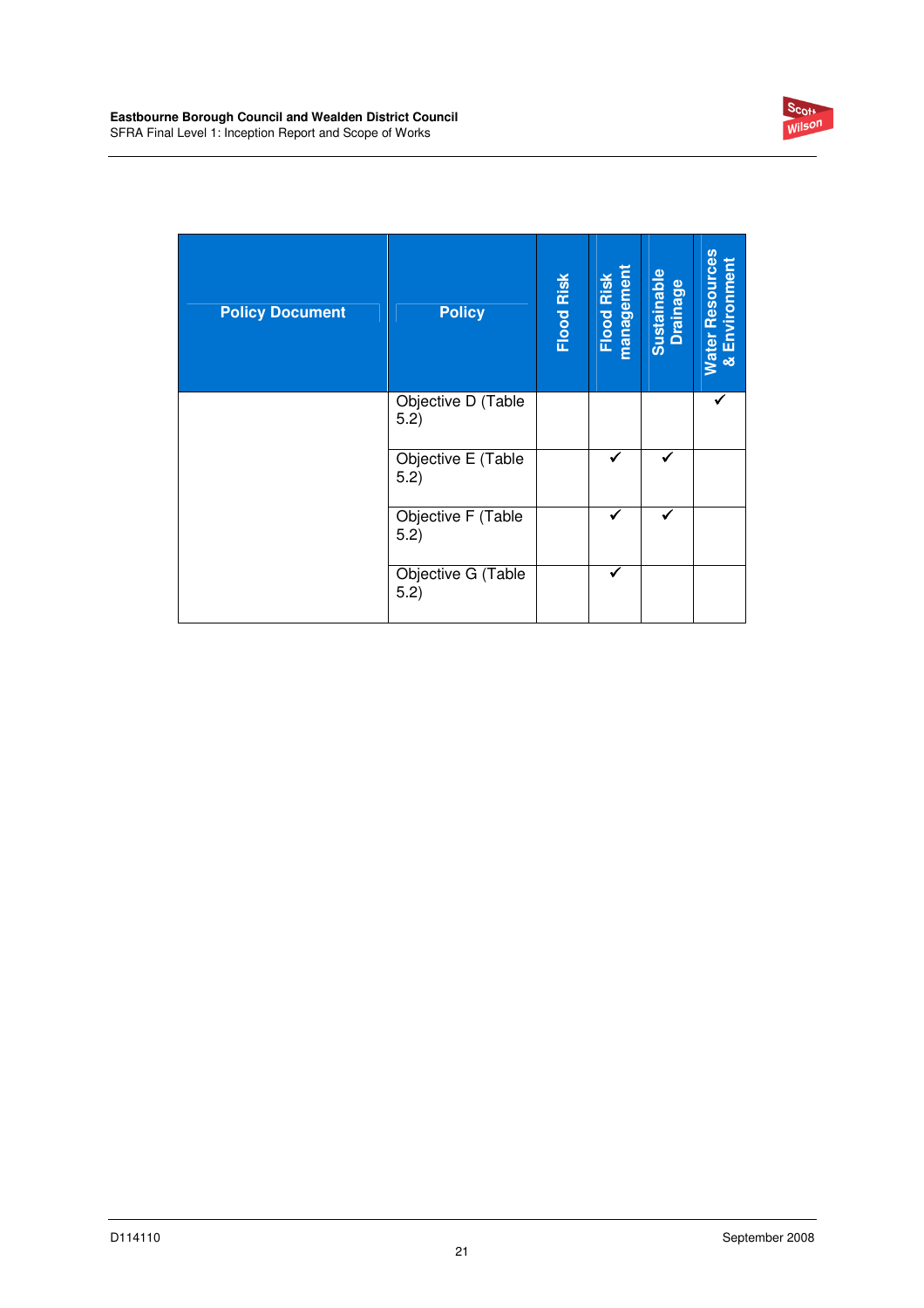

# 4 Data Collection & Review

This section describes the data collection process, presents the available data and discusses its benefits and limitations. A comprehensive record of all the data collected through the production of the Level 1 SFRA is presented in a document register in Appendix C.

One of the objectives of this Level 1 report is to collate and review the information provided relating to flooding in the study area and present this in a manner suitable for EBC and WDC to apply the PPS25 Sequential Test.

## 4.1 Overview

As outlined in Section 1.3 the objective of the Level 1 SFRA is to collect, collate and review the information available relating to flooding in the study area. This information is then presented in a format to enable the local planning authorities to apply the Sequential Test to their areas. This will determine the suitability of sites for development and identify sites that may need to be justified through successful application of the Exception Test.

The sequence of tasks undertaken in the preparation of the Level 1 SFRA was, in order:

- Inception meeting with the Environment Agency, Eastbourne Borough Council and Wealden District Council on 17th October, 2006 (Appendix D);
- **Established the local stakeholders;**
- **ISSUED LETTERS IS STAKEHOLD FRAGGER ISSUED LETTERS** ISSUED ISSUED ISSUED:
- Followed-up data requests and arranged stakeholder meetings (where necessary);
- Collated and reviewed data and populated data register;
- **Presentation of available salient information on flood sources and flood risk; and**
- **Reviewed received data against the SFRA objectives.**

All tasks were completed between November 2006 and the end of August 2007.

### **4.1.1 Stakeholder Consultation**

The stakeholders that were contacted to provide the data/information for the SFRA were:

- Natural England;
- East Sussex County Council;
- **Eastbourne Borough Council;**
- Wealden District Council;
- Southern Water;
- **Environment Agency; and,**
- Highways Agency.

The principal contacts and their associated details for these stakeholders are presented in Appendix B.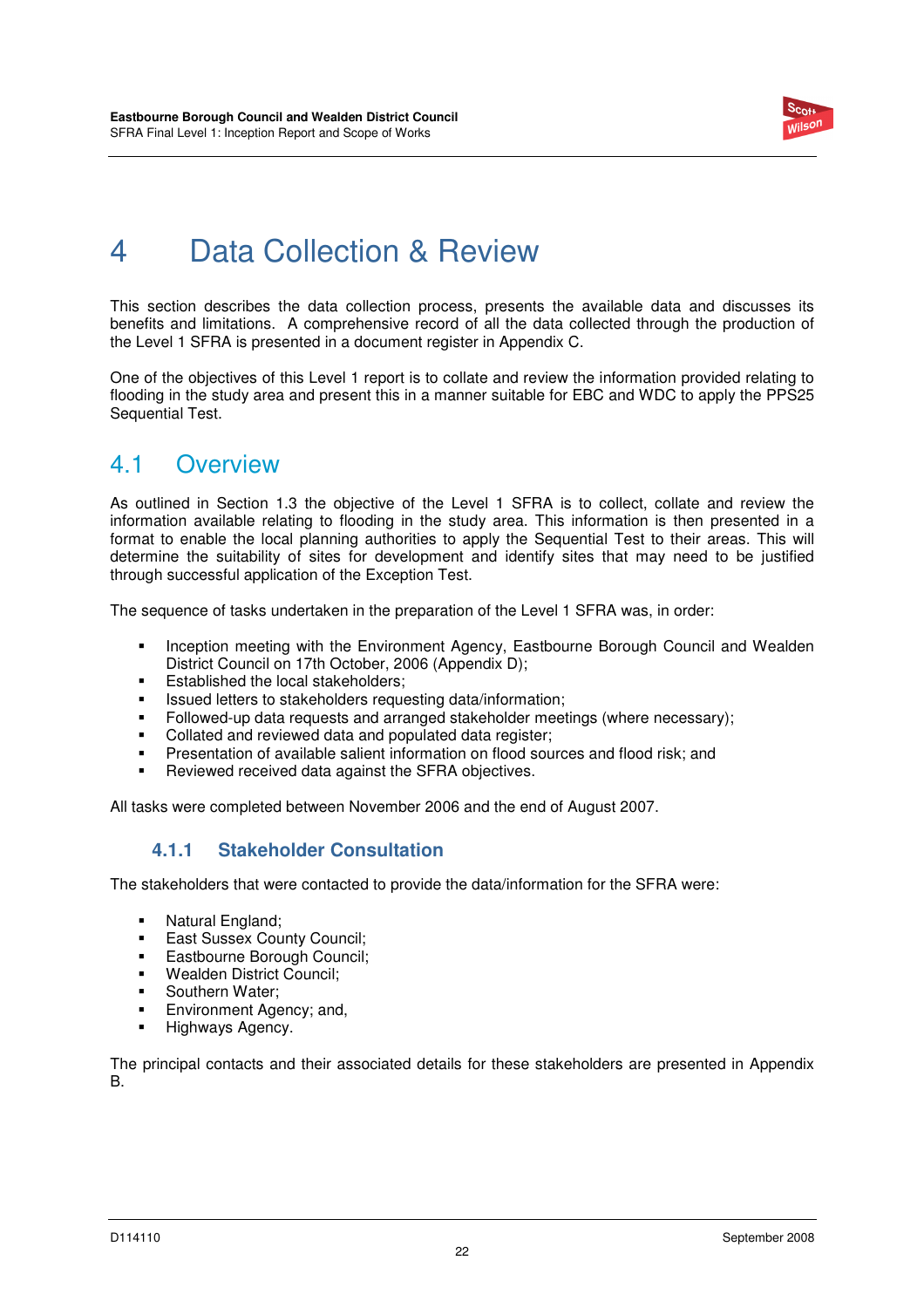

An informal meeting was held with Eastbourne Borough Council on the 27th of November to discuss the request for data against the information that was available. No other stakeholder meetings were requested or considered necessary.

## 4.1.1.1 Environment Agency

The study area falls entirely in the Environment Agency's Southern Region. The Environment Agency has permissive powers only for all Main Rivers and their associated flood defences within the study area.

The Environment Agency also administers the Cuckmere Internal Drainage Board (IDB) and the Pevensey Levels IDB areas. The area covered by the Cuckmere IDB includes ordinary watercourses in the west of the study area. The Pevensey Levels IDB is responsible for ordinary watercourses on the Pevensey Levels.

## 4.1.1.2 Drainage

Southern Water is responsible for stormwater and foul water sewer systems across the study area.

## 4.2 Environment Agency Flood Zone Maps

The Environment Agency has provided an extract of their Flood Map for the study area (Figure 4). The Flood Map shows the estimated extent of Flood Zones 2 and 3 (ignoring the presence of flood defences) for all watercourses with a catchment area of 0.5km² or greater and watercourses with identified critical drainage problems. The Flood Map gives a good indication of the areas at risk of flooding in England and Wales, however it does not provide detail on individual properties.

The Flood Map has been developed by the Environment Agency using a combination of detailed information from appropriate hydraulic models (where available) and outputs from the Environment Agency's National Generalised Model. Hydraulic models use detailed topographic data and rigorously derived flow estimates to derive flood extents. The National Generalised Model outputs are derived from less accurate topographic data (SAR data) and national data for river flows.

The Flood Map does not provide information on flood depth, speed or volume of flow. It also doesn't show flooding from other sources, such as groundwater, direct runoff from fields, overflowing sewers or the effect of climate change on these sources.

## 4.3 Tidal Data

The southern boundary of the study area is delimited by the sea and consequently this area is potentially at risk from tidal flooding. Low lying areas of the coast along the study area and the National Flood and Coastal Defence Database (NFCDD) indicates that those areas are currently defended to a minimum standard of the 1 in 200 year tidal flood event. Extreme Sea Levels were received from the Environment Agency for Kent, Sussex, Hampshire and the Isle of Wight (Reference 16).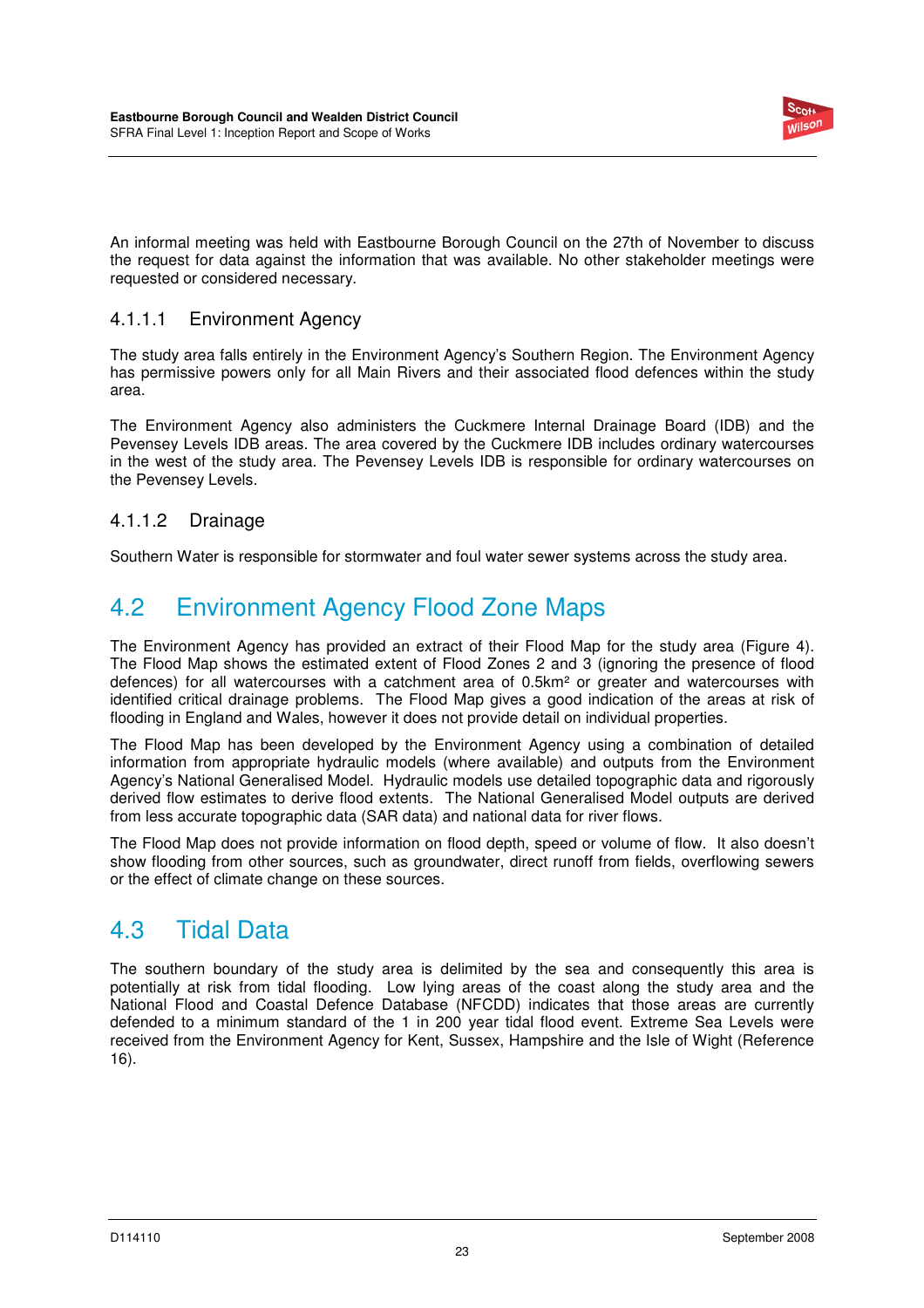

## 4.4 Fluvial Data

Main rivers were provided by the Environment Agency as a GIS layer. The other water features in the study area were identified through a GIS query on the Landline data provided by EBC and WDC. The generated figure results in disjointed data due to the lack of consistency in the use of references used within the Landline data (Appendix C).

## 4.5 Hydraulic Modelling

Hydraulic models enable the delineation of flood plains and flood depths based on detailed topographic data of river channels including structures (bridges, culverts etc) and flood defences. Detailed hydrological analysis provide a range of flow estimates for use in the models. Hydraulic models have been developed for a number of watercourses within the Eastbourne and Wealden study area. Hydraulic modelling outputs were requested from and provided by the Environment Agency (Table 4-1) for the following water courses and flood scenarios:

## **4.5.1 Cuckmere River**

The hydraulic model for the Cuckmere River has been constructed using MDSF and Tuflow by Capita Symonds as part of the Catchment Flood Management Plan (CFMP). The model has been run for the, 10 year, 10 year + climate change, 100 year and 100 year + climate change return periods. The hydraulic model has not been made available for the Level 1 SFRA, however flood plain outlines from this model have been provided.

## **4.5.2 Pevensey Levels**

The hydraulic model for the Pevensey Levels has been constructed using MDSF by Capita Symonds as part of the Catchment Flood Management Plan (CFMP). The model has been run for the, 10% (1 in 10 year), 10% plus climate change , 1% (1 in 100 year) and 1% plus climate change annual probability storm events. The hydraulic model has not been made available for the Level 1 SFRA, however flood plain outlines from this model have been provided.

## **4.5.3 Polegate and Willingdon**

The draft Polegate and Willingdon model has been provided by the Environment Agency. The model extents have been run for the 0.5% (1 in 200 year) and 0.5% plus climate change annual probability storm events. The hydraulic model has not been made available for the Level 1 SFRA, however flood plain outlines and flood levels from this model have been provided.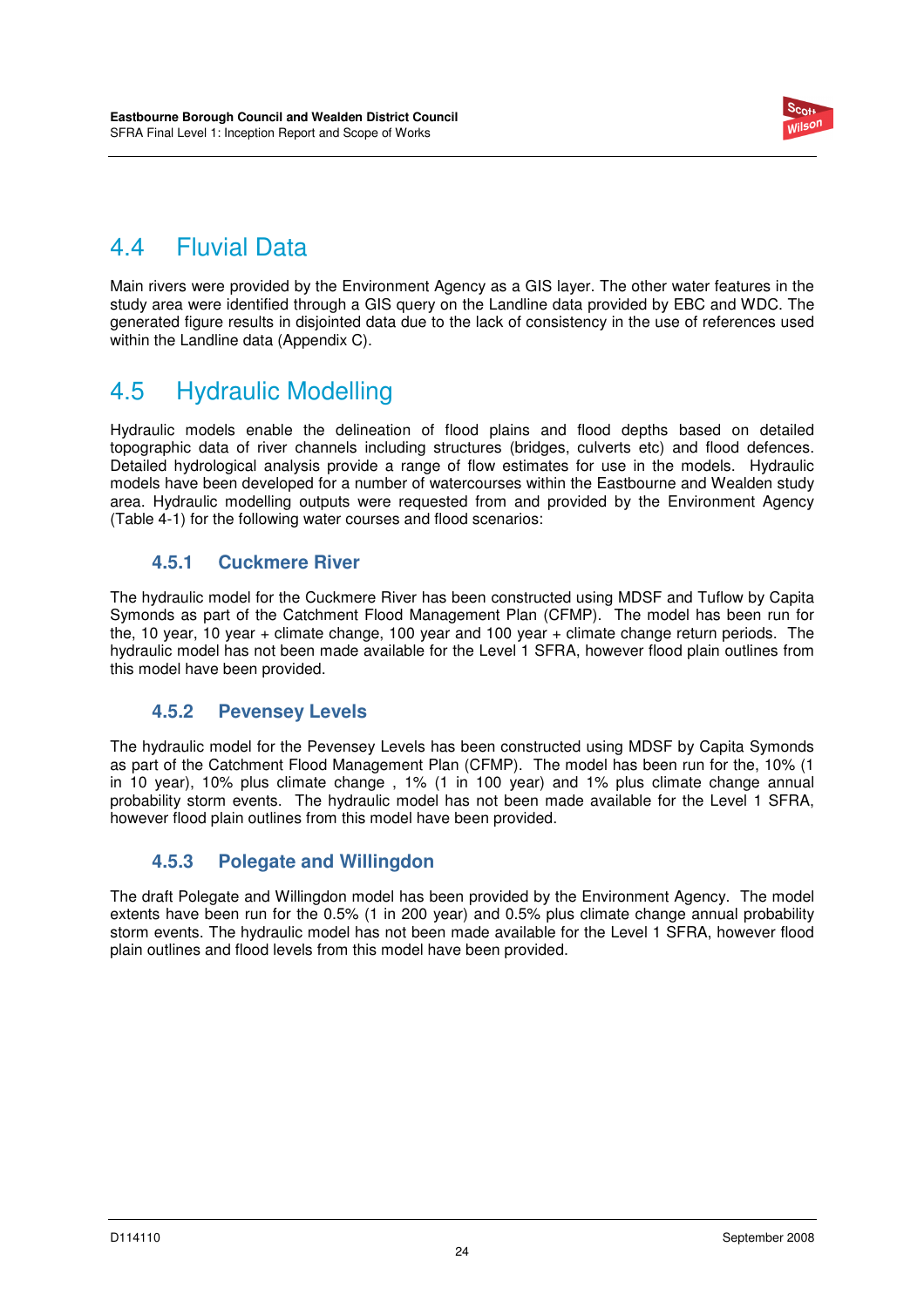

| <b>RIVER</b>                               | <b>CUCKMERE</b><br><b>RIVER</b>                           | <b>PEVENSEY</b><br><b>LEVELS</b>                | <b>POLEGATE AND</b><br><b>WILLINGDON</b><br><b>LEVELS</b> | <b>NUNNINGHAM</b><br><b>STREAM</b> | <b>CHRISTIAN'S RIVER</b>  |
|--------------------------------------------|-----------------------------------------------------------|-------------------------------------------------|-----------------------------------------------------------|------------------------------------|---------------------------|
| Modelled                                   | $\checkmark$                                              | $\checkmark$                                    | $\checkmark$                                              | $\boldsymbol{\mathsf{x}}$          | $\boldsymbol{\mathsf{x}}$ |
| Coverage<br>of model                       | Figure 6                                                  | Figure 6                                        | Figure 6                                                  | N/A                                | N/A                       |
| Modelled<br>By                             | Capita<br>Symonds                                         | Capita<br>Symonds                               | Capita<br>Symonds                                         | N/A                                | N/A                       |
| Model<br>Reference                         | Cuckmere<br>and<br><b>Sussex</b><br>Havens<br><b>CFMP</b> | Cuckmere<br>and Sussex<br>Havens<br><b>CFMP</b> | Cuckmere and<br><b>Sussex</b><br>Havens CFMP              | N/A                                | N/A                       |
| Modelling<br>software                      | <b>TUFLOW</b><br>and MDSF                                 | <b>MDSF</b>                                     | <b>MDSF</b>                                               | N/A                                | N/A                       |
| Model<br>Runs                              | 10,<br>$10+CC,$<br>100,<br>$100 + CC$                     | $10, 10 + CC,$<br>100, 100+CC                   | 200, 200+CC                                               | N/A                                | N/A                       |
| Modelling<br>Runs<br>Including<br>Defences | $\checkmark$                                              | $\checkmark$                                    | ✓                                                         | N/A                                | N/A                       |
| Model<br>Runs<br>Excluding<br>Defences     | $\boldsymbol{\mathsf{x}}$                                 | $\pmb{\times}$                                  | $\pmb{\times}$                                            | N/A                                | N/A                       |

### **Table 4-1: Hydraulic Modelling Summary for the Eastbourne and Wealden SFRA study area**

## 4.6 Historical Flooding Events

A GIS layer indicating locations throughout the study area that have experienced flooding in the past has been produced through discussions with the Environment Agency. The information is largely anecdotal, with no record of the antecedent conditions giving rise to the flooding or reference to frequency or magnitude for the floods. Table 4-2 provides a summary of the anecdotal evidence of historical flooding.

#### **Table 4-2 : Summary of Anecdotal Historical Flood Events**

| <b>SITE</b><br><b>NUMBER</b> | <b>NATIONAL GRID</b><br><b>REFERENCE</b> | <b>APPROXIMATE LOCATION</b> | <b>DESCRIPTION OF FLOODING</b>                                                                                        |
|------------------------------|------------------------------------------|-----------------------------|-----------------------------------------------------------------------------------------------------------------------|
|                              | TQ 696 060                               | Normans Bay                 | Minor breach of sea defences in 1999<br>resulting in a blocked highway and<br>flooding of land behind the embankment. |
| 2                            | TQ 670 048                               | <b>Beachlands</b>           | Overtopping of sea defence embankment<br>in 1999.                                                                     |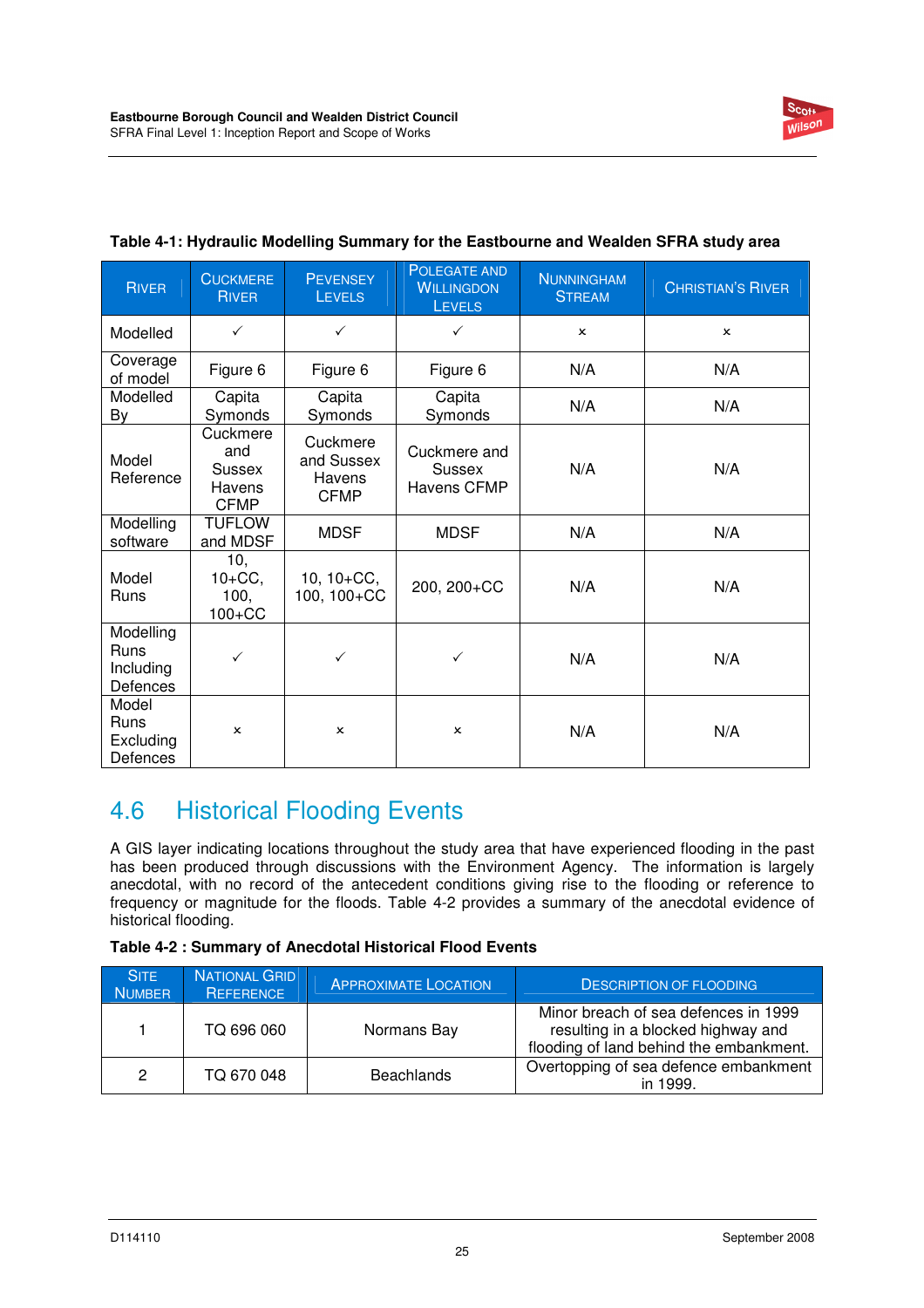| <b>SITE</b><br><b>NUMBER</b> | <b>NATIONAL GRID</b><br><b>REFERENCE</b> | <b>APPROXIMATE LOCATION</b>                   | <b>DESCRIPTION OF FLOODING</b>                                                                                                                                                                                                                                                          |
|------------------------------|------------------------------------------|-----------------------------------------------|-----------------------------------------------------------------------------------------------------------------------------------------------------------------------------------------------------------------------------------------------------------------------------------------|
| 3                            | TQ 649 025                               | <b>Beachlands</b>                             | Property (White Horse) on top of the sea<br>defence suffered severe structural<br>damage in December 2006 from direct<br>attack from sea action during the storm<br>conditions. Property was evacuated and<br>is awaiting repair. Property has been<br>affected during previous events. |
| 4                            | TQ 658 040                               | Pevensey Bay                                  | Overtopping of the sea defences has<br>affected the car park plus the property<br>(Fisherman's Cottage) Occurred in the<br>1960's.                                                                                                                                                      |
| 5                            | TQ 663 044                               | Between Pevensey Bay<br>and Sovereign Harbour | Overtopping of the sea defence at<br><b>Environment Agency property (Coast</b><br>Road) White water flooding from wave<br>action. (Date unclear but within the last 10<br>years)                                                                                                        |
| 6                            | TQ 623 029                               | Langney                                       | Groundwater / surface water flooding to<br>the west of Langney Shopping Centre.<br>Date unknown                                                                                                                                                                                         |
| 7                            | TV 611 990                               | <b>Eastbourne Town Centre</b>                 | Flash flooding affecting Eastbourne town<br>centre near Arndale Centre. A number of<br>properties and businesses were affected,<br>however the exact number is unknown.<br>(2006)                                                                                                       |
| 8                            | TQ 546 147                               | Chiddingly                                    | Flooding problem upstream of existing<br>culvert affecting ponds wood house.<br>Culvert upgrade occurred in 2006.                                                                                                                                                                       |

WDC has provided detailed information of flooding incidents that has been inputted to a database from 1990-2003. Some areas have also been identified in the Cuckmere and Sussex Havens Catchment Flood Management Plan and are stated in Table 4-3.

#### **Table 4-3: Historical Flooding from the Cuckmere and Sussex Havens Catchment Flood Management Plan**

| <b>EVENT DATE</b> | <b>DETAILS</b>                                                                                                                                                                                                                                                          |  |
|-------------------|-------------------------------------------------------------------------------------------------------------------------------------------------------------------------------------------------------------------------------------------------------------------------|--|
| 1836              | Records of flooding on the Pevensey Levels date back to 1836, when they were<br>reported flooded along with much of low-lying land in Sussex.                                                                                                                           |  |
| <b>July 1893</b>  | A summer storm over Eastbourne resulted in severe flooding of the town,<br>converting manholes into fountains.                                                                                                                                                          |  |
| November<br>1973  | Roads, property and garden flooding noted in Alfriston, Crowhurst and Hastings                                                                                                                                                                                          |  |
| November<br>1974  | Many gardens and low-lying land flooded throughout the catchment. 3-4 acres of<br>caravan park flooded. Flooding of several properties and roads in Lullington,<br>Hastings (7 properties), Alfriston, Berwick, Bexhill (14 properties), Chalvington<br>and Eastbourne. |  |
| December<br>1984  | Fluvial flooding caused watercourses to overtop resulting in the flooding of<br>properties and roads in Eastbourne, Bexhill, Crowhurst and Westham.                                                                                                                     |  |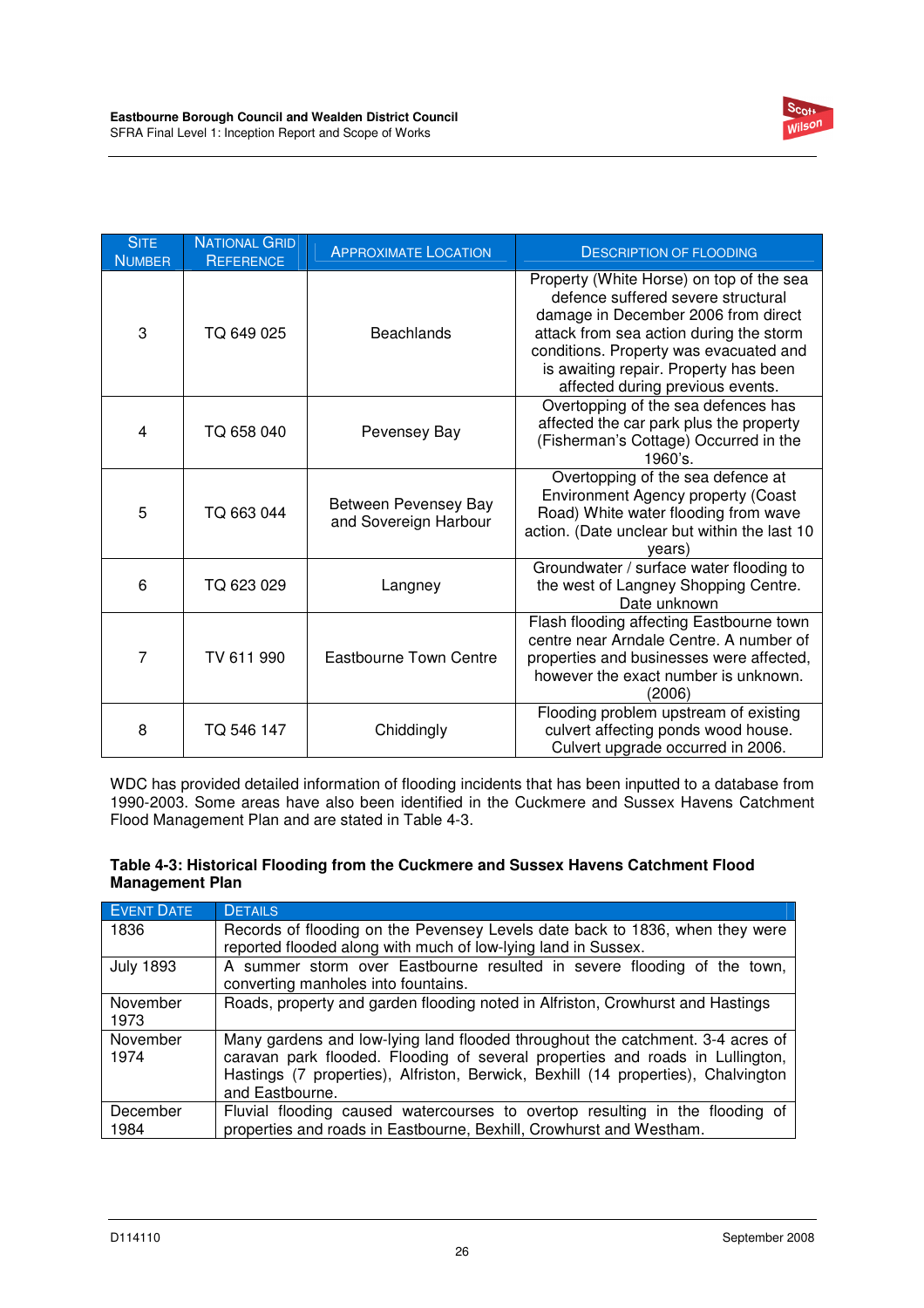

| <b>EVENT DATE</b> | <b>DETAILS</b>                                                                                                                                                                                                                                                                                                                           |
|-------------------|------------------------------------------------------------------------------------------------------------------------------------------------------------------------------------------------------------------------------------------------------------------------------------------------------------------------------------------|
| March 1995        | Surface water flooding in Polegate, Wannock and Willingdon resulted in 56<br>properties being inundated as well as flooding of a number of roads causing<br>disruption, particularly through the closure of the A22.                                                                                                                     |
| October 2000      | Groundwater flooding was noted in East Dean affecting 10 properties. Hellingly<br>experienced its worst event on record with fluvial flooding caused by backing up<br>at the confluence and possible blockages in the watercourses, where 16<br>properties were flooded. West Dean also has records of flooding from fluvial<br>sources. |

The 1995 Polegate flooding is well documented and The Environment Agency has completed a report investigating the incident. The report concluded that the flooding in the Polegate, Wannock and Willingdon areas occurred due to a high intensity rainstorm over saturated catchments. Large volumes of runoff then resulted. The cause of flooding was identified as a lack of capacity within the culverts and channels at points along the Wannock Mill Stream, Mill Stream Ditch and Brook Street Stream. The current policy (P5) from the CFMP for the Polegate area is to "take further action to reduce the flood risk now and into the future".

The CFMP identifies that fluvial flooding from the Cuckmere River occurs fairly frequently to a small number of properties. However, there are no major urban areas at risk. The settlement of Horam floods from the Cuckmere River due to a lack of capacity of road crossings. Hellingly is affected by flooding from the Cuckmere due to houses located on the floodplain. The Cuckmere River has been hydraulically modelled and the modelled scenarios are presented in section 4.5.

The Pevensey Levels are predominantly rural and consist of extensive drainage networks and floodplain. The CFMP notes that this floodplain is pumped into the local drainage network and as such the capacity of this flood storage area is not fully utilised.

The CFMP acknowledges that significant flooding in Eastbourne would have serious affects on developments. Eastbourne Park is the flood alleviation scheme for the area which is discussed further in section 4.12. However Polegate and developments on the margins of the Willingdon Levels are still considered to be at risk of flooding.

There is no identified flood risk to properties from the Wallers Haven according to the CFMP, however some transport links may be exposed to flooding.

Point source locations were also received from the Highways Agency. Again this data consists of point source locations with no record of the antecedent conditions giving rise to the flooding or reference to a return period for the floods.

## 4.7 Flood Defences

The Environment Agency has provided outputs from the National Flood and Coastal Defence Database (NFCDD) for the study area. This database contains, in electronic format, details of flood defences covering man-made, natural and maintained channels. Further information on each of the defences should be presented that includes the type of structure; asset description; asset location; length; height; width; depth; diameter; design standard; operator responsible; last inspection date; next inspection date; condition and asset comments.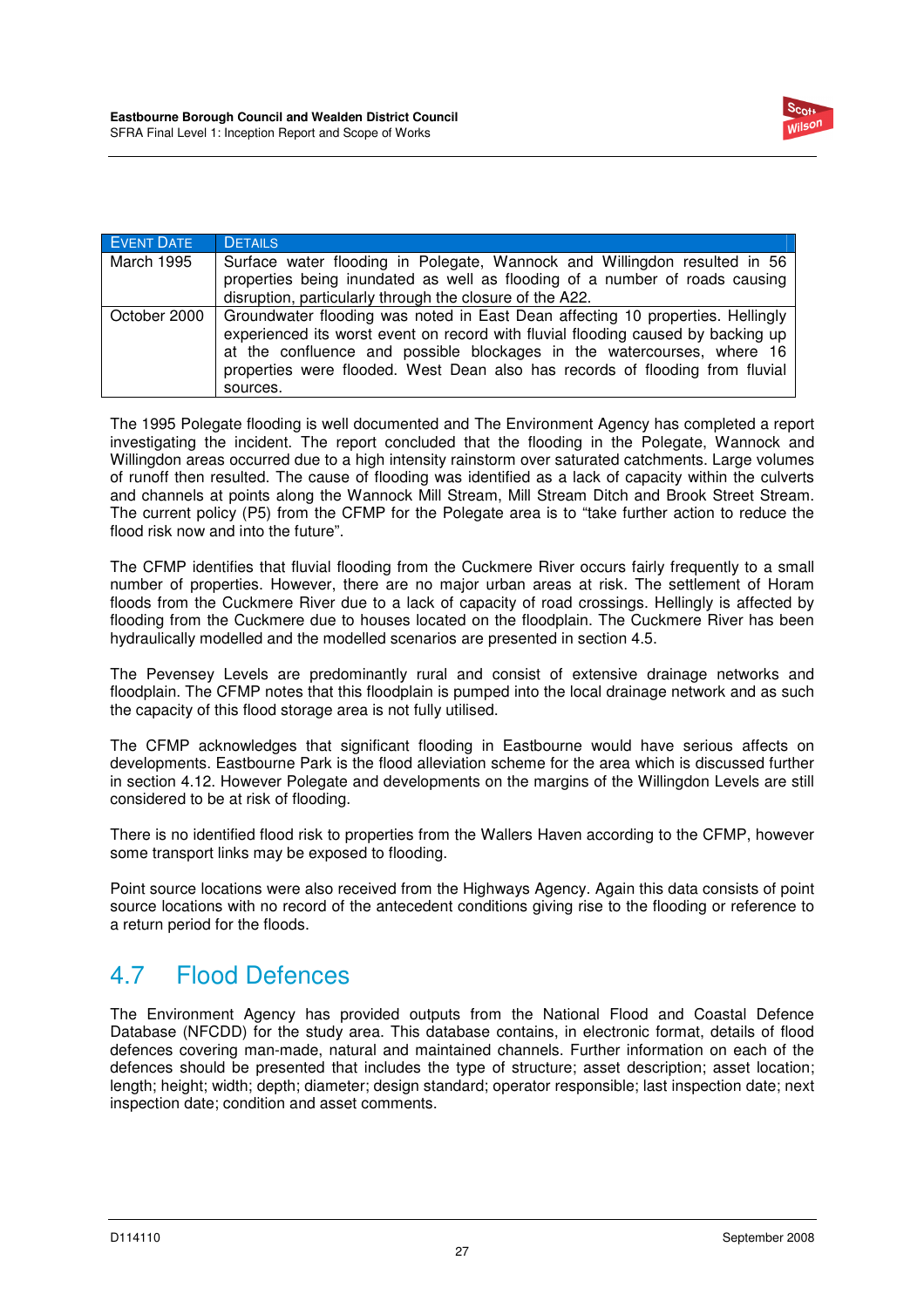

However, as the database is still being populated and constantly being updated, some fields remain blank or contain default values. As a result, the information provided for this SFRA does not have a full set of descriptions in the majority of cases, and the dimensions are not supplied. The flood defences for the study area are presented in Figure 7.

Breach analyses have been undertaken on the defences protecting the Pevensey area by Royal Haskoning.

## 4.8 Topographic Data

LiDAR data was obtained for the study area from the Environment Agency. LiDAR data is an airborne mapping technique that uses a laser to measure the distance between an aircraft and the ground surface. In this case, the measurements were made at a 2 m resolution and are accurate to between  $\pm$ 0.3 m. The LiDAR data can then be merged to create a Digital Terrain Model (DTM) of the ground surface that filters out the buildings and trees.

The LiDAR data covers the majority of the study area, but there are some small gaps in the coverage to the west of Eastbourne and the north of the study area (Figure 8). The LiDAR data allows review of flood levels and overland flow paths within the study area, however it does not return data for steep slopes or water bodies and only has a resolution up to a 2 m grid (Appendix C).

Channel survey details from the Polegate and Willingdon Strategc Flood Risk Mapping Survey which were used in the generation of the Polegate and Willingdon models and flood outlines were supplied by the EA. This data is not geo-referenced and the model outputs are only in draft format. Consequently this information has not been used in the production of the Level 1 SFRA.

## 4.9 Pluvial (Rainfall)

Overland flow data has not been recorded on a regimented basis. Data received from the Environment Agency provides details on historical flood events. These are point sources with no information about the rainfall event or antecedent conditions which may have resulted in the flooding. There is also no severity rating or return period associated with these records of anecdotal evidence (Appendix C).

Overland flow can occur on any slope where the geology/pedology is susceptible to saturation and is also likely to occur at the base of an escarpment. Locations have been identified that have a historical record of flooding in the Willingdon area. Recorded incidents are located at the base of the South Downs Escarpment and could therefore have resulted through overland flow during a pluvial event. In March 1995 flooding in Polegate, Wannock and Willingdon resulted in 56 properties being flooded. (Further details are provided in section 4.6 and Appendix C).

## 4.10 Groundwater

Groundwater data was provided from the Environment Agency in the format of borehole data, which contains daily records of groundwater levels between 1971 and 2007 (Table 4-4 and Appendix C). The data supplied was confined to a small area to the west of Eastbourne on the chalk outcrop of the South Downs. Consequently it does not provide a study area wide picture of groundwater levels, and cannot be used to predict areas with a trend of rising groundwater.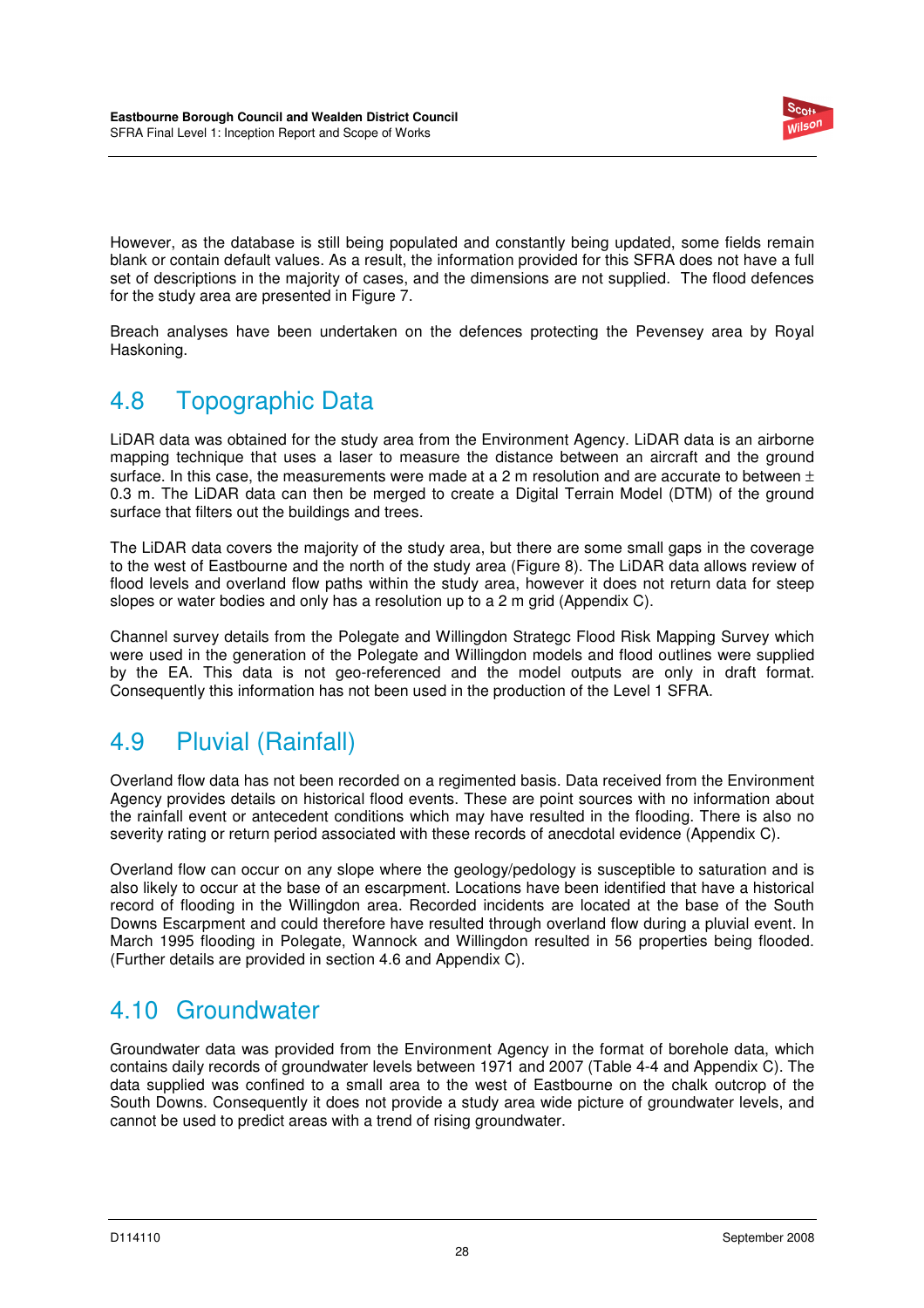

| <b>Borehole Location</b> | <b>National Grid Reference</b> | Length of Record (years)  |
|--------------------------|--------------------------------|---------------------------|
| Birling A                | TV 557 971                     | Feb $2003 - Oct 2006(3)$  |
| Birling B                | TV 557 971                     | Feb $2003 - Oct 2006(3)$  |
| Cornish Farm             | TV 557 695                     | Nov $2001 - Oct 2006(5)$  |
| Jevington                | TQ 563 014                     | April 2002 - Jan 2007 (5) |
| Deep Dean                | TQ 539 237                     | July 1971 - Jan 2007 (36) |

#### **Table 4-4 : Summary Table of Groundwater Borehole Data**

The Environment Agency provided one record of historical groundwater flooding within the study area and WDC have provided five records (Appendix C). Dry valleys were also digitised into GIS from the hydrogeological map of the area to identify areas of possible spring head resurgence if groundwater levels were to rise.

## 4.11 Sewer Flooding

Southern Water provided details and locations of the sewer flooding incidents that have occurred over the last 10 years (Appendix C). The historical records indicate that there have been 98 sources of flooding in WDC and 45 in EBC due to hydraulic problems. (Table 4-5 and Appendix C).

The data provides historical point source data however it does not indicate where a flooding incident is a recurring problem, or what level of flooding occurred. So a return period and severity cannot be assigned to each incident. Details of these flooding incidents are presented in Table 4-5.

| LOCATION   | NUMBER OF PROPERTIES<br>AFFECTED IN LAST 10 YEARS | <b>SEWER</b><br><b>PROBLEM</b> | <b>SURFACE WATER/</b><br><b>STORM SEWER</b> | <b>FOUL / COMBINED</b><br><b>SFWFR</b> |
|------------|---------------------------------------------------|--------------------------------|---------------------------------------------|----------------------------------------|
| EBC        | 45                                                | Hydraulic                      |                                             |                                        |
| <b>WDC</b> | 98                                                | Hydraulic                      |                                             | 93                                     |

#### **Table 4-5 : Sewer Flooding Records in Eastbourne BC and Wealden DC**

## 4.12 Artificial Sources

The Environment Agency is the Statutory Body for Reservoir Safety under the Reservoirs Act 1975 as amended by the Water Act 2003. A reservoir is defined as a body of water that holds greater than 25,000 cubic metres of water for the purposes of the Reservoirs Act.

Artificial sources of flooding include Arlington Reservoir, Folkington Service, Possingworth Park Lake and Eastbourne Park Flood Storage Scheme.

The design standards for Arlington Reservoir, Folkington Service and Possingworth Park Lake are not available and the risk categories (Reference 17) associated with each source are currently being updated as reservoirs are now required to undertake a dam break analysis to assess their risk.

Eastbourne Park is a compensatory flood storage scheme that provides a mechanism by which the effect of new developments on flood levels is compensated for through the construction of additional flood storage (lakes) in Eastbourne Park. The scheme has been running since the early 1990s. The flood storage scheme has not been assigned a risk category and as such has been assessed against its design standard, which is to the 1 in 100 year (Reference 18).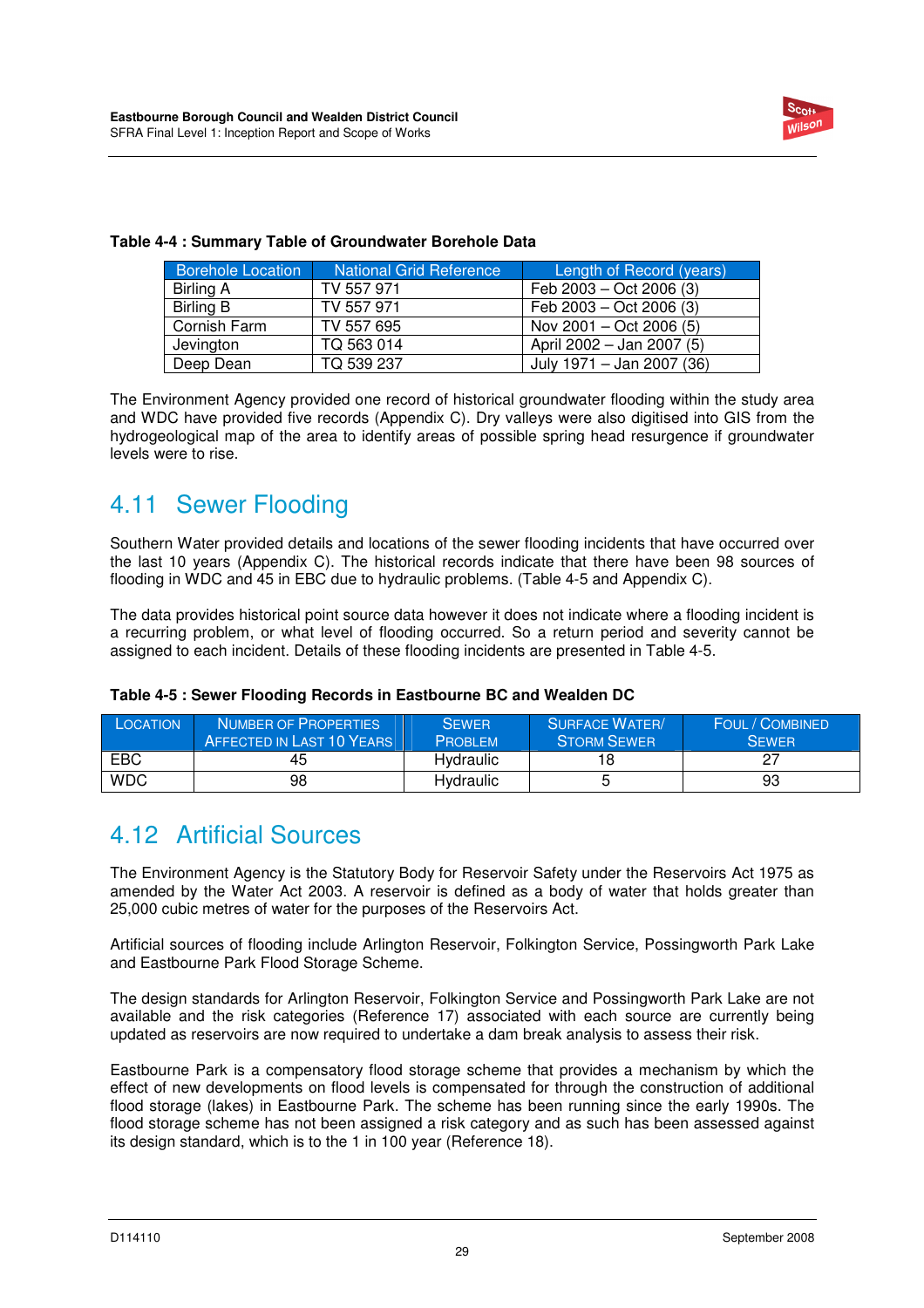

# 5 SFRA Mapping

This section describes the data used in the production of mapping and GIS deliverables for the project. To facilitate production of the maps and GIS layers, some of the data received from the stakeholders has been standardised and/or combined

## 5.1 Requirements of PPS25

Planning Policy Statement 25 and its accompanying Practice Guide requires Strategic Flood Risk Assessments to present sufficient information on all flood sources to enable local planning authorities to apply the Sequential Test in their administrative areas. The Sequential Test is explained in more detail in Section 6. In order to apply the Sequential Test, information is required on the probability associated with flooding from the different flood sources. In addition, the assessment of probability should also account for the effects of climate change on a flood source for the lifetime of any development that would be approved through the emerging Local Development Framework.

For all sources of flooding except fluvial and tidal flood sources the current lack of data makes definition of robust classifications of probability unreliable. For example to define high, medium and low probabilities for groundwater flooding within the study area based on one reported incident (with no corresponding record of the severity of that flood) is not robust. Consequently for all flood sources other than fluvial and tidal sources, where only anecdotal evidence of flooding is available subjective assessments of probability have been made where the data allows.

However in some cases, definitions of probability is not practical; in these situations the flood risk from a particular source should be considered as 'medium' until proven otherwise to ensure that the assessment of risk follows the principles of the precautionary principle. The sources of flooding should also be investigated through a site specific assessment of flood risk submitted as part of a planning application. Details of the requirements for flood risk assessments are presented in Section 11.

The following section explains how the available data has been used to achieve the requirements of PPS25 and the Practice Guide.

## 5.2 GIS Mapping

Geographical data such as flood extents and watercourse routes for use in determining appropriate planning decisions are best presented using Geographical Information Systems (GIS).

GIS acts as an effective management tool for the coordinated capture, storage and analysis of data of a geographical nature. GIS handles data in a hierarchical manner by storing spatial features within various layers, which are allied to an underlying database. GIS is a recognised tool for the efficient collation, storage and analysis of information and is also an increasingly valuable resource for local planning authorities.

The data presented in the GIS layers should be used by EBC and WDC to apply the sequential test to developments in their administrative areas. Guidance on which layers should be used is presented in Section 6.2

Table 5-1 presents the GIS layers generated for the EBC and WDC SFRA. The table also identifies which GIS layers have been used in the production of the maps and figures presented with this Level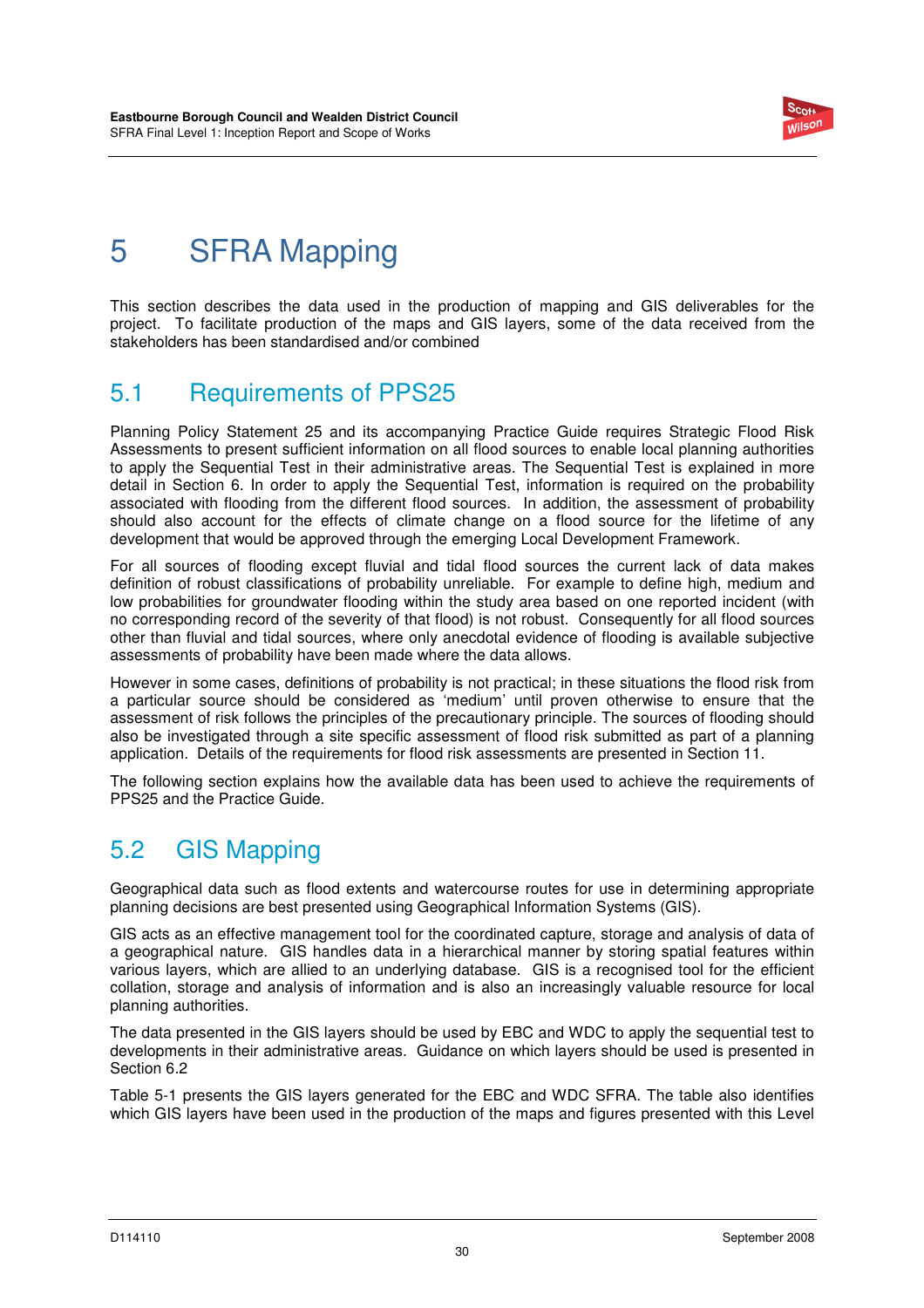

1 SFRA report. Table 5-4 provides a summary of the data used, the source of this data and a description of the layers used within the GIS system.

| Table 5-1: GIS Layers and Figure Composition |  |  |  |  |  |
|----------------------------------------------|--|--|--|--|--|
|----------------------------------------------|--|--|--|--|--|

| <b>GIS LAYER REFERENCE</b>                                 | <b>GIS DATA</b>                 | <b>USED IN</b><br><b>FIGURE</b> |
|------------------------------------------------------------|---------------------------------|---------------------------------|
| Fluvial 2007 Flood Zone 2 excluding defences               | Fluvial Flood Zone 2 (2007)     | Figure 4                        |
| Fluvial 2007 Flood Zone 3a excluding defences              | Fluvial Flood Zone 3a (2007)    | Figure 4                        |
| Fluvial 2007 Flood Zone 3b including defences              | Fluvial Flood Zone 3b (2007)    |                                 |
| Tidal 2007 Flood Zone 2 excluding defences                 | Tidal Flood Zone 2 (2007)       | Figure 5                        |
| Tidal 2007 Flood Zone 3a excluding defences                | Tidal Flood Zone 3a (2007)      | Figure 5                        |
| NB - There is no Flood Zone 3b as defended                 | Tidal Flood Zone 3b (2007)      | Figure 5                        |
| against 1 in 20 year flood to 2115 (including<br>defences) |                                 |                                 |
| Fluvial 2115 Flood Zone 3a excluding defences              | Fluvial Flood Zone 3a (2115)    | Figure 6b                       |
| Tidal 2115 Flood Zone 2 excluding defences                 | Tidal Flood Zone 2 (2115)       | Figure 5b                       |
| Tidal 2115 Flood Zone 3a excluding defences                | Tidal Flood Zone 3a (2115)      | Figure 5b                       |
| NB - There is no Flood Zone 3b as defended                 | Tidal Flood Zone 3b (2115)      | Figure 5b                       |
| against 1 in 20 year flood to 2115                         |                                 |                                 |
| <b>Flood Defence</b>                                       | <b>Flood Defences</b>           | Figure 7                        |
| <b>Flood Warning Areas</b>                                 | <b>Flood Warning Areas</b>      | Figure 13                       |
| <b>Historical Flooding</b>                                 | <b>Historical Flooding</b>      |                                 |
| Areas at risk of flooding from groundwater                 | Groundwater Flooding            | Figure 11                       |
| <b>Historical Sewer Flooding events</b>                    | Sewer Flooding                  | Figure 9                        |
| Areas at risk from overland flow                           | Overland Flow Problem Areas     | Figure 10                       |
| <b>Artificial Sources</b>                                  | <b>Artificial Sources</b>       | Figure 12                       |
| Groundwater Vulnerability Zones                            | Groundwater Vulnerability Zones | Figure 14                       |
| <b>Source Protection Zones</b>                             | <b>Source Protection Zones</b>  | Figure 15                       |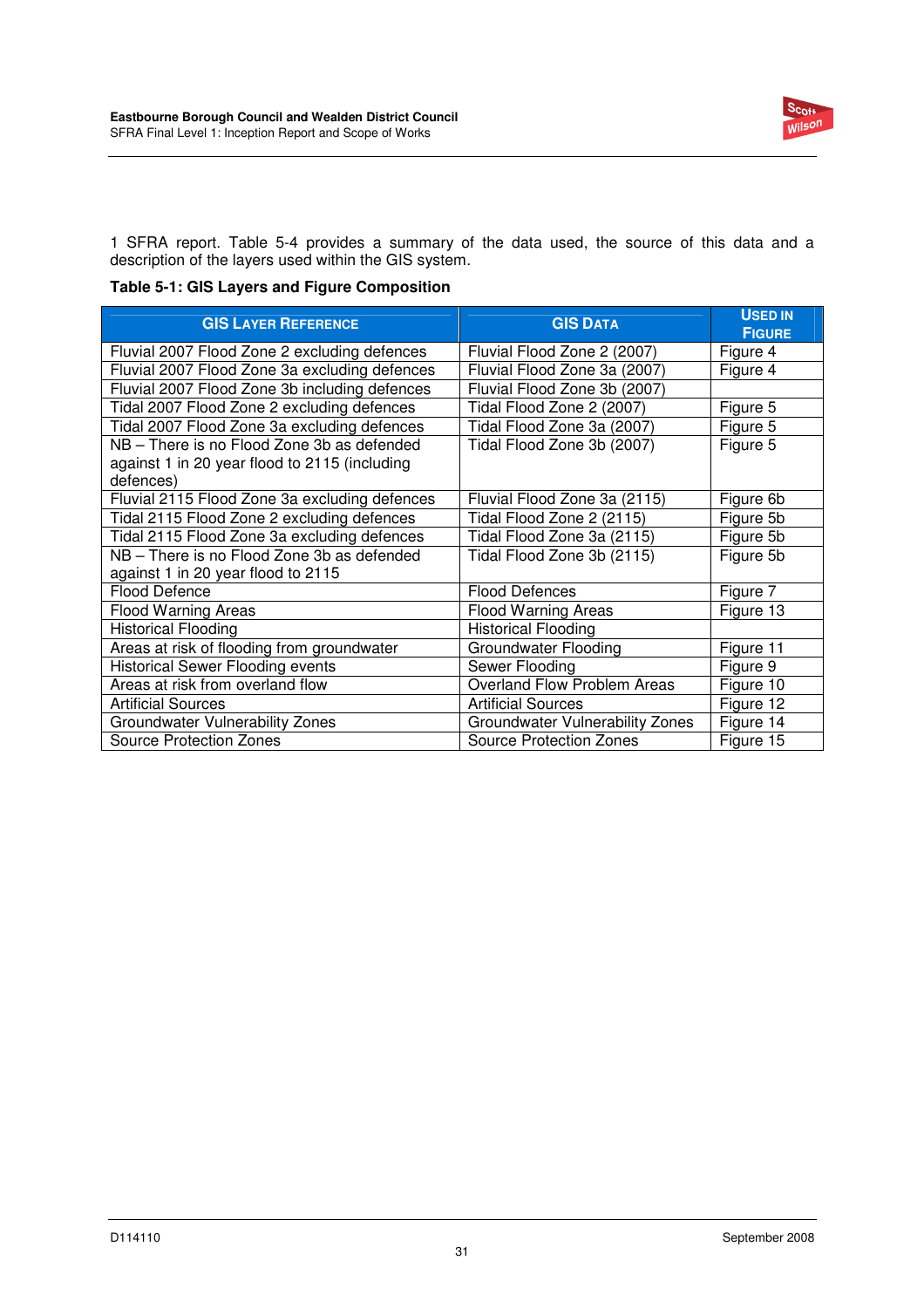

## 5.3 Information Requested by the Environment Agency

Table 5-2 provides a summary of the flood zones that have been provided based on the current available data and a comparison with how this tallies with the Environment Agency's data expectations.

| <b>INFORMATION REQUESTED BY THE ENVIRONMENT AGENCY</b> |              |              |                                        |                                                                                                                               |
|--------------------------------------------------------|--------------|--------------|----------------------------------------|-------------------------------------------------------------------------------------------------------------------------------|
| <b>Tidal</b><br><b>Sources</b>                         | 2007         | 2115         | <b>Notes</b>                           | <b>Methodology</b>                                                                                                            |
| Flood Zone 3b                                          | $\checkmark$ | ✓            | including presence of<br>defences      | Where LiDAR is available,<br>information is based on                                                                          |
| Flood Zone 3a                                          | $\checkmark$ | $\checkmark$ | excluding presence of<br>defences      | interrogation of LiDAR data<br>and extrapolation of extreme                                                                   |
| Flood Zone 2                                           | $\checkmark$ | ✓            | excluding presence of<br>defences      | still water tidal level across<br>ground surface                                                                              |
| <b>Fluvial</b><br><b>Sources</b>                       | 2007         | 2115         | <b>Notes</b>                           | <b>Methodology</b>                                                                                                            |
| Flood Zone 3b                                          | ×            | ×            | excluding presence of<br>defences      | Where LiDAR is available,<br>information is based on                                                                          |
| Flood Zone 3a                                          | ✓            | ×            | excluding presence of<br>defences      | <b>Environment Agency</b><br>Generalised Flood map data                                                                       |
| Flood Zone 2                                           | ✓            | ×            | excluding presence of<br>defences      | The EA have requested that<br>FZ3b be mapped excluding<br>defences in addition to the<br>guidance provided in<br>Reference 16 |
|                                                        |              |              | <b>PROVIDED AS GIS LAYERS AND MAPS</b> |                                                                                                                               |
| <b>Tidal</b><br><b>Sources</b>                         | 2007         | 2115         | <b>Notes</b>                           | <b>Methodology</b>                                                                                                            |
| Flood Zone 3b                                          | ✓            | ✓            | including presence of<br>defences      | Where LiDAR is available,                                                                                                     |
| Flood Zone 3a                                          | $\checkmark$ | $\checkmark$ | excluding presence of<br>defences      | based on interrogation of<br>LiDAR data and extrapolation<br>of extreme still water tidal                                     |
| Flood Zone 2                                           | $\checkmark$ | $\checkmark$ | excluding presence of<br>defences      | level across ground surface                                                                                                   |
| <b>Fluvial</b><br><b>Sources</b>                       | 2007         | 2115         | <b>Notes</b>                           | <b>Methodology</b>                                                                                                            |
| Flood Zone 3b                                          | $\checkmark$ | ×            | including presence of<br>defences      | Where available, based on                                                                                                     |
| Flood Zone 3a                                          | $\checkmark$ | $\checkmark$ | including presence of<br>defences      | <b>Cuckmere &amp; Sussex Havens</b><br>CFMP hydraulic model flood                                                             |
| Flood Zone 2                                           | ×            | ×            | including presence of<br>defences      | outlines.                                                                                                                     |

#### **Table 5-2: Eastbourne & Wealden SFRA Level 1 - Flood Zone Mapping**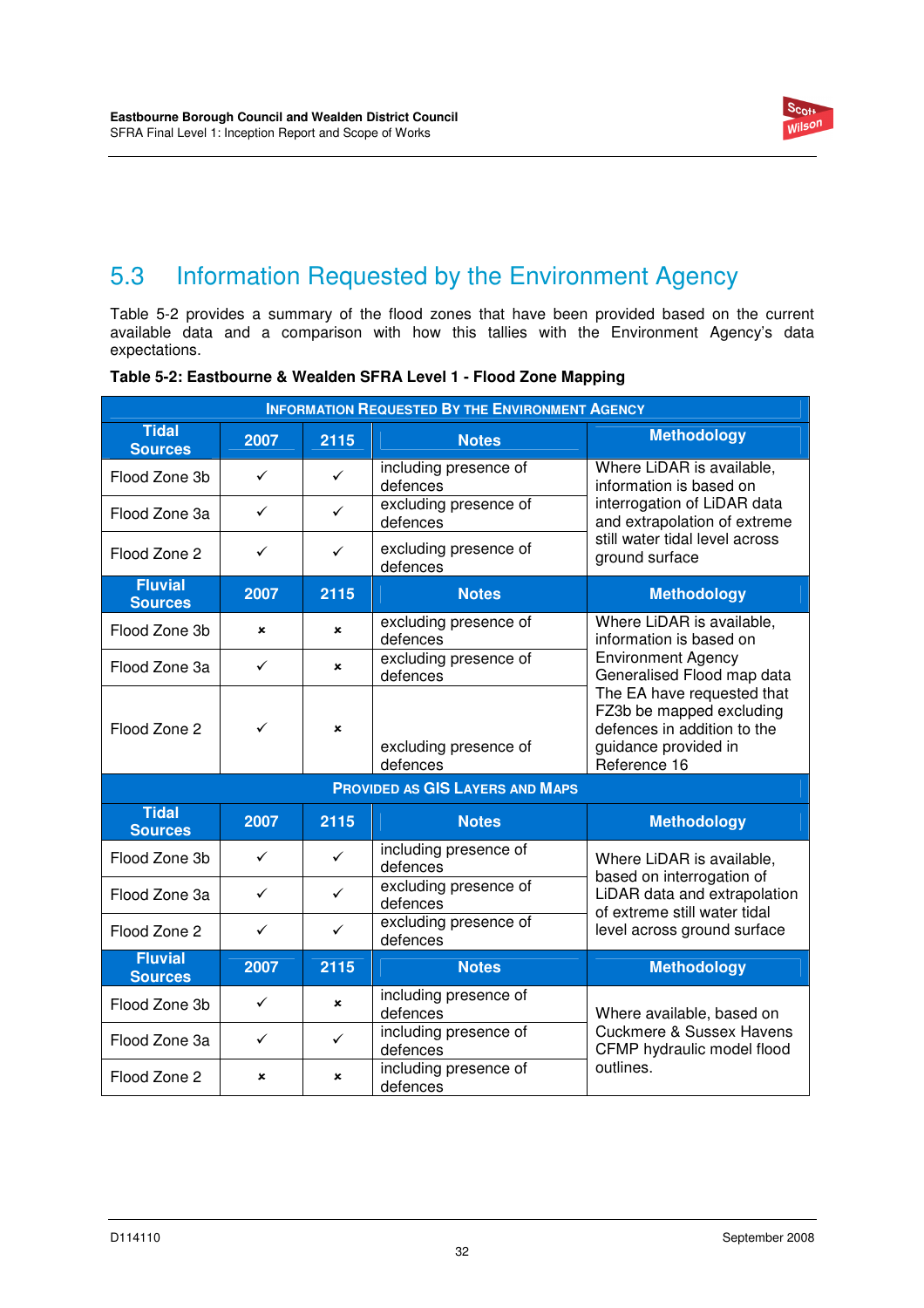

## 5.4 Tidal Flooding

PPS25 requires definition of the following tidal flood zones:

| <b>FLOOD ZONE</b> | <b>DEFINITION</b>                                                                | <b>PROBABILITY OF FLOODING</b> |
|-------------------|----------------------------------------------------------------------------------|--------------------------------|
| Flood Zone 1      | At risk from flood event greater than the 1 in 1000 year<br>event                | Low Probability                |
| Flood Zone 2      | At risk from a flood event between the 1 in 200 year and 1<br>in 1000 year event | <b>Medium Probability</b>      |
| Flood Zone 3a     | At risk from a flood event less and equal to the 1 in 200 year<br>event          | <b>High Probability</b>        |
| Flood Zone 3b     | At risk from a flood event less than and equal to the 1 in 20<br>vear event      | <b>Functional Floodplain</b>   |

In accordance with paragraph 3.17 of the PPS25 Practice Guide, all areas within Flood Zone 3 should be considered as Flood Zone 3b unless proved otherwise. The Practice Guide Companion notes that Flood Zone 3b should be mapped including the presence of defences.

The South Foreland to Beachy Head SMP has stated that the long term policy is to 'hold the line' for tidal defences. The long term polices look at a 100 year projection which will out live the lifetime of the LDF. Consequently Flood Zone 3a will be defended against for tidal flood sources. Even in the event that the defences are not maintained, the 1 in 20 year tidal flood event will not overtop the current defences even with the effects of climate change. Consequently there is no functional floodplain (FZ3b) associated with the SFRA study area during the next 100 years for tidal flooding.

### 5.4.1.1 Climate Change

Climate change is predicted to increase still water sea levels in the locality of the study area by 1.165m from 2000 to 2115. The CFMP and SMP policies for Pevensey Bay through to Eastbourne (Section 3.5.1.1 and 3.4.4) with respect to tidal flooding is that of 'hold the line' for the next 100 years. Consequently no reduction in the design standard of tidal defences protecting Eastbourne should occur as a result of climate change as the defences are planned to be maintained to prevent flood risk increasing with the effect of climate change. Consequently there is no Flood Zone 3b or Flood Zone 3a associated with the Eastbourne and Wealden Study Area when accounting for climate change for tidal flooding.

### **5.4.2 Data Source**

The Extreme Tidal Levels for Kent, Sussex, Hampshire and the Isle of Wight were obtained from the Environment Agency (Reference 16). The Environment Agency advised that for future developments they wish the 95% confidence level to be used rather than the published 50% confidence level. The 2007 and 2115 extreme tidal sea levels were then calculated using the climate change guidelines set out in PPS25 (Reference 2.

### **5.4.3 Mapping**

Still water tide levels for the 1 in 200 year, 1 in 200 year + climate change, 1 in 1000 year and 1 in 1000 year plus climate change events were extrapolated across the study area using the topographic data provided by the LiDAR data to generate the tidal flood outlines. These are shown in Figure 5 for the 2007 tidal levels, and Figure 5b for the tidal levels accounting for climate change.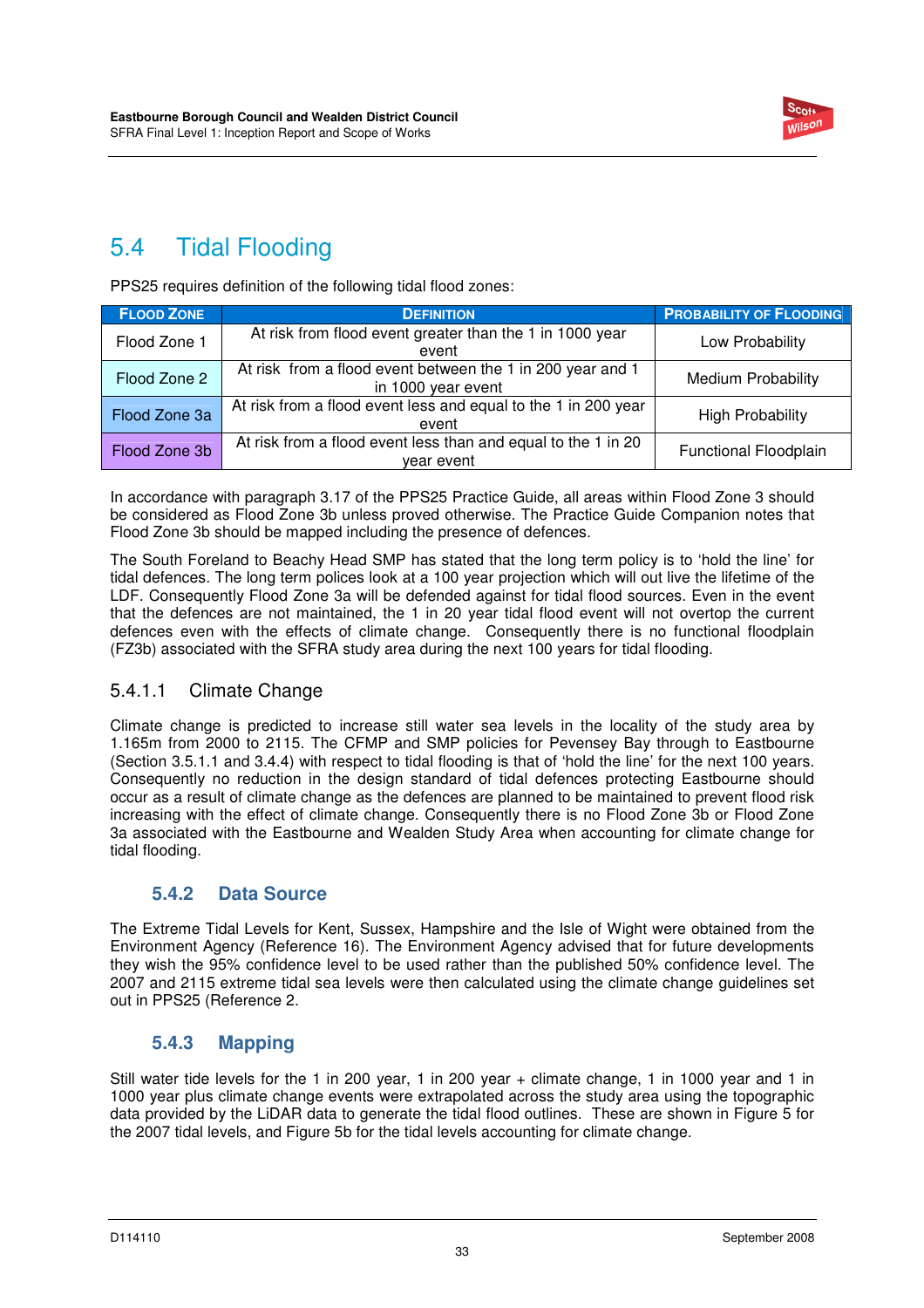

## 5.5 Fluvial Flooding

### **5.5.1 Requirements**

PPS25 requires definition of the following fluvial flood zones:

| <b>FLOOD ZONE</b> | <b>DEFINITION</b>                                                           | <b>PROBABILITY OF</b><br><b>FLOODING</b> |
|-------------------|-----------------------------------------------------------------------------|------------------------------------------|
| Flood Zone 1      | At risk from flood event greater than the 1 in 1000 year<br>event           | Low Probability                          |
| Flood Zone 2      | At risk from flood event between the 1 in 100 and 1 in<br>1000 year event   | <b>Medium Probability</b>                |
| Flood Zone 3a     | At risk from a flood event less and equal to the 1 in 100<br>vear event     | <b>High Probability</b>                  |
| Flood Zone 3b     | At risk from a flood event less than and equal to the 1 in<br>20 year event | <b>Functional Floodplain</b>             |

In accordance with paragraph 3.17 of the PPS25 Practice Guide, all areas within Flood Zone 3 should be considered as Flood Zone 3b unless, or until, appropriate assessment shows to the satisfaction of the Environment Agency that the area falls within flood Zone 3a. Therefore in areas where the functional floodplain has not been defined and no suitable surrogate data is available the functional floodplain (Flood Zone 3b) has been defined as the extent of Flood Zone 3a.

#### 5.5.1.1 Climate Change

Climate change is predicted to increase peak river flow by 20% up to 2115 and as a result increase floodplain volume and area, which will present a risk to an increased number of properties. Modelled climate change scenarios are available for the 1 in 100 year event for the Cuckmere River and the Pevensey Levels.

### **5.5.2 Data Source**

Section 4.5 identifies the sources of data used to map the fluvial flood zones required by PPS25. The mapping has been produced through the use of flood outlines generated by hydraulic models or use of the Environment Agency's Flood Map.

In some cases it has been appropriate to use surrogate data for the return periods required. For example where the extent of Flood Zone 3a accounting for the effect of climate change is required but a 100 year plus 20% model run has not been performed, use of the 150 or 200 year model run may be suitable. The suitability of surrogates for use in Flood Zone mapping has been based on a review of peak flood flows (where available) or subjectively based on the available data. Table 5-3 indicates where surrogate flood outlines have been used.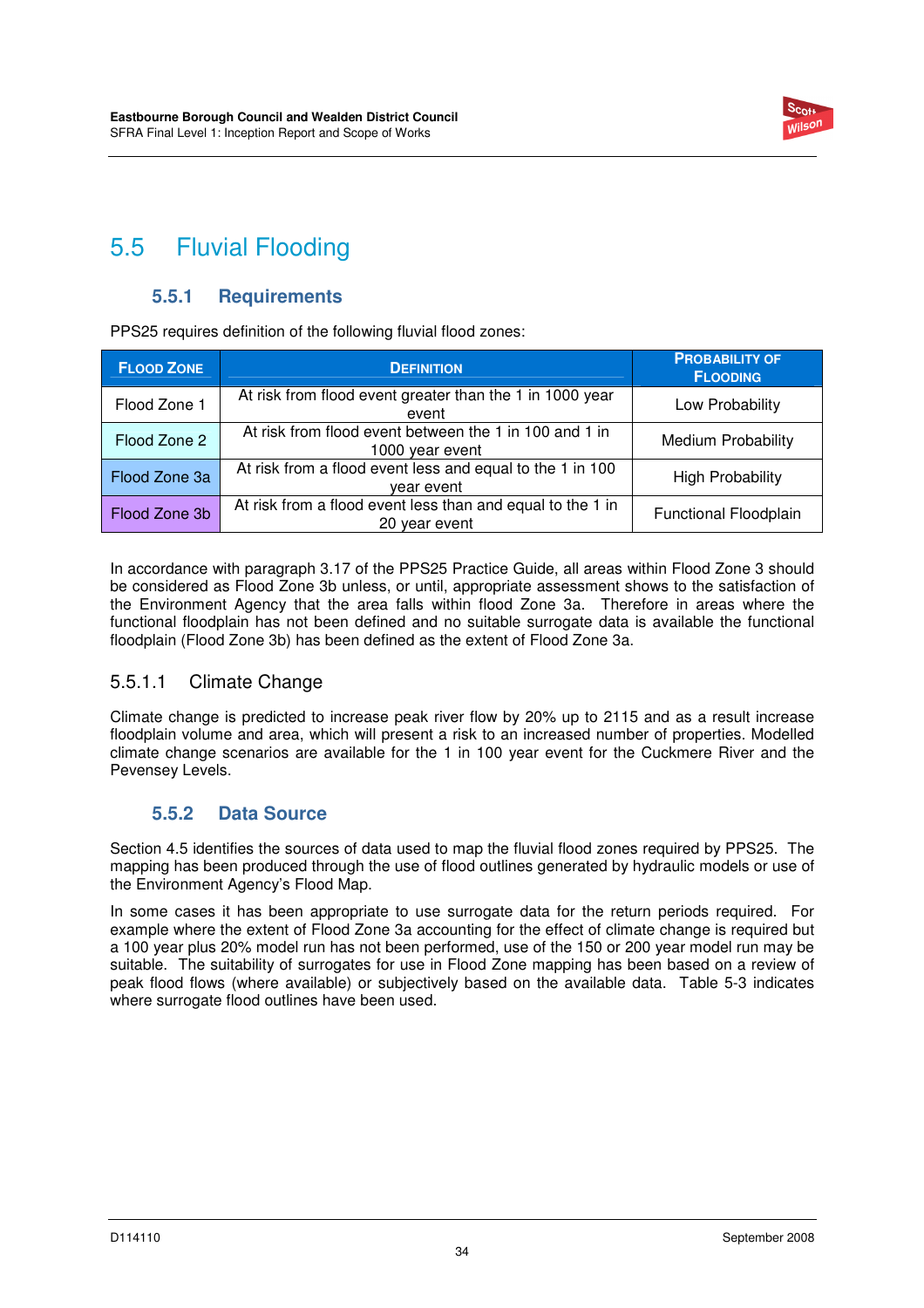

|                               |                                    | <b>Current Flood Zones (2007)</b>                                      |                                                                        |         | Climate Change Flood Zones (2115)                                     |              |
|-------------------------------|------------------------------------|------------------------------------------------------------------------|------------------------------------------------------------------------|---------|-----------------------------------------------------------------------|--------------|
| <b>River</b>                  | <b>Flood Zone</b>                  | <b>Flood Zone</b>                                                      | <b>Flood Zone</b>                                                      | Flood   | <b>Flood</b>                                                          | <b>Flood</b> |
|                               | 2                                  | 3a                                                                     | 3b                                                                     | Zone 2  | Zone 3a                                                               | Zone 3b      |
| Cuckmere<br>River             | Environment<br>Agency<br>Flood Map | Cuckmere<br>Model 1 in<br>100 year<br>scenario                         | Cuckmere<br>Model 1 in<br>10 year $+$<br>climate<br>change<br>scenario | No Data | Cuckmere<br>Model 1 in<br>100 year<br>scenario +<br>climate<br>change | No Data      |
| Pevensey<br>Levels            | Environment<br>Agency<br>Flood Map | Pevensey<br>Model 1 in<br>10 year $+$<br>climate<br>change<br>scenario | Pevensey<br>Model 1 in<br>10 year $+$<br>climate<br>change<br>scenario | No Data | Pevensey<br>Model 1 in<br>100 year<br>scenario +<br>climate<br>change | No Data      |
| Polegate<br>and<br>Willingdon | Environment<br>Agency<br>Flood Map | Environment<br>Agency<br>Flood Map                                     | No Data                                                                | No Data | Willingdon<br>Model 1 in<br>200 year<br>event                         | No Data      |

#### **Table 5-3 : Fluvial Flood Zone Mapping Data Sources**

### **5.5.3 Mapping**

Flood outlines have been overlaid on the Ordnance Survey base mapping to provide the Flood Zones as determined by the hydraulic models. Figure 6 shows the extents of the floodplains associated with the hydraulic models in 2007. Figure 6b shows the extents accounting for climate change in 2115.

Where Flood Zone 3b has not been defined, Flood Zone 3a will be defined as functional floodplain in 2007 (Reference 5). Under climate change scenarios where Flood Zone 3b has not been defined for 2115, 2007 Flood Zone 3a will therefore have to be classed as functional floodplain (Flood Zone 3b with climate change). In addition, for climate change scenarios, Flood Zone 2 will be classed as Flood Zone 3a. In order to assess Flood Zone 2 including the effects of climate change it will be necessary to apply a 50m buffer to the existing Flood Zone 2 outline, in line with guidance from the Environment Agency.

## 5.6 Sewer Flooding

#### **5.6.1 Requirements**

Areas at risk from sewer flooding have been determined through a review of records from the DG5 registers provided by Southern Water. The DG5 register records flooding incidents as a result of temporary works as well as ongoing hydraulic incapacity. There is also no information provided with the sewer flooding records of mitigation works that have been undertaken to prevent further flooding at locations.

As per fluvial and tidal flooding, areas with high, medium and low probability should be defined based on the available data. The definition of functional floodplain is not required for flooding from sewers.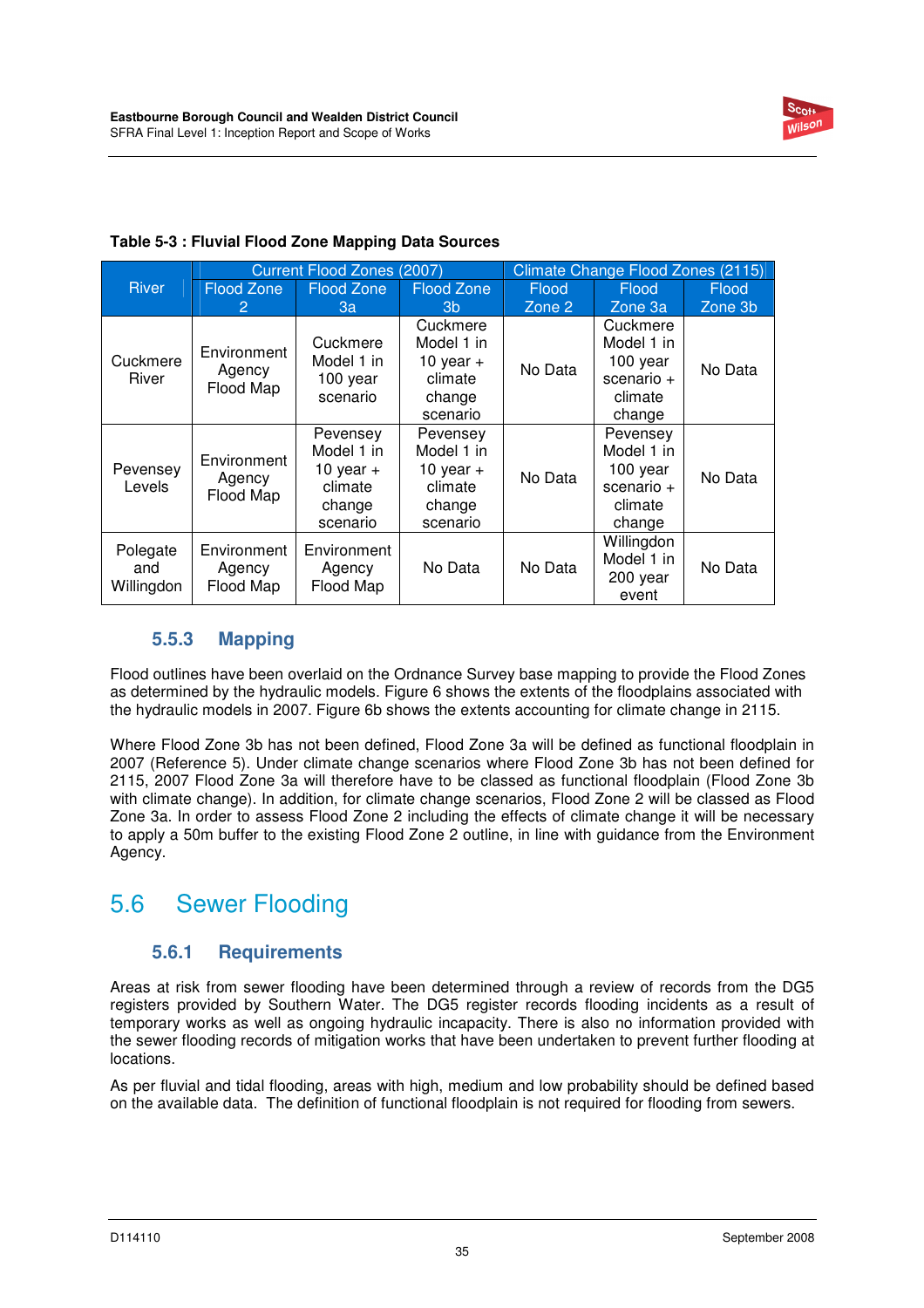

Due to the lack of resolution of the data and the relatively short period for which the records are available (≤10 years), definition of flooding probability cannot currently follow the same approach as that used for fluvial flooding. Therefore based on the available data the following criteria have been used:

- High Probability >15 properties affected within the previous 10 year period within a radius of 50 metres
- Medium Probability between 6 and 15 properties affected within the previous 10 year period within a radius of 50 metres
- Low Probability < 6 properties affected within the previous 10 year period within a radius of 50 metres

#### 5.6.1.1 Climate Change

Climate change is predicted to result in an increase of short duration high intensity rainfall and more frequent periods of long duration rainfall, with peak rainfall intensities predicted to increase by 30% by 2115 (Reference 2). Consequently there may be a reduction in the standard of protection that sewers provide against surcharging, as the 1 in 30 year event becomes more frequent. It is therefore likely that flood risk to the study area from sewer flooding will increase with climate change.

### **5.6.2 Data Source**

Data was provided by Southern Water from the DG5 register. It provided details of locations that had experienced flooding in the last 10 years.

#### **5.6.3 Mapping**

The point source flood locations have been digitised using the easting and northings supplied with the sewer flooding data. Figure 9 illustrates the locations which have suffered from sewer flooding.

## 5.7 Pluvial Flooding (Overland Flow)

#### **5.7.1 Requirements**

As per fluvial and tidal flooding, areas with high, medium and low probability should be defined based on the available data. The definition of functional floodplain is not required for flooding from pluvial sources.

Due to the paucity of recorded data, definition of flooding probability cannot be defined.

#### 5.7.1.1 Climate Change

With the predicted increase in short duration high intensity rainfall and more frequent periods of long duration rainfall, with peak rainfall intensities predicted to increase by 30% by 2115 (Reference 2). It is predicted that pluvial flooding will increase, therefore posing greater risk to the study area.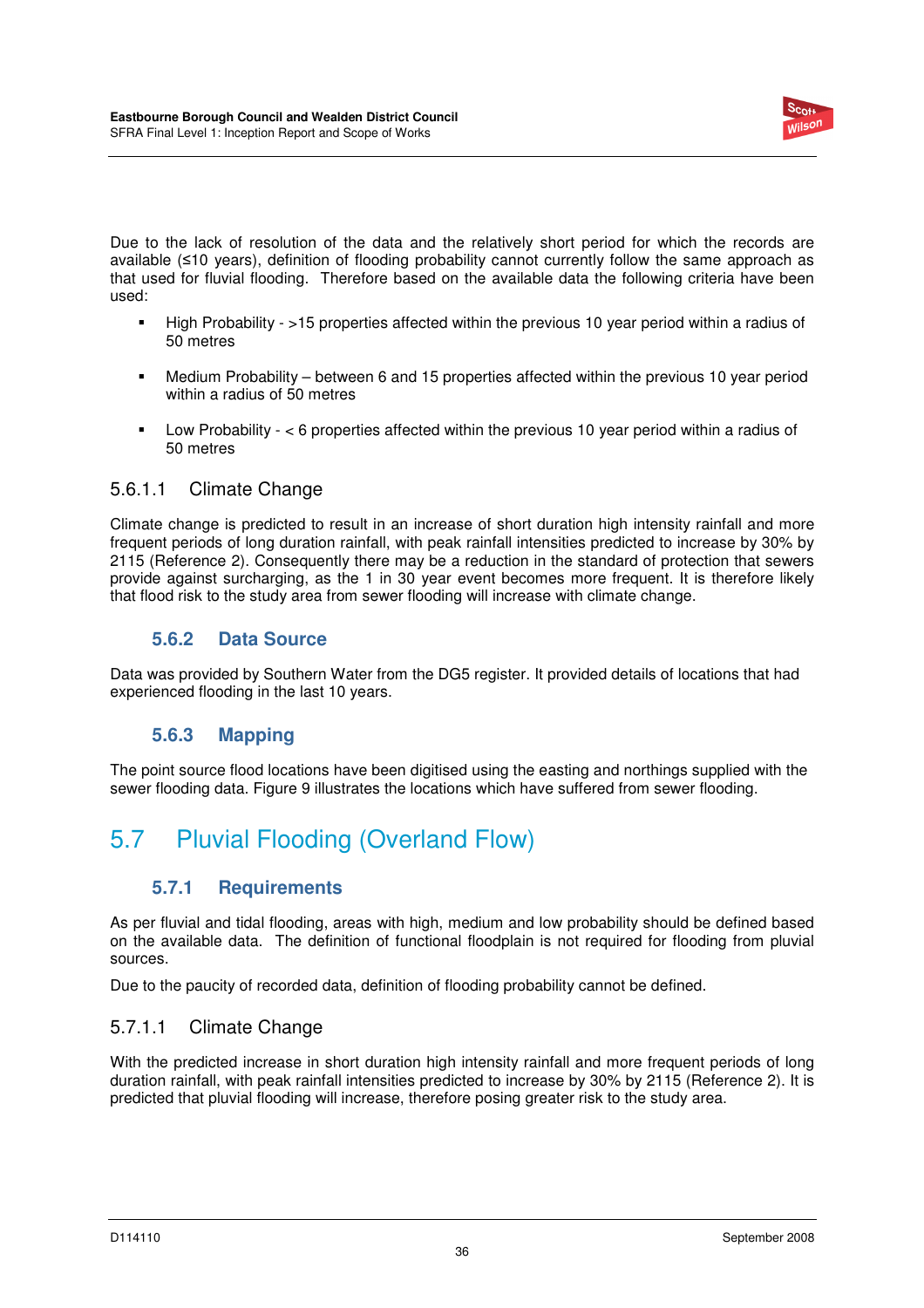

### **5.7.2 Data Source**

Anecdotal data recorded by the Highways Agency and Environment Agency has been digitised.

### **5.7.3 Mapping**

The point source flood locations have been digitised using the anecdotal information where possible. Figure 10 illustrates the locations which have suffered from pluvial flooding.

## 5.8 Groundwater Flooding

#### **5.8.1 Requirements**

As per fluvial and tidal flooding, areas with high, medium and low probability should be defined based on the available data. The definition of functional floodplain is not required for flooding from groundwater sources. However, due to the paucity of recorded data, definition of flooding probability cannot be defined.

#### 5.8.1.1 Climate Change

The Catchment Abstraction Management Strategy (CAMS) (Reference 19) for the area indicates that the study area is currently over licensed and that groundwater recharge is unlikely as it is probable that no water will be available within the system for the predicted future. Consequently groundwater flooding through rising groundwater trends is unlikely to occur.

#### **5.8.2 Data Source**

Anecdotal information received recorded by the Environment Agency has been digitised.

#### **5.8.3 Mapping**

The point source flood locations have been digitised using the anecdotal information where possible. Figure 11 illustrates the locations which have suffered from groundwater flooding.

## 5.9 Artificial Sources (Infrastructure Failure)

#### **5.9.1 Requirements**

As per fluvial and tidal flooding, areas with high, medium and low probability should be defined based on the available data. The definition of functional floodplain is not required for flooding from pluvial sources.

Due to the lack of information regarding the artificial waterbodies in the study area definition of flooding probability cannot be determined.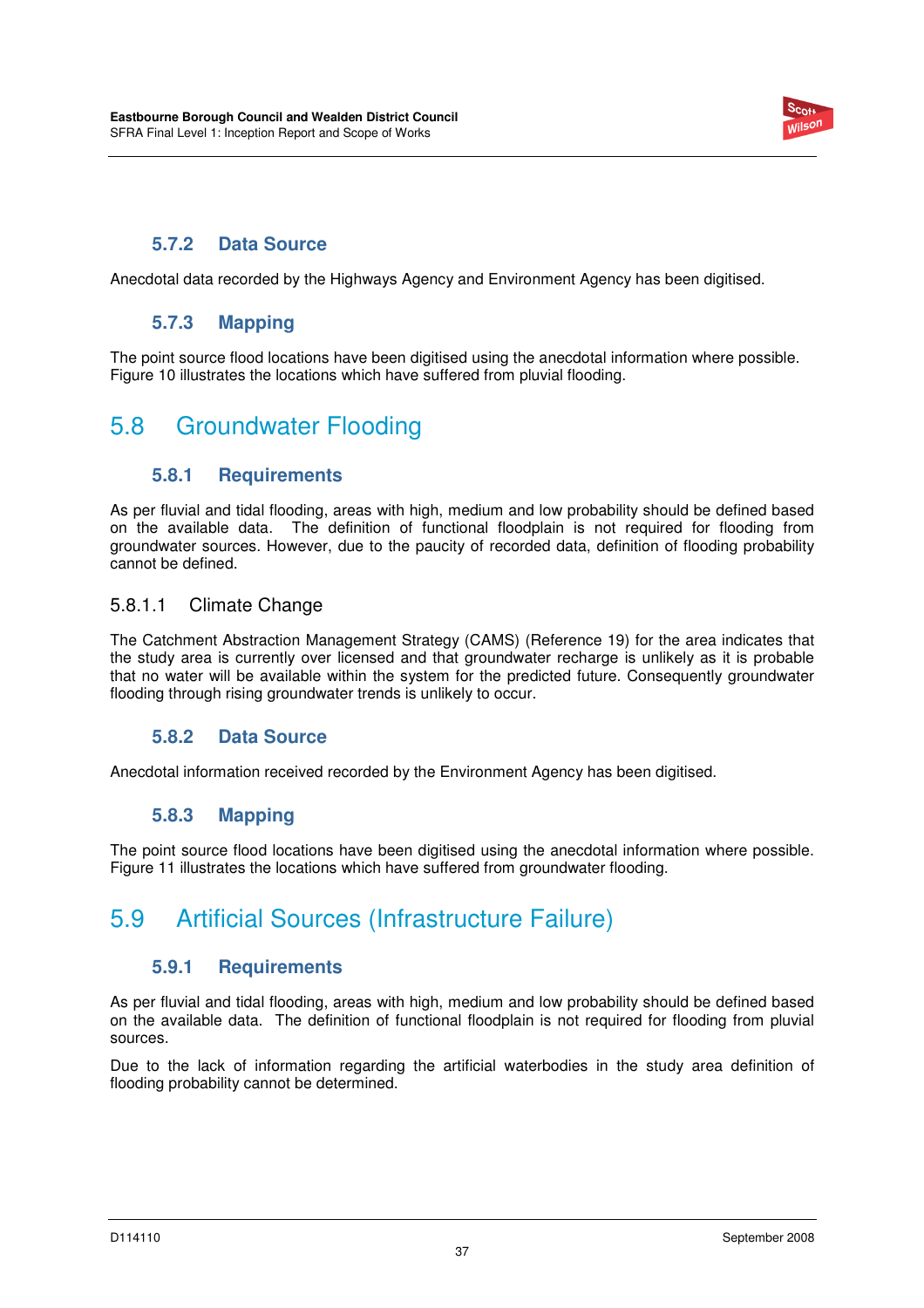

### 5.9.1.1 Climate Change

There is no standard of defence associated with the Arlington Reservoir, Folkington Service and Possingworth Park Lake. Consequently the effect on climate change on these sources cannot be assessed effectively.

The draft Water Level Management Plan for Eastbourne Park (2006) notes how the flood water storage capacity of the Park will cope with a worst situation scenario of a 1 in 100 year fluvial event and to ensure that the storage capacity continues to meet the recommendations of PPS25. In relation to global warming and changing weather patterns further storage must be made available to ensure that the 1 in 100 year storm event can be attenuated accounting for the effects of climate change. The draft Water Level Management Plan also notes that in order to function correctly, water levels need to be kept low prior to a significant storm event. If, due to other considerations, the water level in the lakes and washlands was artificially high then flood water levels would exceed the design level. The consequences however are unlikely to be severe, but may exacerbate local flooding around the Park area.

### **5.9.2 Data Source**

Data regarding the artificial waterbodies in the study area was received from the Environment Agency.

### **5.9.3 Mapping**

The locations of these flood sources have been digitised using data from the Environment Agency and are presented in Figure 12.

## 5.10 Hard Drive

All the data collected and generated during the production of this Level 1 SFRA is collated on an external hard drive which will be returned to EBC and WDC at the end of the project.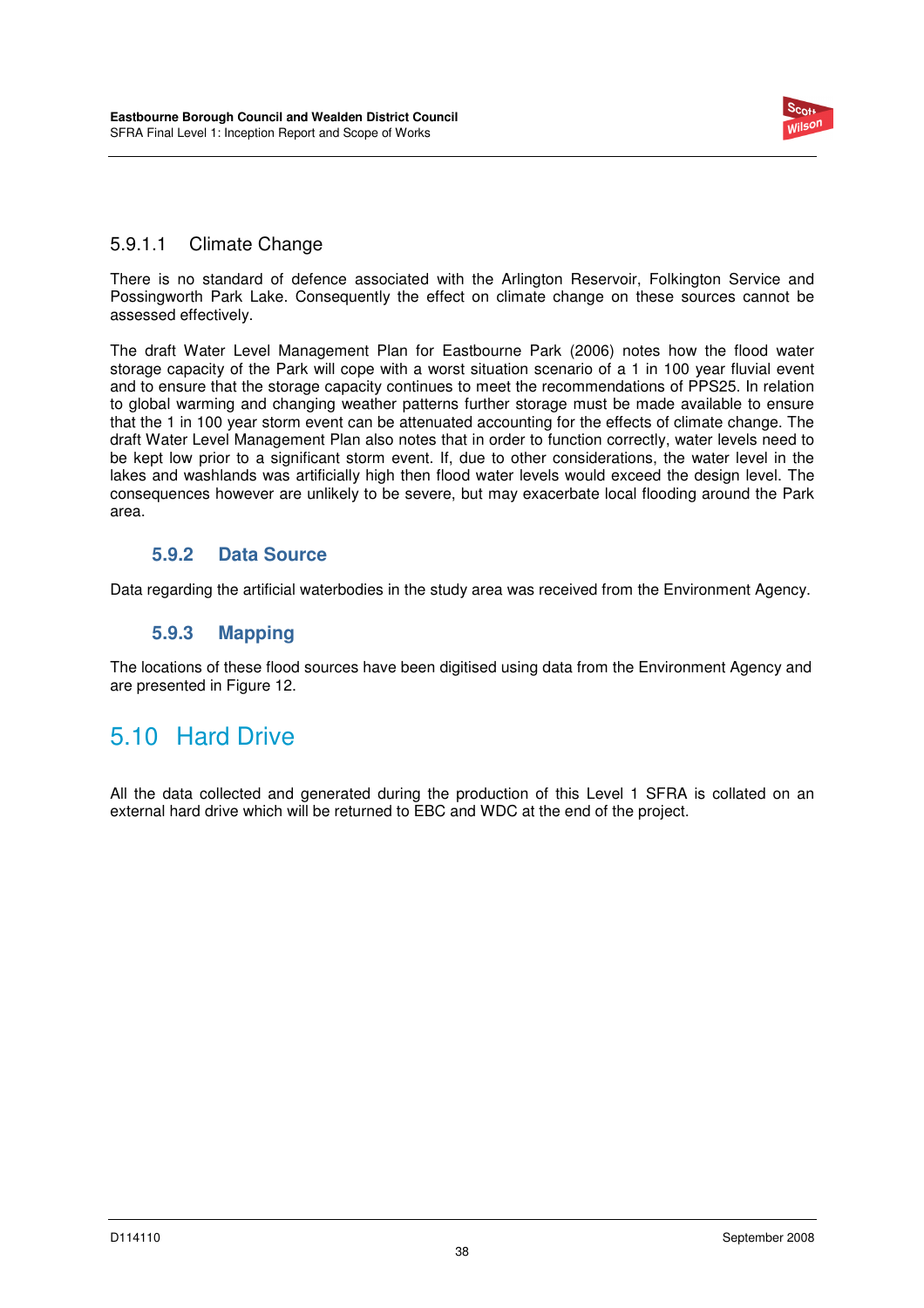

**Table 5-4 : GIS Master List**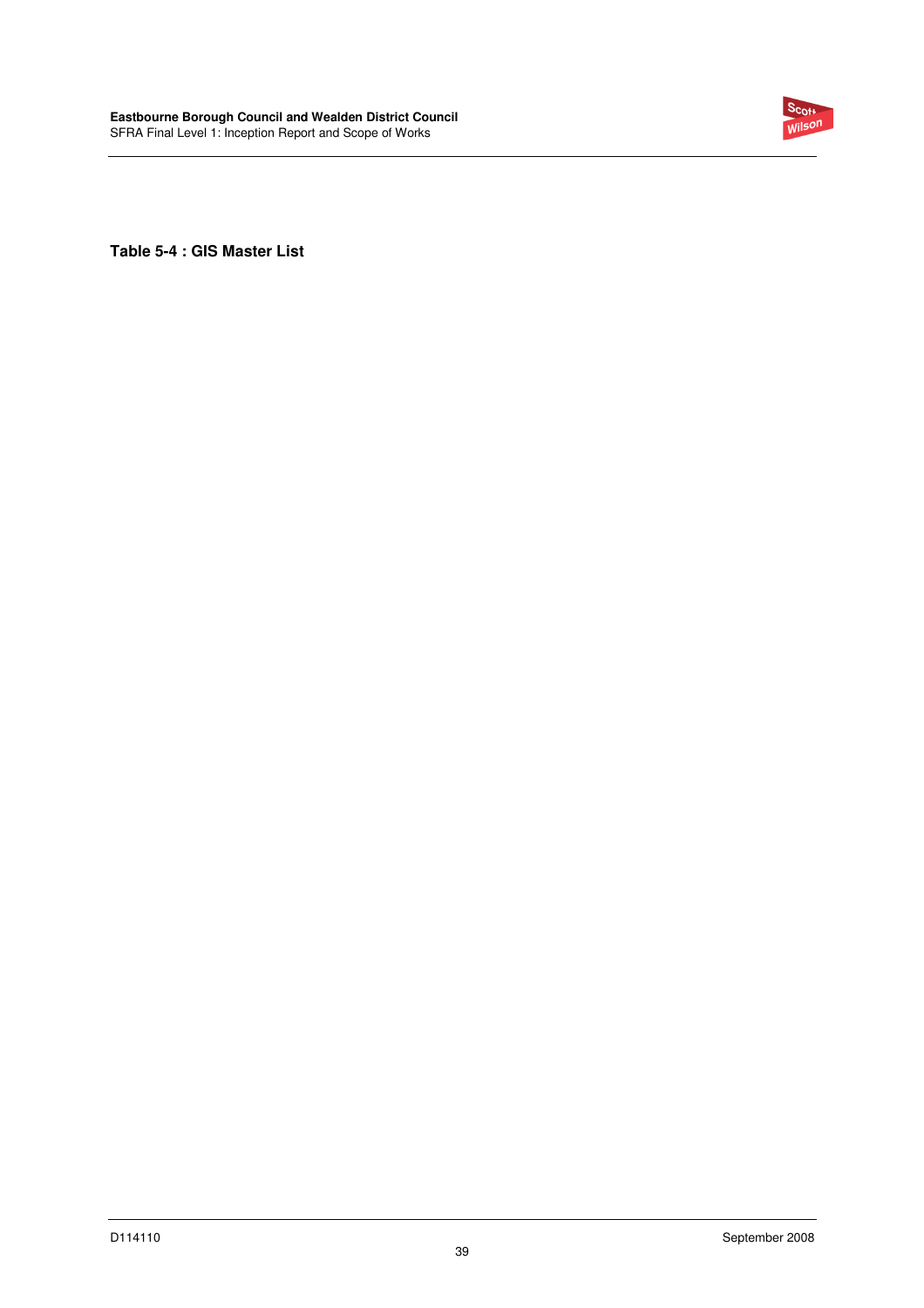

Table 5-5 : GIS master list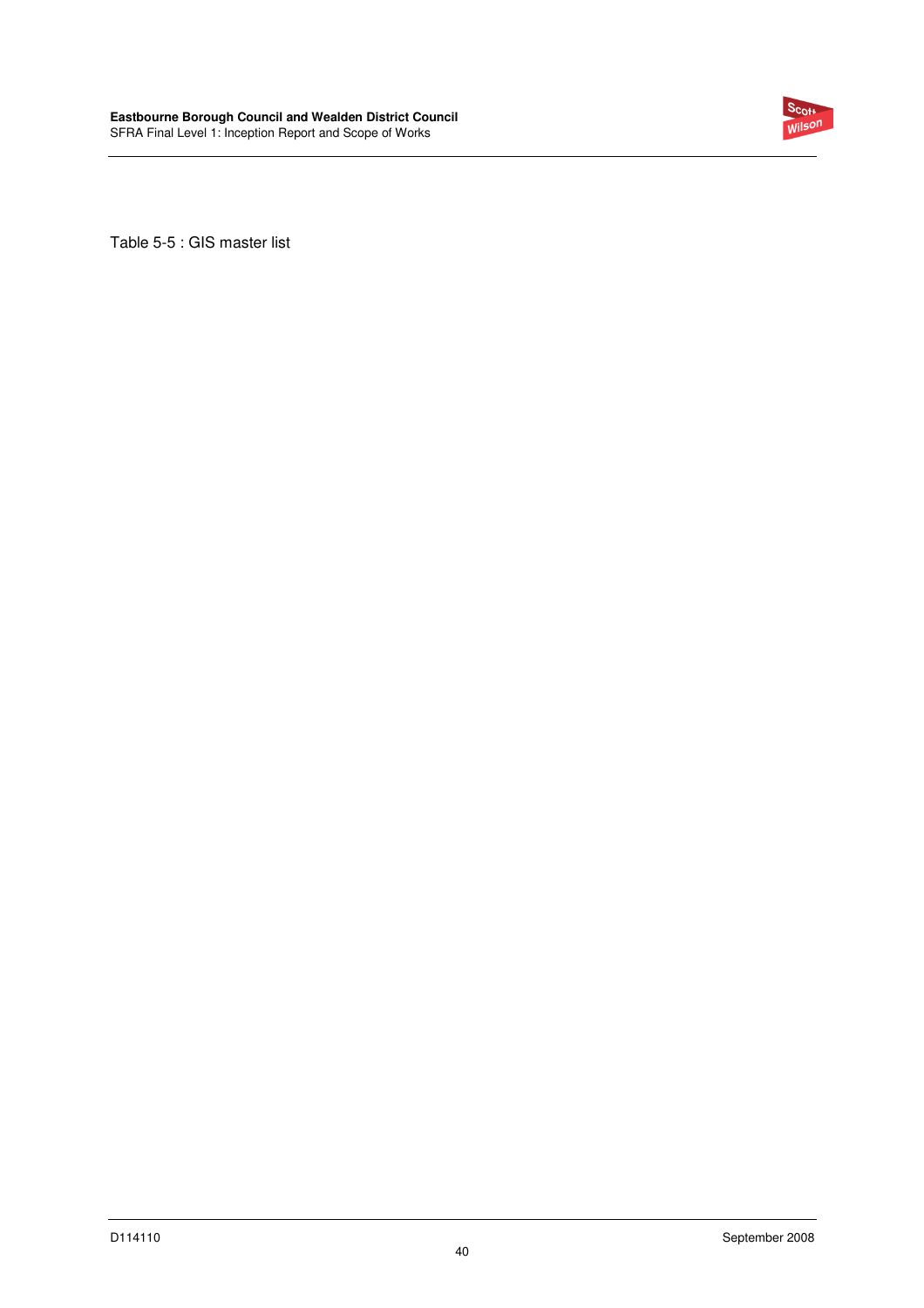

# 6 Guidance on Applying the PPS25 Sequential **Test**

## 6.1 What is the Sequential Test?

PPS25 requires application of the Sequential Test at all stages of the planning process to ensure that developments are removed from areas with a high probability of flooding where possible. Through application of this risk based approach local planning authorities are encouraged to guide new development towards areas of the lowest flood probability.

In applying the Sequential Test planners should also bear in mind the vulnerability classification of their proposed development. Table D2 of PPS25 describes types of development according to their flood vulnerability. By using this information in tandem with the Sequential Test planners should guide developments to those areas where the flooding probability is appropriate to the vulnerability of the proposed development as presented in Table 6-1.

| <b>Table 6-1</b> : Flood Risk Vulnerability Classification (from PPS25, Appendix D, Table D2) |  |  |
|-----------------------------------------------------------------------------------------------|--|--|
|                                                                                               |  |  |

| <b>Essential</b><br><b>Infrastructure</b> | ■ Essential transport infrastructure (including mass evacuation routes),<br>which has to cross the area at risk, and strategic utility infrastructure,<br>including electricity generating power stations and grid and primary<br>substations.                                                                                                                                                                                                                                                                                                                            |
|-------------------------------------------|---------------------------------------------------------------------------------------------------------------------------------------------------------------------------------------------------------------------------------------------------------------------------------------------------------------------------------------------------------------------------------------------------------------------------------------------------------------------------------------------------------------------------------------------------------------------------|
| <b>Highly</b><br><b>Vulnerable</b>        | • Police stations, Ambulance stations and Fire stations and Command<br>Centres and telecommunications installations required to be<br>operational during flooding.<br><b>Emergency dispersal points.</b><br><b>Basement dwellings.</b><br>• Caravans, mobile homes and park homes intended for permanent<br>residential use.<br>Installations requiring hazardous substances consent.                                                                                                                                                                                     |
| <b>More</b><br><b>Vulnerable</b>          | ■ Hospitals.<br>• Residential institutions such as residential care homes, children's<br>homes, social services homes, prisons and hostels.<br>. Buildings used for: dwelling houses; student halls of residence;<br>drinking establishments; nightclubs; and hotels.<br>• Non-residential uses for health services, nurseries and educational<br>establishments.<br>• Landfill and sites used for waste management facilities for hazardous<br>waste.<br>Sites used for holiday or short-let caravans and camping, subject to a<br>specific warning and evacuation plan. |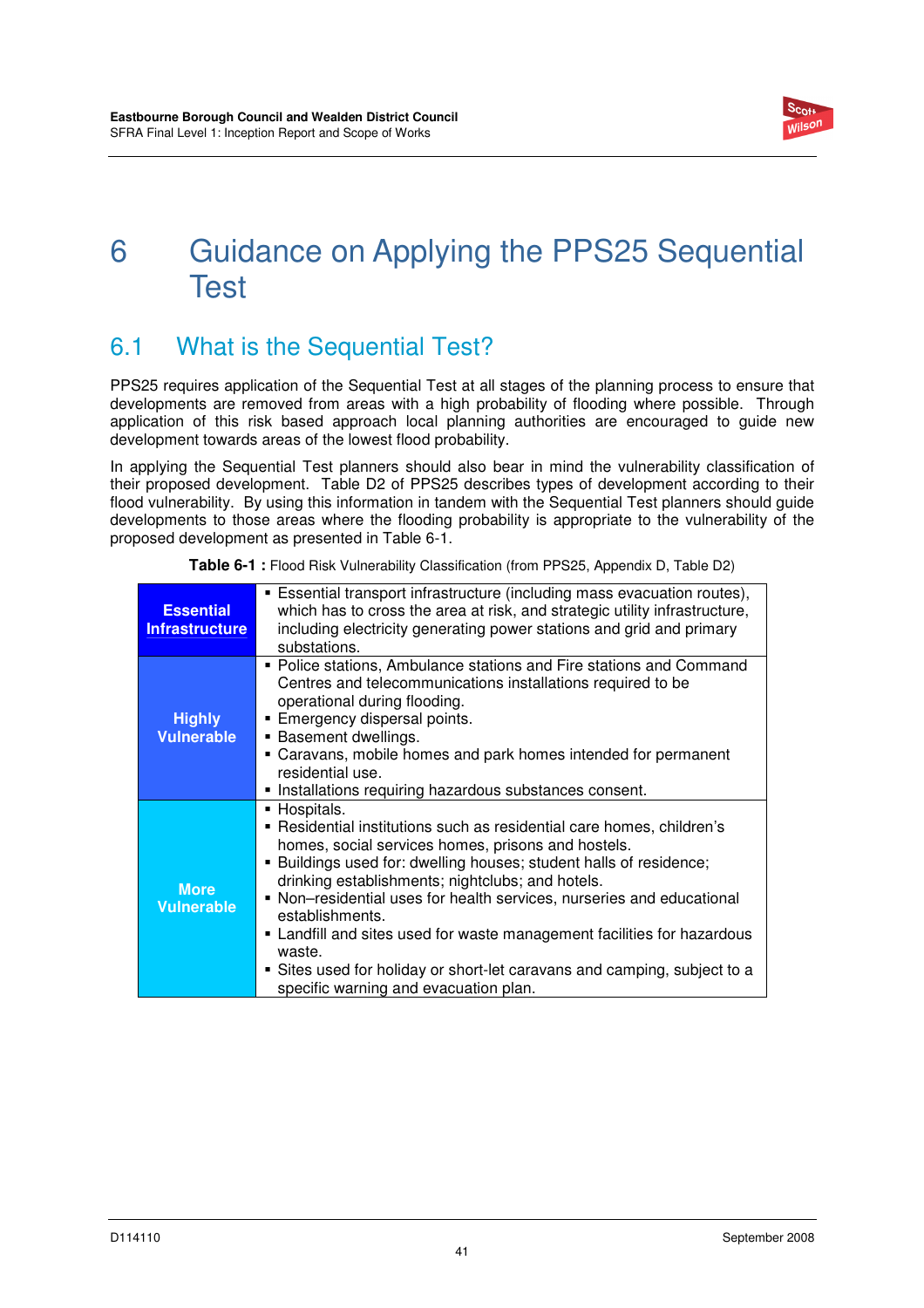

| <b>Less</b><br><b>Vulnerable</b>           | • Buildings used for: shops; financial, professional and other services;<br>restaurants and cafes; hot food takeaways; offices; general industry;<br>storage and distribution; non-residential institutions not included in<br>'more vulnerable'; and assembly and leisure.<br>• Land and buildings used for agriculture and forestry.<br>• Waste treatment (except landfill and hazardous waste facilities).<br>• Minerals working and processing (except for sand and gravel<br>working).<br>• Water treatment plants.<br>• Sewage treatment plants (if adequate pollution control measures are<br>in place).                                                                                                                                                                                                                                                                |
|--------------------------------------------|--------------------------------------------------------------------------------------------------------------------------------------------------------------------------------------------------------------------------------------------------------------------------------------------------------------------------------------------------------------------------------------------------------------------------------------------------------------------------------------------------------------------------------------------------------------------------------------------------------------------------------------------------------------------------------------------------------------------------------------------------------------------------------------------------------------------------------------------------------------------------------|
| Water-<br>compatible<br><b>Development</b> | • Flood control infrastructure.<br>• Water transmission infrastructure and pumping stations.<br>• Sewage transmission infrastructure and pumping stations.<br>• Sand and gravel workings.<br>• Docks, marinas and wharves.<br>• Navigation facilities.<br>• MOD defence installations.<br>• Ship building, repairing and dismantling, dockside fish processing and<br>refrigeration and compatible activities requiring a waterside location.<br>• Water-based recreation (excluding sleeping accommodation).<br>- Lifeguard and coastguard stations.<br>Amenity open space, nature conservation and biodiversity, outdoor<br>sports and recreation and essential facilities such as changing rooms.<br><b>Essential ancillary sleeping or residential accommodation for staff</b><br>required by uses in this category, subject to a specific warning and<br>evacuation plan. |

PPS25 acknowledges that some areas will (also) be at risk of flooding from flood sources other than fluvial or tidal systems. Consequently all sources of flooding must be considered when looking to locate development in one of the flood zones described above. The other sources of flooding requiring consideration when situating new development allocations include:

- **Pluvial:**
- Groundwater;
- **Sewers**: and
- Artificial Sources.

These sources (as sources of flooding) are typically less understood than tidal and fluvial sources. Consequently data often only exists as point source data or through interpretation of local conditions. In addition there is no guidance on suitable return periods to associate with floods arising from these sources. For example modern storm water drainage systems are constructed to a 1 in 30 year standard. Any storm event in excess of the 30 year return period storm would be expected to cause flooding. Consequently when assessing these sources through the Sequential Test, if a location is recorded as having experienced repeated flooding from the same source this should be investigated further.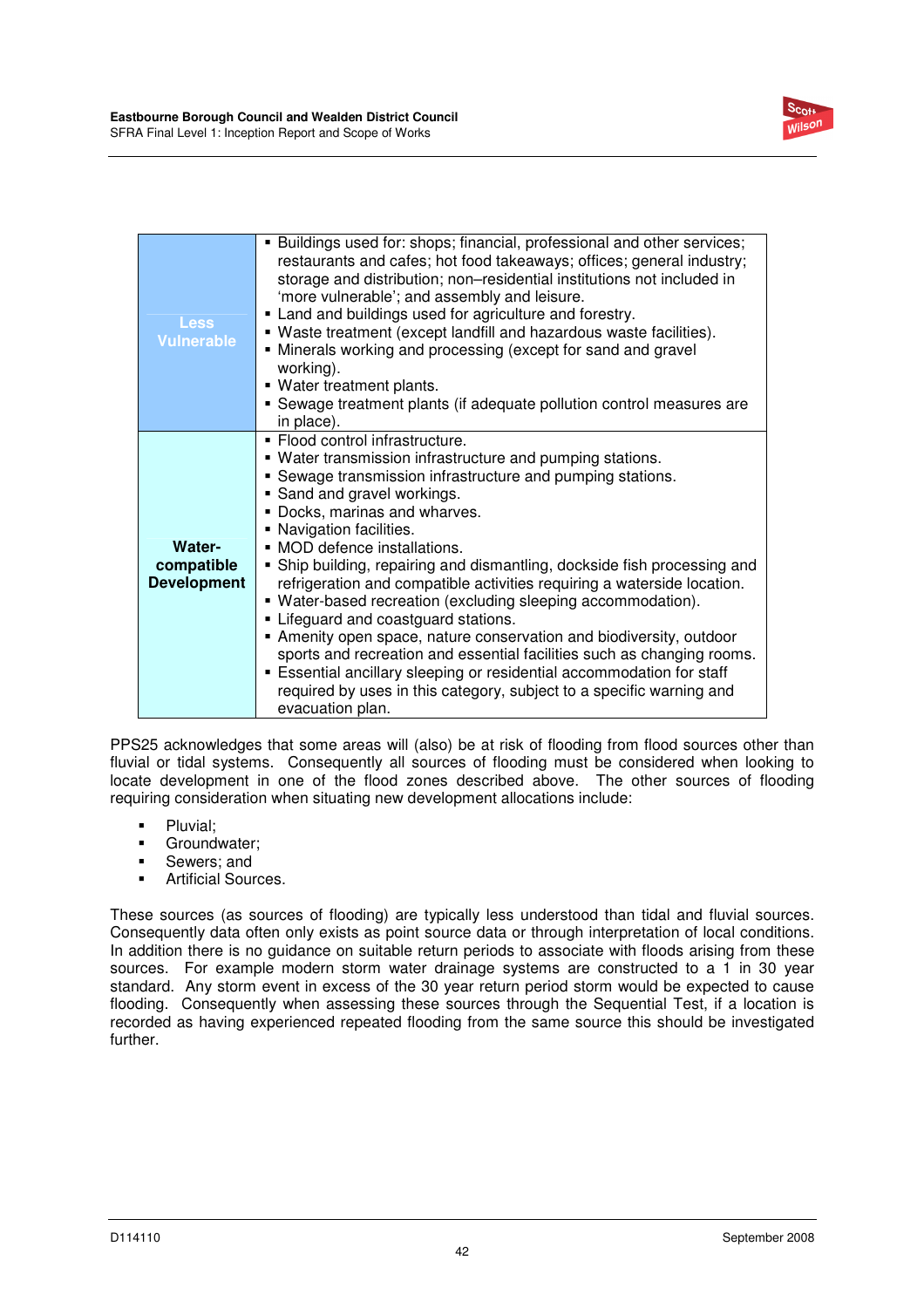

## 6.2 How should the SFRA be used to apply the Sequential Test?

The Sequential Test should be undertaken by the LPA and accurately documented to ensure decision processes can be transparently communicated and reviewed where necessary. The Sequential Test should be carried out on all development sites, seeking to balance the flood probability and development vulnerability of sites throughout a planning authority area.

The recommended steps required in undertaking the Sequential Test are detailed below. This is based on the various constraints placed on the types of vulnerable development presented in Table D3 of PPS25, reproduced below (Table 6-2).

#### **Table 6-2 :PPS25 Table D3 Flood Risk Vulnerability and Flood Zone 'Compatibility' (DCLG, 2006)**

| <b>FLOOD RISK</b><br><b>VULNERABILITY</b><br><b>CLASSIFICATION</b> |              | <b>ESSENTIAL</b><br><b>INFRASTRUCTURE</b> | <b>WATER</b><br><b>COMPATIBLE</b> | <b>HIGHLY</b><br><b>VULNERABLE</b> | <b>MORE</b><br><b>VULNERABLE</b> | <b>LESS</b><br><b>VULNERABLE</b> |
|--------------------------------------------------------------------|--------------|-------------------------------------------|-----------------------------------|------------------------------------|----------------------------------|----------------------------------|
|                                                                    |              |                                           |                                   |                                    |                                  |                                  |
| FLOOD ZONE                                                         | $\mathbf{2}$ |                                           |                                   | Exception<br>Test<br>Required      |                                  |                                  |
|                                                                    | 3A           | <b>Exception Test</b><br>Required         |                                   | ×                                  | Exception<br>Test<br>Required    |                                  |
|                                                                    | 3B           | <b>Exception Test</b><br>Required         |                                   | x                                  | x                                |                                  |

 $\checkmark$ - Development is appropriate

- Development should not be permitted

Diagram 1 should be used to ensure that the correct maps and GIS layers are used to ensure that the correct development vulnerability types are located in the correct flood zones.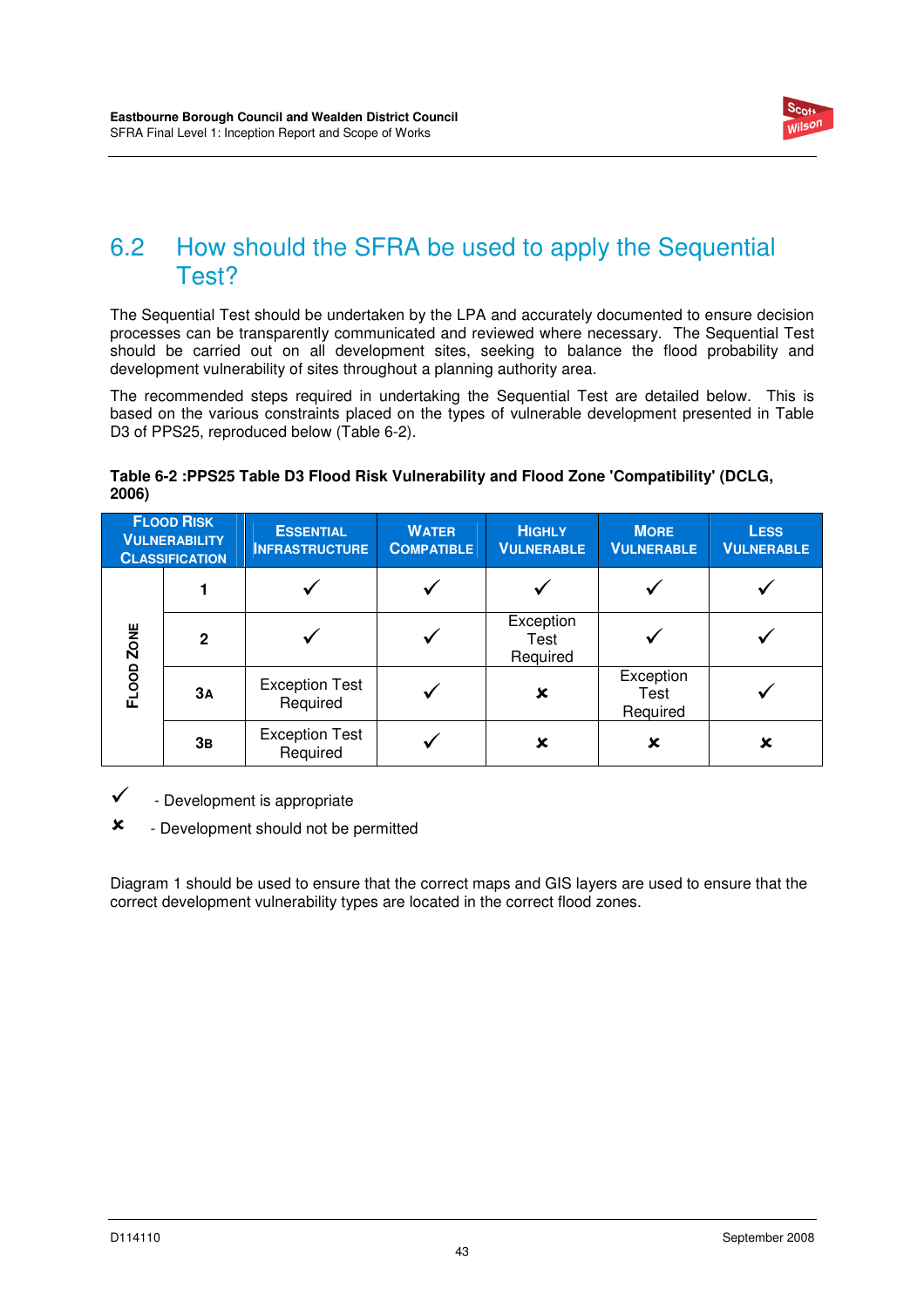

#### **Diagram 1 : Application of the Sequential Test (from Figure 3.1 of PPS25: Practice Guide, A 'Living Draft')**



**NOTES** 

l,

אור או ב- Nor Es<br>\* Flood Zone 1 for fluvial and tidal flooding and with a low risk of flooding from other sources.<br># Flood Zone 2 for fluvial and tidal flooding and with a medium risk of flooding from other sources.

+ As defined by the Sequential Test.

^ Development to be safe and to not increase flood risk elsewhere. Required to pass part c) of the Exception Test, where applicable.

- Including susceptibility to future climate change and residual floor risk.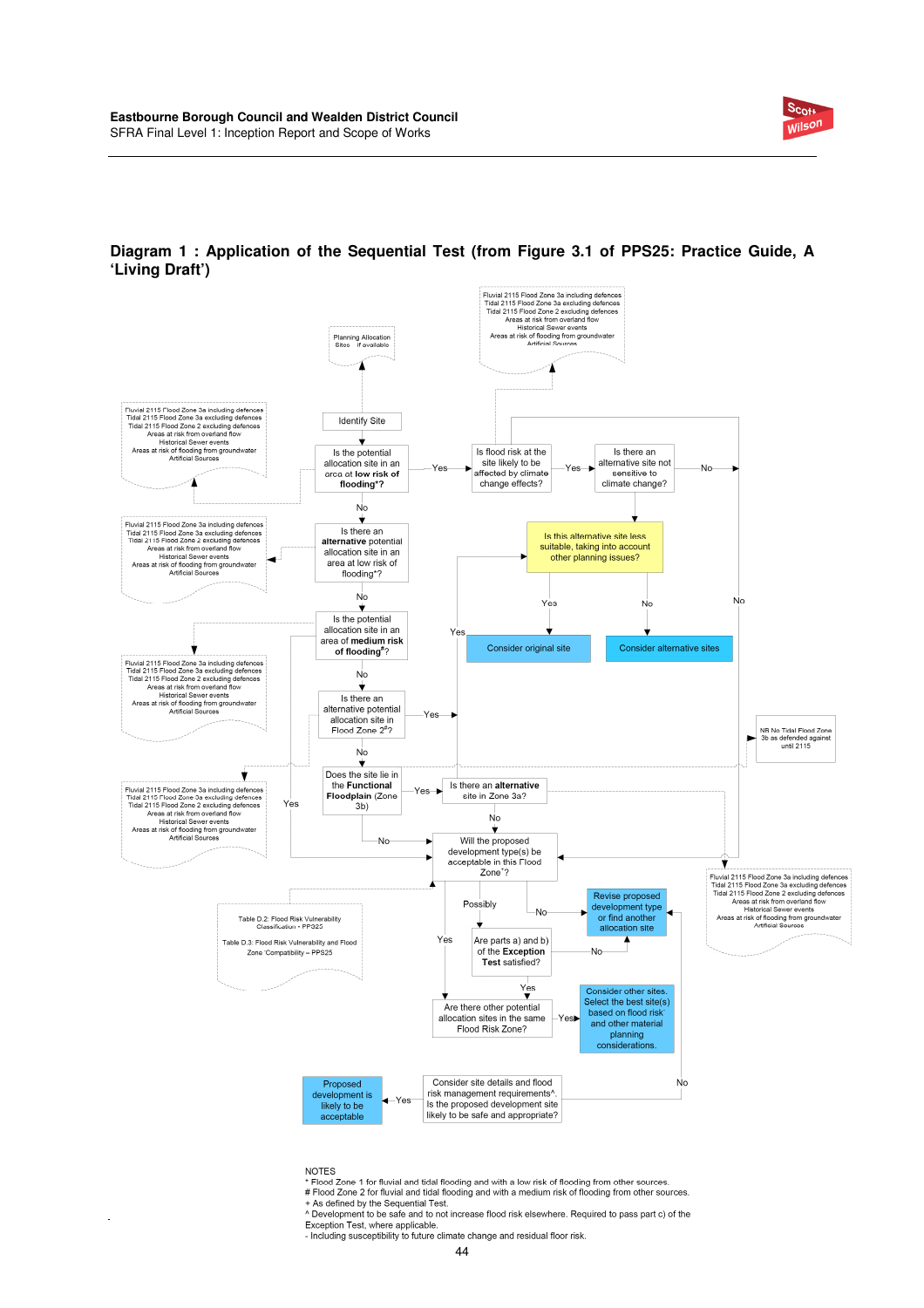

## 6.3 Additional Guidance

The sequence of steps presented below in tandem with Diagram 1 is designed to guide EBC, WDC and developers through the Sequential Test. The steps are designed to ensure land allocations are primarily allocated in line with the principles of the Sequential Test or failing this the requirement for application of the Exception Test is clearly identified.

Recommended stages for LPA application of the Sequential Test.

- 1. The developments (i.e. housing, hospitals, industrial etc) that need to be accommodated by the LPA should be assigned a vulnerability classification in accordance with Table D.2 "Flood Risk Vulnerability Classification" in PPS25;
- 2. The Flood Zone classification of all development sites should be determined based on a review of the Environment Agency Flood Zones for fluvial sources. This should consider the effects of climate change on flood zone definition for the design life of any development that the site may be suitable for, i.e.:
	- 60- years up to 2070 for commercial / industrial developments; and
	- 100 years  $-$  up to 2110 for residential developments
- 3. In the first instance the 'highly vulnerable' developments the LPA is required to accommodate should be located in those sites it has identified as being within Flood Zone 1. If the 'highly vulnerable developments' cannot be located in Flood Zone 1, because the identified sites are unsuitable or there are insufficient sites in Flood Zone 1 then sites in Flood Zone 2 can be considered providing successful application of the Exception Test is achieved. If sites in Flood Zones 1 and 2 are inadequate then to accommodate the development then EBC and WDC may have to identify additional sites in Flood Zones 1 or 2.
- 4. Once all 'highly vulnerable' developments have been allocated to a development site, the LPA can consider those development types defined as 'more vulnerable'. In the first instance 'more vulnerable' development should be located in any unallocated sites in Flood Zone 1. Where these sites are unsuitable or there are insufficient sites, sites in Flood Zone 2 can be considered. If there are insufficient sites in Flood Zone 1 or 2 to accommodate the 'more vulnerable' development types, sites in Flood Zone 3a can be considered. However, any 'more vulnerable' developments in Flood Zone 3a will require application of the Exception Test. Responses to parts 'a' and 'b' of the Exception Test should be prepared and agreed through consultation with the Environment Agency before 'part c' is tackled.
- 5. Once all 'more vulnerable' developments have been allocated to a development site, the LPA can consider those development types defined as 'less vulnerable'. In the first instance 'less vulnerable' development should be located in any remaining unallocated sites in Flood Zone 1, 2 or 3a. Less vulnerable development types are not appropriate in Flood Zone 3b – Functional Floodplain.
- 6. 'Essential infrastructure' developments should also be preferentially located in the lowest flood risk zones, however this type of development can be located in Flood Zones 3a and 3b, where necessary, through application of the Exception Test. Where these types of development are located in Flood Zone 3a or 3b responses to parts 'a' and 'b' of the Exception Test will be required before 'part c' is tackled.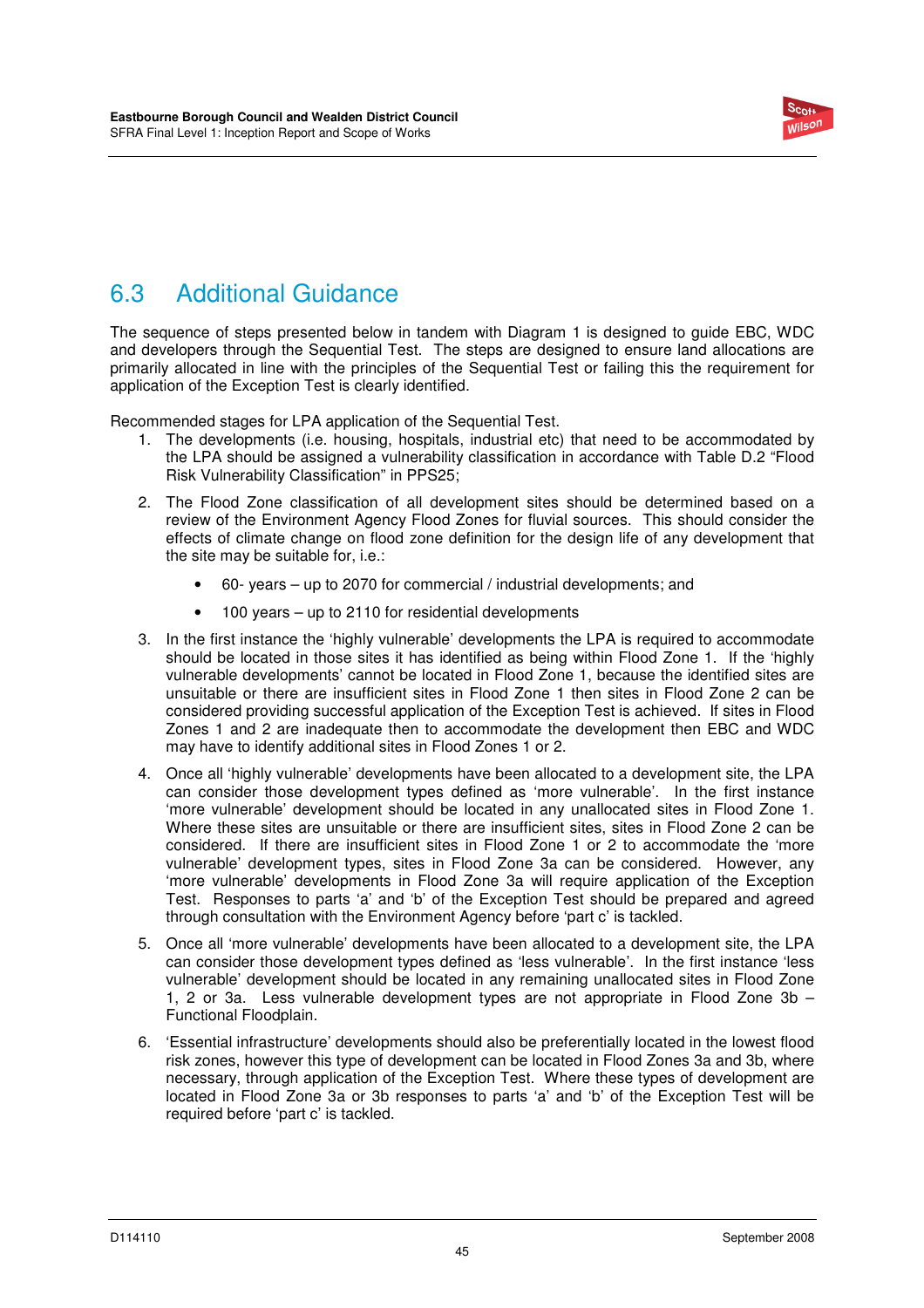

- 7. Finally, it is recommended that 'water compatible' development is allocated to development sites within the study area. As these developments typically have the least flood risk constraints it is considered appropriate to consider them last when allocating development sites.
- 8. For decisions made through stages 4 to 8 it will also be necessary to consider the risks posed to the site from other flood sources and where comparable development sites in the same flood zone may be more suitable due to:
	- flood risk management measures,
	- the rate of flooding,
	- flood water depth, or,
	- flood water velocity.

Where the development type is highly vulnerable, more vulnerable, less vulnerable or essential infrastructure and a site is found to be impacted by a recurrent flood source (other than fluvial or tidal), the site and flood sources should be investigated further regardless of any requirement for the Exception Test. This should be discussed with the Environment Agency to establish the appropriate time for the assessment to be undertaken, (i.e. Exception Test through a Level 2 SFRA or assessed through a site specific flood risk assessment).

It is recommended that EBC and WDC complete Table 0-1 (Appendix E) to assist in the completion of the Sequential Test to provide a transparent framework and justification of sites that may need to be exception tested.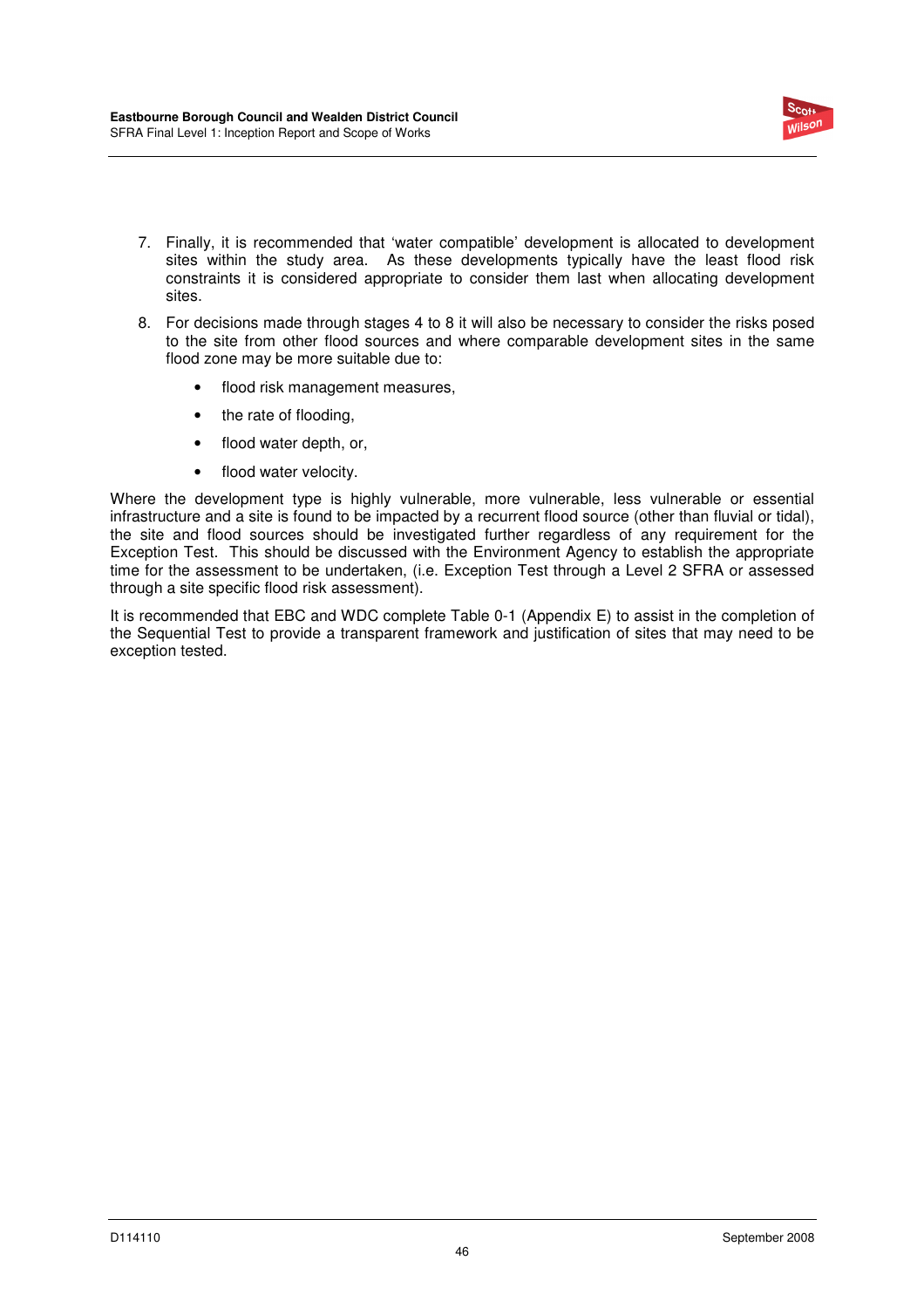

# 7 Guidance on Applying the PPS25 Exception Test

## 7.1 What is the Exception Test?

After application of the sequential test, if it is found to be impossible for a development to be located in a lower flood risk zone, then it may be possible to apply the Exception Test to the allocation, providing the development is consistent with the wider sustainability objectives of the area. Table 6-1(Reference 2) provides guidance on the vulnerability of types of development and in conjunction with Table D1 where various types of development are appropriate with regards to flood risk and where it may be appropriate for the Exception Test to be applied.

## 7.2 Why is there an Exception Test?

The Exception Test is essential in cases where the Sequential Test is unable to deliver acceptable sites for allocations. In some areas, development is required to ensure social or economic blight does not occur, thus ensuring continued sustainable development. According to PPS25 (Reference 2) 'it may also be appropriate to use it where restrictive national designations such as landscape, heritage and nature conservation designations e.g. Areas of Outstanding Natural Beauty (AONBs); Sites of Special Scientific Interest (SSSIs); and, World Heritage Sites (WHO), prevent the availability of unconstrained sites in lower risk areas.'

## 7.3 What is Required to Pass the Exception Test?

The Exception Test consists of three sections which are detailed below. All of these sections are required to be passed before it could be deemed that a development would be appropriate within the flood zone.

### **7.3.1 Part A – Wider Sustainability to the Community**

It must be demonstrated that the development provides wider sustainability benefits to the community that outweigh flood risk, informed by the SFRA where one has been prepared. If the DPD has reached the 'submission' stage (Figure 4 of PPS12; Local Development Frameworks) the benefits of the development should contribute to the Core Strategy's Sustainability Appraisal.

- The site should be scored against the sustainability criteria of the Sustainability Appraisal.
- Where a development fails to score positively against the SA the LPA could consider planning conditions or Section 106 Agreements.

EBC and WDC's Sustainability Checklists are presented in Appendix F.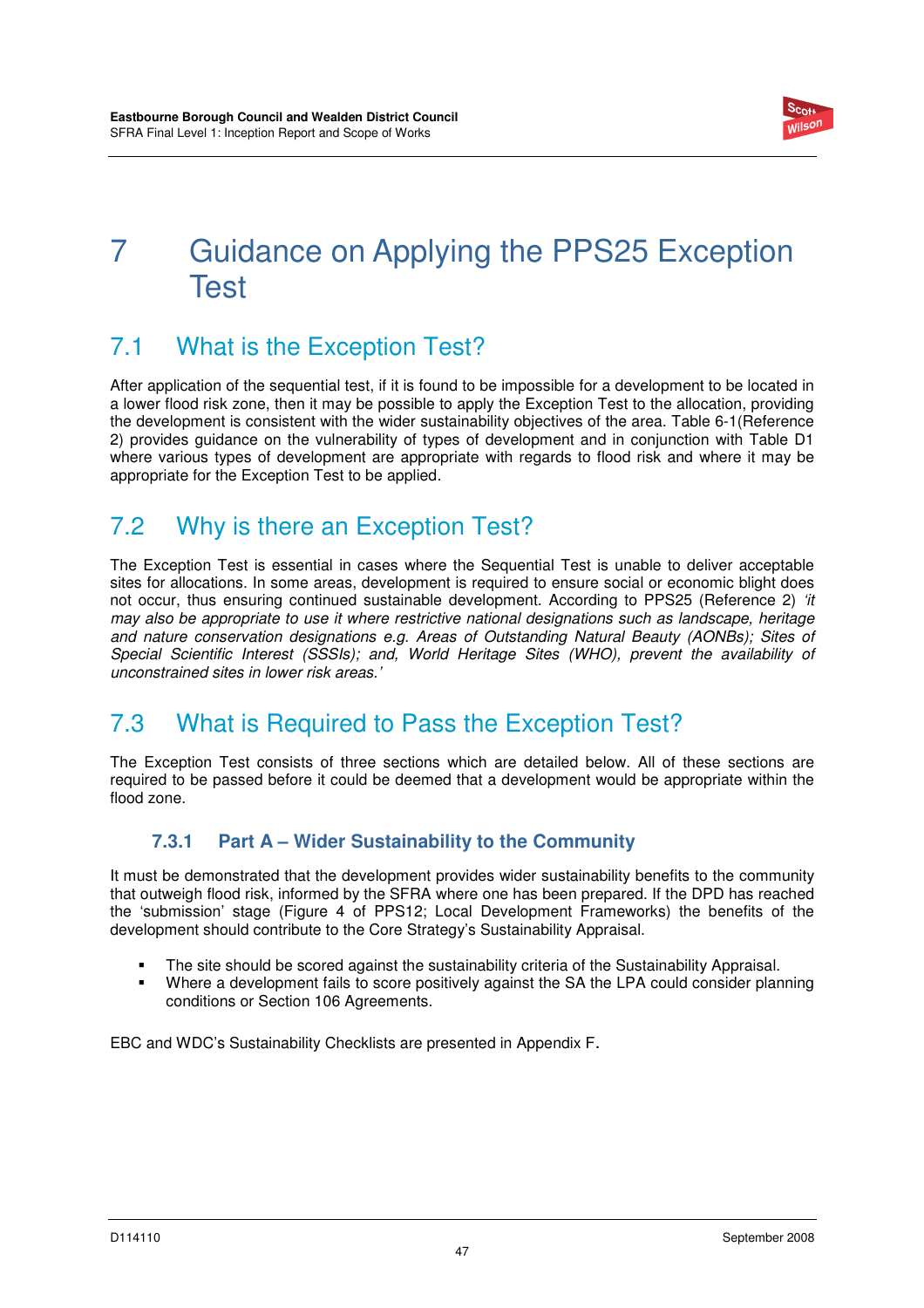

### **7.3.2 Part B – Redevelopment of Previously Developed Land**

The development must be on developable previously developed land or, if it is not on previously developed land, that there are no reasonable alternative sites on developable previously developed land.

Planning Policy Statement 3: Housing defines previously developed land as:

'Previously-developed land is that which is or was occupied by a permanent structure, including the curtilage of the developed land and any associated fixed surface infrastructure.'

The definition includes defence buildings, but excludes:

- Land that is or has been occupied by agricultural or forestry buildings.
- Land that has been developed for minerals extraction or waste disposal by landfill purposes where provision for restoration has been made through development control procedures.
- Land in built-up areas such as parks, recreation grounds and allotments, which, although it may feature paths, pavilions and other buildings, has not been previously developed.
- Land that was previously-developed but where the remains of the permanent structure or fixed surface structure have blended into the landscape in the process of time (to the extent that it can reasonably be considered as part of the natural surroundings).

There is no presumption that land that is previously-developed is necessarily suitable for housing development nor that the whole of the curtilage should be developed.

### **7.3.3 Part C – Safe from Flood Risk**

A FRA must demonstrate that the development will be safe, without increasing food risk elsewhere, and, where possible, will reduce flood risk overall. The PPS25 Companion Guide provides details on the definition of 'safe' in Chapter 5 – Risk Management by Design, and Chapter 6 – Residual Risk. Details on possible mitigation measures against different forms of flooding are also provided in Table 11-1.

A minimum requirement of the definition of 'safe' should be:

- Dry access for more and highly vulnerable uses;
- Dry escape for residential dwellings should be up to the 1 in 100 year flood event taking into account climate change; and
- **Preferably dry for other uses such as educational establishments and less vulnerable land use** classifications.

However the definition of safe should be clarified and agreed between the Local Planning Authority and local Environment Agency Office and may require additional considerations depending on the precise nature of the proposed development and flood risk on a site by site basis.

It is recommended that EBC and WDC complete Table 0-2 (Appendix E) to assist in identification of sites that may require Exception Testing.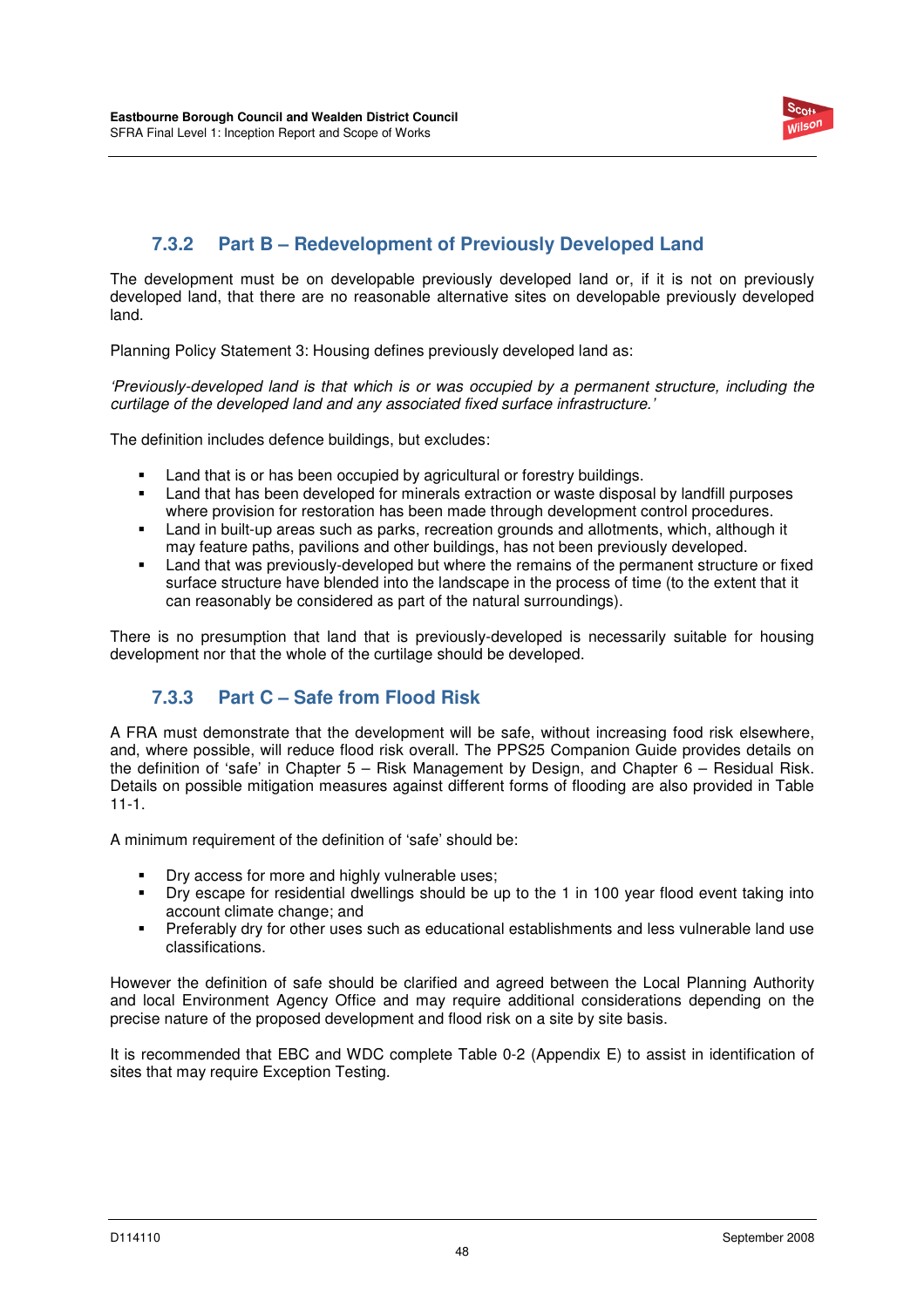

# 8 Flood Risk Management

Flood management measures are those measures put in place to reduce the risk to people and property from the hazard of flooding. These management measures can be divided in to three types:

- Flood Warning
- **Flood Defences**
- **Flood Risk Operational and Water Level Management**

## 8.1 Flood Defences

#### **8.1.1 Current**

Flood defences are typically engineered structures designed to limit the impact of flooding. Flood defences take several forms including bunds/embankments, canalised channels, culverts and flood storage areas among others.

Flood defences are typically designed and constructed to protect people and property from a given magnitude of flood. This is referred to as the design standard of protection (SOP) and may vary depending on the age of the structure, the value attributed to the people and property it is designed to serve and the scale of works necessary to construct the defence. For new defences, these issues and others are balanced through a cost benefit analysis to determine if investment in defence schemes can be justified.

Information on defence structures within the study area has been provided by the Environment Agency from their National Flood and Coastal Defence Database (NFCDD). The NFCDD is used as a repository for information relating to flood defences including their location, type, condition and design standard. The NFCDD is still being populated and constantly updated, as a result some fields remain blank or contain default values. Consequently, the information provided for this SFRA does not have a full set of descriptions in the majority of cases, and the dimensions are not supplied. Information from the NFCDD has been used to generate the flood defence layer introduced in Table 5-1.

From a review of the information presented in the NFCDD it is clear there are several defences in the study area. The reported design standard of the tidal defences along the coast by Eastbourne and Pevensey Bay range between 200 years and 400 years. Defences on the Pevensey Levels are raised and have a design standard of 30 years as do the Cuckmere tidal earth embankments.

#### **8.1.2 Future**

The CFMP sets out the Environment Agency's preferred plans for sustainable flood risk management over the next 50-100 years. Table 8-1 provides a summary of the CFMP Policy units and their associated flood risk management policies: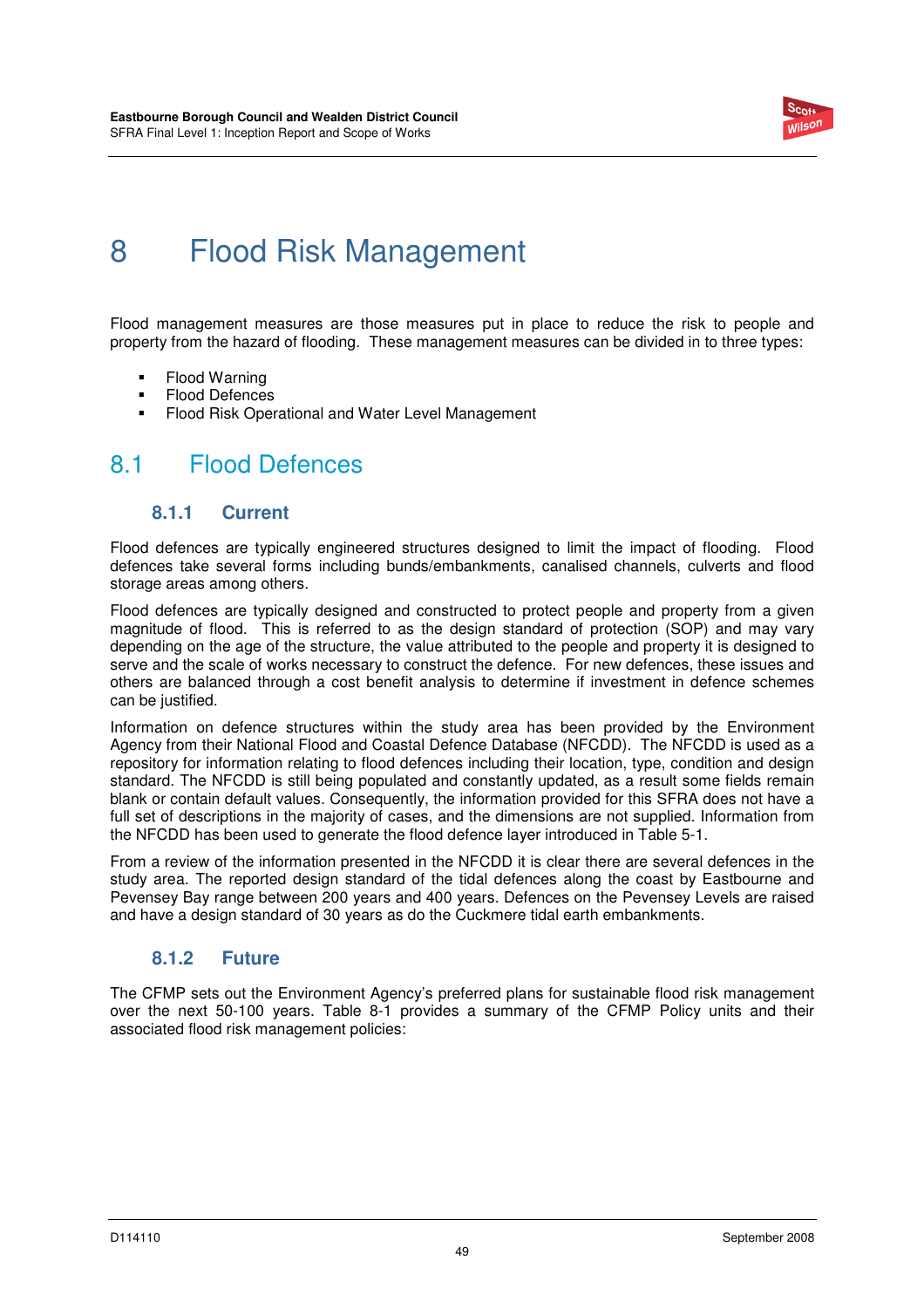

#### **Table 8-1: CFMP Policy Units and associated Flood Risk Management Policies**

| <b>POLICY UNIT</b>              | <b>FLOOD RISK MANAGEMENT POLICIES</b>                                                                                        |
|---------------------------------|------------------------------------------------------------------------------------------------------------------------------|
| <b>Cuckmere Estuary</b>         | P2 Reduce existing flood risk management actions (accepting that<br>flood risk will increase over time);                     |
| <b>Tidally Influenced Lower</b> | P3 Continue with existing or alternative actions to manage flood risk                                                        |
| Cuckmere                        | from the current level (accepting that flood risk will increase over time<br>from this baseline);                            |
| Hailsham                        | <b>P4</b> Take further action to sustain the current scale of flood risk into the                                            |
|                                 | future (responding to the potential increases in flood risk from urban<br>development, land use change, and climate change); |
| Hellingly and Horam             | P3 Continue with existing or alternative actions to manage flood risk                                                        |
|                                 | from the current level (accepting that flood risk will increase over time                                                    |
|                                 | from this baseline);                                                                                                         |
| High Weald                      | P6 Take action to increase the frequency of flooding to deliver benefits                                                     |
|                                 | locally or elsewhere, which may constitute an overall flood risk                                                             |
|                                 | reduction (e.g. for habitat inundation).                                                                                     |
| Low Weald                       | P6 Take action to increase the frequency of flooding to deliver benefits                                                     |
|                                 | locally or elsewhere, which may constitute an overall flood risk                                                             |
|                                 | reduction (e.g. for habitat inundation).                                                                                     |
| Polegate                        | P5 Take further action to reduce flood risk (now and/or in the future;                                                       |
| Eastbourne and Willingdon       | <b>P4</b> Take further action to sustain the current scale of flood risk into the                                            |
|                                 | future (responding to the potential increases in flood risk from urban                                                       |
|                                 | development, land use change, and climate change);                                                                           |
| Pevensey and Pevensey           | <b>P4</b> Take further action to sustain the current scale of flood risk into the                                            |
| Bay (including Norman's         | future (responding to the potential increases in flood risk from urban                                                       |
| Bay)                            | development, land use change, and climate change);                                                                           |
| The Levels (Pevensey            | P6 Take action to increase the frequency of flooding to deliver benefits                                                     |
| Levels, Wallers Haven and       | locally or elsewhere, which may constitute an overall flood risk                                                             |
| Combe Haven)                    | reduction (e.g. for habitat inundation).                                                                                     |
| South Downs                     | P1 No active intervention (including flood warning and maintenance).                                                         |
|                                 | Continue to monitor and advise;                                                                                              |

Allied to the CFMP, the South Foreland to Beachy Head SMP has a long term policy (Section 3.4.4) from Pevensey Bay to Eastbourne of 'hold the line'. The SMP notes that this policy will be achieved by maintaining and upgrading the present defence structures. This will continue to protect assets from predicted sea level rise but will probably induce increased scour along the beaches due to the need for hard engineered solutions. The policy unit of Beachy Head and the policy units of Beach Head to Cuckmere Haven in the Beachy Head to Selsey Bill SMP has a present day and long term policy of no active intervention, allowing natural processes to continue, as no built assets are at risk. Consequently it is possible to say that the EBC and WDC study area is defended from tidal sources for the next 100 years.

In addition to these policies it is recommended that the following flood management works are undertaken to reduce flood risk in the areas identified:

- 1. In Polegate it is recommended that the Wannock Mill Stream, Mill Stream Ditch and Brook Street Stream are deculverted to increase capacity and reduce flooding.
- 2. Where an allocation uses the road crossing culverts at Horam for access these should be improved by the developer to increase capacity, including an allowance for climate change;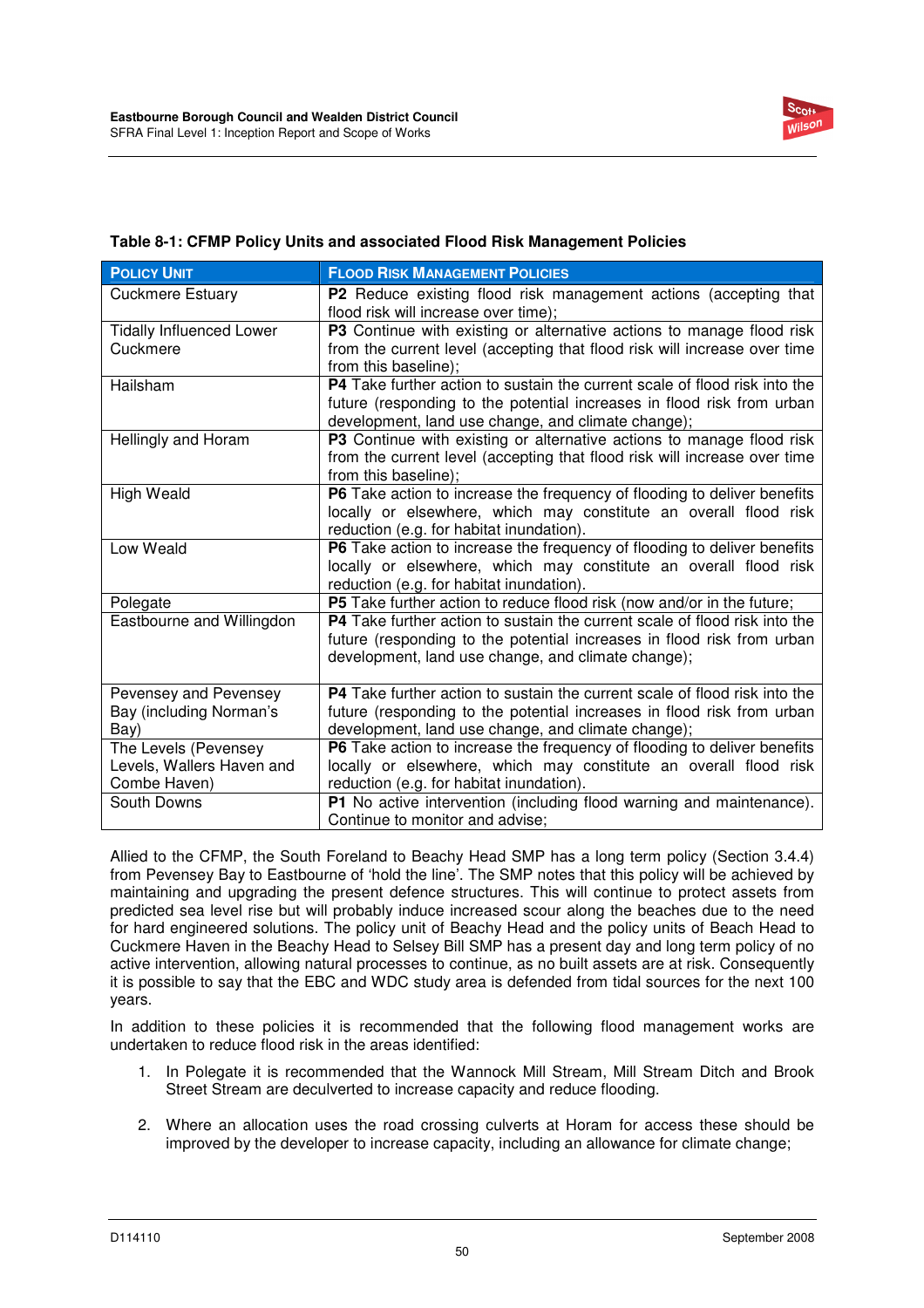

- 3. River corridors should be reintroduced around Hellingly and Lower Horsebridge, to restore floodplain and reduce flooding impacts on infrastructure;
- 4. Provide secondary bunds to contain flooding through tide locked outfalls at West Dean and Alfriston;

## 8.2 Flood Warning Areas

The first device in the flood risk management arsenal is flood warning. Ensuring people in areas of flood risk are aware of potential flooding is key to ensuring they are prepared, facilitating the protection of property and evacuation where necessary.

The Environment Agency operates a flood warning service in all areas at risk of flooding. It consists of four flood warning codes from 'All Clear' to 'Severe Flood Warning' that indicate the level of danger. The flood warnings are disseminated through a variety of mediums that include TV, radio, an automated voice messaging service direct to a phone/fax/pager, the Internet and/or loudhailer. There is also an emergency Floodline number (0845 988 1188) and a quick dial number for individual rivers.

The flood warning areas covering the Eastbourne and Wealden SFRA study area have recently been revised. The service extent for these flood warning zones have not increased, but the flood warning cells have been divided into discrete areas to ensure that dissemination of any flood warnings is more effective. The Flood Warning areas that exist within the study boundary are displayed in Figure 13 **(GIS layer: Mitigation/Flood Warning Areas).** Table 8-2 provides details of amended flood warning areas in the study area.

## 8.3 Flood Risk Operational and Water Level Management

In addition to the flood defence and warning services provided by the EA, there is also a substantial amount of ongoing maintenance and management of water levels and watercourses throughout the study area. The EA maintenance and operations department carry out channel clearances, maintain defences and structures and ensure that water levels are maintained. The Local Authorities may also undertake work on smaller, ordinary watercourses, from time to time to ensure that culverts are clear of debris for example.

These activities form an important part of the overall flood risk management of the area and ensure that flood defences and flood warning assets operate as designed.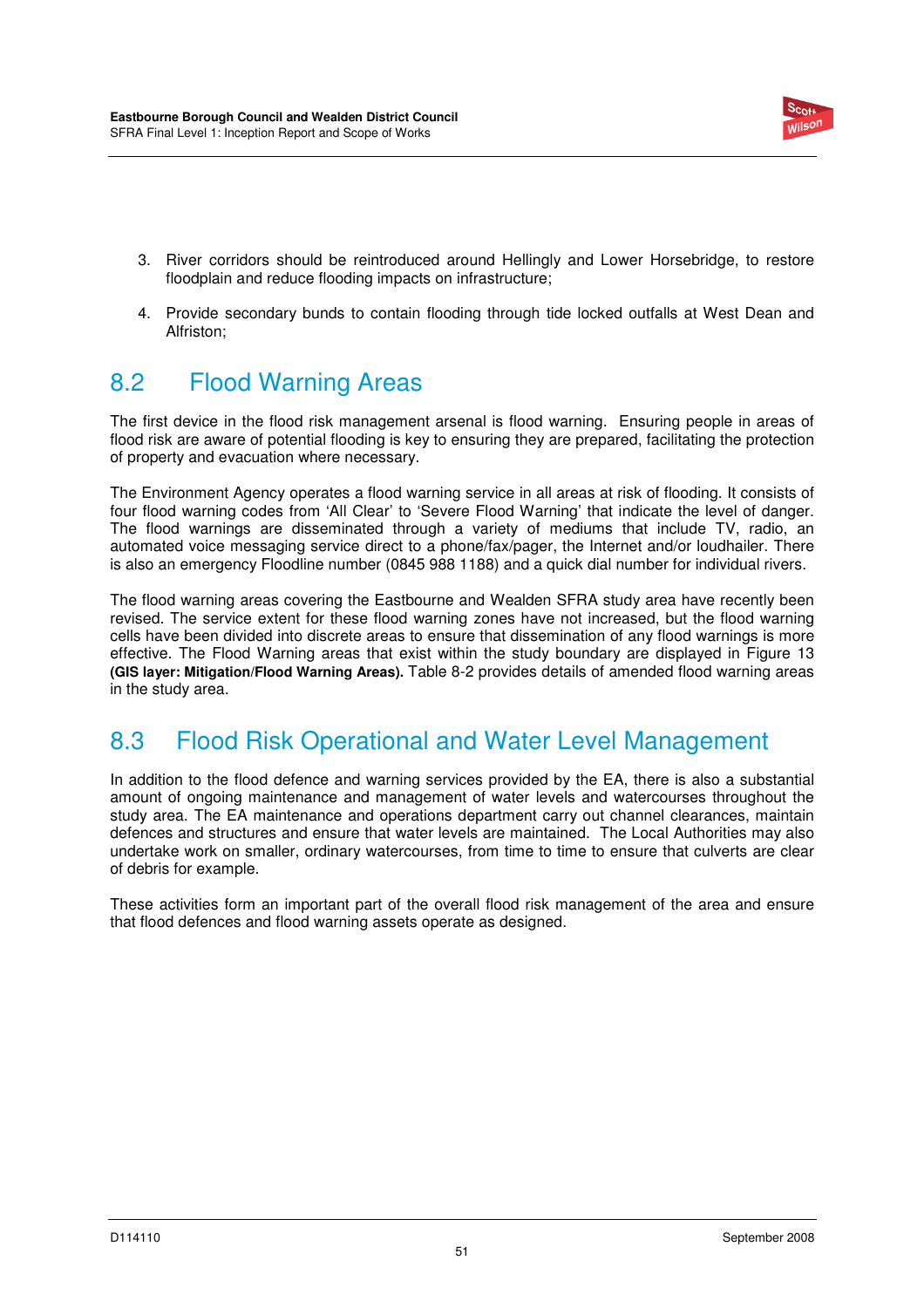

#### **Table 8-2 : New Flood Warning Areas**

| <b>TARGET AREA</b> | <b>TARGET AREA NAME</b>                                               | <b>TARGET AREA DESCRIPTION</b>                                                                                                                                                                             | <b>QUICK DIAL</b> | <b>PROPERTY AT RISK</b> |                 |              |
|--------------------|-----------------------------------------------------------------------|------------------------------------------------------------------------------------------------------------------------------------------------------------------------------------------------------------|-------------------|-------------------------|-----------------|--------------|
| <b>CODE</b>        |                                                                       |                                                                                                                                                                                                            | <b>NUMBER</b>     | <b>Residential</b>      | <b>Business</b> | <b>Total</b> |
| 074FWC11B          | Coastal areas from<br>Western Arm, Newhaven<br>Harbour to Beachy Head | The coastline at Newhaven, Seaford and the lower<br>Cuckmere Haven                                                                                                                                         | 0124112           | 1108                    | 261             | 1369         |
| 074FWC11C          | Coastal areas from<br>Beachy Head to Hastings                         | The coastline from Beachy Head to Hastings<br>including Eastbourne, Pevensey Bay and<br>Bulverhythe                                                                                                        | 0124113           | 18602                   | 1004            | 19606        |
| 074FWF1201         | Hellingly & Horsebridge                                               | The Cuckmere River and Bull River at Hellingly and<br>Horsebridge including Mill Lane, Station Road and<br>the A271 at Lower Horsebridge                                                                   | 012431            | $12 \,$                 | 1               | 13           |
| 074FWF1202         | Alfriston                                                             | The Cuckmere River at Alfriston from Shermans<br>Bridge to Deans Place Hotel including Milton Lock<br>and Long Bridge                                                                                      | 012432            |                         | $\bf{0}$        |              |
| 074FWF1301         | Willingdon, Eastbourne<br>and Langney Levels                          | The Willingdon, Eastbourne and Langney Levels<br>including Eastbourne Park and Langney Bridge                                                                                                              | 012441            | 64                      | 8               | 72           |
| 074FWF1302         | Langney Haven at<br>Eastbourne                                        | The Langney Haven including Langney Village and<br>areas of Eastbourne, including Brampton Road<br>Trading Estate, Highfield Industrial Estate and the<br>Birch Road and Hammonds Drive Industrial Estates | 012442            | 8721                    | 572             | 9293         |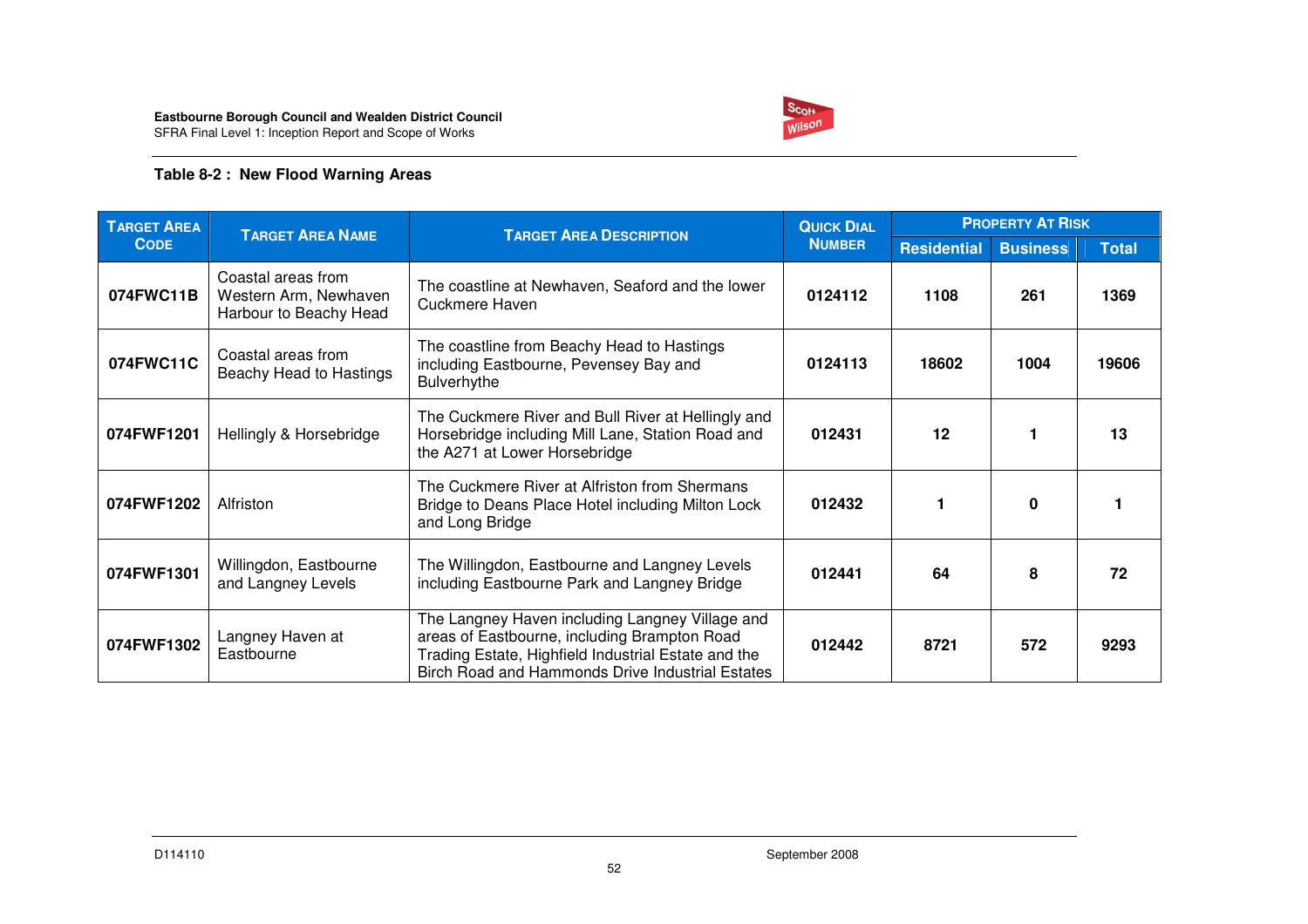

# 9 Drainage of Development Sites

## 9.1 Principles

Traditionally, built developments have utilised piped drainage systems to manage storm water and convey surface water run-off away from developed areas as quickly as possible. Typically these systems connect to the public sewer system for treatment and/or discharge to local watercourses. Whilst this approach rapidly transfers storm water from developed areas, the alteration of natural drainage processes can potentially impact on downstream areas by increasing flood risk and reducing water quality. Receiving watercourses are therefore much more sensitive to rainfall intensity and volume after a catchment, or areas of a catchment have been developed.

Due to the difficulties associated with upgrading the sewer systems it is typically uncommon for sewer and drainage systems to keep pace with the rate of development/re-development and there are increasingly stringent controls placed on discharges to watercourses. As development progresses and/or urban areas expand these systems become inadequate for the volumes and rates of storm water they receive, resulting in increased flood risk and/or pollution of watercourses. Allied to this are the implications of climate change on rainfall intensities. Climate change is likely to lead to flashier, more responsive catchments and sites resulting in the surcharging of piped systems.

In addition, as flood risk has increased in importance within planning policy, a disparity has emerged between the design standard of conventional sewer systems (1 in 30 year return period) sewers built pre 1980 and the unknown capacity and sizes issues associated with these, and the typical design standard flood (1 in 100 year). This results in drainage inadequacies for the flood return period developments need to consider, often resulting in potential flood risk from surface water/combined sewer systems.

A sustainable solution to these issues is to reduce the volume and/or rate of water entering the sewer system and watercourses.

## 9.2 What are SuDS?

Sustainable Drainage Systems (SuDS) are the Government's preferred method for managing the surface water run-off generated by developed sites and PPS25 notes that regional planning bodies and Local Authorities should promote their use for the management of runoff. SuDS seek to manage surface water as close to its source as possible, mimicking surface water flows arising from the site, prior to the proposed development. Typically this approach involves a move away from piped systems to softer engineering solutions inspired by natural drainage processes.

SuDS should be designed to take into account the surface run-off quantity, rates and also water quality ensuring their effective operation up to and including the 1 in 100 year design standard flood including an increase in peak rainfall of 30% to account for climate change.

Wherever possible, a SuDS technique should seek to contribute to each of the three goals identified below with the favoured system contributing significantly to each objective. Where possible SuDS solutions for a site should seek to:

1. Reduce flood risk (to the site and neighbouring areas),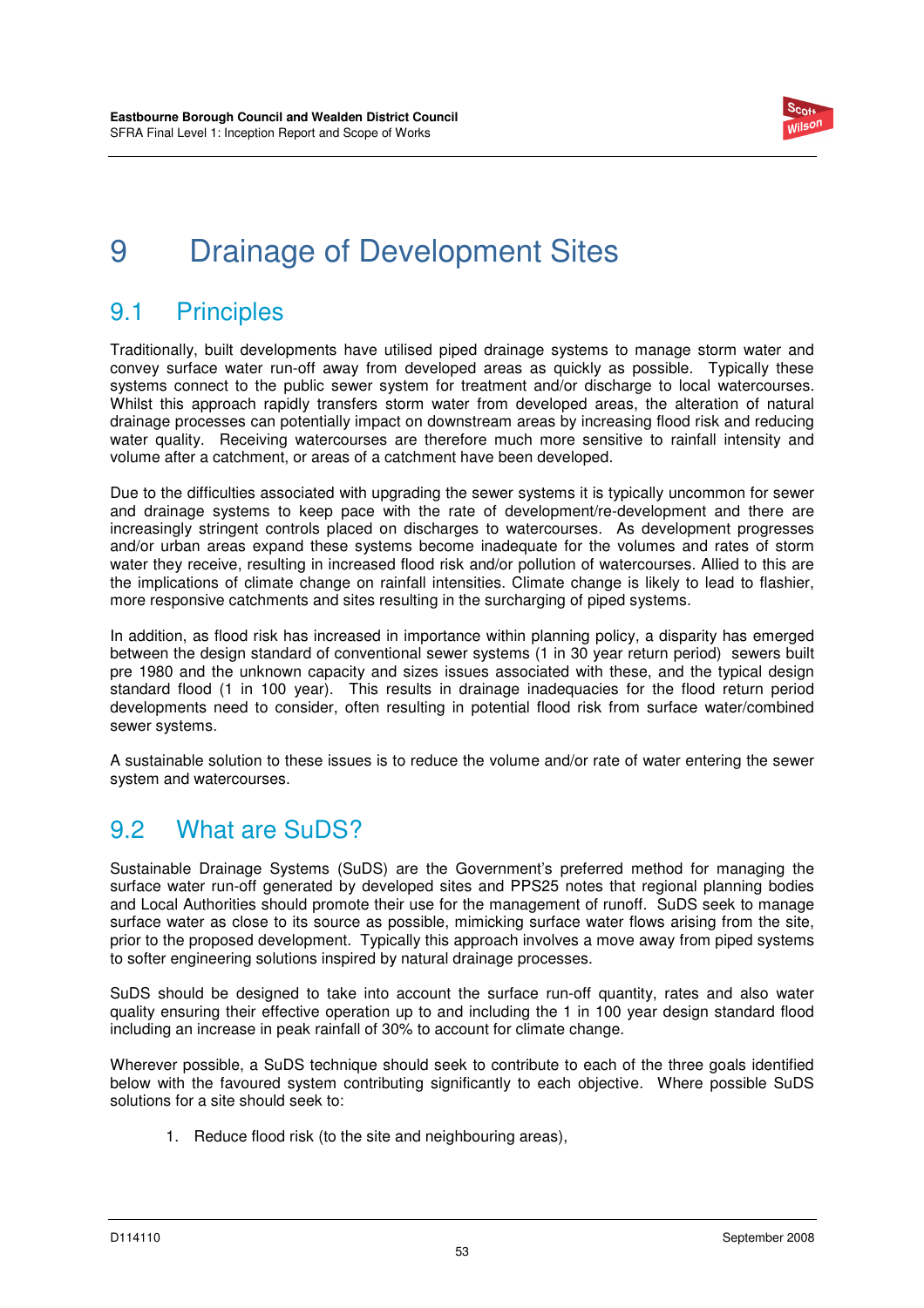

- 2. Reduce pollution, and,
- 3. Provide landscape and wildlife benefits.

These goals can be achieved by utilising a management plan incorporating a chain of techniques, (as outlined in Interim Code of Practice for Sustainable Drainage Systems 2004), where each component adds to the performance of the whole system:

| Prevention                | good site design and upkeep to prevent runoff and pollution (e.g. limited<br>paved areas, regular pavement sweeping)                       |
|---------------------------|--------------------------------------------------------------------------------------------------------------------------------------------|
| Source control            | runoff control at/near to source (e.g. rainwater harvesting, green roofs,<br>pervious pavements)                                           |
| Site control              | water management from a multitude of catchments (e.g. route water from<br>roofs, impermeable paved areas to one infiltration/holding site) |
| Regional control<br>pond) | integrated runoff management from a number of sites (e.g. into a detention                                                                 |

In keeping with the guidance of PPS25, local authorities should encourage the application of SuDS techniques. This chapter presents a summary of the SuDS techniques currently available and a review of the soils and geology of the study area, enabling the local authorities to identify where SuDS techniques could be employed in development schemes.

Detailed design guidance can be found in the SuDS Manual C697, and associated Site Handbook for the Construction of SuDS, C698. These publications provide best practice guidance on the planning, design, construction, operation and maintenance of SuDS, to ensure effective implementation within developments.

## 9.3 SuDS Policies

There are a number of policies and planning documents that promote the implementation of SuDS in new developments.

#### **9.3.1 Building Regulations 2002 H3 Rainwater Drainage**

- Adequate provision shall be made for rainwater to be carried from the roof of the building;
- Paved areas around the building shall be so constructed as to be adequately drained;
- Rainwater from a system provided pursuant to sub-paragraphs 1) or 2) shall discharge to one of the following, listed in order of priority:
	- $\circ$  an adequate soakaway or some other adequate infiltration system; or, where that is not reasonably practicable,
	- o a watercourse; or, where that is not reasonably practicable,
	- $\circ$  a cower.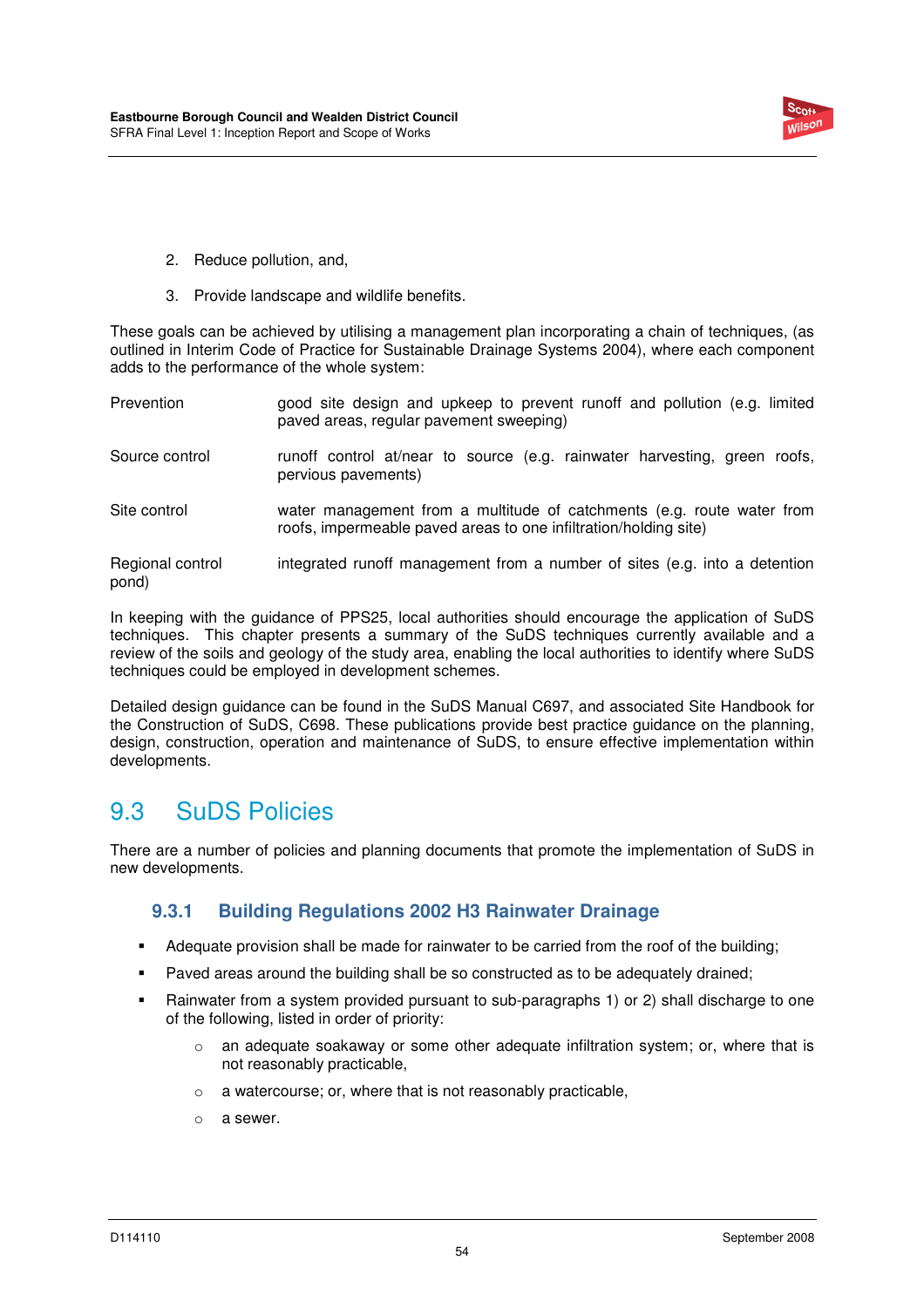

### **9.3.2 PPS25 (Reference 2)**

In terms of identifying a requirement to consider SuDS on a development project the following general principle (set out in PPS25) should be followed:

"The surface water drainage arrangements for any development site should be such that the volumes and peak flow rates of surface water leaving a developed site are no greater than rates prior to the proposed development, unless specific off-site arrangements are made and result in the same net effect."

This is to alleviate the pressure on sewer systems that are often antiquated, serving a catchment area greater than their original design and/or designed to a standard less than that required to mitigate development from a 1% annual probability flood event.

If a proposed development results in an increase in surface water, then the Environment Agency will expect to see SuDS forming part of the proposed mitigation. With their new powers of direction over planning applications in flood zones or for major development, any developments that do not incorporate SuDS can expect them to be required through Section 106 legal agreements. Where the consented discharge rates are low, this can significantly impact on the viability of development proposals.

### **9.3.3 Code for Sustainable Homes (Reference 20)**

The Code for Sustainable Homes identifies the proactive reduction of surface water run off as a mandatory element worth two credits towards the 57 required for the Code's Level 3 rating. Through incorporating suitably designed systems into a development SuDS can also contribute to several other assessment criteria under the Code for Sustainable Homes, such as those relating to ecology and potable water consumption, which offer a further 9 and 5 points respectively towards the Level 3 rating.

#### **9.3.4 Other Policies**

Section 3 outlines the policies that govern development and flood risk management in the EBC and WDC study area. SuDS are promoted in 'Making Space for Water'; RPG9 (INF2); Draft South East Plan (NRM 1, NRM 3); and, Eastbourne Borough Plan (NE4) Wealden Local Plan (CS5).

## 9.4 SuDS Methods

SuDS techniques can be used to reduce the rate and volume and improve the water quality of surface water discharges from sites to the receiving environment (i.e. natural watercourse or public sewer etc). Various SuDS techniques are available, however the techniques operate on two main principles:

- Infiltration
- Attenuation

All systems generally fall into one of these two categories, or a combination of the two.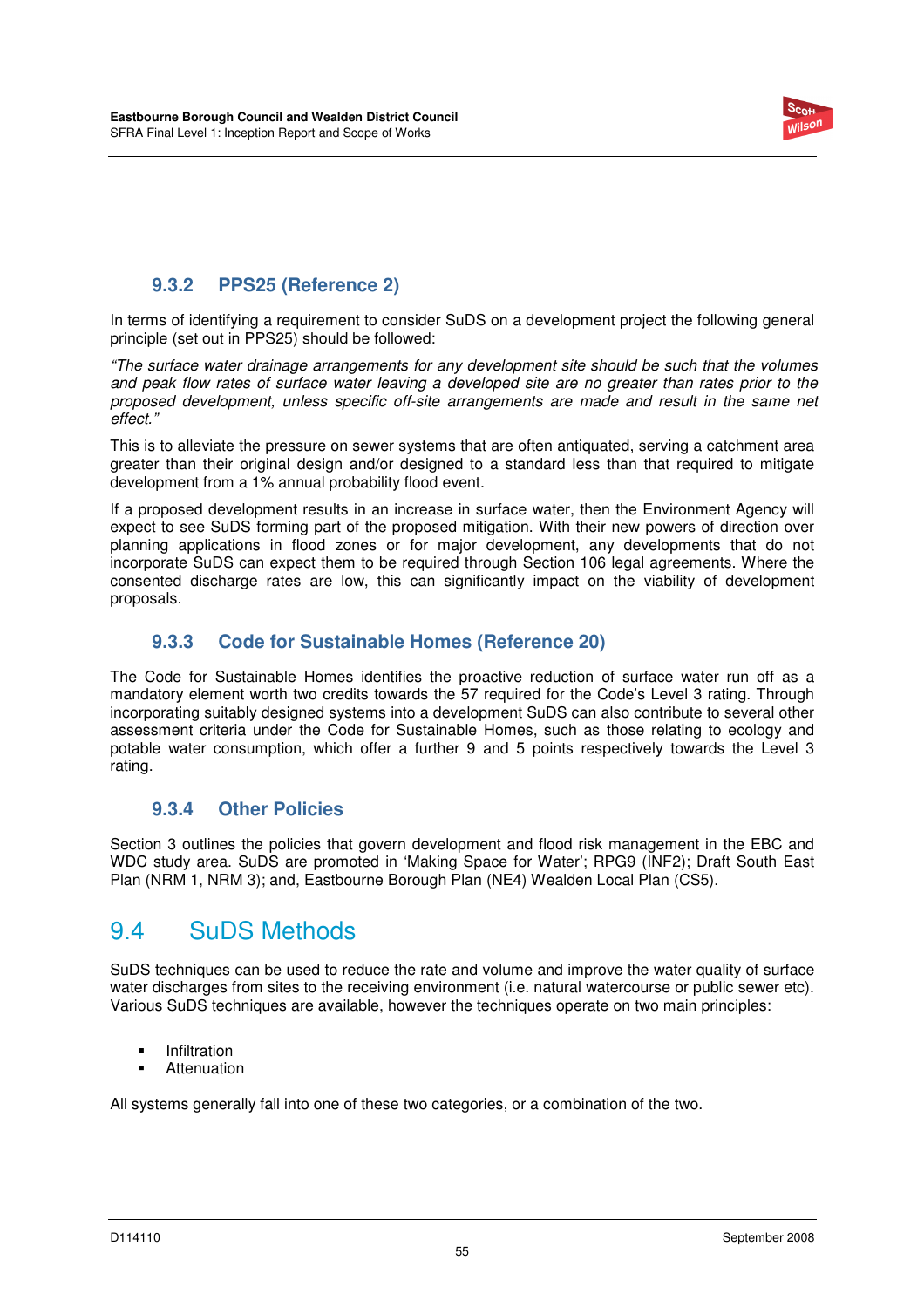

The design of SuDS measures should be undertaken as part of the drainage strategy and design for a development site. A ground investigation will be required to access the suitability of using infiltration measures, with this information being used to assess the required volume of on-site storage. Hydrological analysis should be undertaken using industry approved procedures, to ensure a robust design storage volume is obtained.

During the design process, liaison should take place with the Local Planning Authority, the Environment Agency and Southern Water in order to establish that the design methodology is satisfactory and to also agree on a permitted rate of discharge from the site.

Table 9-1 provides a summary of the different SuDS techniques, and which techniques are suitable to comply with the three goals of sustainability.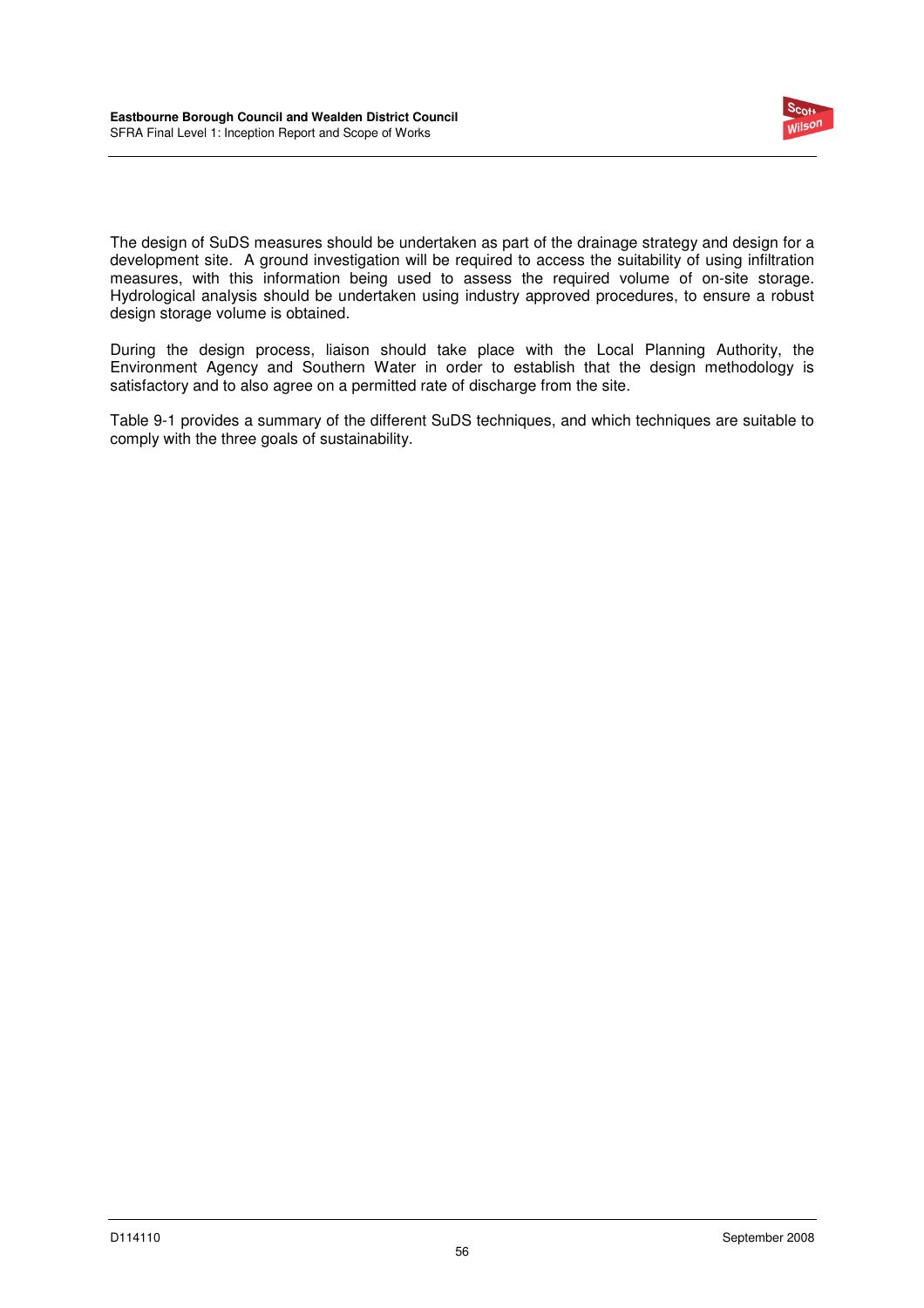#### **Eastbourne Borough Council and Wealden District Council**

SFRA Final Level 1: Inception Report and Scope of Works



| <b>Management</b><br>Train |        |            | Component              | <b>Description</b>                                                                                                   | Water<br>Quantity | <b>Water Quality</b> | Amenity<br><b>Biodiversity</b> |
|----------------------------|--------|------------|------------------------|----------------------------------------------------------------------------------------------------------------------|-------------------|----------------------|--------------------------------|
|                            |        |            | Green roofs            | Layer of vegetation or gravel on roof areas providing<br>absorption and storage.                                     |                   |                      |                                |
|                            |        | Prevention | Rainwater harvesting   | Capturing and reusing rainwater for domestic or<br>irrigation uses.                                                  |                   |                      |                                |
|                            |        |            | Permeable<br>pavements | Infiltration through the surface into underlying layer.                                                              |                   |                      | $\bigcirc$                     |
|                            | Source |            | Filter drains          | Drain filled with permeable material with a<br>perforated pipe along the base.                                       |                   |                      |                                |
|                            |        |            | Infiltration trenches  | Similar to filter drains but allows infiltration through<br>sides and base.                                          |                   |                      |                                |
|                            |        |            | Soakaways              | Underground structure used for store and infiltration.                                                               |                   |                      |                                |
|                            |        |            | Bio-retention areas    | Vegetated areas used for treating runoff prior to<br>discharge into receiving water or infiltration                  |                   |                      |                                |
|                            |        |            | Swales                 | Grassed depressions, provides temporary storage,<br>conveyance, treatment and possibly infiltration.                 |                   |                      | O                              |
|                            |        |            | Sand filters           | Provides treatment by filtering runoff through a filter<br>media consisting of sand.                                 |                   |                      |                                |
|                            |        |            | <b>Basins</b>          | Dry depressions outside of storm periods, provides<br>temporary attenuation, treatment and possibly<br>infiltration. |                   |                      |                                |
| Regional                   |        |            | Ponds                  | Designed to accommodate water at all times,<br>provides attenuation, treatment and enhances site<br>amenity value.   |                   |                      |                                |
|                            |        |            | Wetland                | Similar to ponds, but are designed to provide<br>continuous flow through vegetation.                                 |                   |                      |                                |

Key: ● – highly suitable, ○ - suitable depending on design

**Table 9-1: Summary of SuDS Techniques and their Suitability to meet the Three Goals of Sustainability**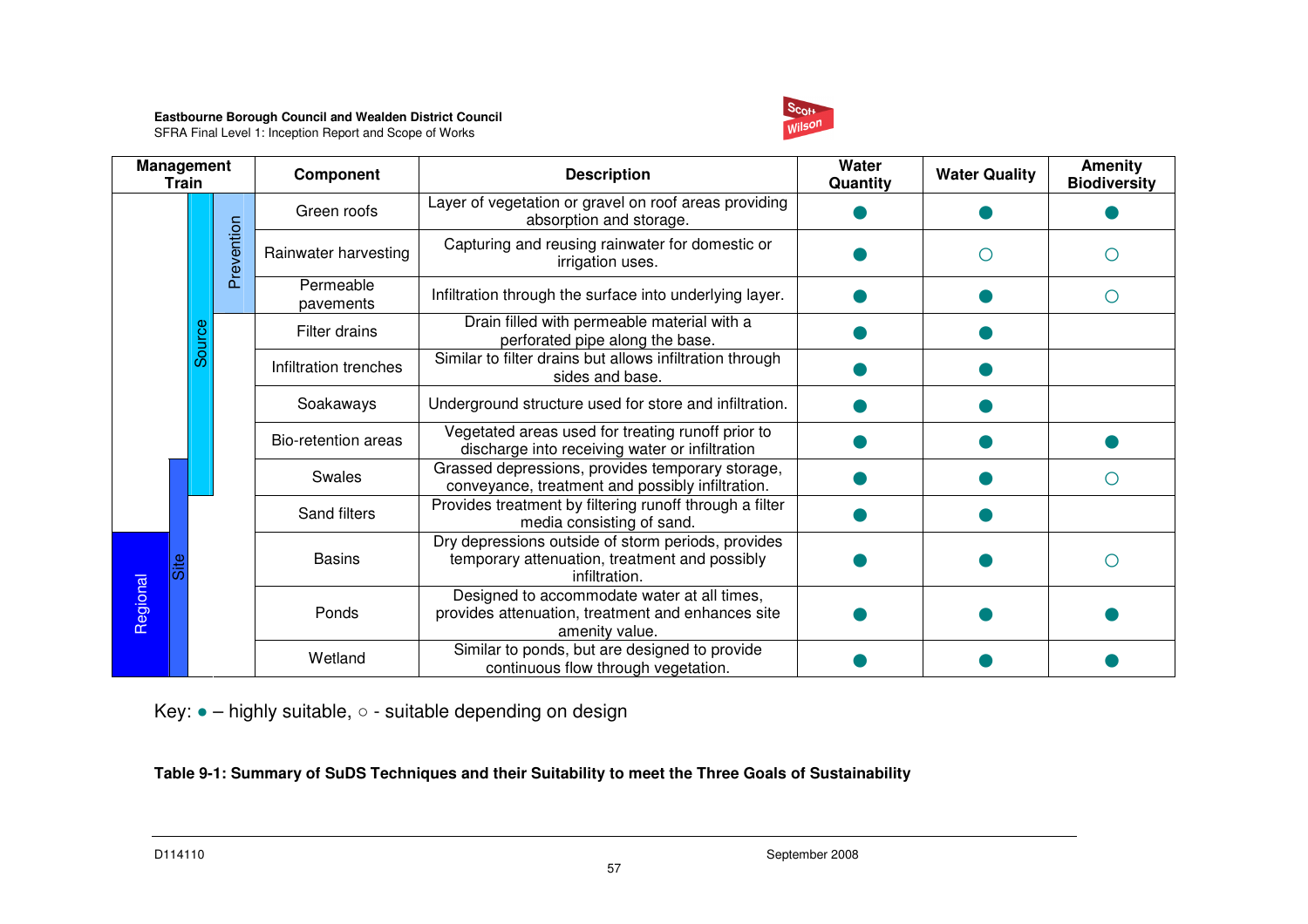

## 9.5 Where can SuDS be utilised?

The underlying ground conditions of a development site will often determine the type of SuDS approach to be used at development sites. This will need to be determined through ground investigations carried out on-site, however an initial assessment of a sites suitability to the use of SuDS can be obtained from a review of the available soils/geological survey of the area.

Based on a review of the following maps we can then recommend suitable SuDS techniques that would be compatible with the underlying geology:

- The Soil Survey of England and Wales 1993 1:250,000 Soils Maps (Sheet 6), and
- The Geological Survey of Great Britain (England and Wales) 1:50,000 Series Solid and Drift Edition Sheets 334 (1979), Sheet 317 (1979), and Sheet 320/321 (1980)
- The Soils Map Legend and Geological Survey Memoir were also consulted as part of this assessment.

In the design of any drainage system and SuDS approach, consideration should be given to sitespecific characteristics and where possible be based on primary data from site investigations. The information presented in Table 9-2 and Table 9-3 is provided as a guide and should not be used to accept or refuse SuDS techniques.

| <b>SUDS</b><br><b>TECHNIQUE</b>                                        | <b>GEOLOGY</b><br><b>DESCRIPTION</b>               |                                                                           | <b>PERMEABILITY</b> | <b>LOCATION</b>                                                                         |
|------------------------------------------------------------------------|----------------------------------------------------|---------------------------------------------------------------------------|---------------------|-----------------------------------------------------------------------------------------|
|                                                                        | $1st$ and $2nd$<br>Terrace                         | Contain loams and gravels.<br>Permeability depended on fines<br>content   | High                | Upper tributaries of<br><b>Cuckmere River</b>                                           |
|                                                                        | Dry valley<br>and<br>Nailbourne<br><b>Deposits</b> | Permeability depended on fines<br>content                                 | High                | <b>Seven Sisters</b><br>Coastline                                                       |
|                                                                        | <b>Storm Gravel</b><br>Beach<br><b>Deposits</b>    |                                                                           | Very High           | Eastbourne Coast                                                                        |
| <b>COMBINED INFILTRATION AND</b><br>ATTENUATION<br><b>INFILTRATION</b> | Upper and<br>Middle Chalk,<br>undivided            | Permeability dependent on the<br>level of the water table.                | High                | Majority of study area -<br>outcrops between<br>Eastbourne and<br><b>Cuckmere River</b> |
|                                                                        | Melbourne<br>Rock                                  | Permeability dependent on the<br>level of the water table.                | High                | Willingdon                                                                              |
| $\overline{6}$                                                         | Lower Chalk                                        | Permeability dependent on the<br>level of the water table.                | High                | West of Eastbourne                                                                      |
|                                                                        | Upper<br>Greensand                                 | Consists of alternating beds of<br>sand, sandstone, malmstone and<br>clay | Moderate            | North of Eastbourne                                                                     |

#### **Table 9-2 : Suitable SuDS Techniques Dependent on Geology**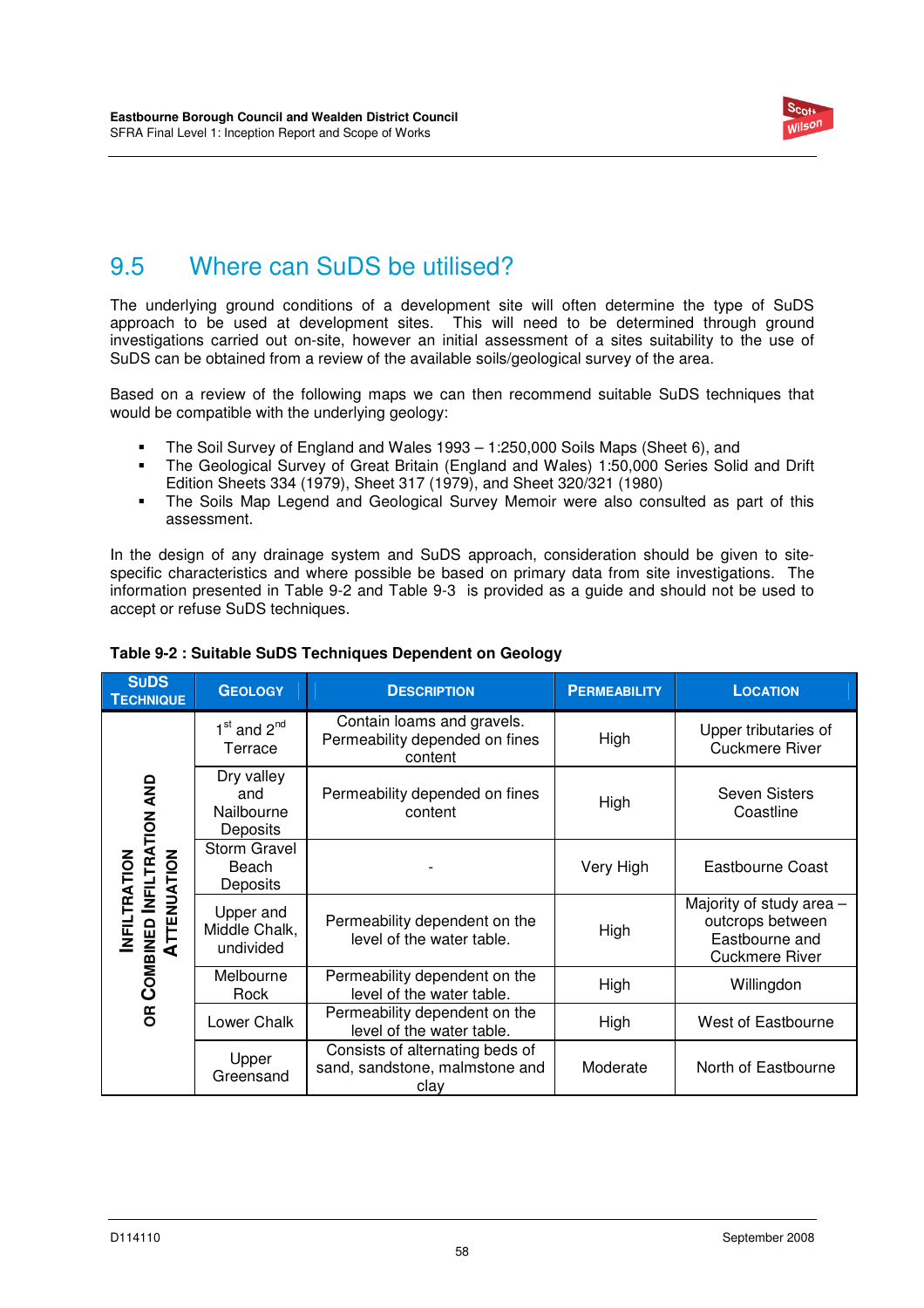

|             | Lower<br>Greensand              | Comprised of limestone, cherts,<br>clays and sand.<br>Permeability depended on fines<br>content                                                                                  | Moderate | Willingdon Levels,<br>Polegate                                            |
|-------------|---------------------------------|----------------------------------------------------------------------------------------------------------------------------------------------------------------------------------|----------|---------------------------------------------------------------------------|
|             | Tunbridge<br><b>Wells Sands</b> | Unconsolidated or partly<br>cemented into a friable stone<br>known as sandrock. Clay seams<br>are also present throughout the<br>formation                                       | Moderate | <b>Between East Hoathly</b><br>and Windmill Hill                          |
|             | Ashdown<br><b>Beds</b>          | Comprised of sand with<br>subordinate clay and silt seams<br>throughout and a pebble bed                                                                                         | Moderate | From Waldron, through<br><b>Heathfield to Rushlake</b><br>Green           |
|             | Alluvium                        | Permeability low if high<br>proportion of silt and clay                                                                                                                          | Low      | Pevensey Levels,<br>Willingdon Levels and<br><b>Cuckmere River Valley</b> |
|             | Clay-with-flint                 | Comprises of clay flints, gravels,<br>sand and loam                                                                                                                              | Low      | West of Eastbourne                                                        |
|             | Head                            | Soliflucted materials such as<br>brown silt loams                                                                                                                                | Low      | West of Eastbourne                                                        |
|             | Gault                           | Predominately consists of clay<br>and sand with some marls<br>running throughout.<br>No permeability within the clay,<br>limited permeability within sand                        | Very Low | Willingdon Levels                                                         |
| ATTENUATION | <b>Weald Clay</b>               | Composed of a shaly clay which.<br>Beds of limestone, sand,<br>sandstone and clay ironstone are<br>also interdispersed in the clay.                                              | Low      | Between Hallisham and<br>Arlington                                        |
|             | Wadhurst<br>Clay                | Contains grey and blue-grey<br>clays and shales which are<br>interdispersed with beds of<br>siltstone and sandstone and thin<br>layers of shelly limestone and<br>clay ironstone | Low      | <b>Between Boodle Street</b><br>and Foxhurst Green                        |
|             | Made Ground                     | Made ground should not be used<br>for infiltration due to possible<br>leaching of contaminants.                                                                                  | N/A      | Arlington Reservoir,<br>Polegate, Wilmington<br>Wood and Manxey<br>Level  |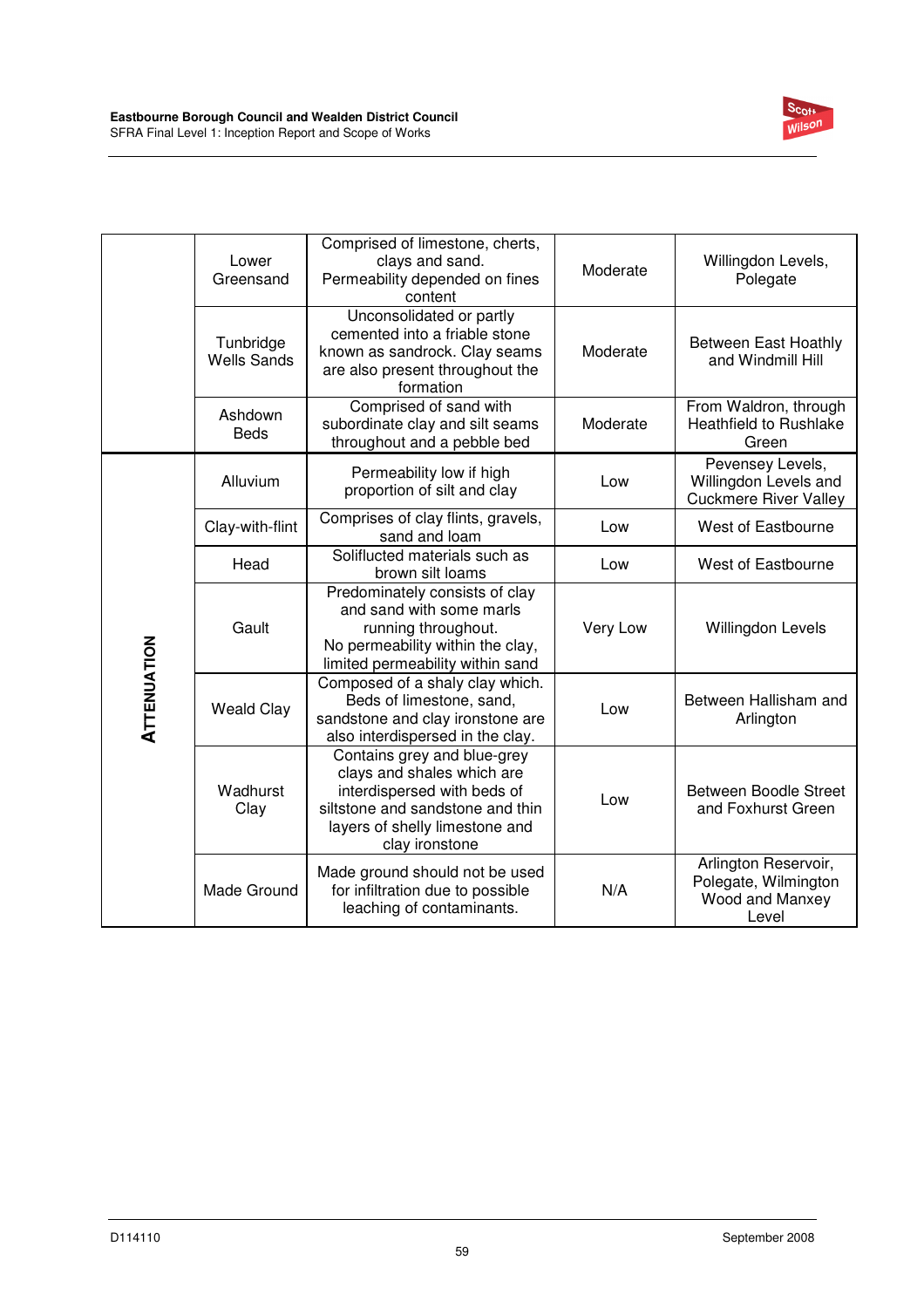| <b>SUDS</b><br><b>TECHNIQUE</b>                         | <b>SOIL</b>                  | rabic of or outlable oubor recimiques beperiudin on our rype<br><b>DESCRIPTION</b>                                                                                  | <b>PERMEABILITY</b> | <b>LOCATION</b>                               |
|---------------------------------------------------------|------------------------------|---------------------------------------------------------------------------------------------------------------------------------------------------------------------|---------------------|-----------------------------------------------|
| INFILTRATION AND ATTENUATION<br>INFILTRATION / COMBINED | Charity 2<br>571m            | Well drained flinty fine silty soils<br>over chalk or chalk rubble                                                                                                  | High                | East Dean                                     |
|                                                         | Waterstock<br>573a           | Deep permeable mainly fine loamy<br>soils variably effected by<br>groundwater                                                                                       | Moderate            | Upper Cuckmere -<br>Hellingly                 |
|                                                         | Sandwich<br>361              | Deep well drained calcareous and<br>non-calcareous sandy soils.<br>Waterlogged soils occur in<br>localised hollows.                                                 | Moderate            | Pevensey Bay                                  |
|                                                         | Marlow<br>581e               | Well drained fine loamy soils over<br>clayey soils. Slight seasonal<br>waterlogging                                                                                 | Moderate            | Between Eastbourne<br>and Cuckmere River      |
|                                                         | Upton 1<br>342 a             | Shallow well drained calcareous<br>silty soils over chalk, often on<br>steep land.                                                                                  | Moderate            | Willingdon Levels                             |
|                                                         | Coombe 2<br>511g             | Well drained calcareous fine silty<br>soils over chalk or chalk rubble.                                                                                             | Moderate            | Around Folkington                             |
|                                                         | Kingston<br>711 <sub>1</sub> | Slowly permeable seasonally<br>waterlogged fine loamy over<br>clayey soils and similar soils with<br>slowly permeable subsoils and<br>slight seasonal waterlogging. | Low                 | North of Polegate<br>and West of<br>Arlington |
|                                                         | Andover 1<br>343h            | Shallow well drained calcareous<br>silty soils over chalk on slopes and<br>crest.                                                                                   | Low                 | Between Eastbourne<br>and Cuckmere River      |
| <b>ATTENUATION</b>                                      | Wickham 1<br>711e            | Slowly permeable seasonally<br>waterlogged fine silty over clayey,<br>fine loamy over clayey and clayey<br>soils.                                                   | Low                 | North of Eastbourne<br>- Arlington            |
|                                                         | Denchworth<br>712b           | Slowly permeable seasonally<br>waterlogged clayey soils with<br>similar fine loamy over clayey<br>soils.                                                            | Low                 | North of Folkington                           |
|                                                         | Curtisden<br>572i            | Generally silty soils over siltstone<br>with slowly permeable subsoils.<br>Seasonal waterlogging is common.                                                         | Low                 | Heathfield and<br>Hellingly                   |
|                                                         | Newchurch 2<br>814c          | Calcareous clayey soils.<br>Groundwater is controlled by<br>ditches and pumps and there is a<br>risk of flooding in places.                                         | Low                 | Pevensey Levels<br><b>Wallers Haven</b>       |

#### Table 9-3: Suitable SuDS Techniques Dependant on Soil Type

If, after, geotechnical analysis of the geology and associated permeability of the strata underlying the allocation site infiltration is considered appropriate, the allocation site must also be categorised in terms of proximity to a groundwater abstraction source.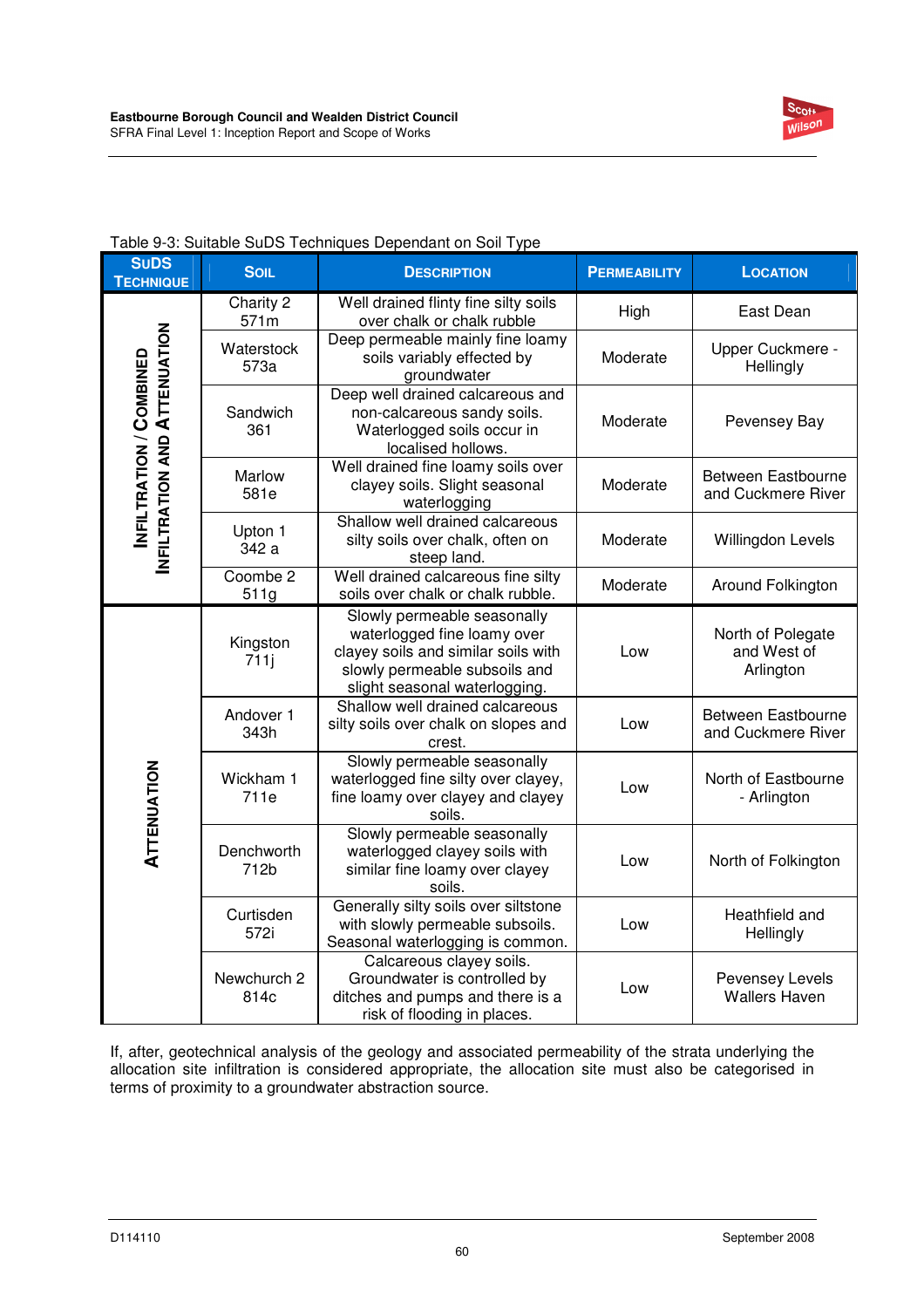

## 9.6 SuDS Constraints

The use of sustainable drainage systems throughout the study area can be limited based on a number if issues, which include:

- Groundwater vulnerability and potential contamination of an aquifer;
- The presence of groundwater source protection zones and potential contamination of the potable water source:
- Restrictions on infiltration on contaminated land to prevent the spread of contamination; and
- **Restrictions on space on development sites where housing densities are large.**

#### **9.6.1 Groundwater Vulnerability**

Groundwater resources are vulnerable to contamination from both direct sources (e.g. into groundwater) or indirect sources (e.g. infiltration of discharges onto land). Groundwater vulnerability within the study area has been determined by the Environment Agency, based on a review of aquifer characteristics, local geology and the leachability of soils.

The vulnerability of the groundwater is important when advising on the suitability of SuDS. Through examination of groundwater vulnerability maps the following classifications can be found within the study area. The following maps were examined:-

 NRA (1986) 'Groundwater Vulnerability of East Sussex: Sheet 46', HMSO: London. **GIS layer: Groundwater**

The groundwater vulnerability of the study area is summarised in Table 9-4 and shown in Figure 14

#### **Table 9-4: Groundwater vulnerability by area**

| <b>FULL</b><br><b>VULNERABILITY</b><br><b>CLASSIFICATION</b> | <b>VULNERABILITY</b><br><b>DESCRIPTION</b> | <b>TYPICAL LOCATION</b>                             |
|--------------------------------------------------------------|--------------------------------------------|-----------------------------------------------------|
| Major High (H) 1                                             | <b>Highly Vulnerable</b>                   | South Downs<br>Willingdon                           |
| Major Intermediate<br>(I) 1                                  | Moderately<br>Vulnerable                   | South Downs                                         |
| Major Low (L)                                                | Low Vulnerability                          | Arlington<br>Polegate                               |
| Minor High (H) 1                                             | <b>Highly Vulnerable</b>                   | Pevensey Levels<br>Eastbourne                       |
| Minor Intermediate<br>$(I)$ 1                                | Moderately<br>Vulnerable                   | Pevensey Levels<br>Hellingly<br>Heathfield          |
| Minor Low (L)                                                | Low Vulnerability                          | East of Heathfield                                  |
| Non-Aquifer                                                  | Low Vulnerability                          | Hailsham<br>Lower Willingdon<br>South of Heathfield |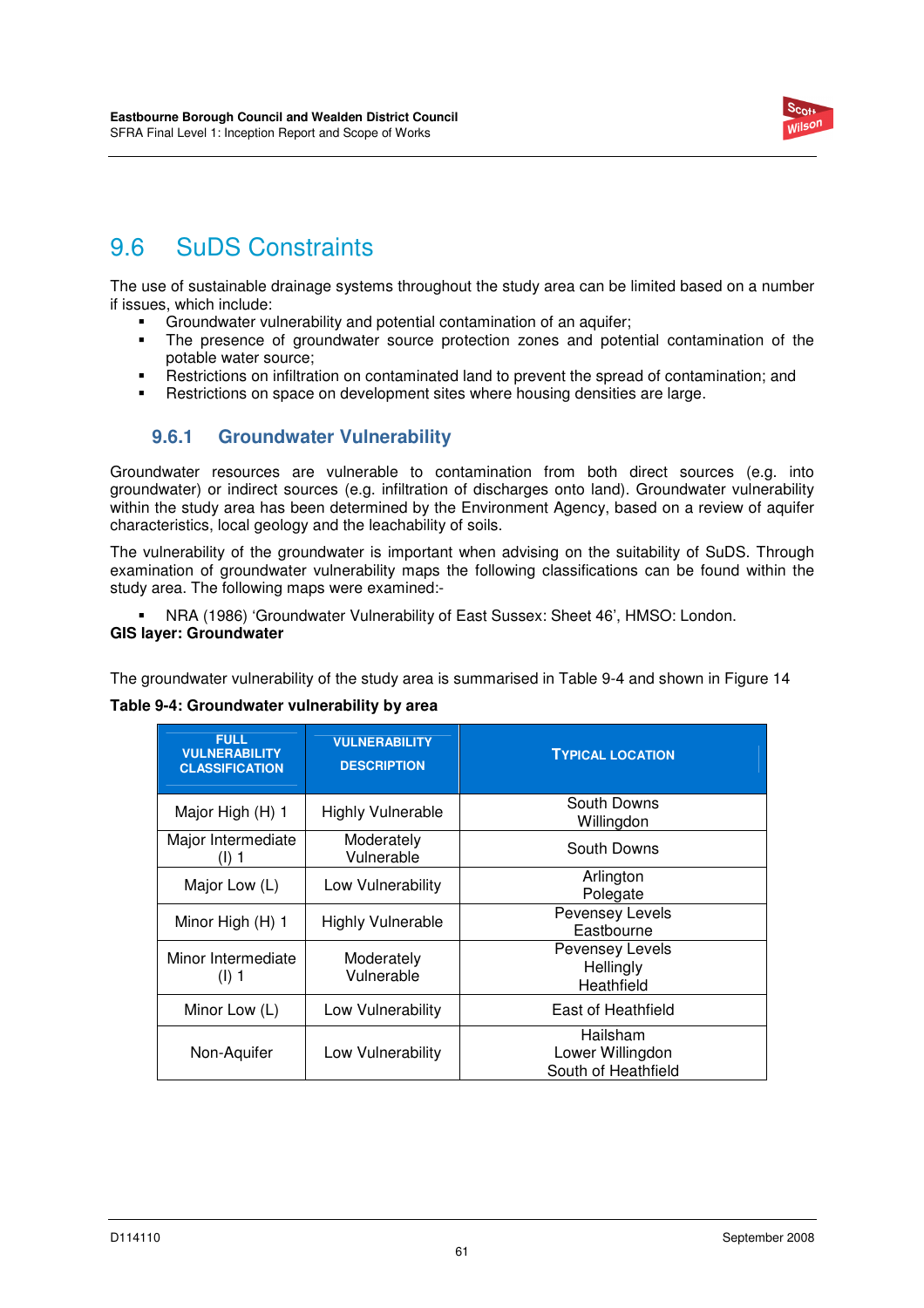

### **9.6.2 Source Protection Zones**

In addition to groundwater vulnerability, the Environment Agency also defines groundwater source protection zones. Source Protection Zones (SPZ) are defined to protect areas of groundwater that are used for potable supply, including public/private potable supply, (including mineral and bottled water) or for use in the production of commercial food and drinks.

SPZs are defined based on the time it takes for pollutants to reach an abstraction point. This transmission time enable the Environment Agency to define 3 zones around a groundwater abstraction point. The majority of the study area has not been classified, but the four zones and their locations are **(GIS layer: Mitigation/Source Protection Zones):**

- **Zone 1 (Inner Protection Zone)** This is defined as 'any pollution that can travel to the borehole within 50 days from any point within the zone is classified as being inside zone 1'. In the study area this zone is delineated in approximate 100 m diameter circles;
- **Zone 2 (Outer Protection Zone)** This is defined as the area that 'covers pollution that takes up to 400 days to travel to the borehole, or 25% of the total catchment area – whichever area is the biggest';
- **Zone 3 (Total Catchment)** The total catchment is the total area needed to support removal of water from the borehole, and to support any discharge from the borehole; and,
- **Zone 4 (Zone of special interest)**  In the study area a fourth zone has been defined. 'This is usually where local conditions mean that industrial sites and other polluters could affect the groundwater source even though they are outside the normal catchment area'.

Depending on the nature of the proposed development and the location of the development site with regards to the SPZs, restrictions may be placed on the types of SuDS appropriate to certain areas.

Any restrictions imposed on the discharge of site generated runoff by the Environment Agency will be determined on a site by site basis using a risk based approach.

The source protection zones in the study area are indicated in the GIS layer-Source Protection Zone and in Figure 15.

### **9.6.3 Planning Considerations for SuDS**

The application of SuDS techniques is not limited to one technique per site. Often a successful SuDS solution will utilise a number of techniques in combination, providing flood risk, pollution and landscape/wildlife benefits to the site and surrounding area. In addition, SuDS can be employed on a strategic scale, for example with a number of sites contributing to large scale jointly funded and managed SuDS, however, each development site must offset its own increase in runoff. Attenuation cannot be "traded" between developments.

The design of SuDS measures should be undertaken as part of a drainage strategy proposed during the design of a development site. A ground investigation will be required to access the suitability of using infiltration SuDS, with this information also being used to assess the required volume of on-site storage. Hydrological analysis should be undertaken using industry-approved procedures; to ensure a robust design storage volume is obtained.

All relevant organisations should meet at an early stage of the drainage design process to agree on the most appropriate drainage system for the particular development. These organisations may include the Local Authority, the sewage undertaker, Highway Agency, and the Environment Agency.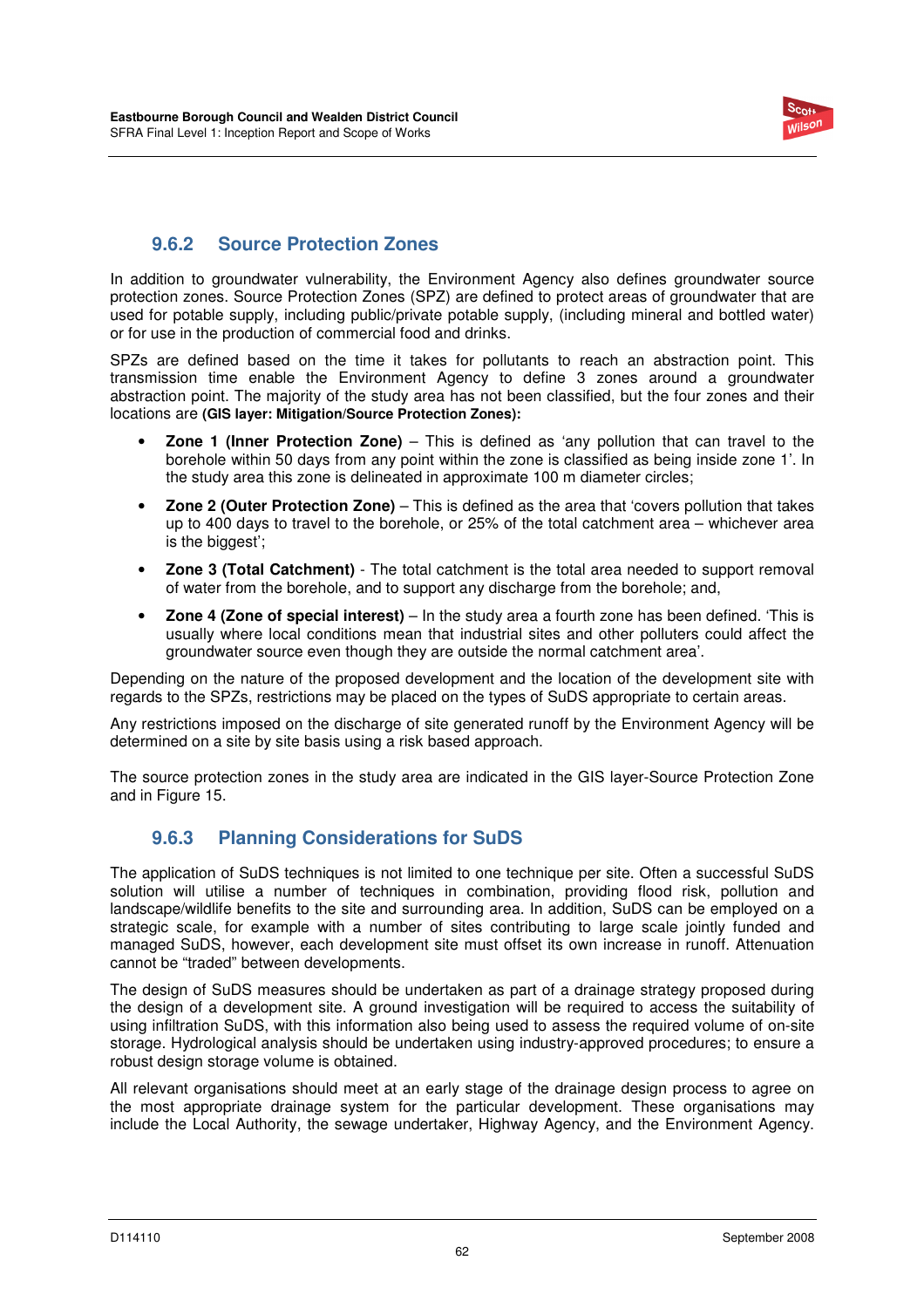

Liaison with these organisations should focus on establishing a suitable design methodology, any restrictions and provision for the long-term maintenance of the feature.

There are, at present, no legally binding obligations relating to the provision and maintenance of SuDS. However, PPS25 (Reference 2) states that:

"Where the surface water system is provided solely to serve any particular development, the construction and ongoing maintenance costs should be fully funded by the developer."

The most convenient vehicle for agreeing long-term management responsibilities is through Section 106 of the Town and Country Planning Act (1990). Under this, agreement for SuDS maintenance can be a requirement of the planning permission.

It is recommended that EBC and WDC complete Table 14-1 to assist in identifying suitable SuDS for development sites in their areas. Completion of Table 14-1 will assist in identifying where various types of SuDS are most suitable and enable developers to account for SuDS when developing master plans for development sites.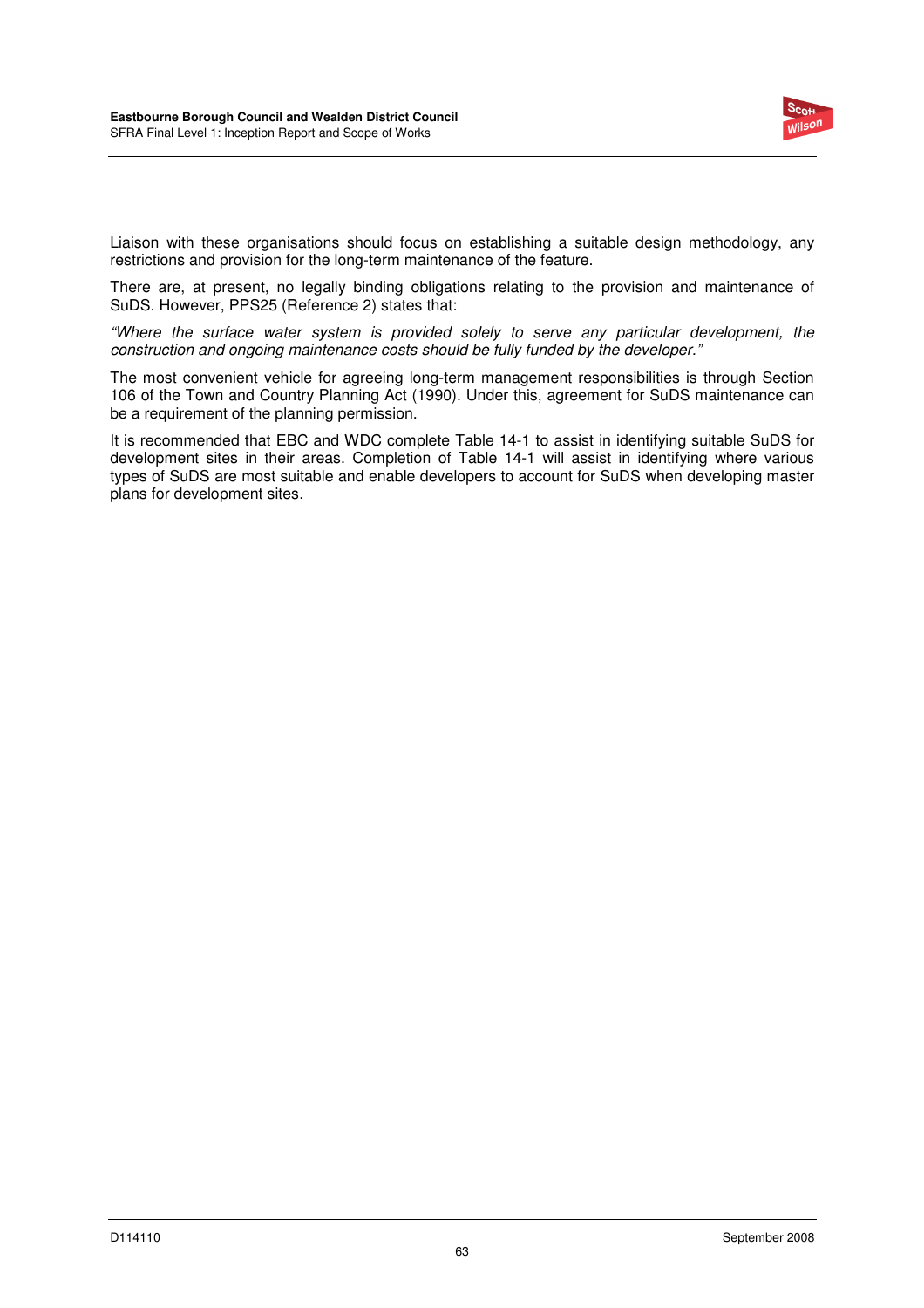

# 10 Policy Recommendations

National and local policies have been reviewed against the local flood risk issues and objectives identified by the Environment Agency in the CFMP. From these policies the following catchment wide and specific area strategies have been developed under the headings Flood Risk, SuDS, Flood Mitigation and the Water Environment. Integration of these suggested policy considerations into LDF / LDDs should ensure that the objectives and aspirations of the Environment Agency and national policy are met whilst strengthening the position of the Local Planning Authority with regard to Flood Risk.

## 10.1 Flood Risk

Planning Policy Statement 25 (PPS25) aims to guide new development to those areas at lowest risk of flooding, both now and in the future (allowing for the effects of climate change) and to ensure development does not increase the risk of flooding elsewhere.

### **10.1.1 Study Area Wide Strategies**

To achieve the aim of PPS25 the following policy considerations are recommended:

- Abide by the principles of PPS25 and liaise closely with the Environment Agency to ensure that all concerns and issues are dealt with.
- Have regard to the cumulative impact of development on flood risk:
- Determine decisions for windfall development through application of the Sequential Test. Where this is not practical the Councils should balance the flood risk at an individual site, the type of development proposed, emergency planning and the contribution the development would make to the wider sustainability of the area before making a decision.
- Consider flood risk as one of a number of policies that in tandem can provide mechanisms to deliver sustainable developments with multiple benefits
- Engage with developers and local regulators throughout the development process to develop and instigate initiatives for the reduction of flood risk.
- Prepare flood risk assessments for all scenarios identified in Table 11-1 that would not automatically be picked up by the Environment Agency;
- Ensure flood risk assessments prepared for developments conform to national policy and the additional elements identified in this SFRA, where considered suitable by the planning authority.
- Have regard to the role development sites could have to alleviate flood risk elsewhere.

### **10.1.2 Area Specific Strategies**

Groundwater flooding has been noted as occurring in the areas of Alfriston and West Dean.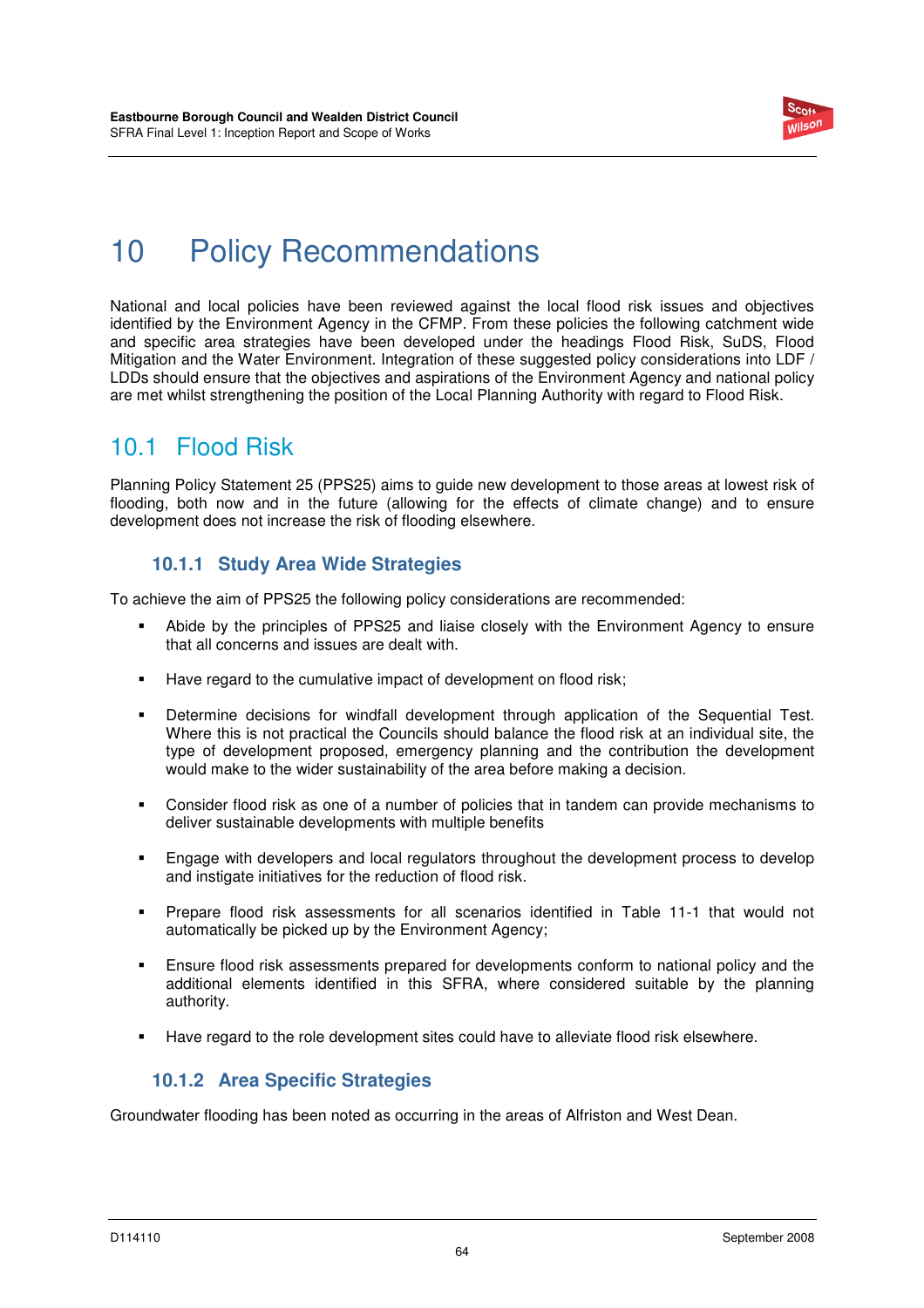

1. The Councils should ensure new developments in these areas undertake a site investigation to determine the risks from groundwater flooding and incorporate mitigation measures into the design of any buildings to prevent flood damage from this source.

Polegate and Willingdon have suffered flooding as a result on incapacity of the river systems in the area.

- 2. Surface water flooding should be investigated in detail as part of FRAs for developments located in those areas, and comprehensive surface water runoff calculations undertaken.
- 3. The Councils should ensure new development in the areas do not increase the burden on the existing drainage system either though restricting site discharge rates and/or through capital contributions to improvements works of the existing drainage infrastructure.
- 4. The Councils should also consider seeking opportunities through development or strategic planning to deliver schemes to alleviate flooding from this source to existing properties, where practicable, viable and deliverable. Planning applications for developments in these areas should submit a flood risk assessment that considers flooding from the sewer system and the consequences of a failure of the drainage system through blockage.

Through integration of these suggestions, the emerging LDF will comply with PPS25 and the aspirations and policies represented in the following and presented in Section 3:

- Regional Planning Guidance for the South East (RPG9) Policy INF1
- **The Draft South East Plan Policy NRM3**
- **Wealden Local Plan Policy CS3**
- **Eastbourne Borough Plan (2001-2011) Policies US4 and US5**
- Cuckmere and Sussex Havens Catchment Flood Management Plan Objectives B and C in table 5.2

## 10.2 Flood Risk Management

Evidence collected through the Level 1 SFRA suggests flood risk throughout the study area is exacerbated by poor conveyance of some structures (bridges, culverts etc). With the impact of climate change, flooding as a result of poor capacity of structures would be expected to increase. To mitigate for this, the Councils should consider the following policy recommendations.

#### **10.2.1 Study Area Wide Strategies**

- Opportunities should be considered to 'daylight' (deculvert) culverted rivers, where possible and necessary, to return them to a natural system, reducing back up of flows and under capacity where this does not exacerbate the flooding elsewhere;
- Where this is impossible seek opportunities to facilitate the investigation and where necessary and suitable the upgrade of, bridges, culverts, drainage systems etc in-line with current climate change considerations, through local development documents where possible.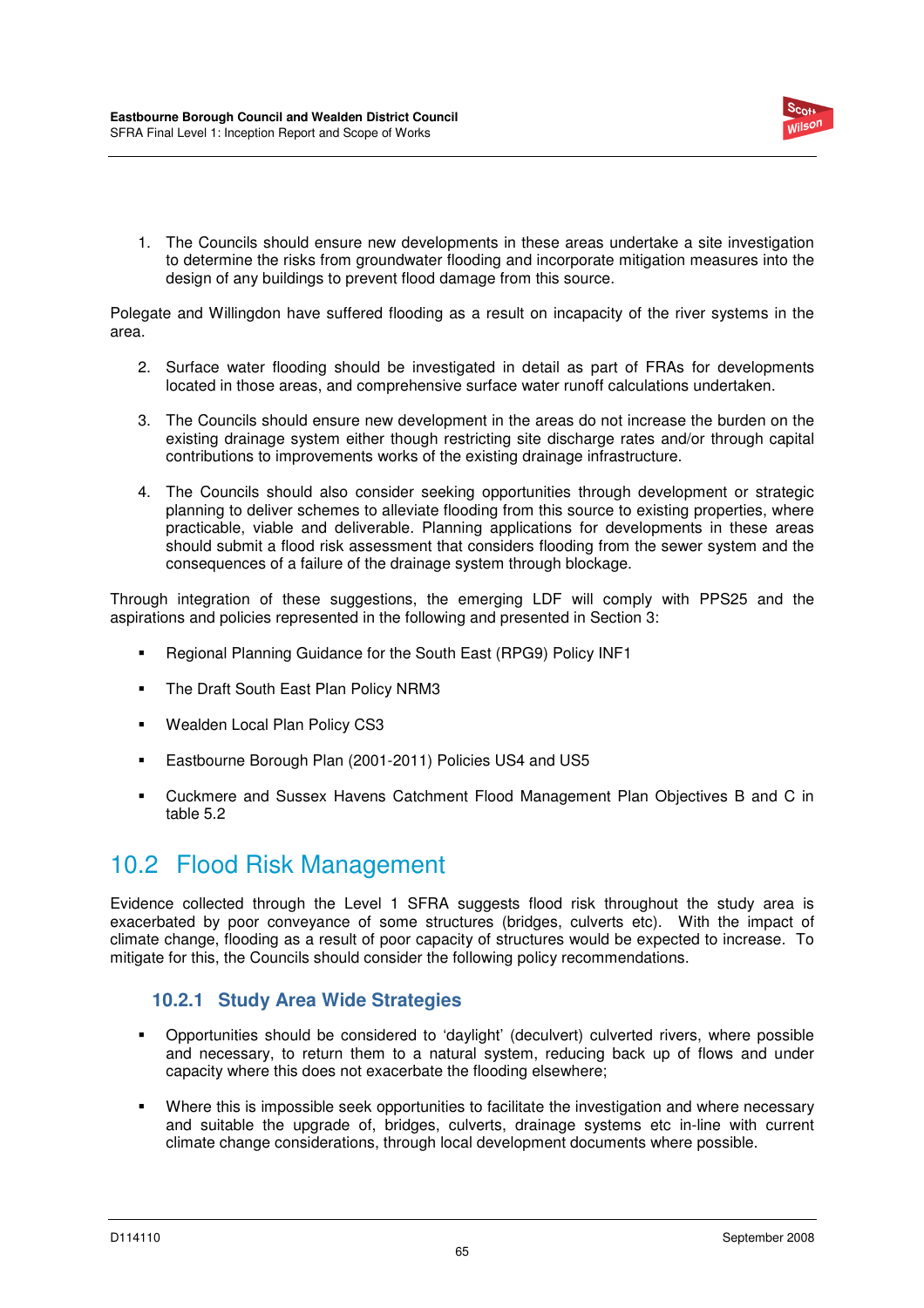

- Review the condition of existing local defences, the dependence of additional local development on them for flood mitigation and where necessary the Councils should seek to maintain and or improve defences if necessary.
- Safeguard floodplains from development, ensuring the maximum possible capacity is available to attenuate floodwater and thereby safeguard existing property. Where development in the floodplain is unavoidable and flood plain storage is removed, the development should provide compensatory storage on a level for level basis to ensure that there is no loss in flood storage capacity.
- Consider where practical, viable and deliverable opportunities to restore natural river forms and floodplains (through managed retreat where possible) and in so doing restore river corridors and floodplains as areas of biodiversity and increasing their amenity value.

## **10.2.2 Area Specific Strategies**

- 1. Mitigate flood risk from developments through development of flood storage schemes which will also provide amenity benefit.
- 2. Where a development is applying for a change of use flood evacuation plans should be developed through liaison with the emergency services.

Through integration of these suggestions, the emerging LDF will comply with PPS25 and the aspirations and policies represented in the following and presented in Section3:

- Regional Planning Guidance for the South East (RPG9) Policy INF1
- **The Draft South East Plan Policy NRM3 and NRM6**
- Wealden Local Plan Policy CS4
- Eastbourne Local Plan (2001 2011) Policy US6
- Cuckmere and Sussex Havens Catchment Flood Management Plan Objectives C, E, F and G in table 5.2

## 10.3 Sustainable Drainage Systems

Due to expansion of developed areas, the drainage systems designed to serve the original settlements can become overloaded leading to flooding of old centres. In addition the design standard of newer sewer systems is typically to accommodate the 30 year storm, with events in excess of this expected to result in flooding. With the impacts of climate change the effective design standard of the sewer system is expected to decrease leading to more frequent flooding and more severe flooding within the design standard of the defence.

In addition, conventional drainage systems typically discharge storm water to nearby watercourses. As urbanisation and intensification of catchments increases, storm water inputs can impact on water quality. With the incorporation of the Water Framework Directive into UK law the Councils should seek opportunities to contribute to the goal of improving the quality of local watercourses.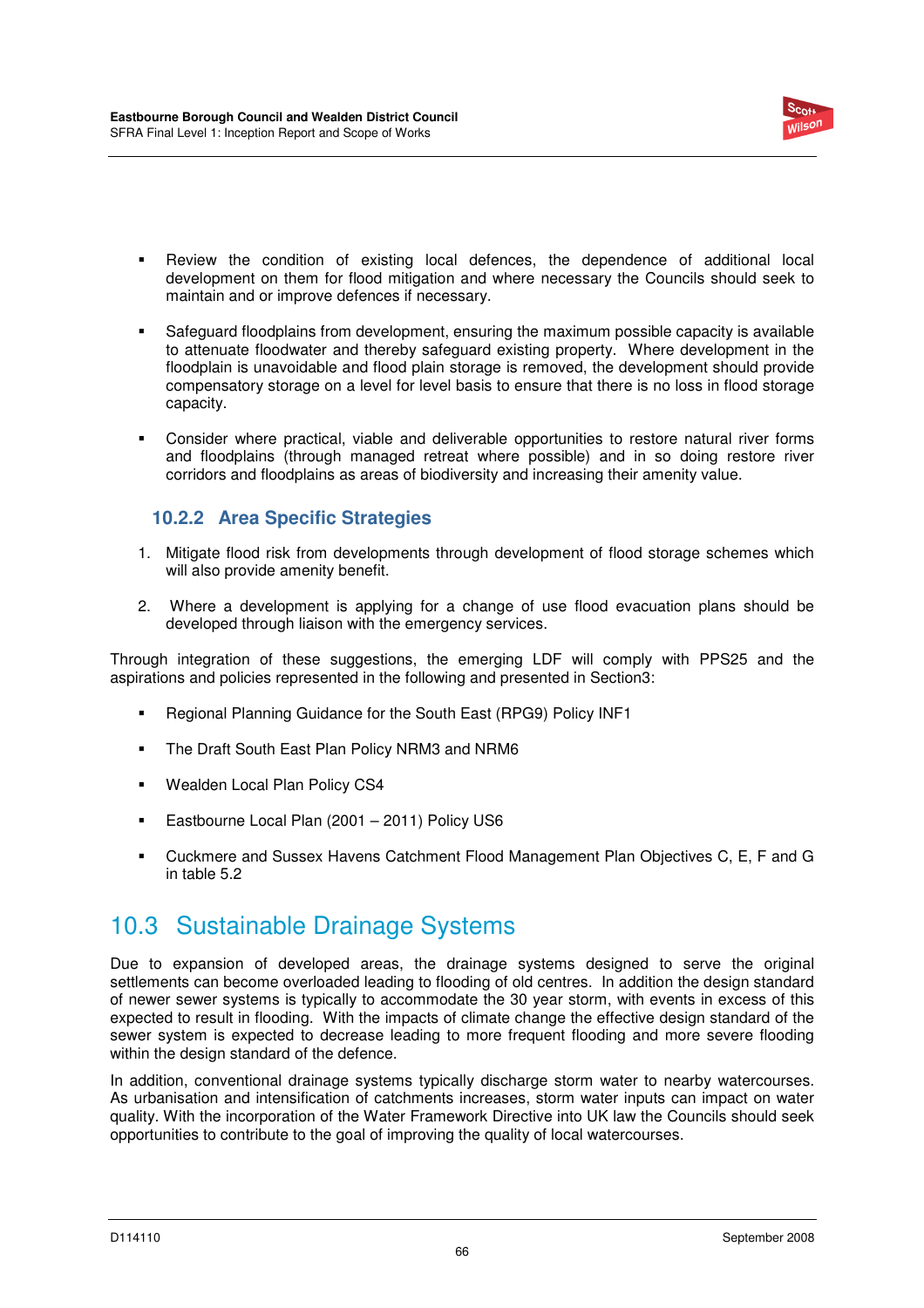

## **10.3.1 Study Area Wide Policies**

- Require sustainable drainage design to consider the impacts of climate change for the lifetime of the development at the site and downstream.
- Consider the potential benefits an appropriately designed Sustainable Drainage System could have for the biodiversity, amenity value, water quality and resource value of a development and/or surrounding area.
- Consider the vulnerability and importance of local resources when determining the suitability of drainage strategies/SuDS.
- Ensure discharge rates from new developments do not increase following redevelopment, including an allowance for climate change and preferably restrict discharge rates to greenfield runoff rates in areas known to have a history of sewer flooding.

### **10.3.2 Area Specific Policies**

The areas surrounding Polegate, Willingdon, Eastbourne and Hailsham suffer from flooding as a result of incapacity in the existing drainage infrastructure and/or the speed at which storm water is delivered to the Brooks.

1. To mitigate this, the Councils should consider where practicable, viable and deliverable the implementation of strategic flood storage areas to reduce flood risk to towns and villages where necessary.

The areas around Pevensey and Willingdon suffer from flooding through overland flow.

- 2. To mitigate for this the Councils should consider the implementation of strategic flood storage areas operated by a single authority in areas of the High Weald and South Downs, above to reduce flood risk to towns and villages;
- 3. Developments in the locality of Eastbourne Park should assess whether capacity is available within the system to attenuate for the excess site runoff and provide a contribution to the maintenance of the scheme.

Through integration of these suggestions, the emerging LDF will comply with PPS25 and the aspirations and policies represented in the following and presented in Section 3:

- Regional Planning Guidance for the South East (RPG9) Policy INF2
- The Draft South East Plan Policy NRM1
- Wealden Local Plan Policies: NE1, CS5, PW5
- Eastbourne Borough Plan (2001 2011) Policies: NE4, NE14, NE15, US3, US4
- Cuckmere and Sussex Havens Catchment Flood Management Plan Objectives A, B and E in table 5.2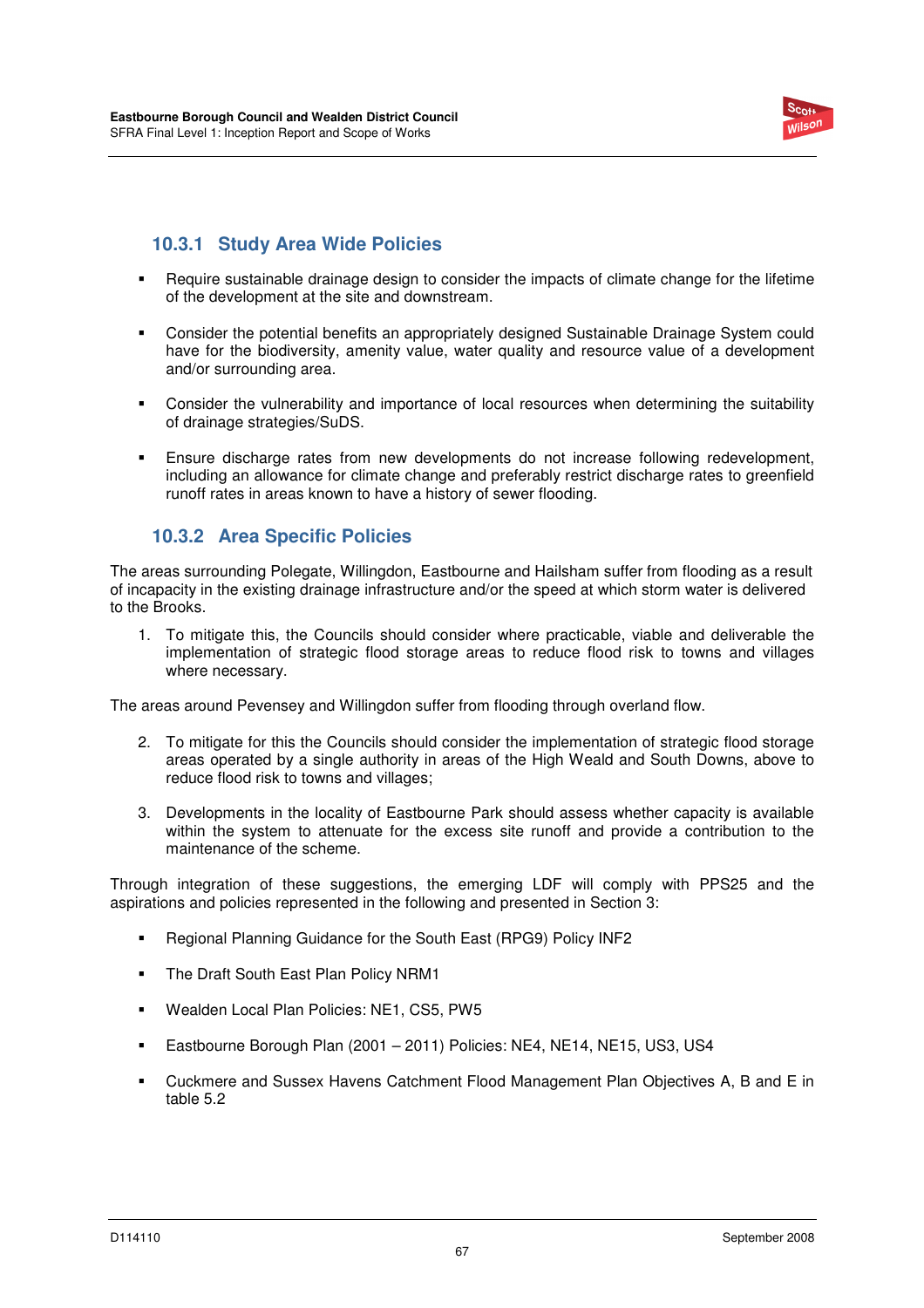

# 10.4 Flood Risk & Environment

As the population increases and climate change leads to hotter drier summers, the prospect of droughts will increase. New development can tackle this by incorporating water efficiency measures, such as greywater recycling, rainwater harvesting and water use minimisation technologies. In doing so, knock-on benefits could be felt by the sewer system which will receive less wastewater from properties, potentially freeing up capacity during flood events.

In addition, increasing people's awareness of the water environment around them together with its importance and its hazards, will contribute to their understanding of where floods come from and what they can do to limit the consequences of flooding and resource shortages.

### **10.4.1 Study Area Wide Strategy**

- 1. Ensure that proposed developments can be accommodated by the existing resource provision. Where a development cannot be met by current resources, ensure that the phasing of development is in tandem with resource infrastructure investment.
- 2. Consider opportunities to 'daylight' (de-culvert) watercourses where necessary, viable and deliverable and increase people's interaction with the watercourse (as opposed to hiding it in a concrete channel);
- 3. Where necessary and achievable adopt a policy for the routine maintenance of all watercourses ensuring they are clear of debris that could affect flood flow conveyance and water quality.

Through integration of these suggestions, the emerging LDF will comply with PPS25 and the aspirations and policies represented in the following and presented in Section 3:

- Regional Planning Guidance for the South East (RPG9);
- The Draft South East Plan Policy NRM3 and NRM6
- Wealden Local Plan Policy CS2;
- Eastbourne Borough Plan (2001 2011) Policies NE22, US2 and US4-6; and,
- Cuckmere and Sussex Havens Catchment Flood Management Plan Objective D, Table 5.2.

Table 6.3 in the CFMP provides a summary of the flood risk management policies that have been set out by the Environment Agency and assigned to different zones of the study area. The strategies suggested above mesh with these aspirations and if integrated will aid to strengthen the position of the Local Planning Authority.

Adoption of policies to address the points of consideration identified above will ensure the emerging LDFs and LDDs for Eastbourne BC and Wealden DC are in agreement with the policy and planning documents presented in Section 3. Section 3 presents those policies identified from a review of relevant regional and local documents that relate to flood risk and/or water resources. In addition the suggested consideration will ensure several of the existing policies are strengthened to ensure flooding is a key consideration for new developments.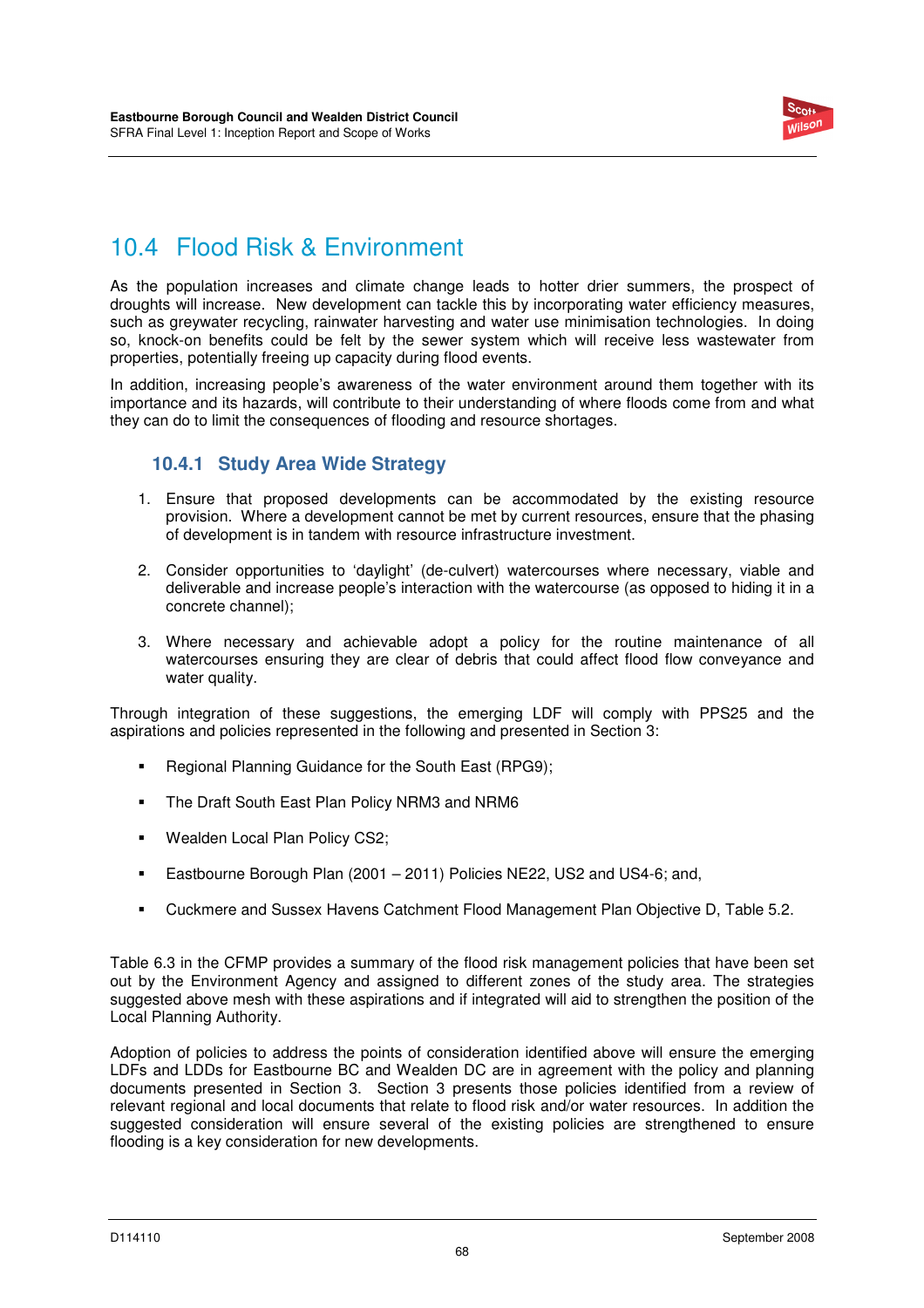

# 11 Site Specific Flood Risk Assessment Guidance

Flood Risk is a fundamental consideration for any development project regardless of scale or type. Understanding the flood risk to and arising from a development is key to managing the risk to people and property reducing the risk of injury, property damage or even death. Climate change is of particular concern to flood risk. Current predictions suggest the UK will experience milder wetter winters and on average hotter drier summers, whilst sea levels will continue to rise. This will lead to an increase in rainfall and therefore flood events in winter months and increase the risk of large thunderstorms in the summer months, as well as increasing the unpredictability of our weather.

Flooding is not limited to just rivers and sea, in fact flooding can arise from a number of sources, each presenting their own type of risk and requiring management. In addition some areas currently defended from flooding may be at risk in the future as the effects of climate change take hold or defence condition deteriorates with age.

However, development can work with flood risk if it is accurately understood and managed. Using a sound understanding of flood risk to locate, and design developments enables flood risks to be managed through positive planning. This positive planning needs to consider the risks to a development from local flood sources but also the consequences a development may have on increasing flood risk. Early identification of flood risk constraints can ensure developments maximise development potential whilst achieving the principles of sustainability.

Level 1 Strategic Flood Risk Assessments present sufficient information to assist Local Planning Authorities to apply the Sequential Test and identify where the Exception Test may be required. These documents are predominately based on existing data. The scale of assessment undertaken for a Strategic Flood Risk Assessment is typically inadequate to accurately assess the risks faced by a particular development at any location within the study area. The Level 1 SFRA has attempted to identify all sources of flood risk at the catchment and district scale using the best available information. More local and site specific sources of flooding may become apparent during Level 2 or during the course of Site Specific FRAs. For example, there will be some locations adjacent to watercourses that on first inspection, it is suggested there is no flood risk. This should be fully investigated to ensure more people are not placed at risk through inappropriate development.

Therefore, site specific flood risk assessments are required to assess the flood risk posed to proposed developments and to ensure that where necessary and appropriate, suitable mitigation measures are included in the development.

This section presents the recommendations for site specific flood risk assessments prepared for submission with planning applications in the Eastbourne Borough Council and Wealden District Council administrative areas.

The site specific flood risk assessment guidance presented in the following sections has been developed based on:

• the recommendations presented in Planning Policy Statement 25 and the consultation draft of the Practice Guide companion to PPS25;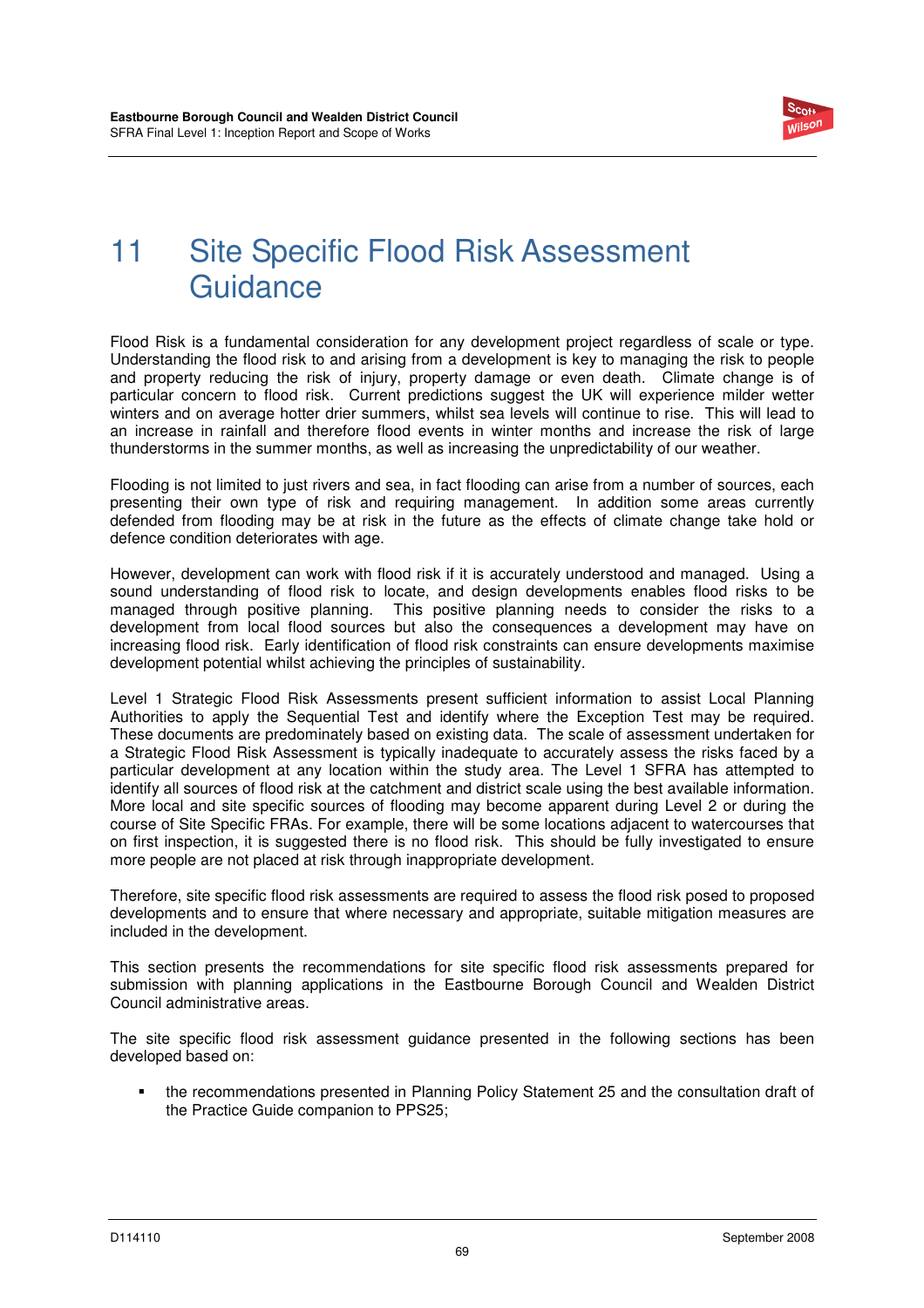

- a review of the policies contained within the existing Local Plans for Eastbourne BC and Wealden DC; and
- the information gathered through and findings of the Level 1 SFRA process.

## 11.1 When are Flood Risk Assessments Required?

When informing developers of the requirements of a flood risk assessment for a development site, consideration should be given to the position of the development relative to flood sources, the vulnerability of the proposed development and its scale.

In the following situations a Flood Risk Assessment should always be provided with a planning application:

- The development site is located in Flood Zone 2 or 3;
- The proposed development comprises 5 or more residential dwellings and/or the site area is greater than 1 hectare (even if the site is located in Flood Zone 1. This is to ensure storm water generated by the site is managed in a sustainable manner and does not increase the burden on existing infrastructure and/or flood risk to neighbouring property);
- The floor space of proposed non-residential development is greater than  $1000m<sup>2</sup>$  or the site area is greater than 1 hectare;
- The development site is located in an area known to have experienced flooding problems from any flood source; and,
- The development is located within 20m of any watercourse regardless of Flood Zone classification.

## 11.2 Flood Risk Assessment Requirements

Annex E of PPS25 presents the minimum requirements for flood risk assessment. These include:

- Considering the risk of flooding arising from the development in addition to the risk of flooding to the development;
- Identifying and quantifying the vulnerability of the development to flooding from different sources and identify potential flood risk reduction measures;
- Assessments of the remaining 'residual' risk after risk reduction measures have been taken into account and demonstrate that this is acceptable for the particular development;
- The vulnerability of those that could occupy and use the development, taking account of the Sequential and Exception Tests and the vulnerability classification, including arrangements for safe access;
- Considering how the ability of water to soak into the ground may change with development, along with how the proposed layout of development may affect drainage systems; and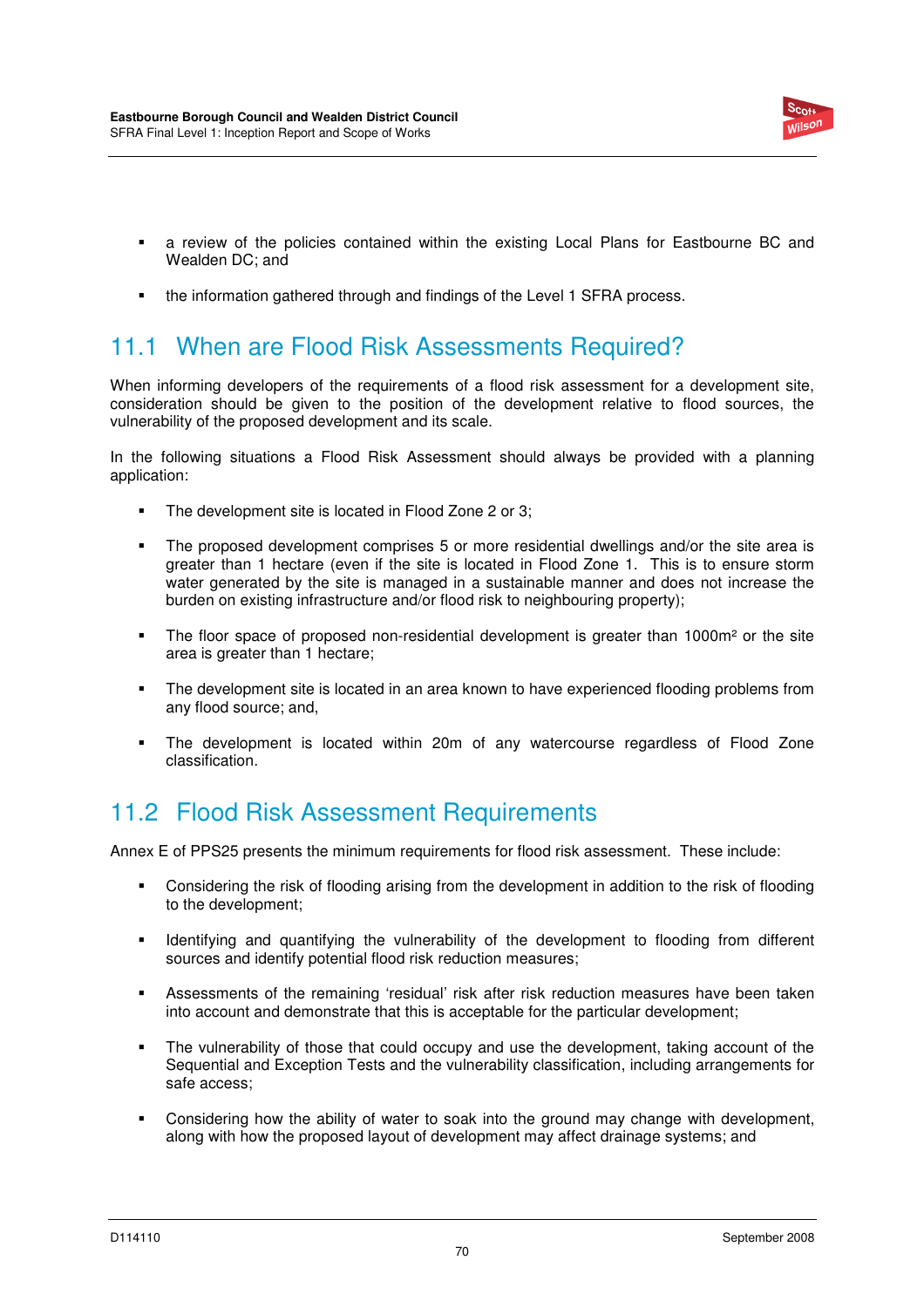

Fully account for current climate change scenarios and their effect on flood zoning and risk.

The Practice Guide Companion to PPS25 (consultation document) advocates a staged approach to site specific flood risk assessment with the findings from each stage informing the next and site master plans, iteratively throughout the development process.

The staged approach comprises:

- **Level 1 Screening Study**
- **-** Level 2 Scoping Study
- **-** Level 3 Detailed Study

#### **11.2.1 Level 1 - Screening Study**

A Level 1 Screening Study is intended to identify if a development site has any flood risk issues that warrant further investigation. This should be based on existing information such as that presented in the Level 1 SFRA. Therefore this type of study can be undertaken by a development control officer in response to the developer query or by a developer where the Level 1 SFRA is available. Using the information presented in the Level 1 SFRA and associated GIS layers a development control officer could advise a developer of any flooding issues affecting the site. This information can then be used by the developer as a basis to further their understanding of how the flood risks could potentially affect their development.

#### **11.2.2 Level 2 - Scoping Study**

A Level 2 Scoping Study is predominately a qualitative assessment designed to further understand how the flood sources affect the site and the options available for mitigation. The Level 2 FRA should be based on existing information where this is available to further a developers understanding of the flood risk and how it may affect their development. This type of assessment should also be used to inform master plans of the site raising a developer's awareness of the additional elements the proposed development may need to consider.

#### **11.2.3 Level 3 – Detailed Study**

Where the quality and/or quantity of information for any of the flood sources affecting a site is insufficient to enable a robust assessment of the flood risks, further investigation will be required. For example it is generally considered inappropriate to base a flood risk assessment for a residential care home at risk of flooding from fluvial sources on Flood Zone maps alone. In such cases the results of hydraulic modelling are preferable to ensure details of flood flow velocity, onset of flooding and depth of flood water is fully understood and that the proposed development incorporated appropriate mitigation measures.

Further details of the elements a Level 2 and/or a Level 3 site specific flood risk assessment should consider are presented in Table 11-1. This also presents those elements a developer may wish to consider through a flood risk assessment that will have additional and/or strategic benefit to their development and/or surrounding area.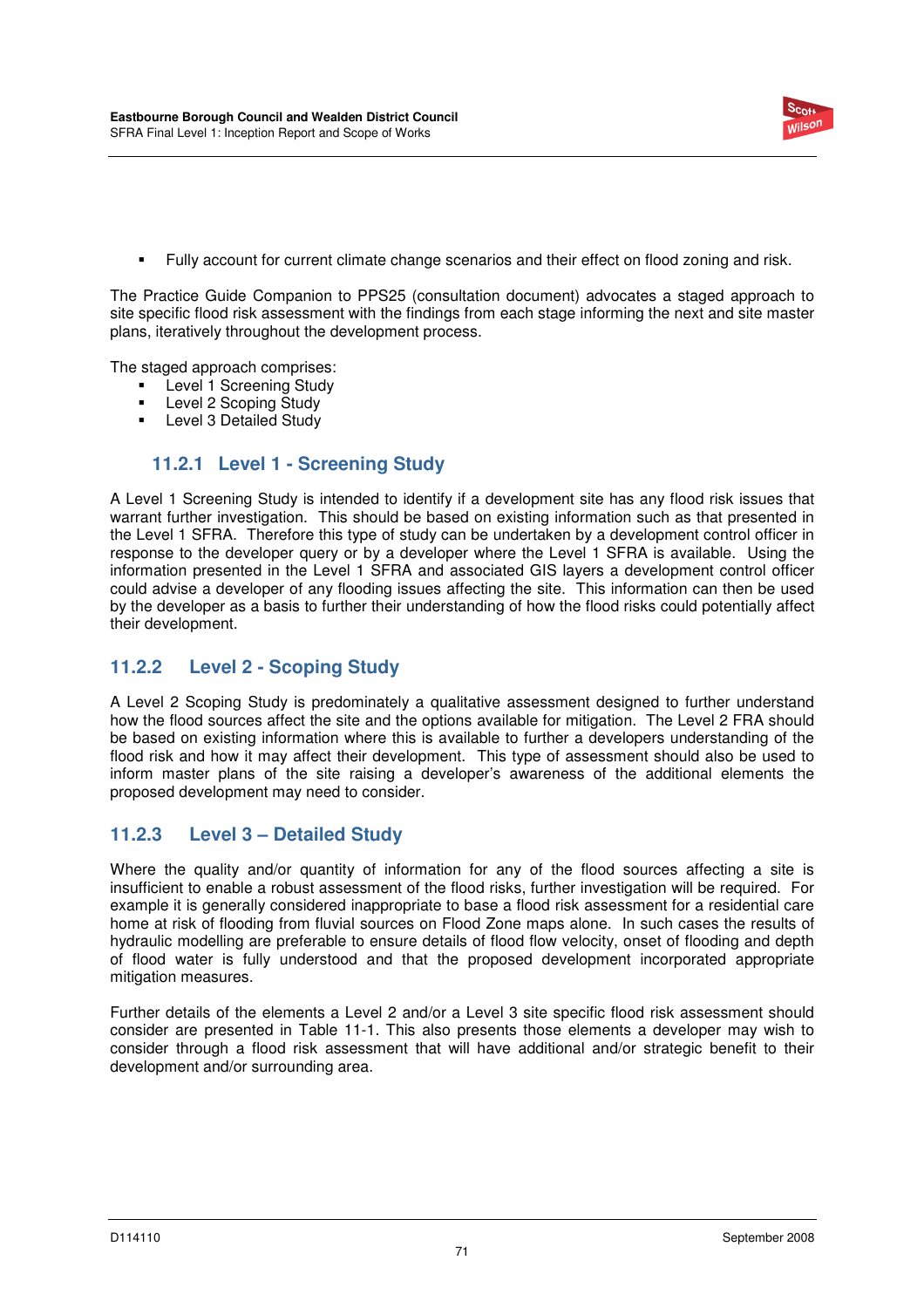

# 11.3 Flood Risk Assessment Guidance Table

The Flood Risk Assessment Guidance Table (Table 11-1) is intended to provide guidance to developers and Local Authorities on the requirements of a FRA for those areas or flood sources for which the Environment Agency is not a statutory consultee.

The example table below provides a framework with which Local Authorities and developers will be able to assess the requirements of each individual development with regard to flood risk.

The table is intended to be used working from the column on the left through to the column on the right as indicated by the column legend. A summary of the details included in each of the columns is detailed below:

- 1. The initial column provides the details of which scenarios the Environment Agency would be expected to be consulted and advise on a planning application (within Flood Zone 2 and 3 or a major development in Flood Zone 1).
- 2. The second column then sets out the minimum requirements that the Environment Agency would expect to be presented within a FRA as part of a planning application.
- 3. The third column identifies situations where the Local Authority would be expected to advise on flood risk, in instances where the SFRA has identified that an area may be at risk from another flood source other than tidal or fluvial. This column provides details on what would be required in addition to the minimum requirements presented in column 2. For example particular locations have been identified as being at risk from a review of the CFMP, or possible mitigation measures that could be incorporated into the development and where these recommendations tie in with other existing policies.
- 4. Column 4 then provides details on specific development locations, and what constraints and issues may be associated with these development locations. Possible mitigation measures / design requirements that could be integrated into such development locations to mitigate flood risk, and tie in with existing policies have also been incorporated.
- 5. Column 5 provides a glossary of terms which relates to the table.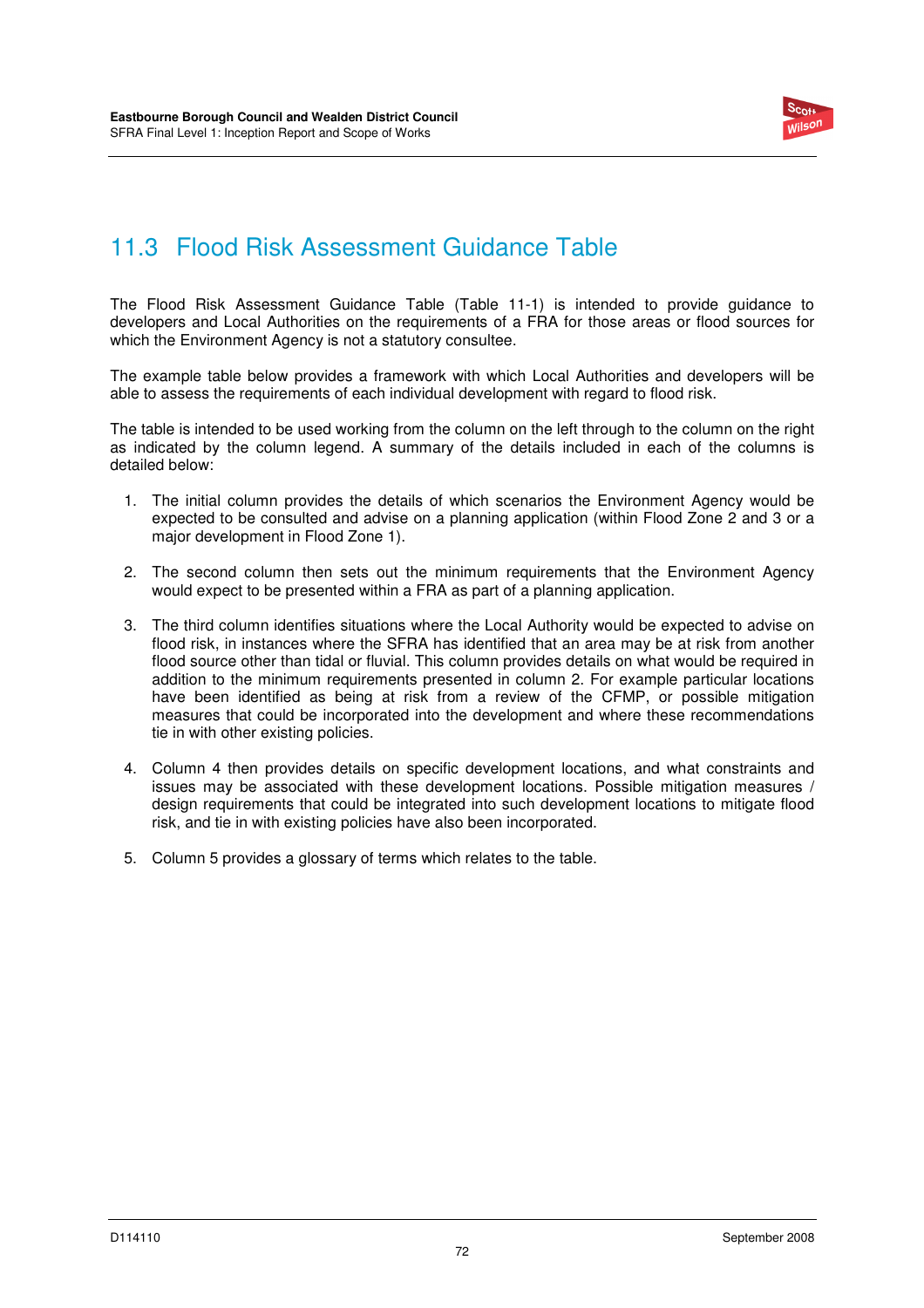

## **11.3.1 Risks of Developing in Flood Risk Areas**

Developing in flood risk areas can result in significant risk to a development and site users. Through following the advice provided in Table 11-1 this should highlight the majority of the potential risks to developments. Additional issues to consider in flood risk areas include:

- Failure to consider wider plans prepared by the Environment Agency or other operating authorities may result in a proposed scheme being objected to.
- Failure to identify flood risk issues early in a development project could result in failure of a development proposal, requiring redesign of the site to mitigate flood risk.
- Failure to adequately assess all flood risk sources and construct a development that is safe over its lifetime could increase the number of people at risk from flooding and/or increase the risk to existing populations.
- Failure to mitigate the risk arising from development may lead to claims against the developer if an adverse effect can be demonstrated (i.e. flooding didn't occur prior to development) by neighbouring properties/residents.
- Properties may be uninsurable and therefore unsaleable if flood risk management is not adequately provided for the lifetime of the development.
- By installing SuDS without arranging for their adoption or maintenance the SuDS will eventually cease to operate as designed and may present a flood risk to the development and/or neighbouring property.
- The restoration of river corridors and natural floodplains can significantly enhance the quality of the built environment whilst reducing flood risk. Such an approach can significantly reduce the developable area of sites or lead to fragmented developments, however positive planning and integration throughout the master planning process should resolve these.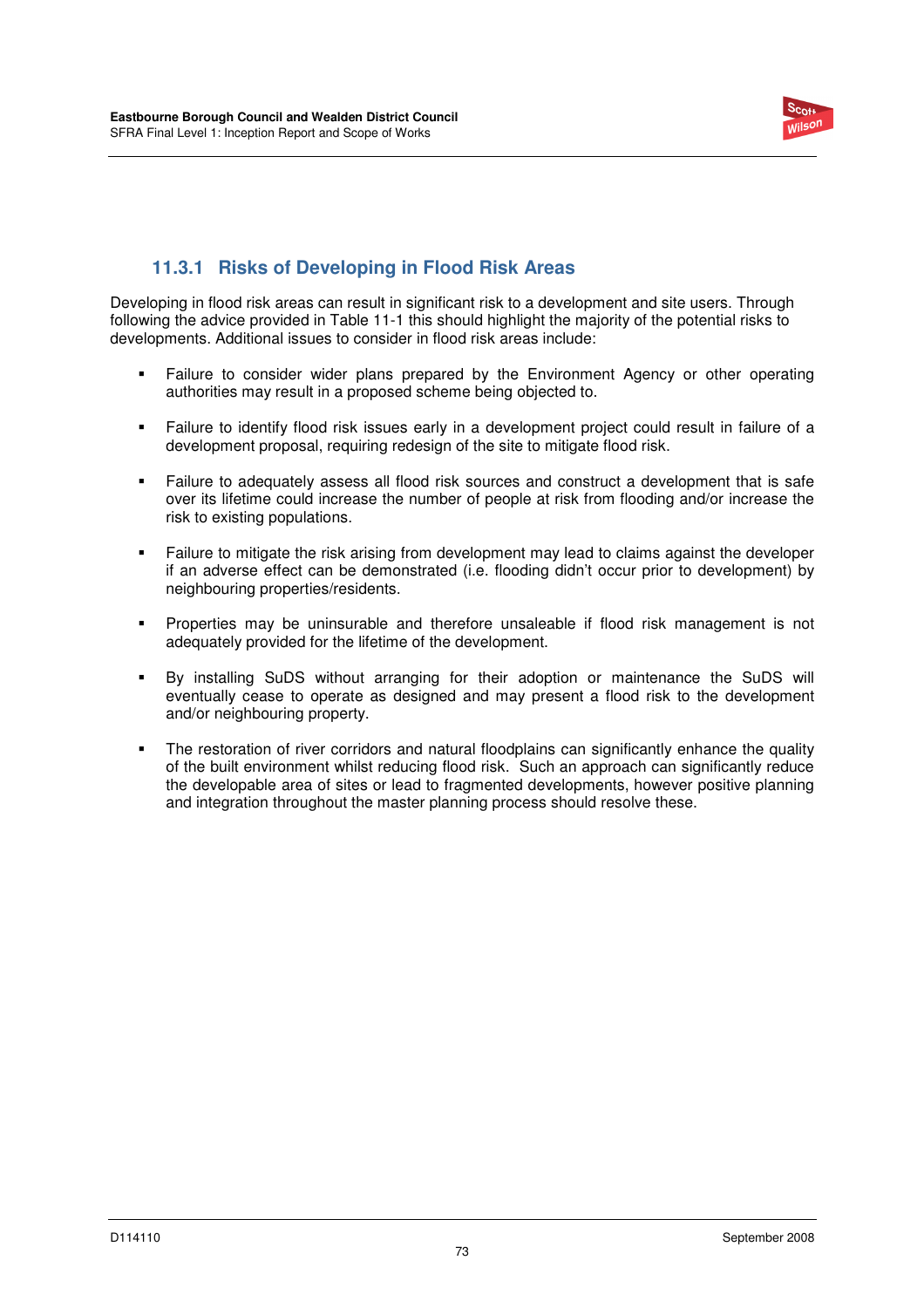

**Table 11-1: Flood Risk Assessment Guidance Table**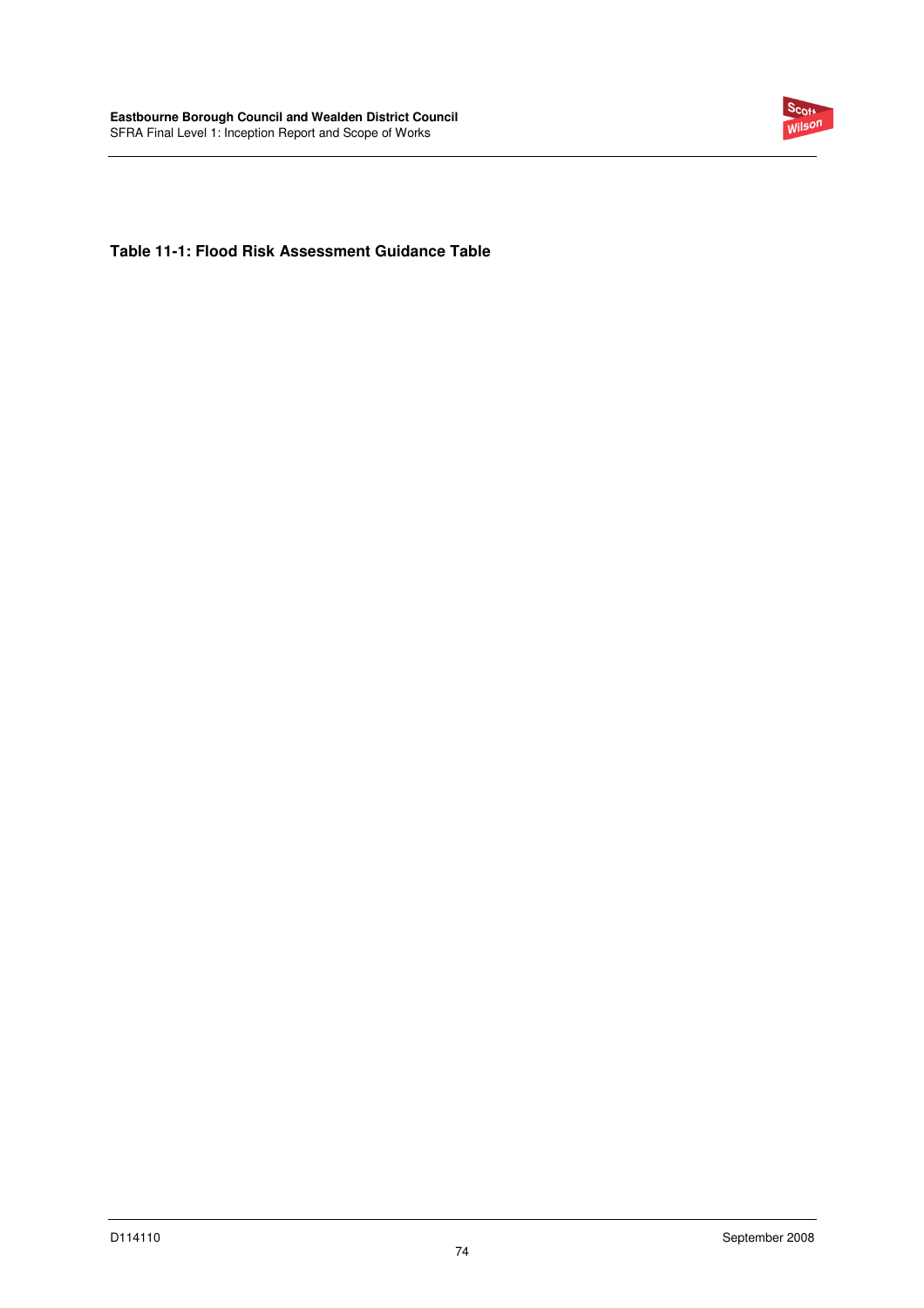**Table 11-1 Development Control Flood Risk Assessment Guidance** 

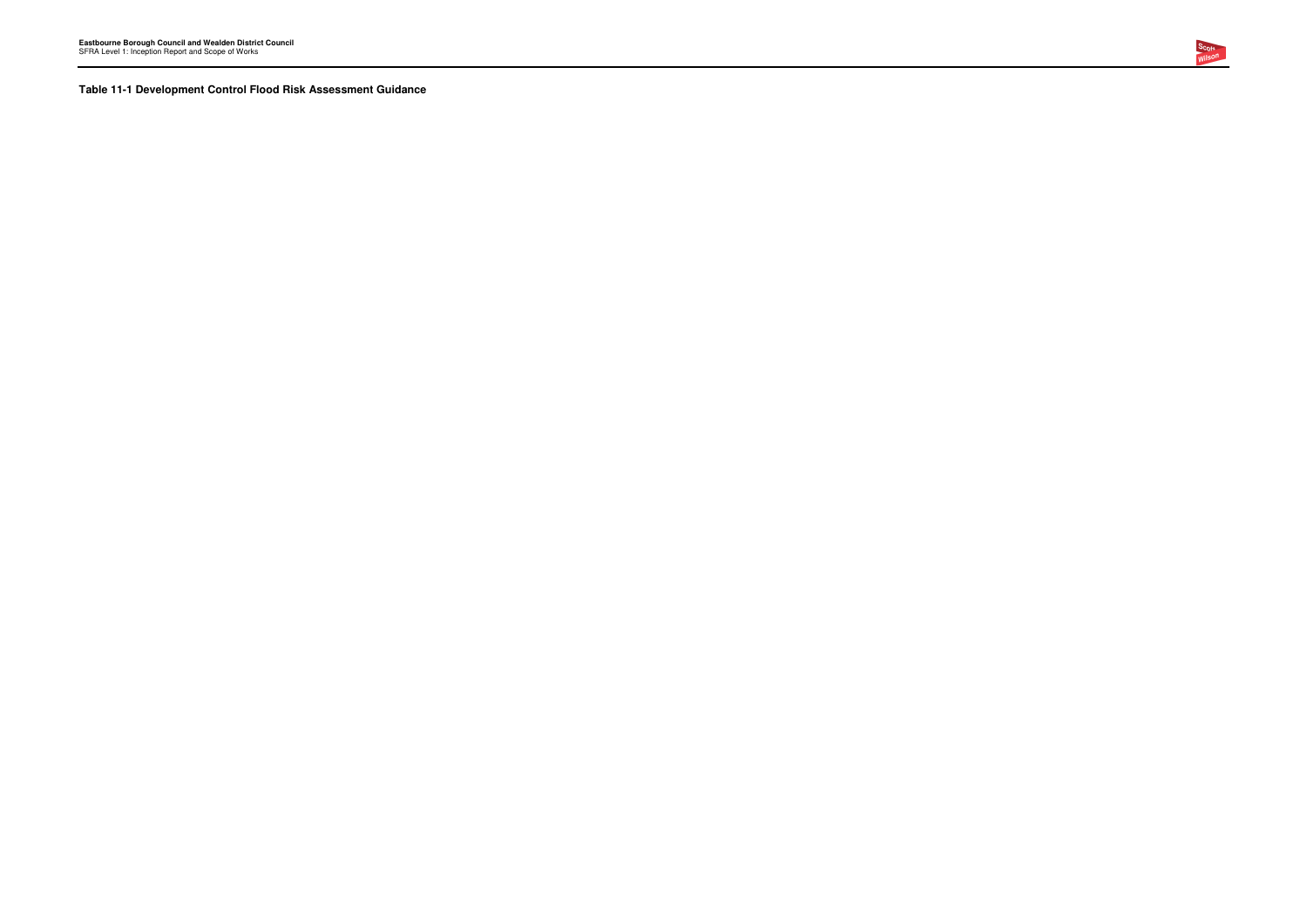| <b>DEVELOPMENT LOCATION</b>                                                                                                                                                  | <b>GLOSSARY OF TERMS</b>                                                                                                                                                                                                                                                                                                                                                                                                                                                                                                                                                                                                                                                                                                                                                                                                                                                                                                                                                                                                                                                                                                                                                        |  |  |
|------------------------------------------------------------------------------------------------------------------------------------------------------------------------------|---------------------------------------------------------------------------------------------------------------------------------------------------------------------------------------------------------------------------------------------------------------------------------------------------------------------------------------------------------------------------------------------------------------------------------------------------------------------------------------------------------------------------------------------------------------------------------------------------------------------------------------------------------------------------------------------------------------------------------------------------------------------------------------------------------------------------------------------------------------------------------------------------------------------------------------------------------------------------------------------------------------------------------------------------------------------------------------------------------------------------------------------------------------------------------|--|--|
| N                                                                                                                                                                            | <b>GLOSSARY OF TERMS</b>                                                                                                                                                                                                                                                                                                                                                                                                                                                                                                                                                                                                                                                                                                                                                                                                                                                                                                                                                                                                                                                                                                                                                        |  |  |
| ent                                                                                                                                                                          |                                                                                                                                                                                                                                                                                                                                                                                                                                                                                                                                                                                                                                                                                                                                                                                                                                                                                                                                                                                                                                                                                                                                                                                 |  |  |
| land. Development on brownfield land should:                                                                                                                                 | Safe access and egress - 'Safe' is defined as dry for more vulnerable and highly vulnerable uses. 'Safe'<br>should be preferably dry for other uses such as educational establishments and less vulnerable land use<br>classifications.                                                                                                                                                                                                                                                                                                                                                                                                                                                                                                                                                                                                                                                                                                                                                                                                                                                                                                                                         |  |  |
| not exacerbate the flood risk to other properties.<br>elopment is considered as a floodable area, then this will<br>isure that removal of floodplain storage does not occur. | Finished Floor Levels - The level (m aOD) of the ground floor level of a development. If Catchment<br>scale modelling has been used to determine flood levels for a location or the development is located<br>within an area at risk of tidal flooding it would be expected that the finished floor level of the ground floor<br>of a development to be 600mm above the design flood level accounting for climate change. For sites that<br>have site specific modelling data a 300mm freeboard would be expected on the design flood level<br>accounting for climate change.                                                                                                                                                                                                                                                                                                                                                                                                                                                                                                                                                                                                   |  |  |
| uring a flood event;<br>e the design standard of the sewer system, and ensure                                                                                                | Level for level compensatory storage - offset any loss of flood storage capacity through development with an area of compensatory storage. This storage can take the form of a depression that would fill<br>during a flood event, however this is required to be on a level for level basis i.e. that the area will flood at<br>the same time during the flood event as the original flood plain would have done before redevelopment.<br>Preservation of flood flow routes - Ensuring on redevelopment that known flood routes are not blocked<br>by buildings. This could be preventing through opening up green corridors adjacent to the river or<br>orientating buildings in such away not to obstruct flood flows.<br>Flood resilience - (wet proofing), acceptance that flood waters will enter buildings and designing to<br>ensure minimal damage to the property when this occurs. For example raising electrical sockets above<br>the flood level.<br>Flood resistance - (dry proofing), prevention of flood waters from entering a building. For example this<br>can be achieved through raising finished floor levels or using flood barriers ion doorways. Flood |  |  |
|                                                                                                                                                                              | resistance can be achieved in new builds or by retrofitting into existing buildings.<br>Life time of a development - Expected duration the development is expected to exist for:<br>100 years for residential properties<br>60 years for non residential properties                                                                                                                                                                                                                                                                                                                                                                                                                                                                                                                                                                                                                                                                                                                                                                                                                                                                                                             |  |  |
| nt                                                                                                                                                                           |                                                                                                                                                                                                                                                                                                                                                                                                                                                                                                                                                                                                                                                                                                                                                                                                                                                                                                                                                                                                                                                                                                                                                                                 |  |  |
| land. Development on greenfield land should:                                                                                                                                 |                                                                                                                                                                                                                                                                                                                                                                                                                                                                                                                                                                                                                                                                                                                                                                                                                                                                                                                                                                                                                                                                                                                                                                                 |  |  |
| not exacerbate the flood risk to other properties.                                                                                                                           |                                                                                                                                                                                                                                                                                                                                                                                                                                                                                                                                                                                                                                                                                                                                                                                                                                                                                                                                                                                                                                                                                                                                                                                 |  |  |
| thin the site and for off site users;<br>age Systems and/or flood defence structures;                                                                                        |                                                                                                                                                                                                                                                                                                                                                                                                                                                                                                                                                                                                                                                                                                                                                                                                                                                                                                                                                                                                                                                                                                                                                                                 |  |  |
|                                                                                                                                                                              |                                                                                                                                                                                                                                                                                                                                                                                                                                                                                                                                                                                                                                                                                                                                                                                                                                                                                                                                                                                                                                                                                                                                                                                 |  |  |
| nt during a flood event;                                                                                                                                                     |                                                                                                                                                                                                                                                                                                                                                                                                                                                                                                                                                                                                                                                                                                                                                                                                                                                                                                                                                                                                                                                                                                                                                                                 |  |  |
| greenfield rates                                                                                                                                                             |                                                                                                                                                                                                                                                                                                                                                                                                                                                                                                                                                                                                                                                                                                                                                                                                                                                                                                                                                                                                                                                                                                                                                                                 |  |  |
|                                                                                                                                                                              |                                                                                                                                                                                                                                                                                                                                                                                                                                                                                                                                                                                                                                                                                                                                                                                                                                                                                                                                                                                                                                                                                                                                                                                 |  |  |
|                                                                                                                                                                              |                                                                                                                                                                                                                                                                                                                                                                                                                                                                                                                                                                                                                                                                                                                                                                                                                                                                                                                                                                                                                                                                                                                                                                                 |  |  |
|                                                                                                                                                                              |                                                                                                                                                                                                                                                                                                                                                                                                                                                                                                                                                                                                                                                                                                                                                                                                                                                                                                                                                                                                                                                                                                                                                                                 |  |  |
|                                                                                                                                                                              |                                                                                                                                                                                                                                                                                                                                                                                                                                                                                                                                                                                                                                                                                                                                                                                                                                                                                                                                                                                                                                                                                                                                                                                 |  |  |
|                                                                                                                                                                              |                                                                                                                                                                                                                                                                                                                                                                                                                                                                                                                                                                                                                                                                                                                                                                                                                                                                                                                                                                                                                                                                                                                                                                                 |  |  |
|                                                                                                                                                                              |                                                                                                                                                                                                                                                                                                                                                                                                                                                                                                                                                                                                                                                                                                                                                                                                                                                                                                                                                                                                                                                                                                                                                                                 |  |  |
|                                                                                                                                                                              |                                                                                                                                                                                                                                                                                                                                                                                                                                                                                                                                                                                                                                                                                                                                                                                                                                                                                                                                                                                                                                                                                                                                                                                 |  |  |
| nt                                                                                                                                                                           |                                                                                                                                                                                                                                                                                                                                                                                                                                                                                                                                                                                                                                                                                                                                                                                                                                                                                                                                                                                                                                                                                                                                                                                 |  |  |
| erside development should:                                                                                                                                                   |                                                                                                                                                                                                                                                                                                                                                                                                                                                                                                                                                                                                                                                                                                                                                                                                                                                                                                                                                                                                                                                                                                                                                                                 |  |  |
|                                                                                                                                                                              |                                                                                                                                                                                                                                                                                                                                                                                                                                                                                                                                                                                                                                                                                                                                                                                                                                                                                                                                                                                                                                                                                                                                                                                 |  |  |
| being within an area liable to flood risk, the FRA should<br>ble flood pathways.:<br>enance and provide information sufficient to support an<br>cy for Main Rivers).         |                                                                                                                                                                                                                                                                                                                                                                                                                                                                                                                                                                                                                                                                                                                                                                                                                                                                                                                                                                                                                                                                                                                                                                                 |  |  |
| reasing the flood risk to the development or surrounding                                                                                                                     |                                                                                                                                                                                                                                                                                                                                                                                                                                                                                                                                                                                                                                                                                                                                                                                                                                                                                                                                                                                                                                                                                                                                                                                 |  |  |
| ations presented in the Environment Agency's Catchment                                                                                                                       |                                                                                                                                                                                                                                                                                                                                                                                                                                                                                                                                                                                                                                                                                                                                                                                                                                                                                                                                                                                                                                                                                                                                                                                 |  |  |
| evelopment;<br>Agency's Catchment Flood Management Plan and Flood                                                                                                            |                                                                                                                                                                                                                                                                                                                                                                                                                                                                                                                                                                                                                                                                                                                                                                                                                                                                                                                                                                                                                                                                                                                                                                                 |  |  |
|                                                                                                                                                                              |                                                                                                                                                                                                                                                                                                                                                                                                                                                                                                                                                                                                                                                                                                                                                                                                                                                                                                                                                                                                                                                                                                                                                                                 |  |  |
|                                                                                                                                                                              |                                                                                                                                                                                                                                                                                                                                                                                                                                                                                                                                                                                                                                                                                                                                                                                                                                                                                                                                                                                                                                                                                                                                                                                 |  |  |
|                                                                                                                                                                              |                                                                                                                                                                                                                                                                                                                                                                                                                                                                                                                                                                                                                                                                                                                                                                                                                                                                                                                                                                                                                                                                                                                                                                                 |  |  |
|                                                                                                                                                                              |                                                                                                                                                                                                                                                                                                                                                                                                                                                                                                                                                                                                                                                                                                                                                                                                                                                                                                                                                                                                                                                                                                                                                                                 |  |  |
| elopment. Change of use developments should:                                                                                                                                 |                                                                                                                                                                                                                                                                                                                                                                                                                                                                                                                                                                                                                                                                                                                                                                                                                                                                                                                                                                                                                                                                                                                                                                                 |  |  |
| ten lead to a higher density of people located within the                                                                                                                    |                                                                                                                                                                                                                                                                                                                                                                                                                                                                                                                                                                                                                                                                                                                                                                                                                                                                                                                                                                                                                                                                                                                                                                                 |  |  |
|                                                                                                                                                                              |                                                                                                                                                                                                                                                                                                                                                                                                                                                                                                                                                                                                                                                                                                                                                                                                                                                                                                                                                                                                                                                                                                                                                                                 |  |  |
|                                                                                                                                                                              |                                                                                                                                                                                                                                                                                                                                                                                                                                                                                                                                                                                                                                                                                                                                                                                                                                                                                                                                                                                                                                                                                                                                                                                 |  |  |
| ĸ.<br>uring a flood event.                                                                                                                                                   |                                                                                                                                                                                                                                                                                                                                                                                                                                                                                                                                                                                                                                                                                                                                                                                                                                                                                                                                                                                                                                                                                                                                                                                 |  |  |
|                                                                                                                                                                              |                                                                                                                                                                                                                                                                                                                                                                                                                                                                                                                                                                                                                                                                                                                                                                                                                                                                                                                                                                                                                                                                                                                                                                                 |  |  |
|                                                                                                                                                                              |                                                                                                                                                                                                                                                                                                                                                                                                                                                                                                                                                                                                                                                                                                                                                                                                                                                                                                                                                                                                                                                                                                                                                                                 |  |  |
|                                                                                                                                                                              |                                                                                                                                                                                                                                                                                                                                                                                                                                                                                                                                                                                                                                                                                                                                                                                                                                                                                                                                                                                                                                                                                                                                                                                 |  |  |
|                                                                                                                                                                              |                                                                                                                                                                                                                                                                                                                                                                                                                                                                                                                                                                                                                                                                                                                                                                                                                                                                                                                                                                                                                                                                                                                                                                                 |  |  |
|                                                                                                                                                                              |                                                                                                                                                                                                                                                                                                                                                                                                                                                                                                                                                                                                                                                                                                                                                                                                                                                                                                                                                                                                                                                                                                                                                                                 |  |  |
|                                                                                                                                                                              |                                                                                                                                                                                                                                                                                                                                                                                                                                                                                                                                                                                                                                                                                                                                                                                                                                                                                                                                                                                                                                                                                                                                                                                 |  |  |
|                                                                                                                                                                              |                                                                                                                                                                                                                                                                                                                                                                                                                                                                                                                                                                                                                                                                                                                                                                                                                                                                                                                                                                                                                                                                                                                                                                                 |  |  |
|                                                                                                                                                                              |                                                                                                                                                                                                                                                                                                                                                                                                                                                                                                                                                                                                                                                                                                                                                                                                                                                                                                                                                                                                                                                                                                                                                                                 |  |  |

#### **Table 11-1 Development Control Flood Risk Assessment Guidance**

|                                                                                                                                                                                                                                                                                                                                         | <b>SITUATIONS WHEN THE ENVIRONMENT AGENCY ARE</b><br><b>A STATUTORY CONSULTEE ON FLOODING</b>                                                                                                                                                                                                                                                                                    | SITUATIONS WHEN THE LOCAL AUTHORITY WOULD BE EXPECTED TO<br><b>ADVISE ON FLOOD RISK</b>                                                                                                                                                                                                                                                                                                                                                           | <b>CONSTRAINTS / ISSUES ASSOCIATED WITH THE DEVELOPMENT LOCATION</b>                                                                                                                                                                                                                                                                                                                                                                                                                                                      | <b>GLOSSARY OF TERMS</b>                                                                                                                                                                                                                                                           |
|-----------------------------------------------------------------------------------------------------------------------------------------------------------------------------------------------------------------------------------------------------------------------------------------------------------------------------------------|----------------------------------------------------------------------------------------------------------------------------------------------------------------------------------------------------------------------------------------------------------------------------------------------------------------------------------------------------------------------------------|---------------------------------------------------------------------------------------------------------------------------------------------------------------------------------------------------------------------------------------------------------------------------------------------------------------------------------------------------------------------------------------------------------------------------------------------------|---------------------------------------------------------------------------------------------------------------------------------------------------------------------------------------------------------------------------------------------------------------------------------------------------------------------------------------------------------------------------------------------------------------------------------------------------------------------------------------------------------------------------|------------------------------------------------------------------------------------------------------------------------------------------------------------------------------------------------------------------------------------------------------------------------------------|
|                                                                                                                                                                                                                                                                                                                                         | FLUVIAL AND TIDAL FLOOD ZONES                                                                                                                                                                                                                                                                                                                                                    | <b>OTHER SOURCES OF FOOD RISK</b>                                                                                                                                                                                                                                                                                                                                                                                                                 | <b>DEVELOPMENT LOCATION</b>                                                                                                                                                                                                                                                                                                                                                                                                                                                                                               | <b>GLOSSARY OF TERMS</b>                                                                                                                                                                                                                                                           |
| Flood Zones 2 and 3                                                                                                                                                                                                                                                                                                                     | Flood Zone 2 and 3 Flood Risk Assessment Minimum Requirements                                                                                                                                                                                                                                                                                                                    | <b>Sewers</b>                                                                                                                                                                                                                                                                                                                                                                                                                                     | <b>Brownfield Redevelopment</b>                                                                                                                                                                                                                                                                                                                                                                                                                                                                                           |                                                                                                                                                                                                                                                                                    |
| The Environment Agency are statutory consultees for all developments in Flood Zones 2                                                                                                                                                                                                                                                   | Consideration should be given to flood risk issues throughout the development process, using<br>the findings from a flood risk assessment to iteratively inform the site's design.                                                                                                                                                                                               | Background:<br>The Environment Agency is not a statutory consultee in areas of flood risk from sewers. Flooding from sewers has been identified in the study<br>area.                                                                                                                                                                                                                                                                             | The Environment Agency is not a statutory consultee for development on brownfield land. Development on brownfield land should:<br>Redevelopmen                                                                                                                                                                                                                                                                                                                                                                            | Safe access and egress - 'Safe' is defined as dry for more vulner<br>should be preferably dry for other uses such as educational estab<br>classifications                                                                                                                          |
| Any developer wishing to develop a site in Flood Zones 2 or 3 should contact the<br>Environment Agency to determine the precise requirements of a FRA.<br>The FRA should be prepared in accordance with Annex E of PPS25 and the Practice                                                                                               | A suitable assessment of flood risk for any development must assess flood risk to and arising<br>from the development for all forms of flooding, including flooding from:<br>Rivers                                                                                                                                                                                              | Procedure:<br>The Environment Agency would not necessarily require a FRA as part of a planning application, but the SFRA identifies that the site may be at risk<br>of flooding from surcharging of the sewer system. Any development in an area at risk of sewer flooding should produce a FRA incorporating the                                                                                                                                 | A FRA will be required to ensure that the development is safe for its life time and will not exacerbate the flood risk to other properties.<br>If the development is located within Flood Zone 3 and the interior of the current development is considered as a floodable area, then this will<br>be considered floodplain. Consequently and redevelopment of the site will need to ensure that removal of floodplain storage does not occur.                                                                             | Finished Floor Levels - The level (m aOD) of the ground floor<br>scale modelling has been used to determine flood levels for a I<br>within an area at risk of tidal flooding it would be expected that the                                                                         |
| Guide Companion and should include but not limited to the minimum requirements set<br>out in column 2.<br>The FRA should be prepared through consultation with the Environment Agency and the<br><b>Local Planning Authority</b>                                                                                                        | the Sea (including estuaries):<br>the Land (overland flow);<br>Groundwater;<br>Sewers;                                                                                                                                                                                                                                                                                           | following points (in addition to the minimum requirements)<br>Stormwater runoff calculations in relation to the capacity of the sewer system;<br>$\bullet$<br>Analysis of surcharge flood levels<br>Undertake a drainage strategy as part of the FRA to ensure that surface water runoff from the development is not exacerbated;                                                                                                                 | <b>Mitigation Measures</b><br>Raising finished floor levels above the design flood level;<br>$\bullet$<br>No net increase in the volume of floodplain development<br>Reduction of surface water runoff rates through SuDS                                                                                                                                                                                                                                                                                                 | of a development to be 600mm above the design flood level accou<br>have site specific modelling data a 300mm freeboard would be<br>accounting for climate change.<br>Level for level compensatory storage - offset any loss of flood                                               |
|                                                                                                                                                                                                                                                                                                                                         | Beservoirs, Canals & other artificial sources<br>The Flood Risk Assessment for a successful planning application will be appropriate to the<br>scale of the development and the level of risk, and will demonstrate but not necessary limited                                                                                                                                    | Where necessary sewer modelling could be undertaken for any developments to ensure that further pressures are not placed on the<br>current drainage network<br><b>Mitigation Measures:</b><br>Raising finished floor levels                                                                                                                                                                                                                       | <b>Listed buildings</b><br>To reduce the flood risk to the building and site users a FRA should consider:<br>Retrofitting of flood proofing measures;<br>Reduction of surface water runoff rates through SuDS;                                                                                                                                                                                                                                                                                                            | with an area of compensatory storage. This storage can take th<br>during a flood event, however this is required to be on a level for I<br>the same time during the flood event as the original flood plain wou<br>Preservation of flood flow routes - Ensuring on redevelopment t |
|                                                                                                                                                                                                                                                                                                                                         | The site will be safe and operational during extreme flood events as stipulated in PPS25,<br>taking into account predicted climate change over the lifetime of the development;<br>The development will not have an adverse impact on the flood risk to properties and                                                                                                           | Construct buildings with solid floors;<br>Providing raised walkways to ensure safe, dry egress and access from the site during a flood event;<br>Incorporating Sustainable drainage systems to limit runoff.                                                                                                                                                                                                                                      | Restructuring of development, removing vulnerable uses from the ground floor;<br>Providing a safe means of egress and access to and from the development during a flood event:<br>Sewer modelling should be undertaken for any redevelopments to determine the design standard of the sewer system, and ensure<br>that flood risk will not be exacerbated.                                                                                                                                                                | by buildings. This could be preventing through opening up gre<br>orientating buildings in such away not to obstruct flood flows.<br>Flood resilience - (wet proofing), acceptance that flood waters<br>ensure minimal damage to the property when this occurs. For ex-             |
|                                                                                                                                                                                                                                                                                                                                         | activities elsewhere; and<br>The development will not impact negatively on the local morphology and ecology of any<br>nearby watercourses.<br>Development proposals (master plans) should apply the Sequential Test (set out in Planning                                                                                                                                         | <b>Locations at Risk</b><br>Due to the pressures on the drainage network, it is recommended that any developments located in the following areas undertake a FRA<br>regardless of the flood zone they are located in or size of development to address the points listed above:<br>Eastbourne:<br>Polegate:                                                                                                                                       | Supporting Policies<br>South East Plan - NRM 3<br>EBC Local Plan - NE4, US4<br>WDC Local Plan - CS3                                                                                                                                                                                                                                                                                                                                                                                                                       | the flood level<br>Flood resistance - (dry proofing), prevention of flood waters from<br>can be achieved through raising finished floor levels or using<br>resistance can be achieved in new builds or by retrofitting into exist                                                  |
|                                                                                                                                                                                                                                                                                                                                         | Policy Statement 25: Development & Flood Risk) to guide vulnerable development types to<br>areas of lowest flood risk<br>Where a risk is identified the development proposals must mitigate the risk to ensure the                                                                                                                                                               | Pevensey<br>Willingdon<br>Hailsham.                                                                                                                                                                                                                                                                                                                                                                                                               |                                                                                                                                                                                                                                                                                                                                                                                                                                                                                                                           | Life time of a development - Expected duration the development<br>100 years for residential properties<br>60 years for non residential properties                                                                                                                                  |
|                                                                                                                                                                                                                                                                                                                                         | development (and occupants) will be 'safe' (definition to be agreed with the Environmen<br>Agency) throughout its lifetime<br>The assessment must consider the impacts of climate change for the lifetime of the                                                                                                                                                                 | <b>Supporting Policies:</b><br>South East Plan - NRM3<br>EBC Local Plan - NE4<br>WDC Local Plan - CS5                                                                                                                                                                                                                                                                                                                                             |                                                                                                                                                                                                                                                                                                                                                                                                                                                                                                                           |                                                                                                                                                                                                                                                                                    |
| Sites within 20m of a Water body                                                                                                                                                                                                                                                                                                        | development and mitigate the risks.<br>The development must not exacerbate flood risk to neighbouring property and residents from                                                                                                                                                                                                                                                | Groundwater                                                                                                                                                                                                                                                                                                                                                                                                                                       | <b>Greenfield Development</b>                                                                                                                                                                                                                                                                                                                                                                                                                                                                                             |                                                                                                                                                                                                                                                                                    |
| Sites within 20m of a water body                                                                                                                                                                                                                                                                                                        | any of the flood sources identified above.                                                                                                                                                                                                                                                                                                                                       | Background                                                                                                                                                                                                                                                                                                                                                                                                                                        | The Environment Agency is not a statutory consultee for development on greenfield land. Development on greenfield land should:                                                                                                                                                                                                                                                                                                                                                                                            |                                                                                                                                                                                                                                                                                    |
| Where the site lies close to a water body, but is not shown in the SFRA as being<br>within an area liable to flood risk, the FRA should perform an analysis to confirm<br>that the site is not at risk from any of the possible flood pathways;                                                                                         | The FRA will be expected to cover the following points in addressing statements 1 - 3 above:<br>Statement 1                                                                                                                                                                                                                                                                      | The Environment Agency is not a statutory consultee in areas of flood risk from groundwater. Flooding from groundwater has been identified in the<br>study area.                                                                                                                                                                                                                                                                                  | A FRA will be required to ensure that the development is safe for its life time and will not exacerbate the flood risk to other properties.                                                                                                                                                                                                                                                                                                                                                                               |                                                                                                                                                                                                                                                                                    |
| Additionally, the FRA should identify any issues with flood defence maintenance<br>and provide information sufficient to support an application for Land Drainage<br>Consents (requested by the Environment Agency for Main Rivers).                                                                                                    | Flooding on site will be confined to areas of open space and will not cause damage to<br>homes or property, or pose a threat to life:<br>Site occupants will have safe and permanent access to and from the site during extreme                                                                                                                                                  | The Environment Agency would not necessarily require a FRA as part of a planning application, but the SFRA indicates that the site lies in an area<br>with a rising groundwater trend or has a historical record of flooding. Any development in an area at risk of groundwater flooding should produce a<br>FRA incorporating the following (in addition to the minimum requirements):                                                           | Retain the rates and volumes of runoff from the development at greenfield rates;<br>Use SuDS to provide storm water management and provide amenity value within the site and for off site users;<br>Provide for the long term management and maintenance of Sustainable Drainage Systems and/or flood defence structures;<br>Provide a drainage strategy for the site.                                                                                                                                                    |                                                                                                                                                                                                                                                                                    |
|                                                                                                                                                                                                                                                                                                                                         | Statement 2<br>There will be no net increase in surface water runoff leaving the site for the relevant<br>range of return periods:<br>Buildings and structures on site will not cause an obstruction to flood flows:<br>Floodplain storage taken up by proposed structures will be compensated for through<br>additional volume provision at the same level in 100mm increments. | Bisk from groundwater flooding:<br>Groundwater monitoring should be considered for any development, to assess the level of groundwater in relation to the topographic levels<br>for the site:<br>Incorporate suitable mitigation techniques into the design of the development as part of the FRA to ensure that the development and site<br>users are safe from groundwater flooding;<br>Preventing contamination                                | <b>Mitigation Measures::</b><br>Raising finished floor levels above the design flood level:<br>Providing a safe, dry means of egress and access to and from the development during a flood event;<br>Compensatory storage to be provided on a level for level basis.<br>Use SuDS to retain the rates and volumes of runoff from the development at greenfield rates                                                                                                                                                       |                                                                                                                                                                                                                                                                                    |
|                                                                                                                                                                                                                                                                                                                                         | Statement 3<br>The development will not create a threat to natural aquatic habitats through<br>encroachment into sensitive areas:<br>The development will not result in a serious reduction or increase in runoff volumes, nor<br>will it adversely change any existing flow paths and characteristics.                                                                          | <b>Mitigation Measures:</b><br>Possible mitigation measures include:<br>Raising finished floor levels;<br>Construct buildings with solid floors;<br>Providing raised walkways to ensure safe egress and access from the site during a flood event.                                                                                                                                                                                                | Supporting Policies:<br>South East Plan - NRM3<br>RPG9-INF1, INF2                                                                                                                                                                                                                                                                                                                                                                                                                                                         |                                                                                                                                                                                                                                                                                    |
|                                                                                                                                                                                                                                                                                                                                         |                                                                                                                                                                                                                                                                                                                                                                                  | <b>Locations at Risk:</b><br>Due to the historical evidence of groundwater flooding it is recommended any development located in the following areas undertake a FRA<br>regardless of the flood zone they are located in or size of development to address the points listed above:<br>Alfriston:<br>· Westdean.                                                                                                                                  | EBC Local Plan - NE4, US4<br>WDC Local Plan - CS3, CS5                                                                                                                                                                                                                                                                                                                                                                                                                                                                    |                                                                                                                                                                                                                                                                                    |
|                                                                                                                                                                                                                                                                                                                                         |                                                                                                                                                                                                                                                                                                                                                                                  | <b>Supporting Policies:</b><br>South East Plan - NRM1, NRM3<br>EBC Local Plan - NE14<br>WDC Local Plan - NE1                                                                                                                                                                                                                                                                                                                                      |                                                                                                                                                                                                                                                                                                                                                                                                                                                                                                                           |                                                                                                                                                                                                                                                                                    |
| Flood Zone 1                                                                                                                                                                                                                                                                                                                            |                                                                                                                                                                                                                                                                                                                                                                                  | <b>Overland Flow and Springs</b>                                                                                                                                                                                                                                                                                                                                                                                                                  | <b>Riverside Development</b>                                                                                                                                                                                                                                                                                                                                                                                                                                                                                              |                                                                                                                                                                                                                                                                                    |
| Sites greater than:<br>1 hectares and/or 10 residential dwellings, or                                                                                                                                                                                                                                                                   | Flood Zone 1<br><b>Flood Risk Assessment Minimum Requirements</b>                                                                                                                                                                                                                                                                                                                | Background<br>The Environment Agency is not a statutory consultee in areas of flood risk from overland flow and springs. Flooding from overland flow and                                                                                                                                                                                                                                                                                          | The Environment Agency is not a statutory consultee for riverside development. Riverside development should:                                                                                                                                                                                                                                                                                                                                                                                                              |                                                                                                                                                                                                                                                                                    |
| 1 ha and/or >1000m2 of floor space for non-residential<br>The Environment Agency are statutory consultees for all major developments in Flood<br>Zones 1                                                                                                                                                                                | <b>Background</b><br>For sites satisfying the criteria above, regardless of flood zone it is imperative that the runoff<br>generated by the development does not exacerbate flooding elsewhere. The primary concern                                                                                                                                                              | springs has been identified in the study area<br>Procedure<br>The Environment Agency would not necessarily require a FRA as part of a planning application, but the SFRA indicates that the site may be at risk<br>of flooding from overland flow. Any development in an area at risk of overland flow and spring flooding should produce a FRA incorporating the                                                                                 | Developments Alongside a Water body<br>Where the site lies close to a water body, but is not shown in the SFRA as being within an area liable to flood risk, the FRA should<br>perform an analysis to confirm that the site is not at risk from any of the possible flood pathways.;<br>Additionally, the FRA should identify any issues with flood defence maintenance and provide information sufficient to support an<br>application for Land Drainage Consents (requested by the Environment Agency for Main Rivers). |                                                                                                                                                                                                                                                                                    |
| Any developer wishing to develop a major development in Flood Zones 1 should contact<br>the Environment Agency to determine the precise requirements of a FRA.<br>The FRA should be prepared in accordance with Annex E of PPS25 and the Practice<br>Guide Companion and should include but not limited to the minimum requirements set | for a development in Flood Zone 1 is the developments contribution of surface water runoff to<br>the sewers. The flood risk assessment for a successful planning application will demonstrate<br>There will be no risk of surface water flooding on the site as a result of the proposed                                                                                         | following points (in addition to the minimum requirements):<br>Risk from overland flows, including velocities, pathways and flood depths, ponding areas etc;<br>Incorporate suitable mitigation techniques into the design of the development as part of the FRA to ensure that the development and site<br>users are safe from overland flows. The FRA should also undertake a drainage strategy as part of the FRA to ensure that surface water | ve-cuiverting<br>To mitigate the risk of flooding to developments should:<br>Seek to de-culvert the river in the location of the development, whilst not increasing the flood risk to the development or surrounding                                                                                                                                                                                                                                                                                                      |                                                                                                                                                                                                                                                                                    |
| out in column 2.<br>The FRA should be prepared through consultation with the Environment Agency and the                                                                                                                                                                                                                                 | drainage schemes<br>There will be no increased probability of flooding in nearby watercourses as a result of<br>the proposals; and                                                                                                                                                                                                                                               | runoff from the development is not exacerbated;<br>Preventing contamination                                                                                                                                                                                                                                                                                                                                                                       | Through de-culverting a watercourse this will adhere to the policies and aspirations presented in the Environment Agency's Catchment<br>Flood Management Plan and Flood Risk Management Strategies.                                                                                                                                                                                                                                                                                                                       |                                                                                                                                                                                                                                                                                    |
| Local Planning Authority.<br>Major development for residential purposes are defined as:<br>The site area is greater than or equal to 0.5 hectares:<br>More than 10 dwellings are to be provided                                                                                                                                         | The proposed drainage schemes on the site are sustainable, and contribute beneficially<br>to the ecology of the site, preferably incorporating SuDS solutions.<br>Procedure<br>The FRA should be developed in parallel with the site drainage system in order to ensure that                                                                                                     | <b>Mitigation Measures</b><br>Raising finished floor levels;<br>The use of roads as flood channel;<br>Orientating buildings in such a way as to not impede the movement of overland flow across the site;<br>Construct buildings with solid floors;                                                                                                                                                                                               | Naturalisation<br>To mitigate the risk of flooding to developments should:<br>Seek to restore natural floodplains and restore river corridors as part of the development;<br>This will adhere to the policies and aspirations presented in the Environment Agency's Catchment Flood Management Plan and Flood<br><b>Risk Management Strategies</b>                                                                                                                                                                        |                                                                                                                                                                                                                                                                                    |
| Major developments for non residential purposes are defined as:<br>The new floorspace provided is greater than 1000m <sup>2</sup> ;<br>The site area is greater than or equal to 1 hectare.                                                                                                                                             | the design meets the requirements $1 - 3$ above. The drainage design should give preference to<br>SuDS solutions in providing storage and attenuation of surface water runoff.<br>The FRA will be expected to show that the system has been designed to include allowance for<br>the effects of climate change for the lifetime of the development, and should include an        | Incorporating Sustainable drainage systems to limit runoff.<br><b>Locations at Risk</b><br>Due to the historical evidence of overland flow it is recommended any development located in the following area undertake a FRA regardless of<br>the flood zone they are located in or size of development to address the points listed above:                                                                                                         | <b>Mitigation Measures:</b><br>Compensatory storage to be provided on a level for level basis.<br><b>Supporting Policies</b>                                                                                                                                                                                                                                                                                                                                                                                              |                                                                                                                                                                                                                                                                                    |
|                                                                                                                                                                                                                                                                                                                                         | assessment of flood risk from other sources where these may affect the site<br>The potential requirement for Environment Agency consent for any of the proposed works<br>should be considered and the relevant permissions obtained where possible (e.g. Land<br>Drainage Consent)                                                                                               | • Willingdon<br>Supporting Policies<br>South East Plan - NRM 1, NRM3<br>EBC Local Plan - NE14                                                                                                                                                                                                                                                                                                                                                     | $RPG9 - INF1$<br>WDC Local Plan - CS3                                                                                                                                                                                                                                                                                                                                                                                                                                                                                     |                                                                                                                                                                                                                                                                                    |
|                                                                                                                                                                                                                                                                                                                                         | Minimum Requirements <sup>1</sup><br>The FRA should include:                                                                                                                                                                                                                                                                                                                     | WDC Local Plan - NE1                                                                                                                                                                                                                                                                                                                                                                                                                              |                                                                                                                                                                                                                                                                                                                                                                                                                                                                                                                           |                                                                                                                                                                                                                                                                                    |
|                                                                                                                                                                                                                                                                                                                                         | A location plan showing geographical features and any watercourses in the vicinity of the                                                                                                                                                                                                                                                                                        | <b>Artificial Bodies</b>                                                                                                                                                                                                                                                                                                                                                                                                                          | <b>Change of Use</b>                                                                                                                                                                                                                                                                                                                                                                                                                                                                                                      |                                                                                                                                                                                                                                                                                    |
|                                                                                                                                                                                                                                                                                                                                         | Plans of the existing and proposed development sites, including any structures which<br>may influence flood flows:<br>Topographic survey to Ordnance Datum;<br>Calculations of the runoff likely to be generated from the proposed development;<br>Surface water management strategy including sustainable solutions, with allowance for                                         | Background<br>The Environment Agency is not a statutory consultee in areas of flood risk from artificial bodies. Flooding from artificial bodies has been identified<br>in the study area<br>Procedure:                                                                                                                                                                                                                                           | The Environment Agency is not a statutory consultee for the change of use of a development. Change of use developments should:<br>Where a redevelopment plans a change of use of an existing building this can often lead to a higher density of people located within the<br>floodplain                                                                                                                                                                                                                                  |                                                                                                                                                                                                                                                                                    |
|                                                                                                                                                                                                                                                                                                                                         | projected changes to intensity and frequency of storms resulting from climate change;<br>Demonstration that the proposals will result in a net reduction (where appropriate) in the<br>rates of surface water runoff from the site;<br>An assessment of flood risk from other sources on the site.                                                                               | The Environment Agency would not necessarily require a FRA as part of a planning application, but the SFRA indicates that the site may be at risk<br>of flooding from artificial sources. Any development in an area at risk of flooding from artificial bodies should produce a incorporating the following<br>points (in addition to the minimum requirements):<br>• Risk from overtopping<br>Risk from breach                                  | To reduce the flood risk to the building and site users a FRA should consider:<br>Retrofitting of flood proofing measures;<br>Reduction of surface water runoff rates through SuDS:<br>Restructuring of development, removing vulnerable uses from the ground floor;<br>Providing a safe means of egress and access to and from the development during a flood event.                                                                                                                                                     |                                                                                                                                                                                                                                                                                    |
|                                                                                                                                                                                                                                                                                                                                         |                                                                                                                                                                                                                                                                                                                                                                                  | Risk from wave overtopping in the case of reservoirs                                                                                                                                                                                                                                                                                                                                                                                              | <b>Supporting Policies</b><br>South East Plan - NRM 3                                                                                                                                                                                                                                                                                                                                                                                                                                                                     |                                                                                                                                                                                                                                                                                    |
|                                                                                                                                                                                                                                                                                                                                         |                                                                                                                                                                                                                                                                                                                                                                                  | <b>Mitigation Measures</b><br>Raising finished floor levels;<br>Construct buildings with solid floors;<br>Develop flood warning and evacuation plans through consultation with the Emergency Services.                                                                                                                                                                                                                                            | $RPG9 - INF1$<br>EBC Local Plan - NE4, US4<br>WDC Local Plan - CS3                                                                                                                                                                                                                                                                                                                                                                                                                                                        |                                                                                                                                                                                                                                                                                    |
|                                                                                                                                                                                                                                                                                                                                         |                                                                                                                                                                                                                                                                                                                                                                                  | <b>Locations at Risk</b><br>Due to the presence of artificial bodies of water it is recommended that developments in the following areas undertake a FRA regardless of the<br>flood zone they are located in or the size of a development to assess the potential risk to the development:<br>• Arlington<br>Alfriston<br>$\sim$                                                                                                                  |                                                                                                                                                                                                                                                                                                                                                                                                                                                                                                                           |                                                                                                                                                                                                                                                                                    |
|                                                                                                                                                                                                                                                                                                                                         |                                                                                                                                                                                                                                                                                                                                                                                  | · Folkington.<br><b>Supporting Policies</b>                                                                                                                                                                                                                                                                                                                                                                                                       |                                                                                                                                                                                                                                                                                                                                                                                                                                                                                                                           |                                                                                                                                                                                                                                                                                    |
|                                                                                                                                                                                                                                                                                                                                         |                                                                                                                                                                                                                                                                                                                                                                                  | EBC Local Plan -<br>WDC Local Plan - CS:                                                                                                                                                                                                                                                                                                                                                                                                          |                                                                                                                                                                                                                                                                                                                                                                                                                                                                                                                           |                                                                                                                                                                                                                                                                                    |

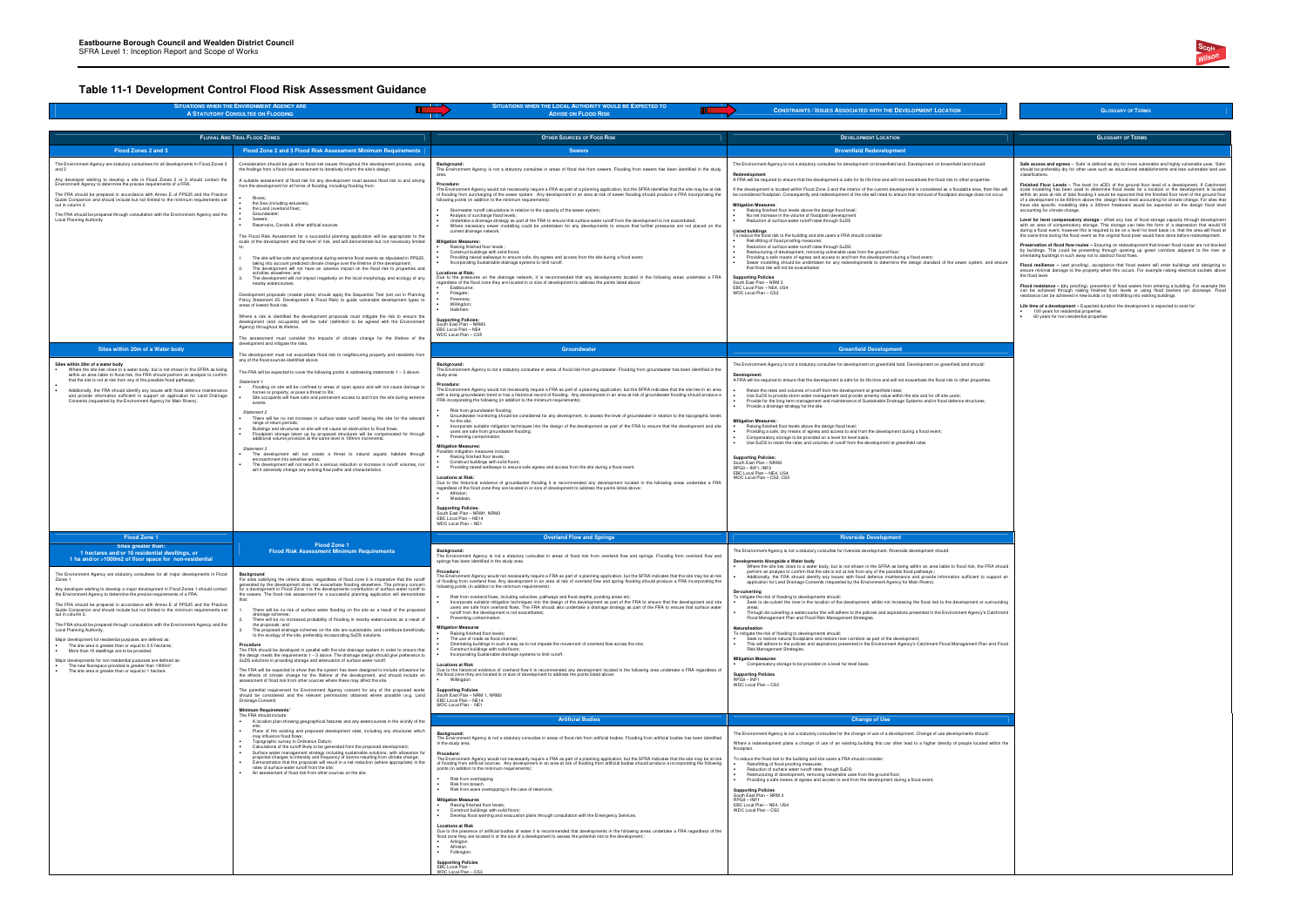

# 12 Emergency Planning

When extreme flood events occur it is essential to have an emergency plan in place to provide clear procedural instructions. The mobilisation and organisation of the emergency services and supporting agencies, for example the County and District Councils is required to rescue, treat and transport potentially large numbers of casualties. During and after a flood event the role of the local authority includes providing transport for the evacuees and safe rest centres to stay in the event of homes being flooded. Further health and welfare issues are inevitable as a result of a serious flood event.

Table D.2 of PPS25 (Table 6-1) classifies 'More Vulnerable' developments, of those that should be taken into consideration in the event of an emergency are:

- Police Stations:
- Ambulance Stations;<br>• Fire Stations:
- Fire Stations;
- Command Centres:
- Telecommunications installations required to be operational during flooding; and,
- Emergency dispersal points.

In the event of an emergency and to ensure that those services vital to the rescue operation are not also victims of flooding it is essential that all establishments related to these services are located in the lowest flood risk zones. In addition, future development control polices should seek to locate more vulnerable institutions such as schools and care homes in areas of the lowest risk to minimise the potential for flood casualties.

Allied to this, nominated rest and reception centres should also be identified within the study area and compared with the outputs of this SFRA to ensure that these allocated centres are not at high risk of flooding, so that evacuees will be safe during a flood event. Developments that would be suitable for such uses would include:

- **Leisure centres;**
- Churches;
- Schools; and
- Community Centres.

Table D.2 of PPS25 (Table 6-1) classifies 'Highly Vulnerable' developments, as those that should be taken into consideration in the event of an emergency. These are:

- **-** Hospitals:
- Residential institutions such as residential care homes, children's homes, social services homes, prisons and hostels;
- Student halls of residence; and,
- Non-residential uses for health service, nurseries and educational establishments.

Situations may arise in an emergency where the occupants of the above institutions cannot be evacuated (such as prisons). Therefore particular significance must be given to these development types when looking to allocate them. These allocations should be assessed against the outputs of the SFRA to develop robust emergency plans.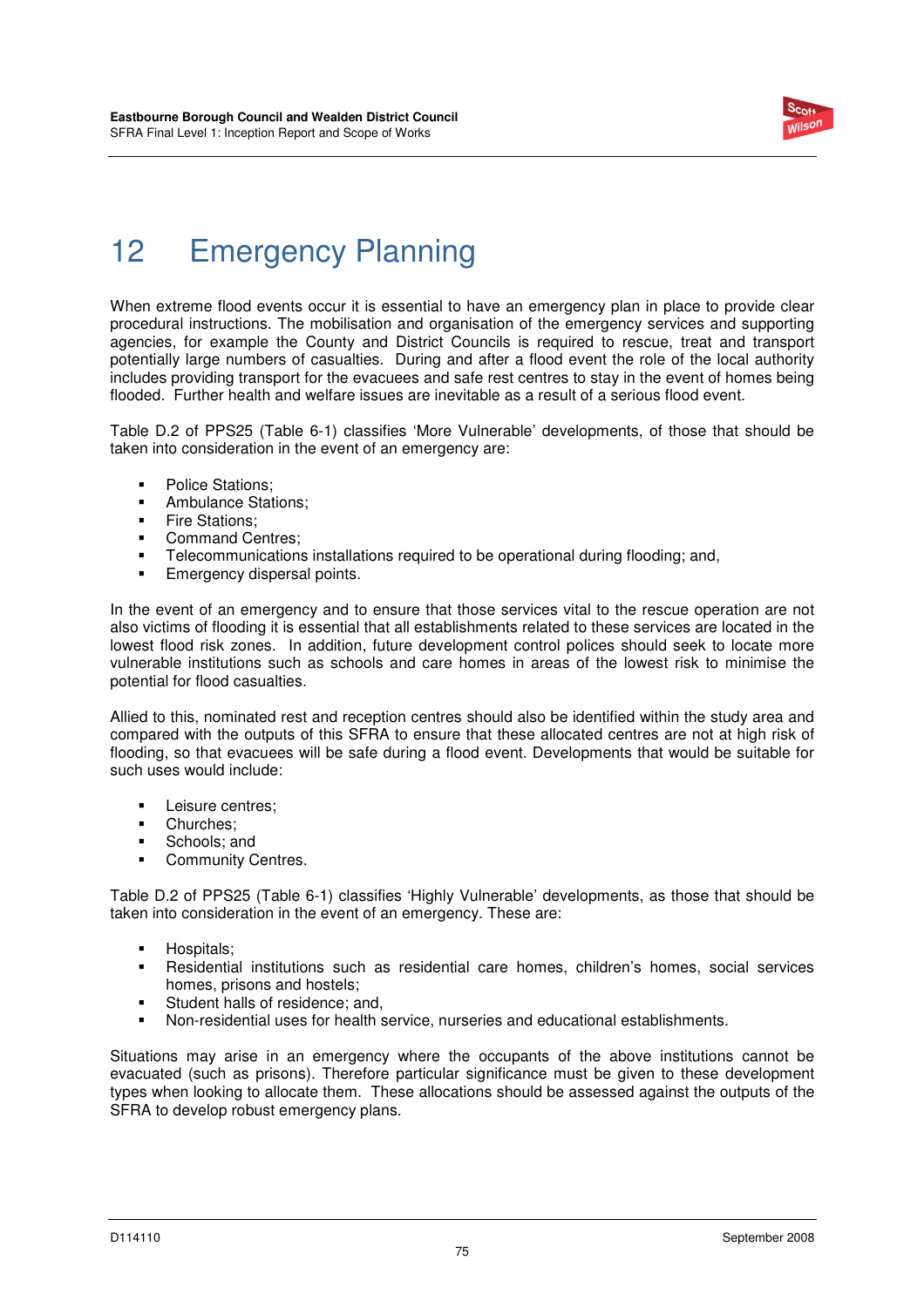

The findings of this SFRA should be used to inform the development of any new Emergency Plans. In addition future development control polices should seek to locate more vulnerable institutions such as schools and care homes in areas of the lowest risk to minimise the potential for flood casualties.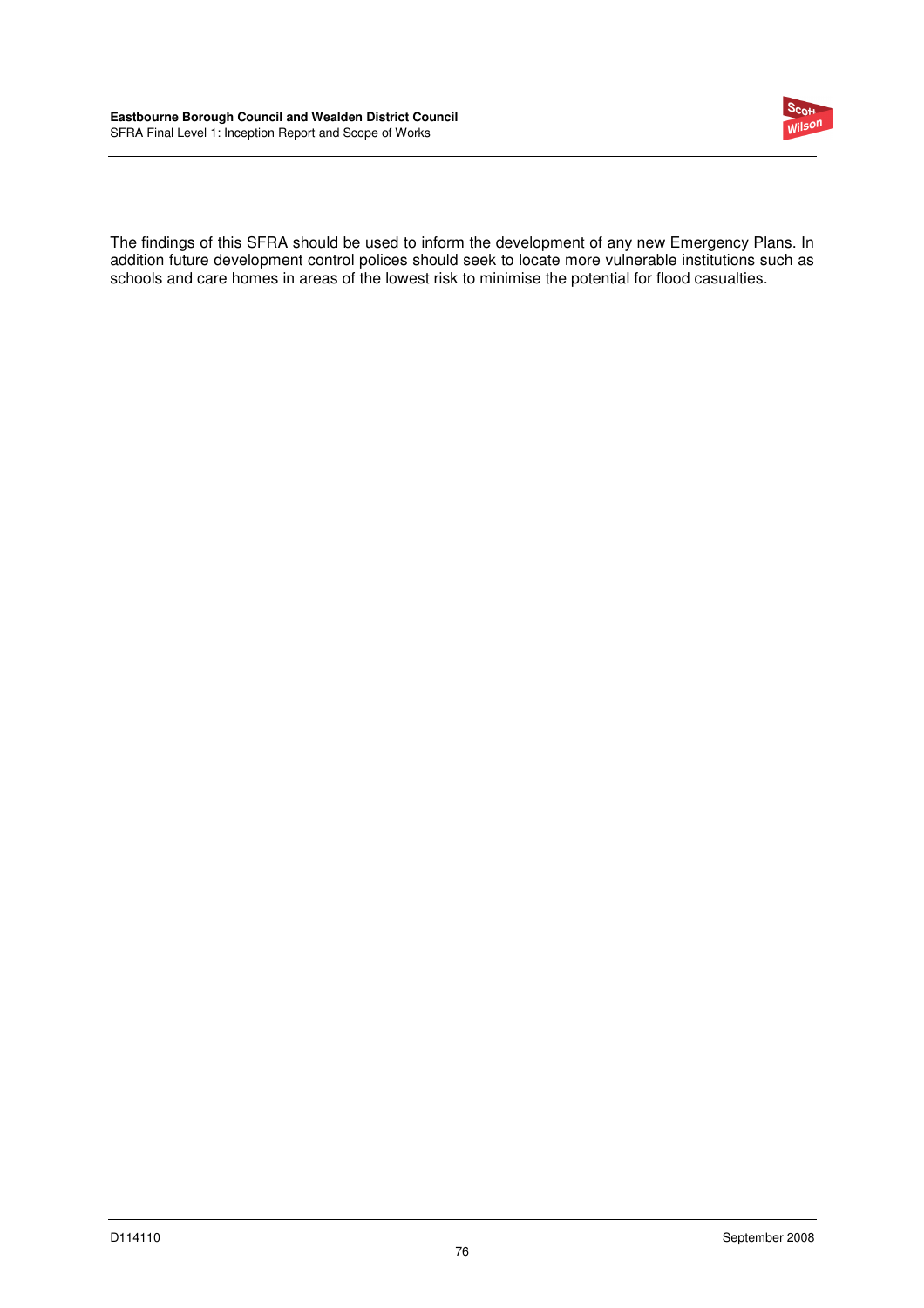

# 13 Recommendations

Based on the information presented in this Level 1 SFRA Eastbourne Borough Council & Wealden District Council have sufficient information to apply the Sequential Test to their development sites.

Eastbourne BC & Wealden DC should apply the Sequential Test to determine where various types of development would be appropriate in line with the principles of Planning Policy Statement 25: Development & Flood Risk.

The release of Planning Policy Statement 25 in December 2006 clearly identifies the role Strategic Flood Risk Assessments have in identifying Flood Zones 1 2, 3a and 3b. In addition, it requires that proposed development takes account of the effects of climate change in strategic land allocations.

Using the information presented in the accompanying GIS layers both authorities can broadly identify suitable sites for development. Through discussion with their consultant and the Environment Agency, the LPAs will be able to identify those sites where further investigation of the flood zones is warranted. For example, for a site located adjacent to a watercourse, it would be appropriate to investigate the site and watercourse to determine Flood Zone 3b where this data is not available. Where a site is located on the boundary of Flood Zone 2 and 3 the site should be investigated to establish the effect climate change may have in changing the Flood Zone for the site.

Through application of the Sequential Test, EBC and WDC will be able to identify those sites requiring application of the Exception Test. Once these sites have been identified, EBC and WDC will be required to provide responses to parts 'a' and 'b' of the Exception Test before part 'c' is approached.

The LPAs should seek to incorporate the recommended policies in section 10 into their emerging LDDs to facilitate synergy between national and regional policy and aspirations regarding flood risk;

The LPAs should consider the consequences of including SuDS on development sites and the impact these can have on the developable area. In all cases the LPA should assess allocation sites in relation to geology and local issues to enable completion of the Sustainable Drainage Systems Summary in section Appendix E;

## 13.1 Further Work

- 1. The LPAs should apply the Sequential Test to the development site allocations and identify those sites the they consider it will be necessary to apply the Exception Test
- 2. Following completion of the Sequential Test and parts 'a' and 'b' of the Exception Test a meeting should be sought with the Environment Agency to confirm their acceptance of the LPAs arguments and justification for progressing with sites requiring the Exception Test. This meeting should also be used to confirm the information the Environment Agency will require to demonstrate a site is safe in line with part 'c' of the Exception Test.
- 3. Once the LPA and EA are in agreement regarding those sites for application of the Exception Test, the LPA's consultant will confirm the works necessary to demonstrate a site is safe in line with the Exception Test.

As populations grow and the effects of climate change make our weather more unpredictable, flooding will be just one of a number of water related issues that Local Authorities will need to consider in the future. As well as increasing pressure on flood plains, the projected growth in housing stocks and population will have an impact on the availability of water resources, this could be especially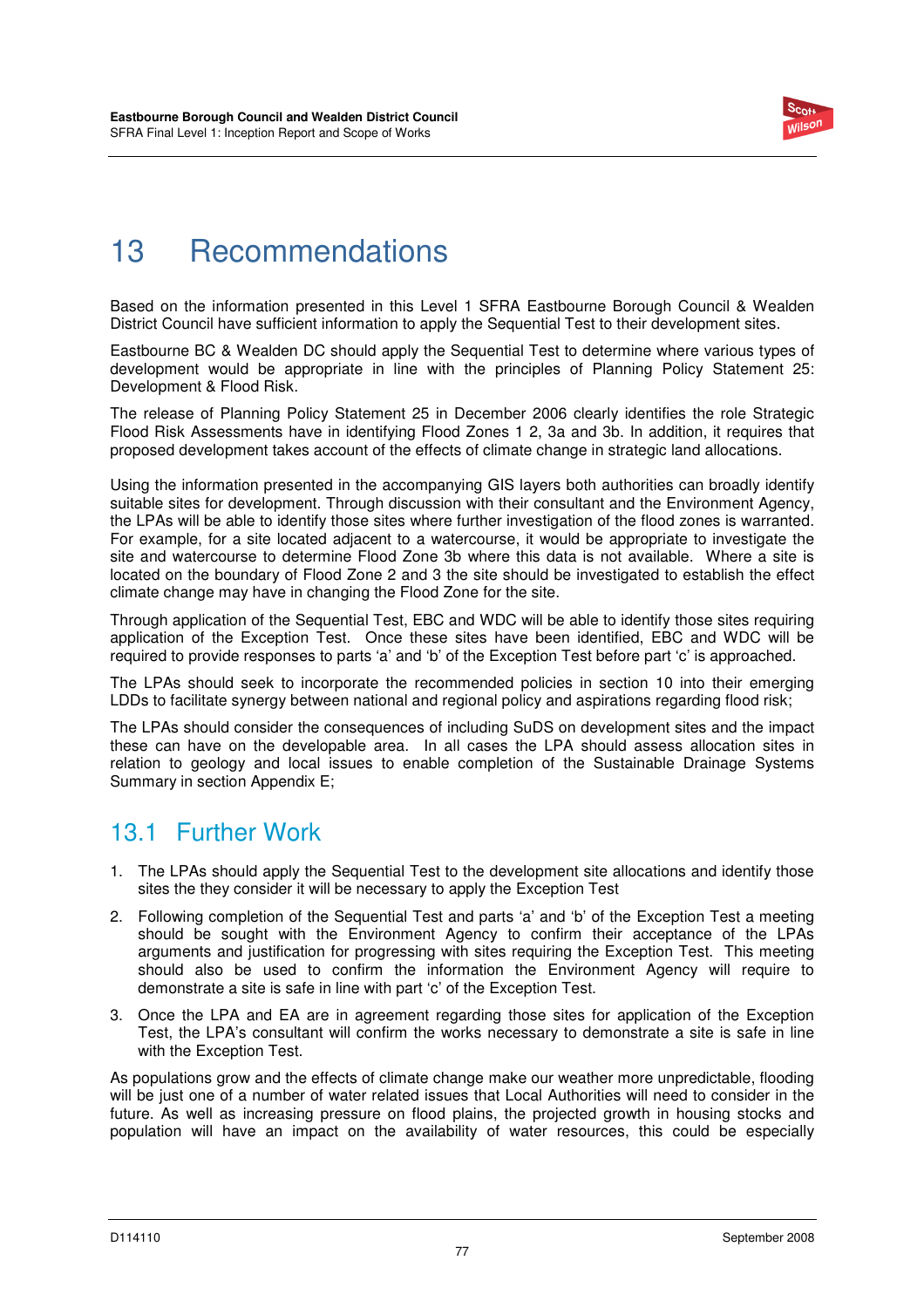

significant in areas of low yield (such as the south east of England) and during the drier summers forecasted due to the effects of climate change. Several key pieces of legislation and planning policy, currently integrated or due to be integrated will have an impact on the management of the water environment now and in the future. For example:

- The Water Framework Directive;
- The Groundwater Daughter Directive:
- The EU Flooding Directive:
- Planning Policy Statement 25: Development & Flood Risk;
- Planning Policy Statement 23: Planning and Pollution Control;
- Planning and Climate Change Supplement to Planning Policy Statement 1; and,
- BREEAM Guidelines and the Code for Sustainable Homes.

Failure to fully grasp the implications of these documents could result in the Local Authority's best interests being marginalized. Creating a role within the Council to oversee and coordinate the council's interests under these directives and documents will ensure water resource issues are proactively managed, minimizing the impact they could potentially have in achieving growth.

## 13.2 How and when should the SFRA be updated?

The SFRA should be a living document. New sources of data will become available on a regular basis and as such EBC and WDC should liaise with the Environment Agency and other stakeholders (e.g. Highways Agency, Southern Water etc) to determine a rolling programme for updates that is acceptable to all parties.

The SFRA should also be updated when any new elements arise such as:

- New climate change updates;
- Modelling result updates; and,
- Issue of new guidance documentation (such as the final version of the PPS25 Practice Guide Companion).

### **13.2.1 EU Flooding Directive**

Work on The European Flooding Directive is progressing steadily. The Flooding Directive will create a mandatory statutory framework for flood risk management, requiring Member States to prepare preliminary risk assessments, flood mapping, and the preparation of flood risk management plans. It applies to all types of flooding, although inclusion of sewerage floods will be optional. It is likely that the plans required by the Directive will be developed for the River Basin Districts defined for the Water Framework Directive

Member States will designate competent authorities to implement the Directive; for England, this will be the Environment Agency. Whilst the final requirements of the Flooding Directive are still to be finalised, the Environment Agency hope to achieve the requirements of the Directive through the use of existing published information. This may include reference to use of Strategic Flood Risk Assessments, Catchment Flood Management Plans and/or Strategic Flood Risk mapping projects. In some cases the assessments may require new information to be generated to inform the stages of assessment required by the Directive.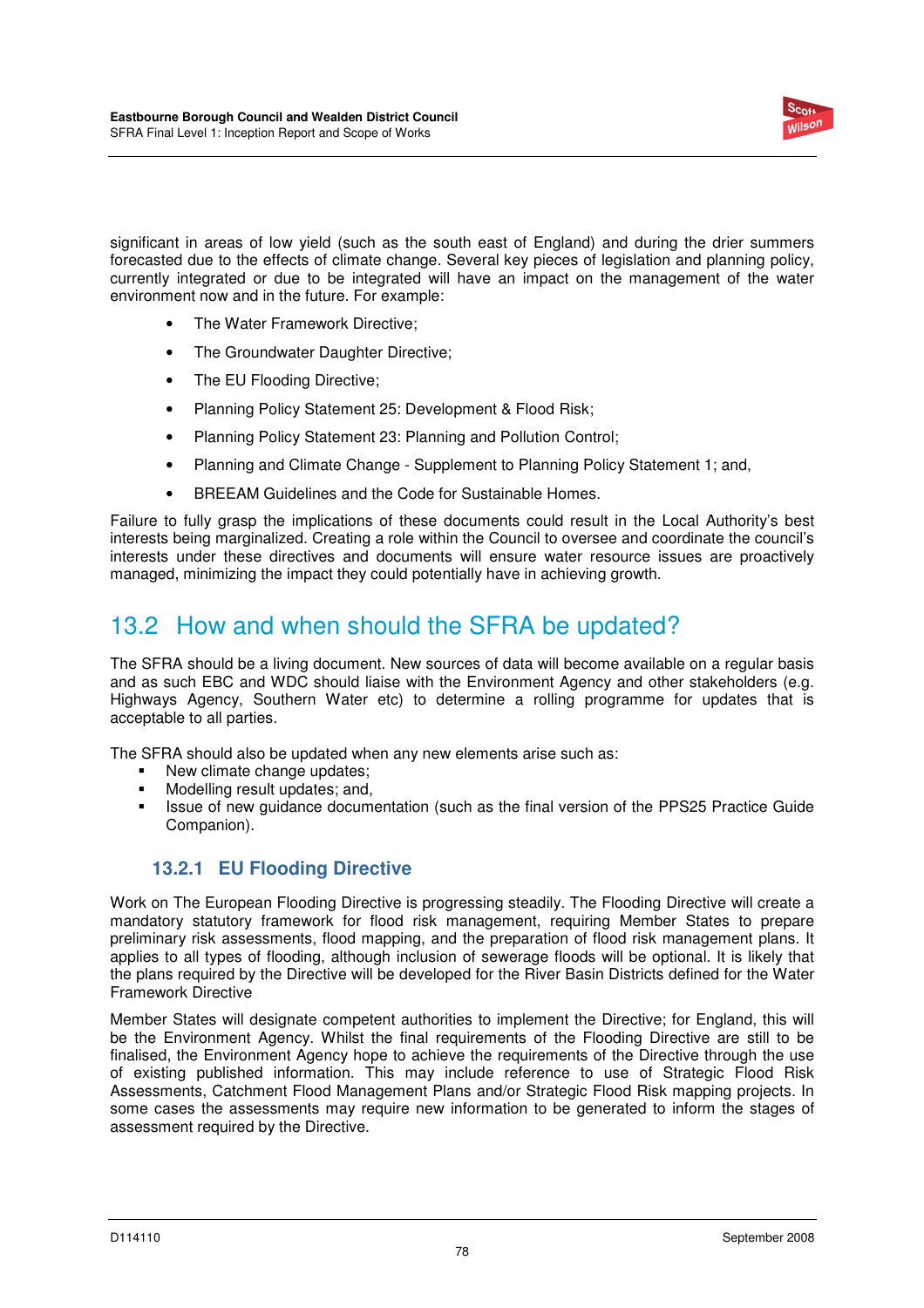

The EU Flooding Directive is due to be integrated into English law by 2009. The preparation or finalisation of Preliminary Risk Assessments, required by the Directive, may form a useful point in time to review the SFRA and assess its contribution to the Flooding Directives requirements or where an update to the SFRA may benefit from new data generated as part of assessments prepared to meet the requirements of the Flooding Directive.

## 13.3 Level 2 SFRA

From a wider review of the available data, and based on Scott Wilson's experience in producing flood risk assessments and SFRAs, we consider it unlikely that the available data will be sufficient to satisfy part 'c' of the Exception Test. To satisfy part 'c' of the Exception Test the Practice Guide companion to PPS25 requires the following minimum data to be derived for each development site:

- Flood probability
- Flood water depth
- **Flood water velocity, and**
- Rate of Onset of flooding

This data can only be determined through hydraulic modelling. The current paucity of suitable data from the existing hydraulic models and/or a lack of models for several of the watercourses in the study area will prevent this from being achieved using the existing data set.

Therefore the Level 2 SFRA may require hydraulic modelling for any sites identified as requiring the Exception Test and potentially adjacent to watercourses where there is insufficient data to define all the PPS25 flood zones including the effects of climate change.

# 13.4 Future Large Scale Flood Alleviation

- Tidal defences will need to be maintained for the next 100 years to abide with the policies of the SMP. The SMP identifies that these defences may need to resort to hard engineering to ensure that the 'hold the line' policy is maintained.
- Any large scale flood alleviation works that are undertaken would need to be assessed to determine what residual risk exists.
- Eastbourne Park Compensatory Flood Storage Scheme is likely to require expansion to attenuate the increase in runoff that is expected to arise as a result of climate change.